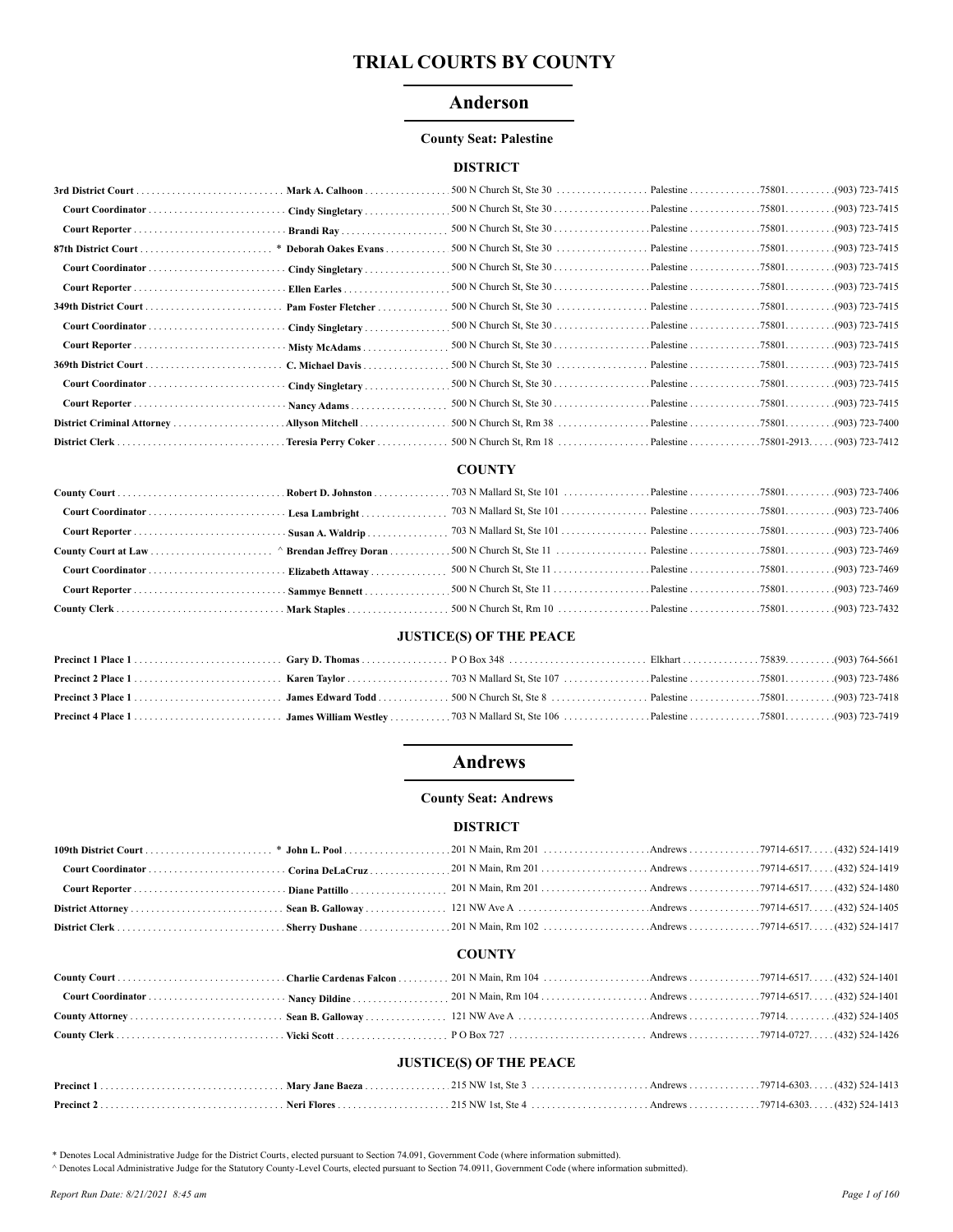# Angelina

### **County Seat: Lufkin**

### **DISTRICT**

#### **COUNTY**

## **JUSTICE(S) OF THE PEACE**

### **Aransas**

#### **County Seat: Rockport**

#### **DISTRICT**

| · Nina DeAnn De La Garza     |  |  |
|------------------------------|--|--|
|                              |  |  |
| Patrick L. Flanigan $\ldots$ |  |  |
|                              |  |  |
|                              |  |  |
|                              |  |  |
| * Janna K. Whatley           |  |  |
|                              |  |  |
|                              |  |  |
|                              |  |  |
|                              |  |  |
|                              |  |  |
|                              |  |  |

### **COUNTY**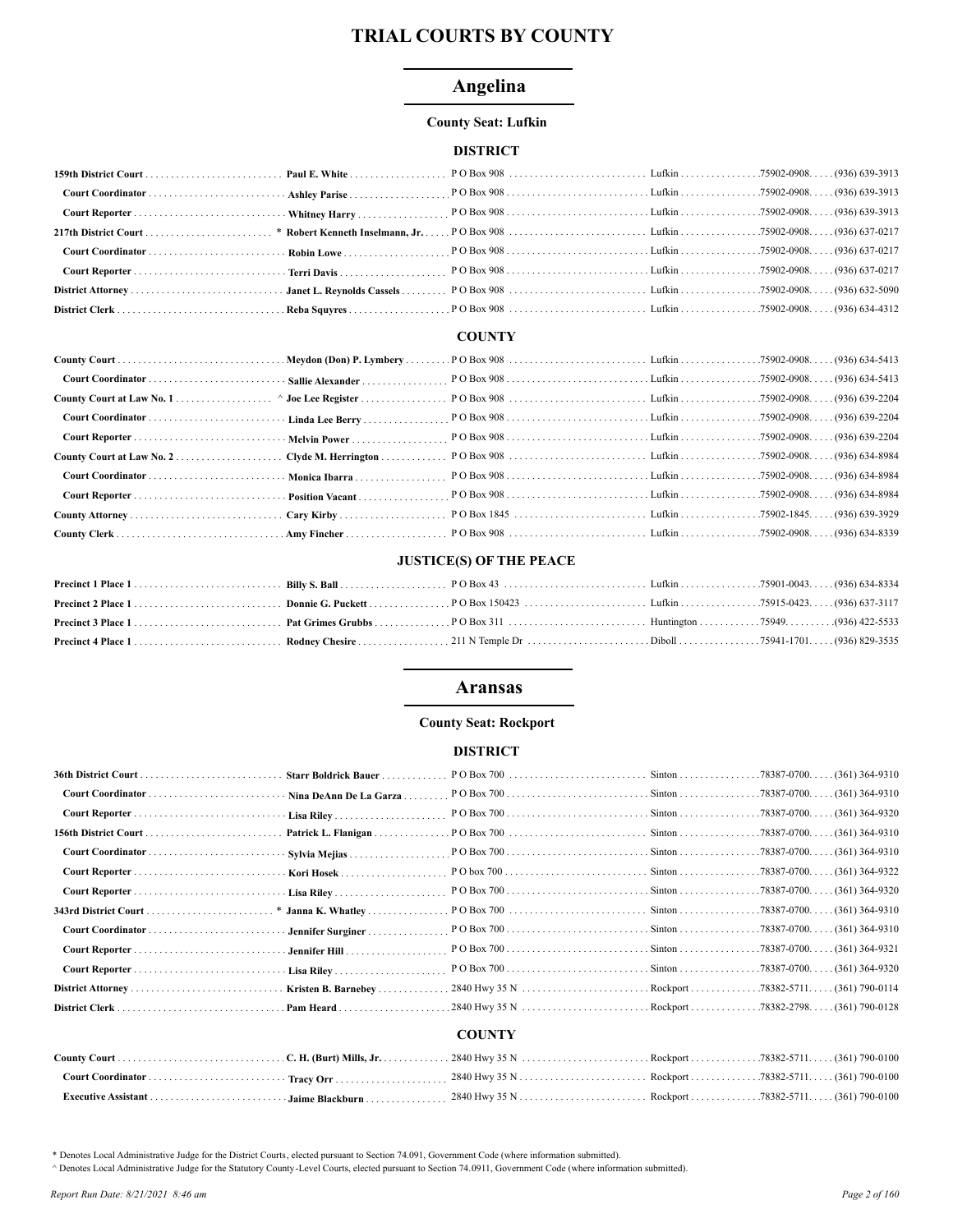### **Aransas**

### **COUNTY**

## **JUSTICE(S) OF THE PEACE**

## **Archer**

#### **County Seat: Archer City**

#### **DISTRICT**

#### **COUNTY**

### **JUSTICE(S) OF THE PEACE**

## **Armstrong**

#### **County Seat: Claude**

#### **DISTRICT**

|  | <b>COUNTY</b> |  |
|--|---------------|--|
|  |               |  |

| <b>JUSTICE(S) OF THE PEACE</b>                                                                                                                                                                                                 |  |  |  |  |  |
|--------------------------------------------------------------------------------------------------------------------------------------------------------------------------------------------------------------------------------|--|--|--|--|--|
|                                                                                                                                                                                                                                |  |  |  |  |  |
|                                                                                                                                                                                                                                |  |  |  |  |  |
| COMMY COMERCIAL COMMISSION AND AND AND THE RELEASED OF THE RELEASED OF THE CHANGE COMMISSION OF THE COMMISSION OF THE RELEASED OF THE RELEASED OF THE COMMISSION OF THE RELEASED OF THE RELEASED OF THE RELEASED OF THE RELEAS |  |  |  |  |  |

| Countywide. | Jana D. Lemons . |  |  |  | $(806)$ 553-2860 |
|-------------|------------------|--|--|--|------------------|
|-------------|------------------|--|--|--|------------------|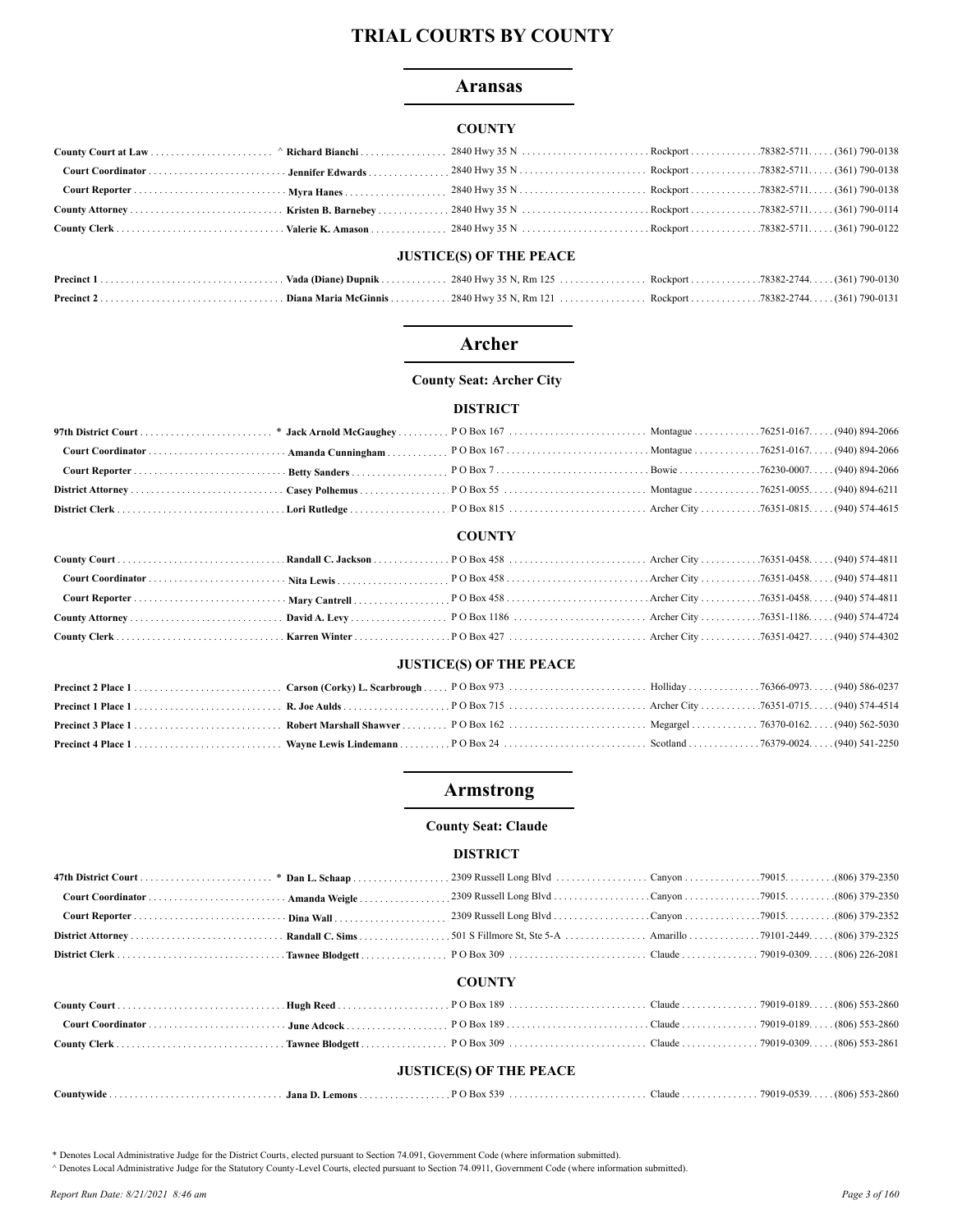### **Atascosa**

#### **County Seat: Jourdanton**

#### **DISTRICT**

#### **COUNTY**

#### **JUSTICE(S) OF THE PEACE**

## **Austin**

#### **County Seat: Bellville**

#### **DISTRICT**

### **COUNTY**

#### **JUSTICE(S) OF THE PEACE**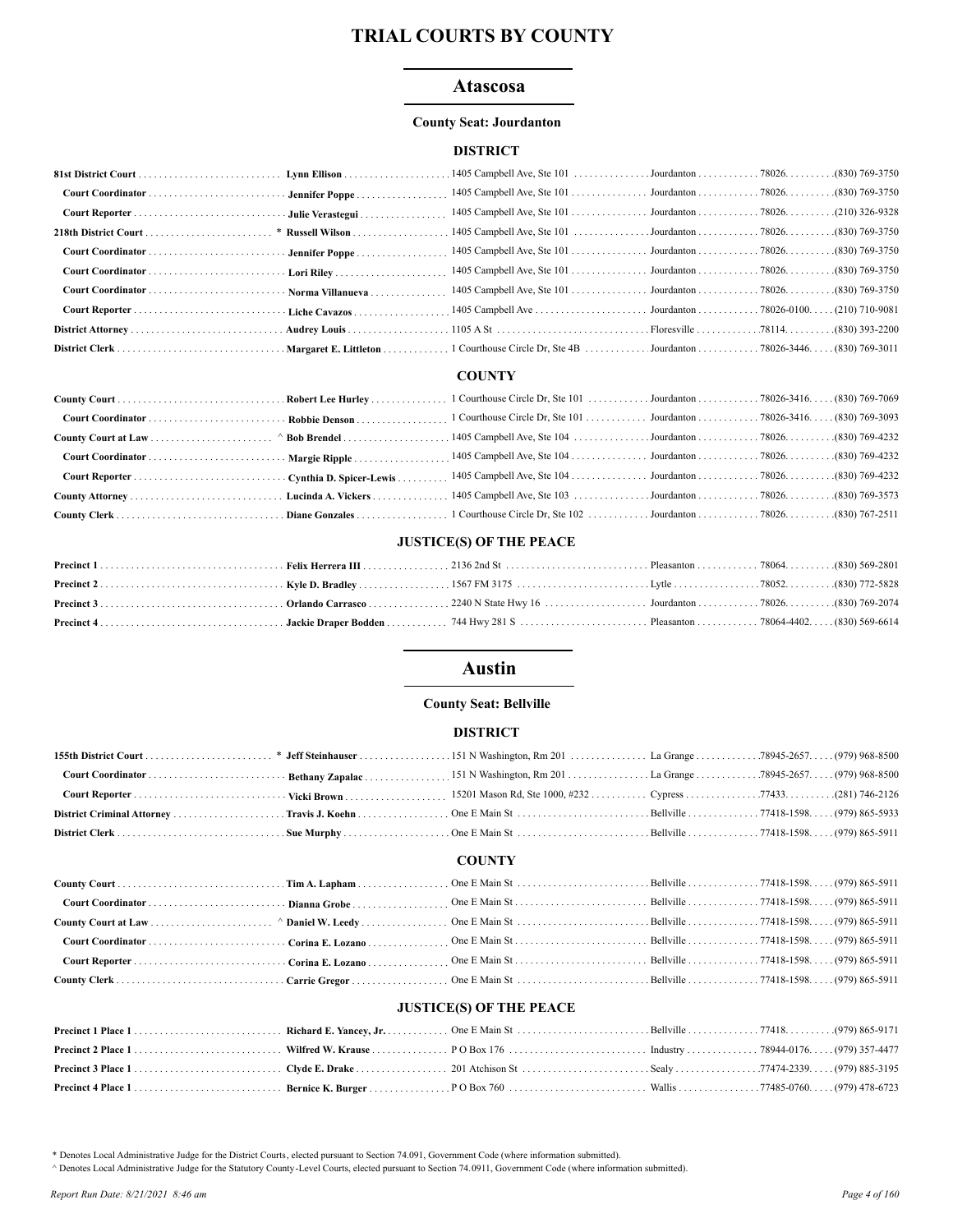## **Bailey**

#### **County Seat: Muleshoe**

### **DISTRICT**

|  | <b>COUNTY</b> |  |
|--|---------------|--|
|  |               |  |
|  |               |  |
|  |               |  |
|  |               |  |

## **JUSTICE(S) OF THE PEACE**

| Precinct 1<br>Place 1. | – Rodnev C<br>Baker . | $\ldots$ 306 W $\degree$ |  |  |  |
|------------------------|-----------------------|--------------------------|--|--|--|
|------------------------|-----------------------|--------------------------|--|--|--|

## **Bandera**

#### **County Seat: Bandera**

#### **DISTRICT**

#### **COUNTY**

### **JUSTICE(S) OF THE PEACE**

## **Bastrop**

### **County Seat: Bastrop**

## **DISTRICT**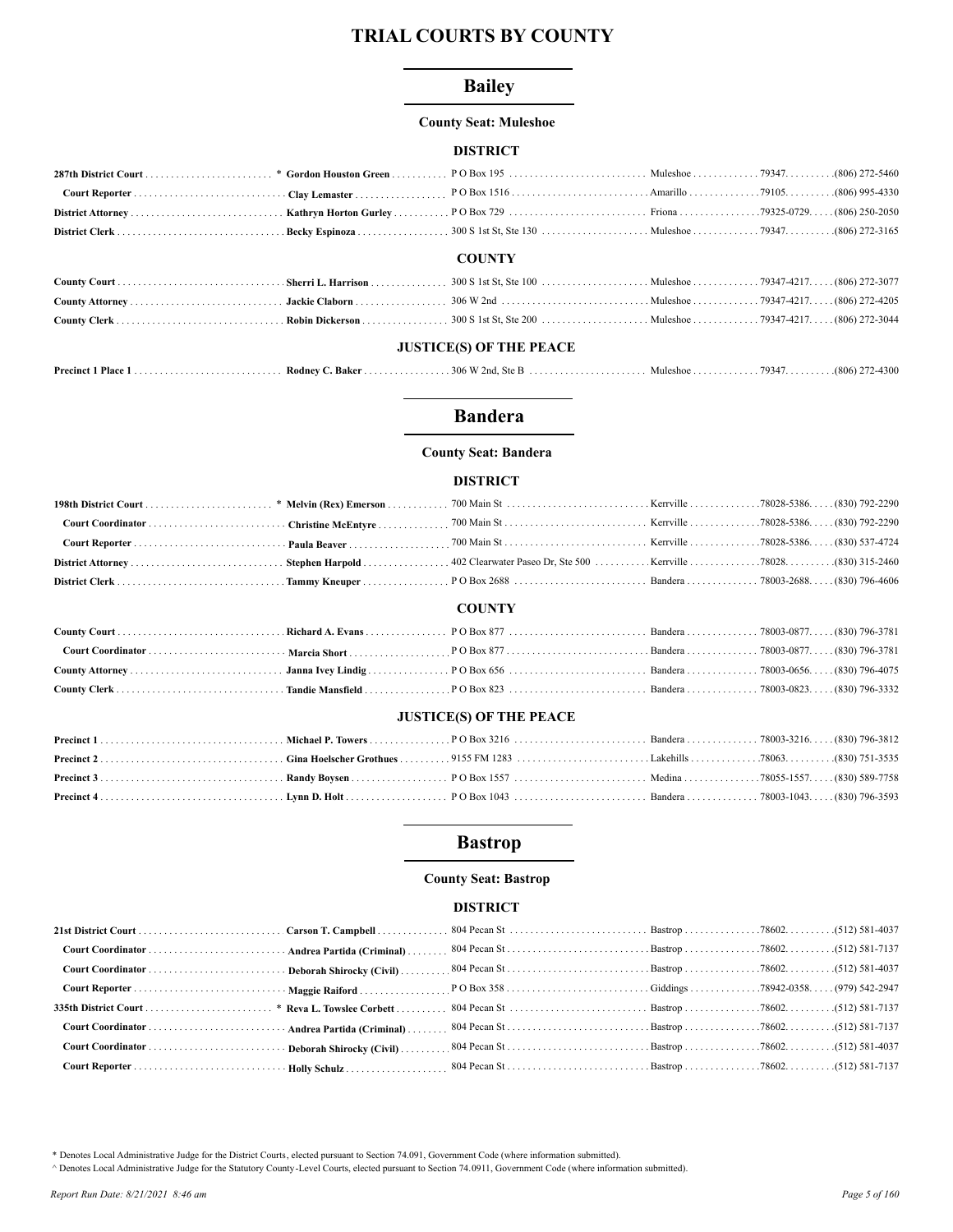## **Bastrop**

#### **County Seat: Bastrop**

### **DISTRICT**

### **COUNTY**

## **JUSTICE(S) OF THE PEACE**

# **Baylor**

#### **County Seat: Seymour**

### **DISTRICT**

## **COUNTY**

### **JUSTICE(S) OF THE PEACE**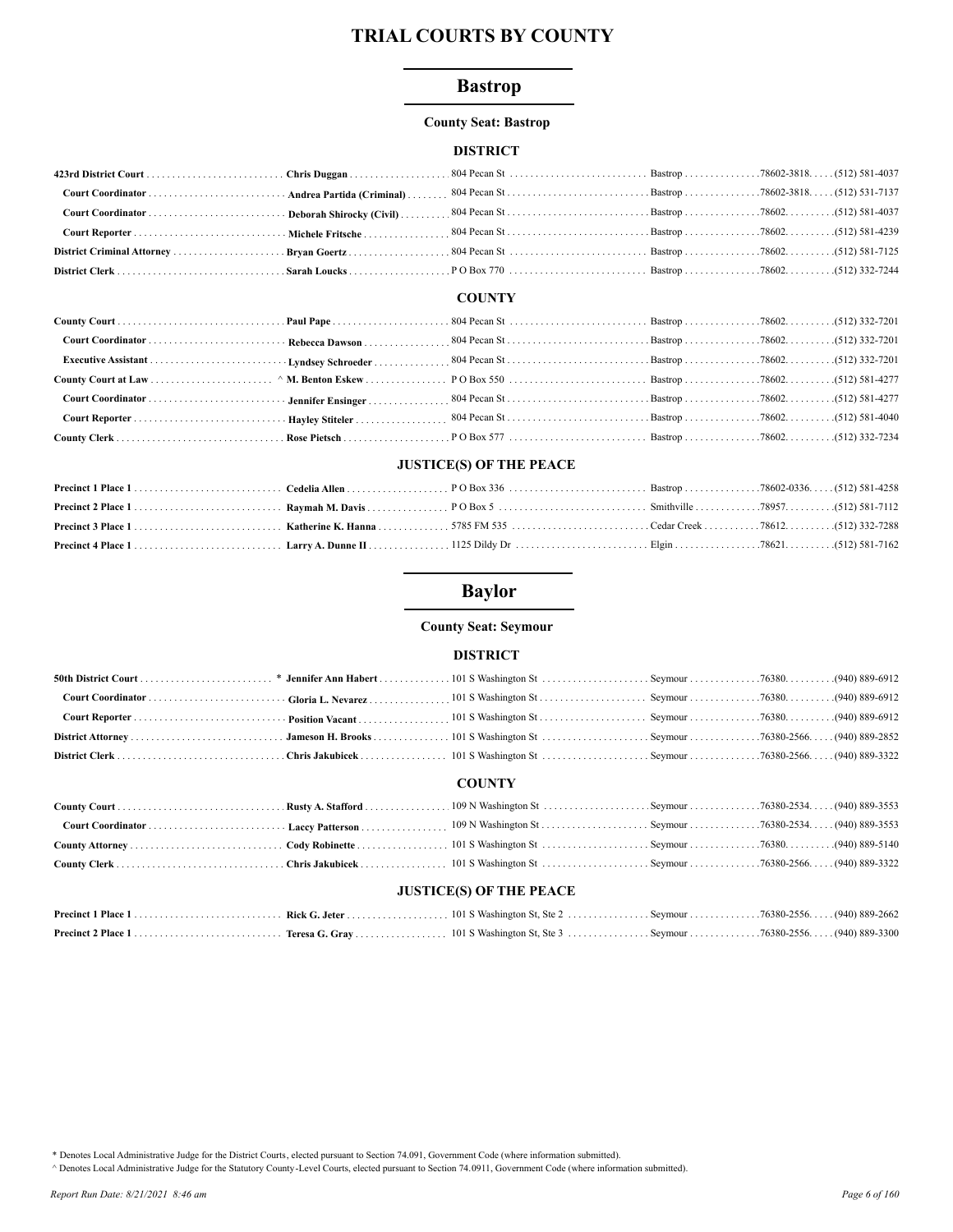#### **Bee**

#### **County Seat: Beeville**

### **DISTRICT**

| Starr Boldrick Bauer |  |  |
|----------------------|--|--|
|                      |  |  |
|                      |  |  |
|                      |  |  |
|                      |  |  |
|                      |  |  |
|                      |  |  |
|                      |  |  |
|                      |  |  |
|                      |  |  |
|                      |  |  |
|                      |  |  |
|                      |  |  |

#### **COUNTY**

#### **JUSTICE(S) OF THE PEACE**

## **Bell**

#### **County Seat: Belton**

#### **DISTRICT**

| John T. Gauntt        |                                        | $(254)$ 933-5261   |
|-----------------------|----------------------------------------|--------------------|
| Jessica Bridge        |                                        | $. (254)$ 933-5261 |
|                       | 409 S Pecan St, Ste 204 Lampasas 76550 | . (254) 933-5270   |
| * Jack Weldon Jones   |                                        | $(254)$ 933-6737   |
| Stacy Dunivent        |                                        | . (254) 933-6737   |
| Jeffica Jacobi        |                                        | $(254)$ 933-5267   |
| Cari Starritt-Burnett |                                        | (254) 933-5265     |
| Angela Ralston        |                                        | $(254)$ 933-5265   |
| Alice Clement         |                                        | $(254)$ 933-5269   |
| Paul L. LePak         |                                        |                    |
| Jennifer Hoelscher    |                                        |                    |
|                       |                                        |                    |
| Steve J. Duskie       |                                        | $(254)$ 933-5370   |
| Velva Johnson         |                                        |                    |
| Virginia Bunting      |                                        |                    |
|                       |                                        | $(254)$ 933-5215   |
|                       |                                        |                    |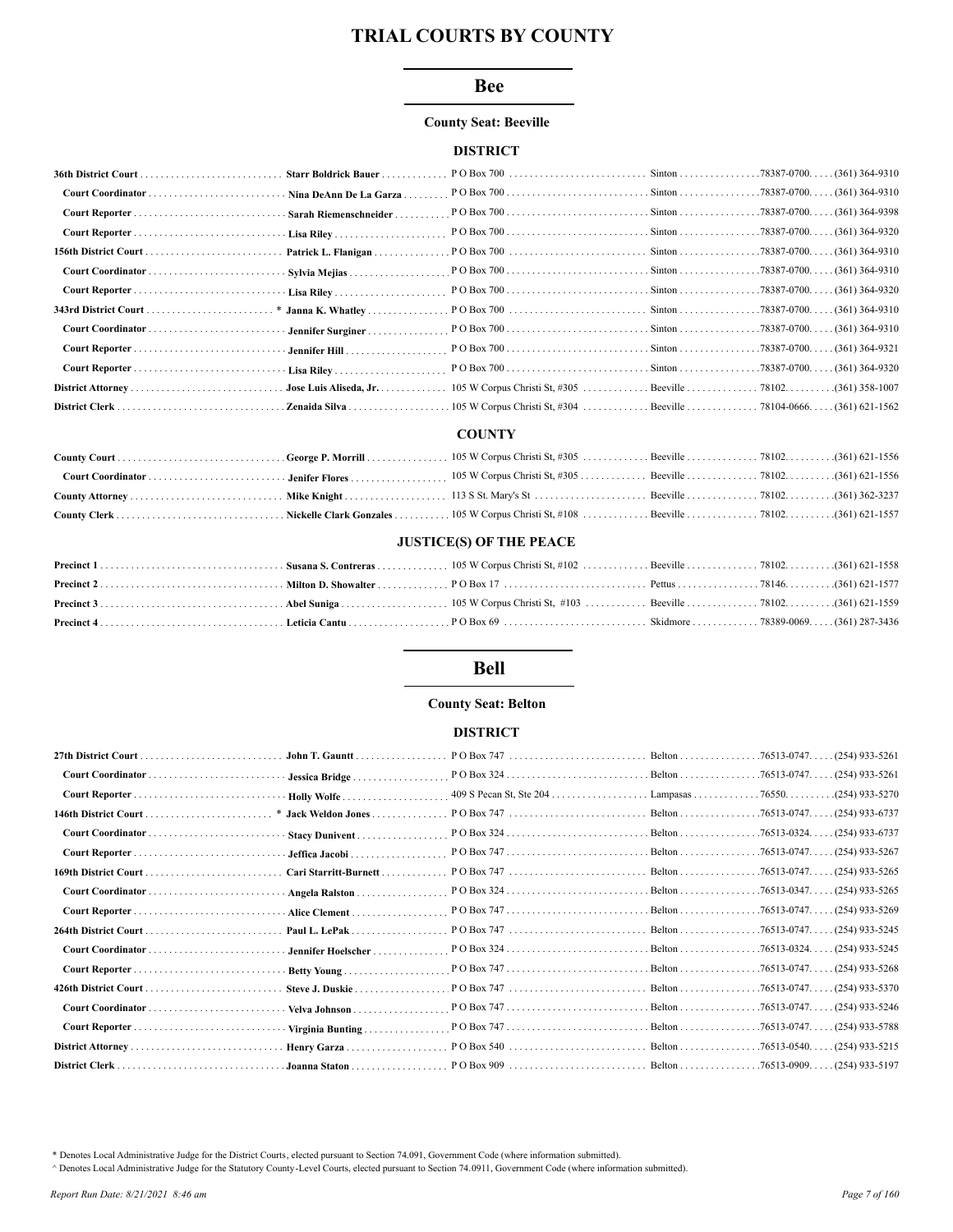#### **Bell**

### **COUNTY**

| County Court | David A. Blackburn.            |  |                  |
|--------------|--------------------------------|--|------------------|
|              | Jeanne Parker                  |  |                  |
|              | Cynthia Lopez (Civil)          |  |                  |
|              | Mandy Mueller (Probate)        |  |                  |
|              | Susan Tuerck                   |  |                  |
|              | $\land$ John Michael Mischtian |  |                  |
|              | Charlotte Luther (Criminal)    |  |                  |
|              | Shannon Adler                  |  |                  |
|              | Rebecca DePew                  |  |                  |
|              | Tracy Kneese (Specialty).      |  |                  |
|              | Charlotte Luther (Criminal).   |  |                  |
|              | Lisa Murphy (Juvenile/MH)      |  |                  |
|              | Lauren Miller                  |  |                  |
|              | James E. Nichols               |  | . (254) 933-5135 |
|              | . Shelley Coston               |  |                  |

## **JUSTICE(S) OF THE PEACE**

## **Bexar**

## **County Seat: San Antonio**

#### **DISTRICT**

| <b>Nicole Henning Garza</b> . | $100$ Dolorosa St, 2nd Fl $\ldots$ | San Antonio             | $(210)$ 335-2515<br>.78205-3028.     |
|-------------------------------|------------------------------------|-------------------------|--------------------------------------|
| Kimberly Loper                |                                    |                         | $.78205 - 3028.$<br>$(210)$ 335-2515 |
| David Laurel                  | $100$ Dolorosa St, 2nd Fl          | San Antonio             | .78205-3028.<br>$(210)$ 335-2516     |
| Mary Lou Alvarez              |                                    | San Antonio             | .78205-3028.<br>$(210)$ 335-2507     |
| Daniel Vigil                  | $101$ W Nueva, 4th Fl              | San Antonio             | $(210)$ 335-2507<br>.78205-3028.     |
| Judy Stewart                  |                                    |                         | $(210)$ 771-7732<br>.78205-3028.     |
| Antonia Arteaga               |                                    |                         | $(210)$ 335-2531<br>.78205-3028.     |
| Jessica Zapata                |                                    | San Antonio             | $(210)$ 335-2531<br>.78205-3028.     |
| Mary Martinez                 | $100$ Dolorosa St, 4th Fl          | San Antonio             | .78205-3028.<br>$(210)$ 335-1602     |
| David A. Canales              | $100$ Dolorosa St, 2nd Fl $\ldots$ | San Antonio             | $(210)$ 335-2523<br>.78205-3028.     |
| Monica Sanchez.               |                                    |                         | . 78205-3028.<br>$(210)$ 335-2523    |
| Luis Duran, $Jr$              |                                    |                         | $(210)$ 335-2518<br>.78205-3028.     |
| Norma Gonzales                | 100 Dolorosa St, 2nd Fl            | San Antonio 78205-3028. | $(210)$ 335-2521                     |
| Cynthia Flores                |                                    |                         | (210) 335-2521                       |
|                               |                                    |                         | .78205-3028.<br>$(210)$ 335-2289     |
| Michael Edward Mery           |                                    |                         | $(210)$ 335-2511<br>.78205-3028.     |
| Stephanie Ann Keys            |                                    | San Antonio             | $(210)$ 335-2174<br>.78205-3028.     |
| Amy Hinds                     |                                    | San Antonio             | .78205-3028.<br>$(210)$ 335-2511     |
| Monique Giselle Diaz          | 100 Dolorosa St, 2nd Fl            | San Antonio             | $(210)$ 335-2533<br>.78205-3028.     |
| Lilyana Esquivel.             |                                    |                         | $(210)$ 335-2533<br>.78205-3028.     |
| Sachiko Nagao                 |                                    |                         | (210) 335-2570<br>$.78205 - 3028$    |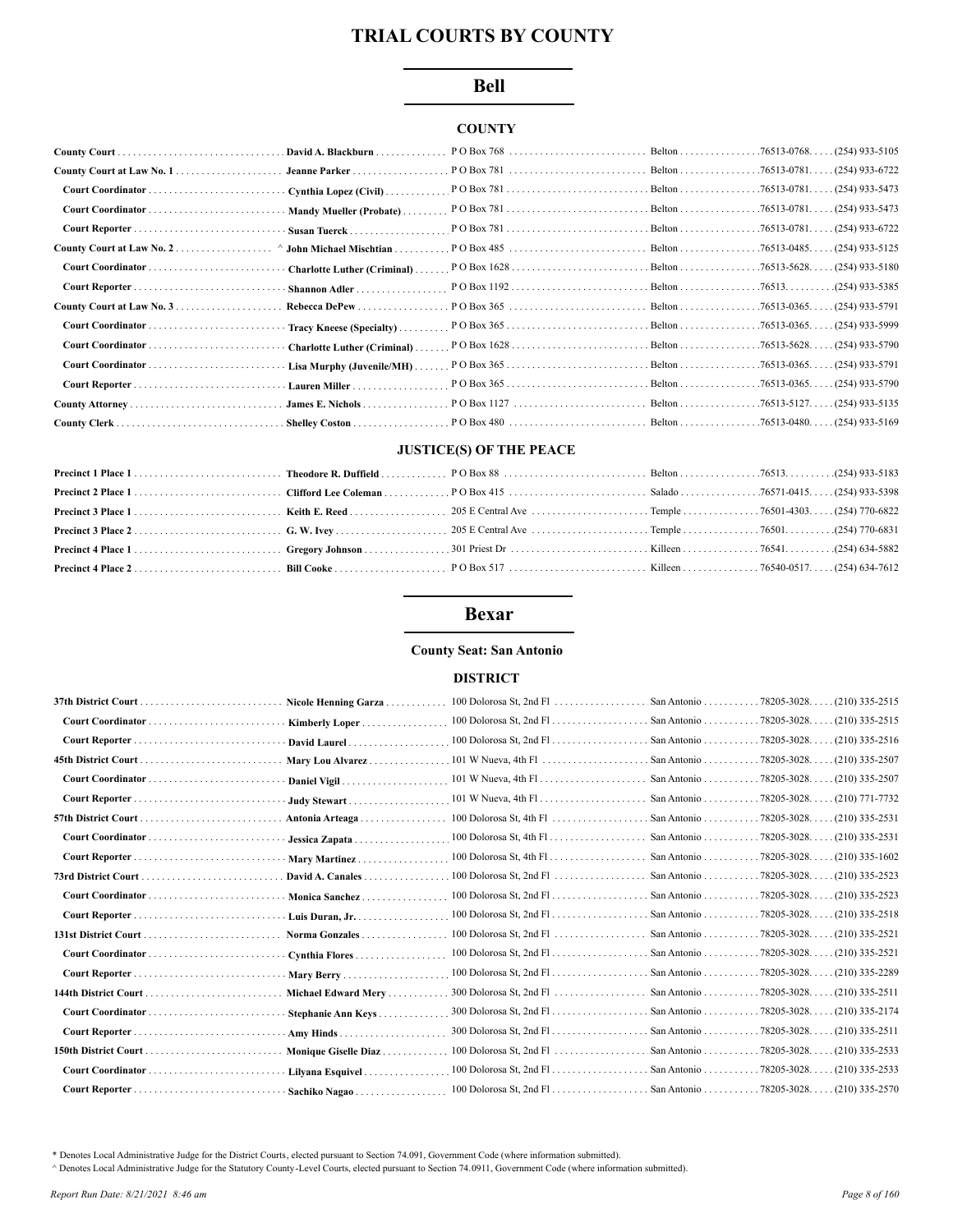### **Bexar**

#### **County Seat: San Antonio**

#### **DISTRICT**

|                                   | Laura Salinas                   |                                      |                           | $(210)$ 335-2501                       |
|-----------------------------------|---------------------------------|--------------------------------------|---------------------------|----------------------------------------|
|                                   | Daniel Diaz.                    |                                      |                           | $(210)$ 335-2501                       |
|                                   | Debra Jimenez.                  |                                      |                           | $(210)$ 335-2501                       |
|                                   | Catherine Torres-Stahl          |                                      |                           | $(210)$ 335-2527                       |
|                                   | Laura Castillo.                 |                                      |                           | (210) 335-2569                         |
|                                   | <b>Heather Collins</b>          |                                      |                           | . . (210) 335-2529                     |
|                                   | Jefferson Moore                 |                                      |                           | $\ldots$ (210) 335-2505                |
|                                   | Richard Burch                   |                                      |                           | (210) 335-2424                         |
|                                   | Debbie Doolittle                |                                      |                           | (210) 335-2080                         |
|                                   | Stephanie R. Boyd               |                                      |                           | (210) 335-2517                         |
|                                   | Norma Ferguson                  |                                      |                           | $(210)$ 335-2242                       |
|                                   | Brenna R. DeMoss                |                                      |                           | $\ldots$ (210) 335-2242                |
|                                   |                                 |                                      |                           | $\ldots$ (210) 335-2132                |
|                                   | Barbara Segovia                 |                                      |                           |                                        |
|                                   | Mary Scopas                     |                                      |                           | (210) 335-2057                         |
|                                   |                                 | 100 Dolorosa St, 2nd Fl              | San Antonio               | 78205-3028.<br>$(210)$ 335-2233        |
|                                   | Lidia Gamez                     | 100 Dolorosa St, 2nd Fl. San Antonio |                           | 78205-3028.<br>(210) 335-2233          |
| Court Reporter                    | Kristin Anderson                |                                      |                           | 78205-3028.<br>$(210)$ 335-2465        |
| 226th District Court              | Velia J. Meza                   | 300 Dolorosa St, 2nd Fl<br>.         | San Antonio               | 78205-3028.<br>$(210)$ 335-2446        |
|                                   | Ashley Chavez                   |                                      |                           | . (210) 335-2421                       |
|                                   | Daniel Zarate                   |                                      | San Antonio 78205-3028.   | $(210)$ 335-2690                       |
|                                   |                                 |                                      | San Antonio 78205-3028.   | $(210)$ 335-2304                       |
|                                   |                                 | $300$ Dolorosa St, 4th Fl            | San Antonio 78205-3028.   | $(210)$ 335-2307                       |
|                                   | Carol Castillo                  | 300 Dolorosa St, 4th Fl              | San Antonio 78205-3028.   | $(210)$ 335-2535                       |
|                                   | Aaron Samuel Haas               |                                      |                           | $(210)$ 335-2086                       |
| Court Coordinator  Richard Flores |                                 |                                      |                           | (210) 335-2086                         |
|                                   | Mary Beth Sasala                |                                      |                           | . (210) 335-2138                       |
| 288th District Court              | Cynthia Marie Chapa             |                                      |                           | $(210)$ 335-2663                       |
|                                   | Stephanie Holman                |                                      | San Antonio 78205-3028. . | $(210)$ 335-2663                       |
|                                   | Judy Stewart                    |                                      |                           | . (210) 335-1345                       |
| 289th District Court              | Carlos Quezada, Jr.             | 235 E Mitchell St                    | San Antonio 78210.        | $(210)$ 335-1185                       |
|                                   | Carla Martinez Riedl.           |                                      |                           |                                        |
|                                   | Mary Kay Delavan                |                                      |                           |                                        |
|                                   | Edward F. Shaughnessy           |                                      |                           | $(210)$ 335-1185                       |
|                                   | Patricia D. Alvarez             |                                      |                           | .(210) 335-1185                        |
| Court Reporter                    | <b>Kensie Benoit.</b>           |                                      | San Antonio               | 78210<br>.(210) 335-1135               |
|                                   | Brenna R. DeMoss                |                                      |                           |                                        |
|                                   |                                 |                                      |                           |                                        |
|                                   | Laura Torres                    |                                      |                           |                                        |
|                                   | Kensie Benoit                   |                                      | San Antonio 78205-3028.   | $(210)$ 335-1236                       |
|                                   | Mary Beth Sasala                |                                      | San Antonio 78205-3028.   | . (210) 335-1236                       |
|                                   | Ron Rangel                      | 300 Dolorosa St, 4th Fl              | San Antonio               | 78205-3028.<br>(210) 335-2911          |
|                                   | Tricia Austin                   | 300 Dolorosa St, 4th Fl              | San Antonio               | $. .78205 - 3028. .$<br>(210) 335-2906 |
|                                   | $\cdot$ Mary K. Ross            | $300$ Dolorosa St, 4th Fl            |                           | San Antonio 78205-3028. (210) 335-2911 |
|                                   | Jacqueline (Jackie) Herr Valdes | $600$ Mission Rd                     |                           | San Antonio 78210-3844. (210) 335-1150 |
|                                   | Mary Kay Delavan                | 600 Mission Rd                       |                           | San Antonio 78210-3844. (210) 335-1155 |
|                                   | Frank Sandoval                  |                                      |                           | San Antonio 78210-3844. (210) 335-1155 |
| Court Coordinator                 | Martha Stiles                   |                                      |                           | San Antonio 78210-3844. (210) 335-1155 |
|                                   | Yvonne Nino                     |                                      |                           | San Antonio 78210-3844. (210) 335-1155 |
|                                   | David Zarate                    |                                      |                           |                                        |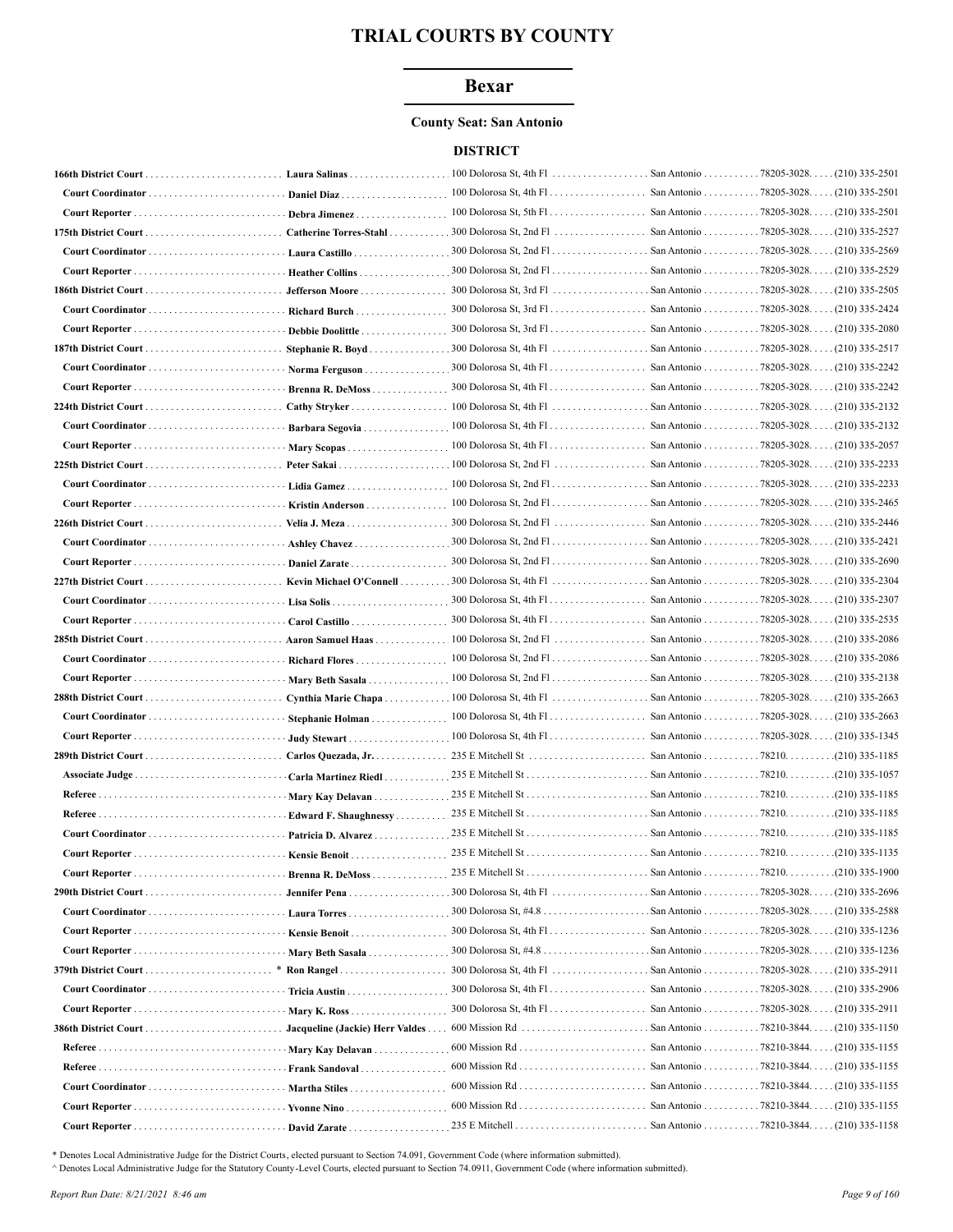### **Bexar**

#### **County Seat: San Antonio**

#### **DISTRICT**

|                                                | Frank J. Castro      | $300$ Dolorosa St, 1st Fl                                        | San Antonio               | .78205-3028.<br>$(210)$ 335-3667 |
|------------------------------------------------|----------------------|------------------------------------------------------------------|---------------------------|----------------------------------|
|                                                |                      |                                                                  |                           | (210) 335-3792                   |
|                                                | Monica Crawford      |                                                                  |                           | (210) 335-3667                   |
| 407th District Court                           |                      |                                                                  | . San Antonio 78205-3028. | $(210)$ 335-2462                 |
|                                                |                      |                                                                  |                           | $. (210)$ 335-2462               |
|                                                | Tracy Ray Plummer    |                                                                  | San Antonio 78205-3028. . | (210) 335-2895                   |
| 408th District Court                           |                      | Angelica I. Jimenez 100 Dolorosa St, 3rd Fl                      | San Antonio 78205-3028.   | (210) 335-2831                   |
|                                                |                      |                                                                  |                           | $(210)$ 335-2831                 |
| Court Reporter                                 | Craig Carter         |                                                                  | San Antonio 78205-3028. . | (210) 335-2786                   |
|                                                |                      |                                                                  | San Antonio 78210-3844.   | $(210)$ 335-1194                 |
|                                                | Vyonne Gomez         |                                                                  |                           | $. (210)$ 335-7543               |
|                                                |                      |                                                                  |                           | (210) 335-1194                   |
|                                                | Sachiko Nagao        |                                                                  |                           | $. (210)$ 335-2687               |
|                                                |                      |                                                                  |                           | $(210)$ 335-2171                 |
|                                                |                      |                                                                  |                           | (210) 335-2711                   |
|                                                |                      |                                                                  |                           | $(210)$ 335-1383                 |
|                                                |                      |                                                                  |                           |                                  |
|                                                |                      |                                                                  |                           | $(210)$ 335-0448                 |
|                                                |                      |                                                                  |                           | $(210)$ 335-0448                 |
|                                                |                      |                                                                  |                           |                                  |
| District Associate Judge  Richard Garcia (CPS) |                      | Children's Court, 100 Dolorosa St, #307  San Antonio 78205-3028. |                           | (210) 335-3738                   |
|                                                |                      | Children's Court, 100 Dolorosa St, #306  San Antonio 78205-3028  |                           | $(210)$ 335-3439                 |
|                                                |                      |                                                                  |                           | $. (210)$ 335-2901               |
|                                                |                      |                                                                  |                           | $(210)$ 335-2311                 |
|                                                |                      |                                                                  | San Antonio 78205-3028.   | (210) 335-2544                   |
|                                                |                      |                                                                  |                           | $(210)$ 335-1120                 |
|                                                | Dinah Gaines (Civil) |                                                                  |                           | $(210)$ 335-2300                 |
|                                                |                      |                                                                  |                           |                                  |
|                                                |                      |                                                                  |                           |                                  |

### **COUNTY**

|                     | Nelson W. Wolff       |                            |                         | . (210) 335-2626                     |
|---------------------|-----------------------|----------------------------|-------------------------|--------------------------------------|
|                     | Anna Marie Ruiz       |                            |                         | (210) 335-2280                       |
| Probate Court No. 1 | Oscar Kazen           |                            |                         | $(210)$ 335-2546<br>$.78205 - 3071.$ |
|                     | Position Vacant       |                            |                         | $.78205 - 3071.$<br>(210) 335-2546   |
|                     | Samantha Guerra       |                            |                         | $.78205 - 3028.$<br>$(210)$ 335-2190 |
|                     | Jennifer Naranjo      |                            | San Antonio 78205-3071. | . (210) 335-2546                     |
|                     | Cheryl Hester         |                            |                         | $.78205 - 3028.$<br>(210) 335-2359   |
|                     | Martin Collins        |                            |                         | $(210)$ 335-0490                     |
|                     | Veronica Leal Vasquez |                            |                         | $(210)$ 335-2670                     |
|                     | Silvia Alvarez        |                            |                         | $(210)$ 335-2678                     |
|                     | Veronica Bowles       |                            |                         | . (210) 335-2466                     |
|                     | Martin Collins        |                            |                         | . (210) 335-0490                     |
|                     | Helen Petry Stowe     |                            |                         | $(210)$ 335-2571                     |
|                     | Yvonne Rocha          |                            |                         | . (210) 335-2019                     |
|                     | Gloria Recio          |                            |                         | . (210) 335-2572                     |
|                     | Grace M. Uzomba       | 300 Dolorosa St, $\#4.121$ | San Antonio 78205-3066. | (210) 335-2573                       |
|                     | Cliff Opara           |                            |                         | . (210) 335-2842                     |
|                     | Stephanie Barajas     |                            |                         |                                      |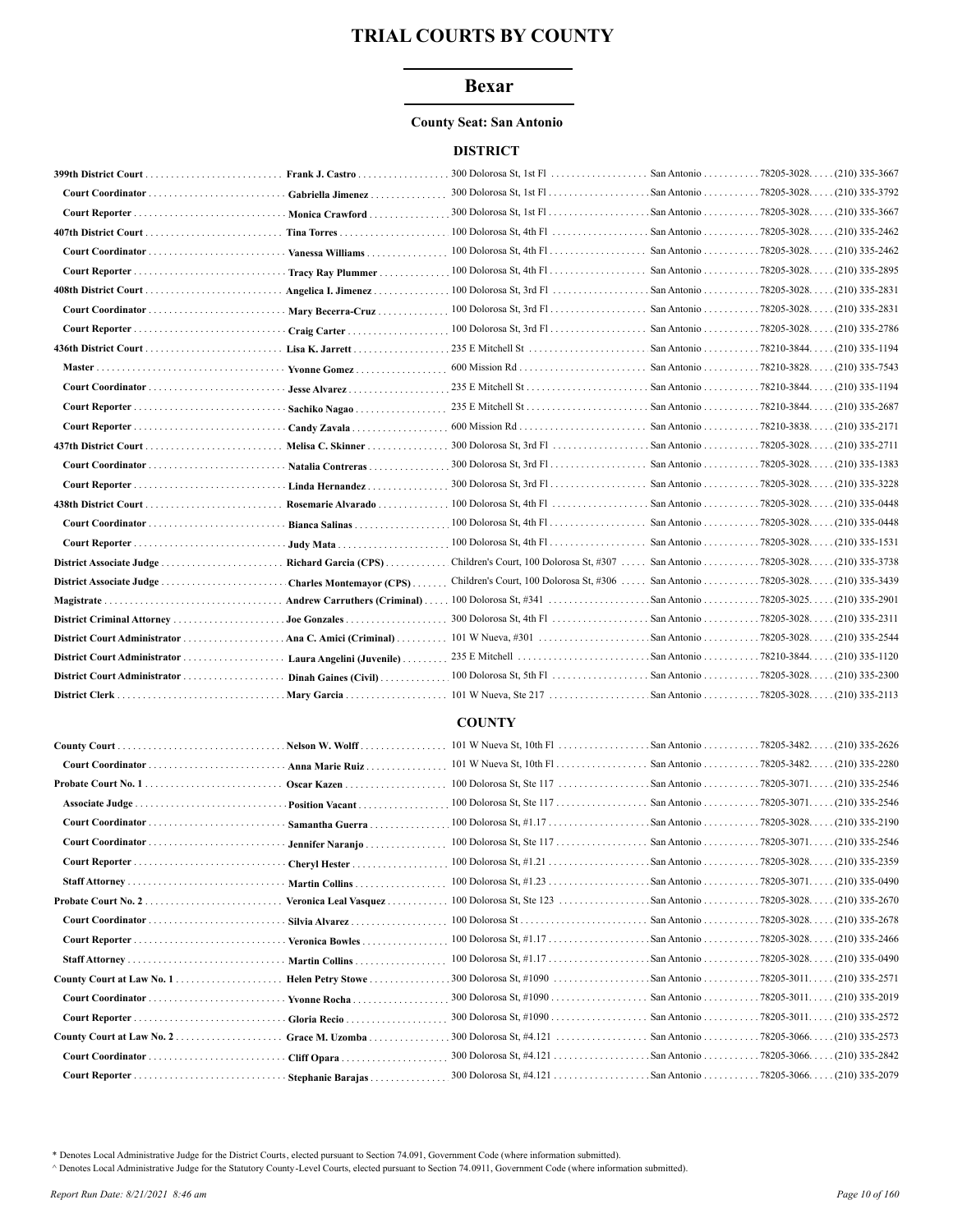## **Bexar**

### **COUNTY**

|                                   | David J. Rodriguez.         | 100 Dolorosa St, #B.21       | San Antonio               | $.78205 - 3040$ $(210)$ 335-2575     |
|-----------------------------------|-----------------------------|------------------------------|---------------------------|--------------------------------------|
|                                   | Reba Sedillo                |                              | San Antonio               | $.78205 - 3040.$<br>$(210)$ 335-3952 |
|                                   | Kay Counseller.             | 100 Dolorosa St, $#B.21$     | San Antonio 78205-3040.   | $(210)$ 335-2578                     |
|                                   | Alfredo M. Ximenez          | 300 Dolorosa St, #2090       | San Antonio               | $.78205 - 3018$<br>$(210)$ 335-2426  |
| Court Coordinator                 | Stephanie Reyes             | 300 Dolorosa St, $\#2090$    | San Antonio 78205-3018. . | $(210)$ 335-2401                     |
| Court Reporter                    | Kandy Halley                | 300 Dolorosa St, #2090       | San Antonio 78205-3018.   | $(210)$ 335-3929                     |
| County Court at Law No. 5.        | John Amos Longoria          | 300 Dolorosa St, #4.191      | San Antonio 78205-3019. . | $(210)$ 335-2549                     |
| Court Coordinator                 | Patricia (Pattie) Garcia    | 300 Dolorosa St, #4.191      | San Antonio 78205-3019.   | (210) 335-2549                       |
|                                   | Liche Cavazos               |                              |                           | . (210) 335-1192                     |
| <b>County Court at Law No. 6</b>  | Wayne A. Christian          | 300 Dolorosa St, #2.162      | San Antonio 78205-3028.   | (210) 335-2156                       |
| Court Coordinator                 | Pat Benavidez.              |                              | San Antonio 78205-3028. . | $(210)$ 335-2182                     |
| Court Reporter                    | Mike Stachowitz             |                              |                           |                                      |
| County Court at Law No. 7.        | <b>Michael DeLeon</b>       | 300 Dolorosa St, #3.060      | San Antonio 78205-3013. . | (210) 335-2002                       |
|                                   | Vicky Lopez                 | 300 Dolorosa St, $\#3.060$   | San Antonio 78205-3013.   | . (210) 335-2032                     |
|                                   | Paula Cloud                 |                              |                           | (210) 335-2004                       |
| County Court at Law No. 8.        | Mary D. Roman               | 300 Dolorosa St, #1083       | San Antonio 78205-3012.   | $(210)$ 335-2005                     |
| Court Coordinator                 | Patricia Alvarez            | 300 Dolorosa St, $\#1083$    | San Antonio 78205-3012.   | $(210)$ 335-2006                     |
|                                   | Yvonne O'Bay                | 300 Dolorosa St, $\#1083$    | San Antonio 78205-3012. . | . (210) 335-2759                     |
| County Court at Law No. 9.        | Gloria Saldana.             | 300 Dolorosa St, #4.162      | San Antonio 78205-3020.   | $(210)$ 335-2008                     |
|                                   | Aleida Castillo             | 300 Dolorosa St, $\#4.162$   | San Antonio 78205-3020.   | $(210)$ 335-2009                     |
|                                   | Mary Nancy Capetillo        |                              | San Antonio 78205-3020.   | $(210)$ 335-2425                     |
|                                   | John Francis Davis          |                              |                           | $(210)$ 335-2947                     |
| Court Coordinator                 | Lydia O'Connell             | 100 Dolorosa St, $#B.29$     | San Antonio 78205-3040.   | $(210)$ 335-2948                     |
| Court Reporter                    | <b>Kimberly Lobello</b>     | 100 Dolorosa St, $#B.29$     | San Antonio 78205-3040. . | (210) 335-2955                       |
| County Court at Law No. 11        | Carl (Tommy) T. Stolhandske |                              |                           | $(210)$ 335-2023                     |
|                                   | Amy Castano                 |                              |                           | (210) 335-2025                       |
|                                   | Rose Ibarra                 |                              |                           | (210) 335-2024                       |
| County Court at Law No. 12.       | Yolanda T. Huff             |                              |                           | $(210)$ 335-2750                     |
| Court Coordinator                 | Herman Booker               |                              |                           | $(210)$ 335-2894                     |
| Court Reporter                    | Irene Maldonado.            | 300 Dolorosa St, $\#2191$    | San Antonio 78205-3005.   | (210) 335-2781                       |
|                                   | Rosie S. Gonzalez           |                              |                           | $(210)$ 335-2625                     |
|                                   | Sybil Obledo                |                              |                           | $(210)$ 335-1637                     |
| Court Reporter                    | Olga Gutierrez              |                              |                           | . (210) 335-1638                     |
| <b>County Court at Law No. 14</b> | Carlo R. Key                | 300 Dolorosa St, #2.129<br>. | San Antonio 78205-3005.   | . (210) 335-1670                     |
|                                   | Jake Grohman                |                              |                           |                                      |
| Court Reporter                    | Christina Galloway          |                              |                           | $(210)$ 335-1673                     |
|                                   |                             | 300 Dolorosa St, #4.090<br>. | San Antonio 78205-3005.   | $(210)$ 335-1245                     |
|                                   | Alejandro Chavez            |                              |                           | . (210) 335-1621                     |
|                                   | Edna Casanova               |                              |                           | $(210)$ 335-0823                     |
|                                   | Dianne Garcia-Marquez       |                              |                           | $(210)$ 335-2115                     |
|                                   |                             |                              |                           |                                      |

## **JUSTICE(S) OF THE PEACE**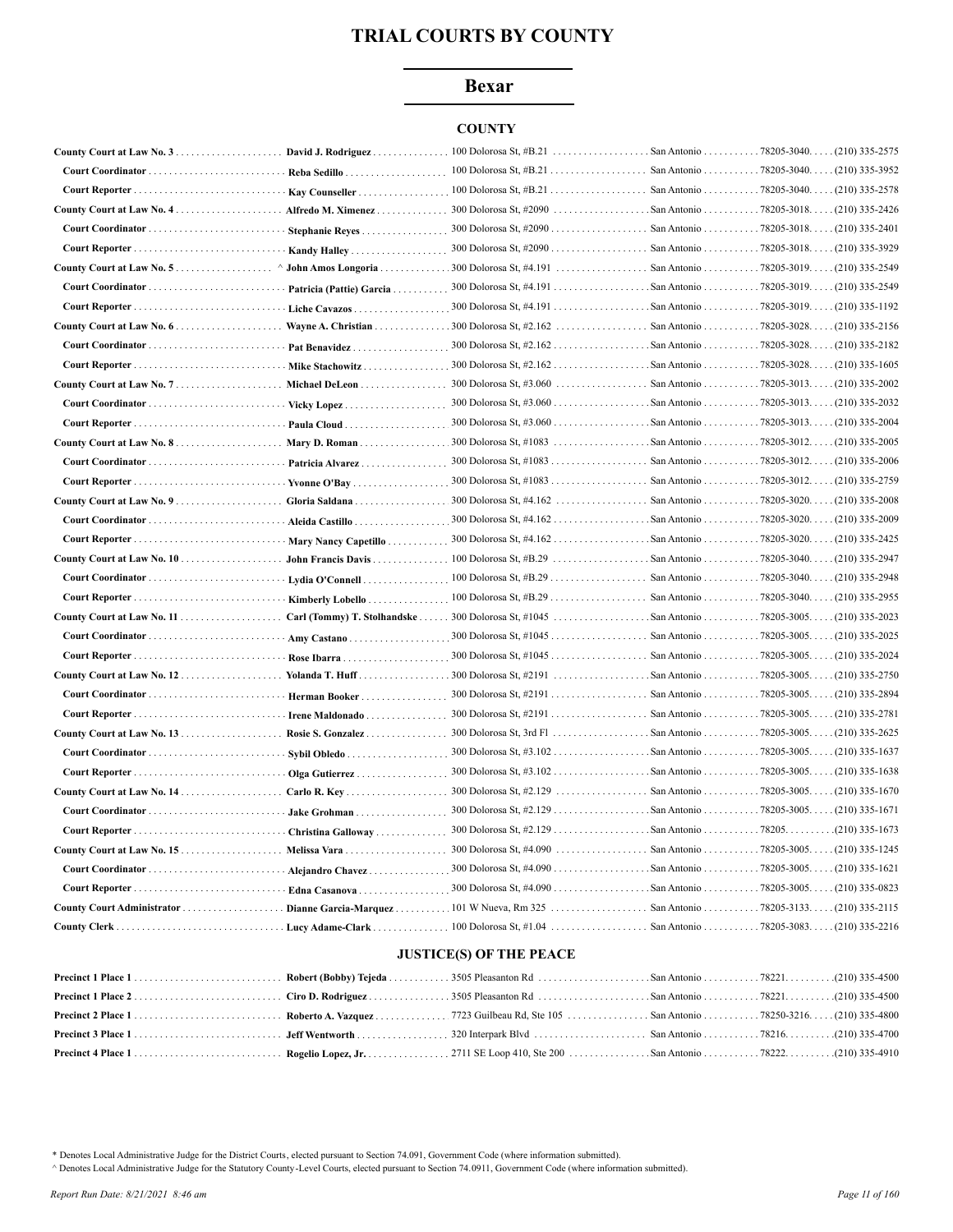### **Blanco**

#### **County Seat: Johnson City**

#### **DISTRICT**

#### **COUNTY**

#### **JUSTICE(S) OF THE PEACE**

## **Borden**

**County Seat: Gail** 

#### **DISTRICT**

#### **COUNTY**

#### **JUSTICE(S) OF THE PEACE**

|--|--|--|--|--|--|

## **Bosque**

#### **County Seat: Meridian**

#### **DISTRICT**

|  | <b>COUNTY</b> |  |  |
|--|---------------|--|--|
|  |               |  |  |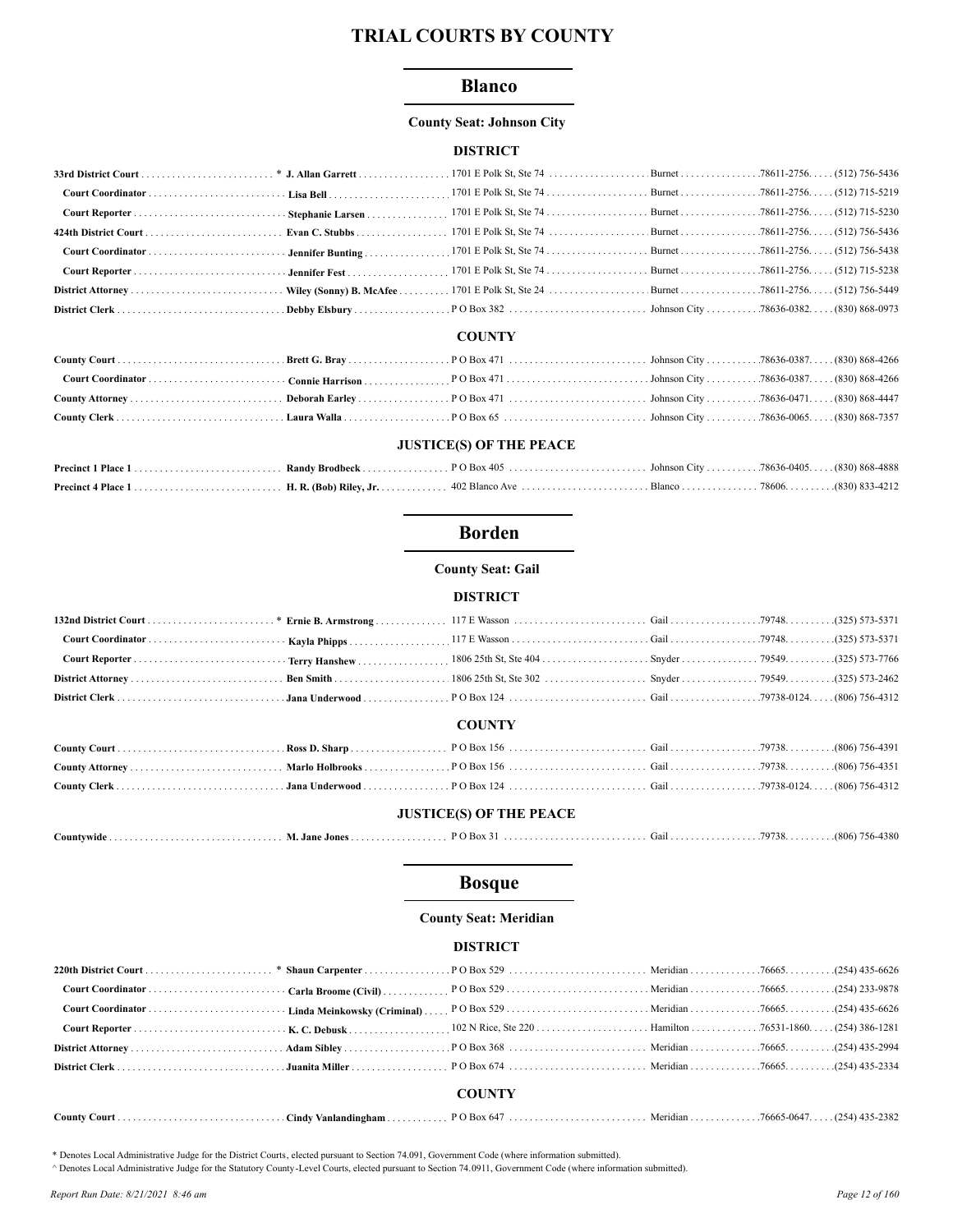# **Bosque**

#### **COUNTY**

| <b>JUSTICE(S) OF THE PEACE</b> |  |  |  |  |  |
|--------------------------------|--|--|--|--|--|

## **Bowie**

### **County Seat: New Boston**

#### **DISTRICT**

### **COUNTY**

### **JUSTICE(S) OF THE PEACE**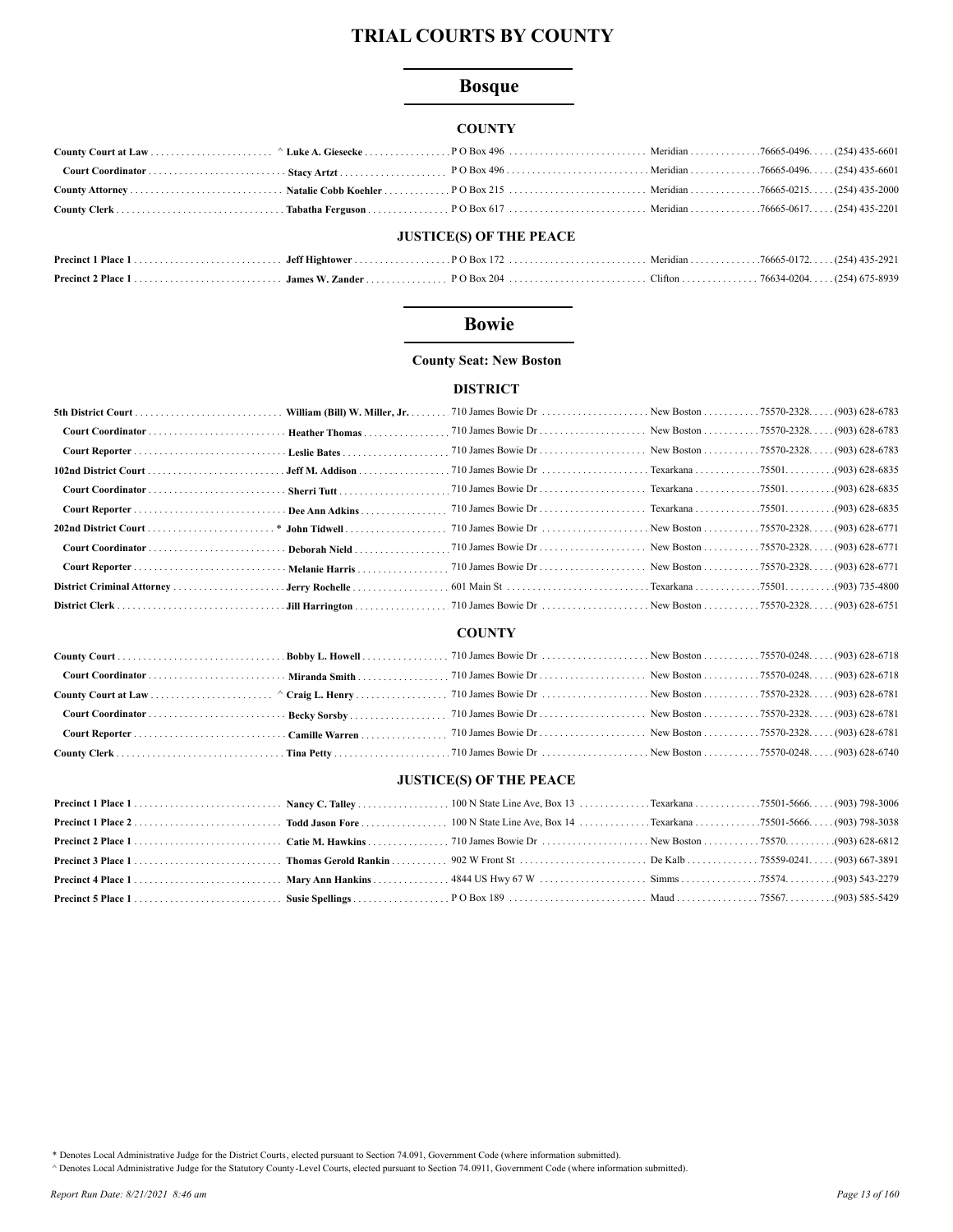## **Brazoria**

#### **County Seat: Angleton**

#### **DISTRICT**

|                              |                      |                                         |                      | Angleton 77515-4678. (979) 864-1256   |
|------------------------------|----------------------|-----------------------------------------|----------------------|---------------------------------------|
|                              | Debbie Selleck       |                                         |                      |                                       |
|                              |                      | 111 E Locust, Rm 310A                   |                      | . Angleton 77515-4678. (979) 864-1258 |
|                              |                      | Court Data Entry  111 E Locust, Rm 310A |                      | . Angleton 77515-4678. (979) 864-1256 |
|                              |                      |                                         |                      | . Angleton 77515-4678. (979) 864-1227 |
| Associate Judge              | Chad Dwayne Bradshaw |                                         |                      |                                       |
|                              | Deana Lycka          |                                         |                      |                                       |
|                              | Clarisia Ramirez     |                                         |                      |                                       |
|                              |                      |                                         |                      |                                       |
|                              |                      |                                         |                      |                                       |
|                              |                      |                                         |                      |                                       |
|                              |                      |                                         |                      |                                       |
|                              |                      |                                         |                      |                                       |
|                              |                      |                                         |                      |                                       |
|                              |                      |                                         |                      |                                       |
|                              |                      |                                         | Angleton 77515-4678. | $(979)864-1230$                       |
| District Court Administrator |                      |                                         |                      | $(979) 864 - 1263$                    |
|                              |                      |                                         |                      |                                       |

### **COUNTY**

|                           | Courtney t. Gilbert      |                                                           |  |
|---------------------------|--------------------------|-----------------------------------------------------------|--|
|                           | Tammy Brooks             |                                                           |  |
|                           | <b>Sherri Stadter</b>    |                                                           |  |
| CCL No. 2 & Probate Court |                          |                                                           |  |
|                           | Donna Norsworthy         |                                                           |  |
|                           |                          |                                                           |  |
| CCL No. 3 & Probate Court | Jeremy Eugene Warren     | 111 E Locust, Rm 206A Angleton 77515-4678. (979) 864-1603 |  |
|                           |                          |                                                           |  |
|                           |                          | 111 E Locust, Rm 206A Angleton 77515-4678. (979) 864-1605 |  |
| CCL No. 4 & Probate Court | $\wedge$ Lori L. Rickert |                                                           |  |
|                           |                          |                                                           |  |
|                           |                          |                                                           |  |
|                           |                          |                                                           |  |

#### **JUSTICE(S) OF THE PEACE**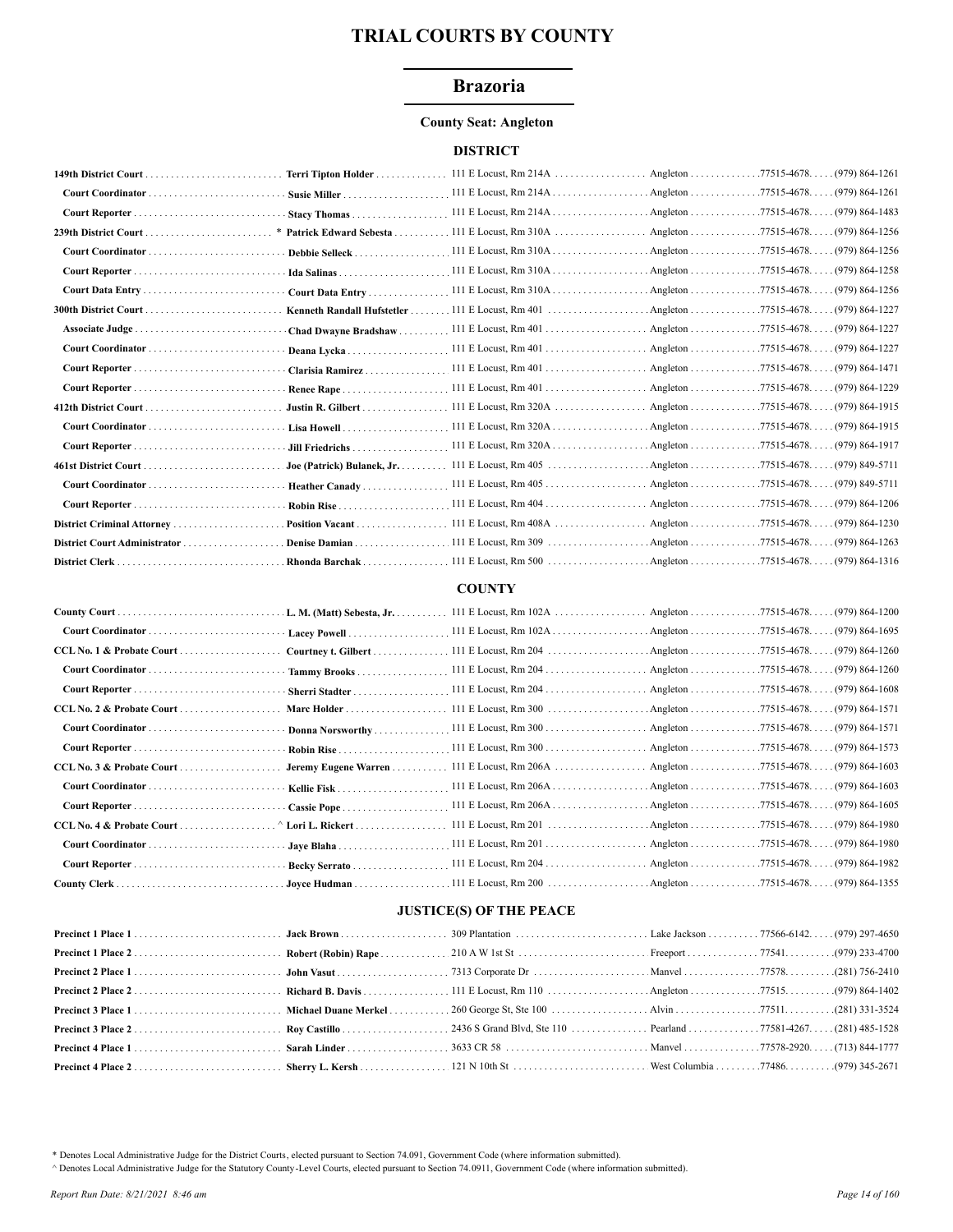### **Brazos**

#### **County Seat: Bryan**

#### **DISTRICT**

|                          | Kyle Hawthorne                       |  |  |
|--------------------------|--------------------------------------|--|--|
|                          |                                      |  |  |
|                          |                                      |  |  |
|                          |                                      |  |  |
|                          | Lisa Parker                          |  |  |
|                          | Kaetheryne Kyriell                   |  |  |
|                          | Position Vacant                      |  |  |
|                          |                                      |  |  |
|                          |                                      |  |  |
| District Associate Judge | Wendy Hencerling (Family) $\ldots$ . |  |  |
|                          | Misty Swan (Felony)                  |  |  |
|                          |                                      |  |  |
|                          |                                      |  |  |

#### **COUNTY**

| County Court at Law No. 1 ^ Amanda Sullivan Matzke . |                               |  |  |
|------------------------------------------------------|-------------------------------|--|--|
| Court Coordinator                                    | Tiffiany Newton               |  |  |
|                                                      | Crystal Pineda                |  |  |
|                                                      | Laura Bailey                  |  |  |
| County Court at Law No. 2                            | James White Locke             |  |  |
|                                                      | Sharon Rose (Criminal)        |  |  |
|                                                      | Kara Sustayta (Civil)         |  |  |
|                                                      | Sharon Scully                 |  |  |
|                                                      | Dana L. Zachary (Misdemeanor) |  |  |
| Magistrate                                           | Dana Zachary (Criminal)       |  |  |
|                                                      | Wendy Hencerling (Family)     |  |  |
|                                                      | Rodney W. Anderson            |  |  |
|                                                      | Karen McQueen                 |  |  |

#### **JUSTICE(S) OF THE PEACE**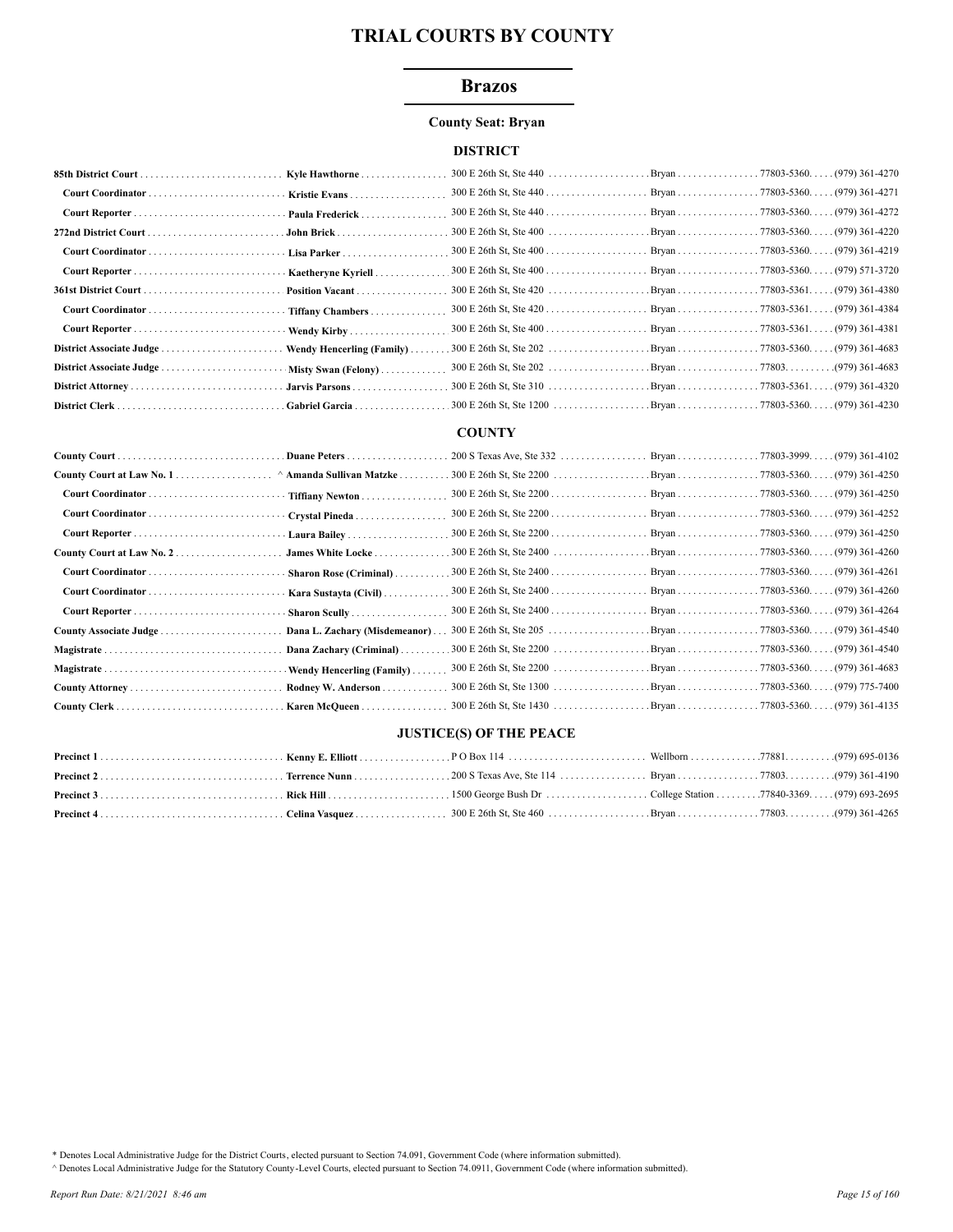### **Brewster**

#### **County Seat: Alpine**

### **DISTRICT**

#### **COUNTY**

#### **JUSTICE(S) OF THE PEACE**

## **Briscoe**

#### **County Seat: Silverton**

### **DISTRICT**

| <b>COUNTY</b> |  |  |  |  |  |
|---------------|--|--|--|--|--|

#### **JUSTICE(S) OF THE PEACE**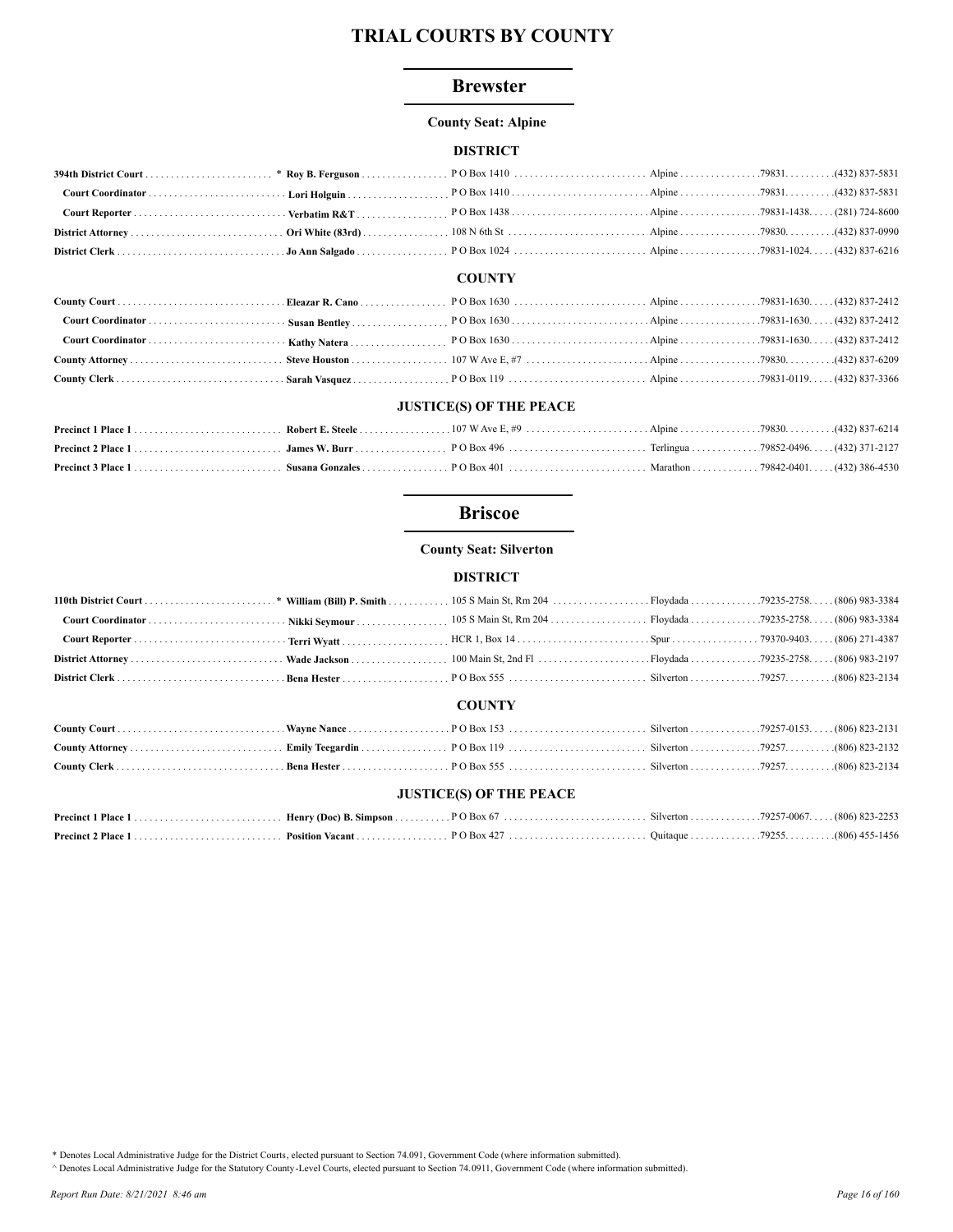## **Brooks**

#### **County Seat: Falfurrias**

### **DISTRICT**

#### **COUNTY**

### **JUSTICE(S) OF THE PEACE**

## **Brown**

### **County Seat: Brownwood**

### **DISTRICT**

#### **COUNTY**

| Court Reporter  Nannell Mooney |                                                               |  |
|--------------------------------|---------------------------------------------------------------|--|
|                                | 200 S Broadway, Rm 111 Brownwood 76801-3192 (325) 643-2828    |  |
|                                | 200 S Broadway, Rm 208 Brownwood 76801-3192. (325) 646-5859   |  |
|                                | 200 S Broadway, Rm 208 Brownwood 76801-3192. (325) 646-5859   |  |
|                                | 200 S Broadway, Rm 208 Brownwood 76801-3192 (325) 646-5859    |  |
|                                | . 200 S Broadway, Rm 323 Brownwood 76801-3192. (325) 646-7431 |  |
|                                |                                                               |  |

#### **JUSTICE(S) OF THE PEACE**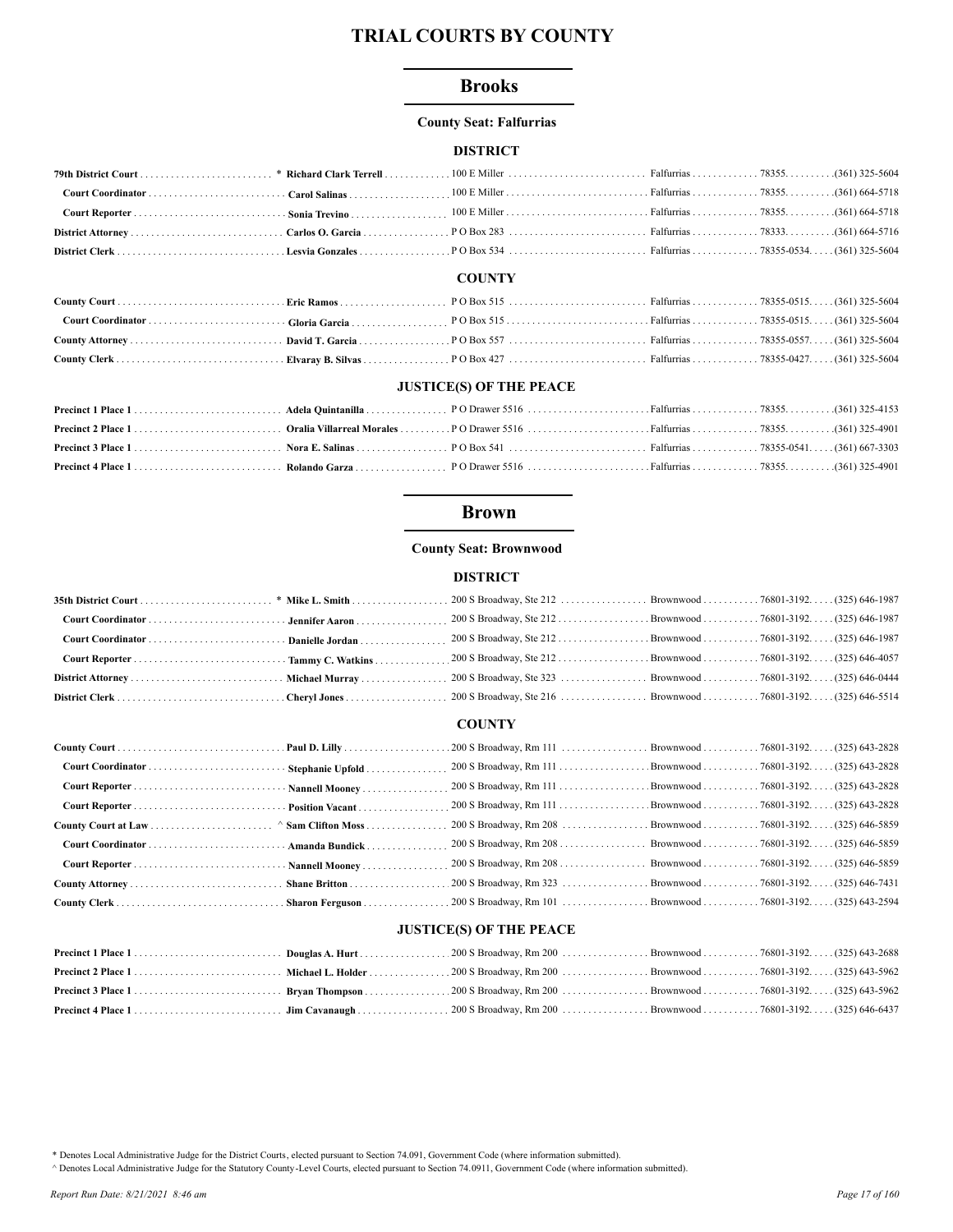#### **Burleson**

#### **County Seat: Caldwell**

### **DISTRICT**

### **COUNTY**

#### **JUSTICE(S) OF THE PEACE**

## **Burnet**

#### **County Seat: Burnet**

#### **DISTRICT**

#### **COUNTY**

## **JUSTICE(S) OF THE PEACE**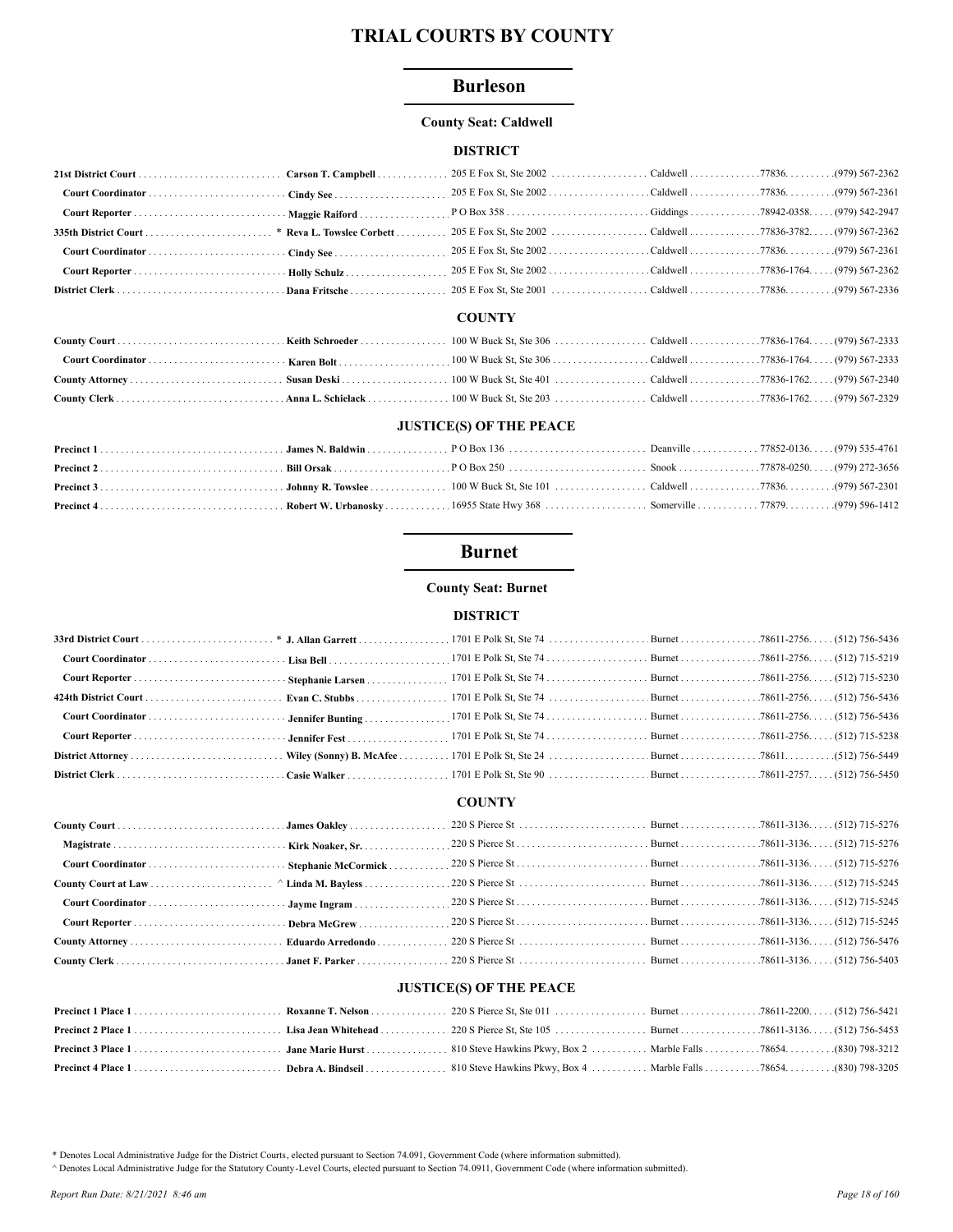## Caldwell

#### **County Seat: Lockhart**

#### **DISTRICT**

| Court Coordinator  Monica Malaer |  |  |  |
|----------------------------------|--|--|--|
|                                  |  |  |  |
|                                  |  |  |  |
|                                  |  |  |  |
|                                  |  |  |  |
|                                  |  |  |  |
|                                  |  |  |  |
|                                  |  |  |  |
|                                  |  |  |  |
|                                  |  |  |  |

## **COUNTY**

#### **JUSTICE(S) OF THE PEACE**

# Calhoun

#### **County Seat: Port Lavaca**

#### **DISTRICT**

#### **COUNTY**

### **JUSTICE(S) OF THE PEACE**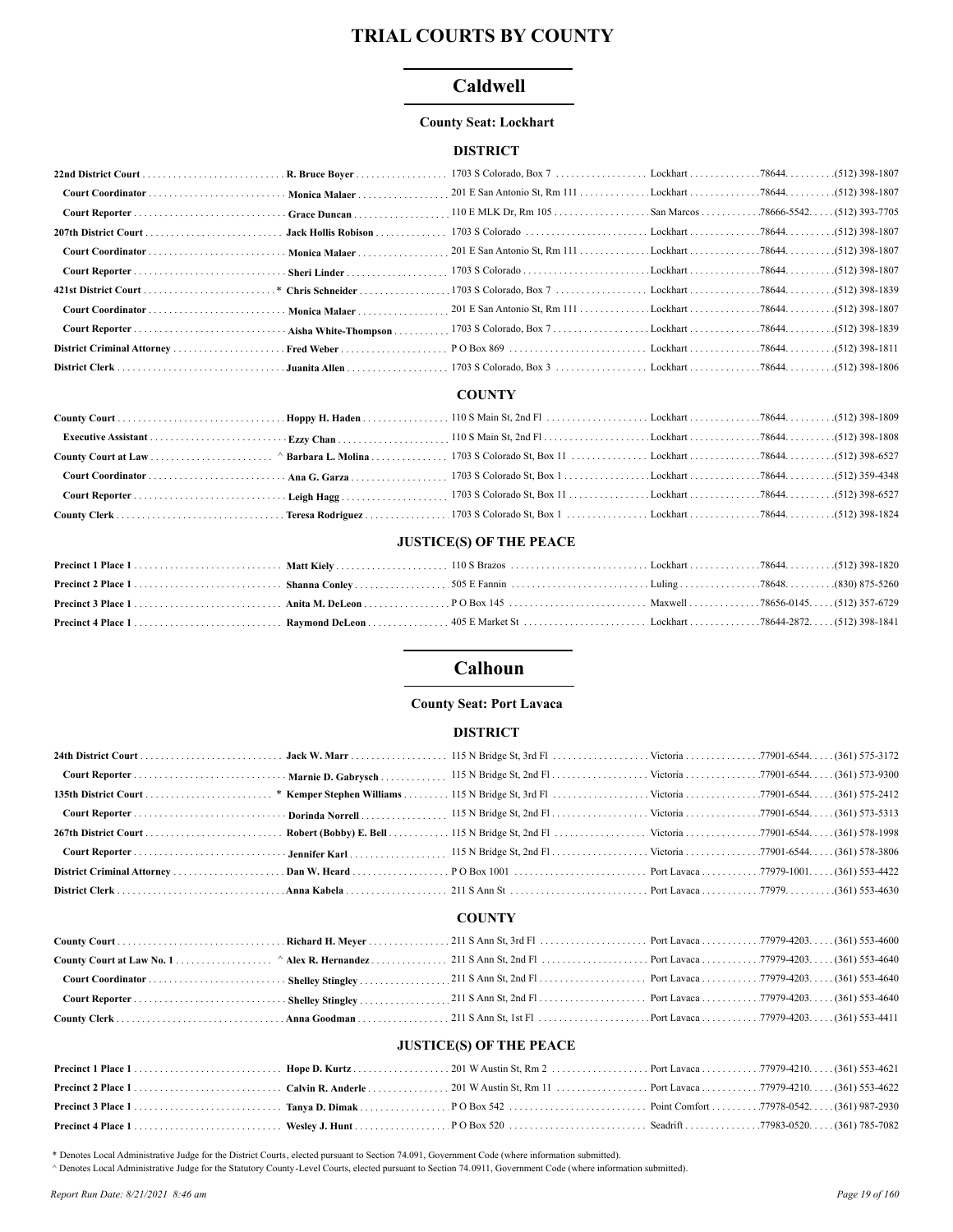## Calhoun

#### **JUSTICE(S) OF THE PEACE**

## Callahan

## **County Seat: Baird**

#### **DISTRICT**

#### **COUNTY**

### **JUSTICE(S) OF THE PEACE**

#### Cameron

#### **County Seat: Brownsville**

#### **DISTRICT**

| Janet L. Leal                                     | 974 E Harrison | Brownsville               | 78520-7123.<br>$(956)$ 544-0844        |
|---------------------------------------------------|----------------|---------------------------|----------------------------------------|
| Mary Cortina                                      |                | Brownsville               | $(956) 544 - 0844$<br>. 78520-7123.    |
| Joshua I. Martinez                                |                | Brownsville               | $(956)$ 544-0844<br>.78520-7123.       |
| Judith A. Eaves                                   |                | Brownsville 78520-7123. . | (956) 544-0874                         |
| Benjamin Euresti, Jr.                             | 974 E Harrison | Brownsville               | $(956)$ 544-0845<br>.78520-7123.       |
| Dalila Esquivel (Criminal)                        |                | . Brownsville             | $(956)$ 544-0845<br>. 78520-7123.      |
| Elva Olivo (Civil) $\ldots$                       |                | Brownsville 78520-7123. . | $(956)$ 544-0845                       |
| Rachel Kram                                       |                | Brownsville               | (956) 547-1470<br>. 78520-7123. .      |
| Gabriela Garcia                                   |                | Brownsville               | .78520-7123.<br>(956) 544-0877         |
| Irma P. Gilman                                    |                | Brownsville 78520-7123. . | (956) 544-0877                         |
|                                                   |                | Brownsville 78520-7123.   | . (956) 550-1471                       |
| Katie Roberts                                     |                | Brownsville 78520-7123. . | (956) 544-0877                         |
| Adolfo E. Cordova, Jr                             | 974 E Harrison | Brownsville               | $.78520 - 7123.$<br>$(956) 574 - 8150$ |
| Xenia Chavez (Civil)                              |                | Brownsville78520-7123     | $(956) 574 - 8150$                     |
| Lucy Rosignol (Criminal)                          |                | Brownsville               | $(956) 574 - 8125$<br>.78520-7123.     |
| <b>Elizabeth Torres</b>                           |                | Brownsville               | .78520-7123.<br>$(956) 544 - 0874$     |
| Juan A. Magallanes<br>distribution of the control |                | Brownsville               | (956) 548-9522<br>.78520-7123.         |
| Estela Salas (Civil).                             |                | Brownsville 78520-7123. . | (956) 548-9522                         |
| Norma Solis                                       |                |                           | (956) 548-9522                         |
| Cindy Carranza                                    |                |                           | . (956) 544-0874                       |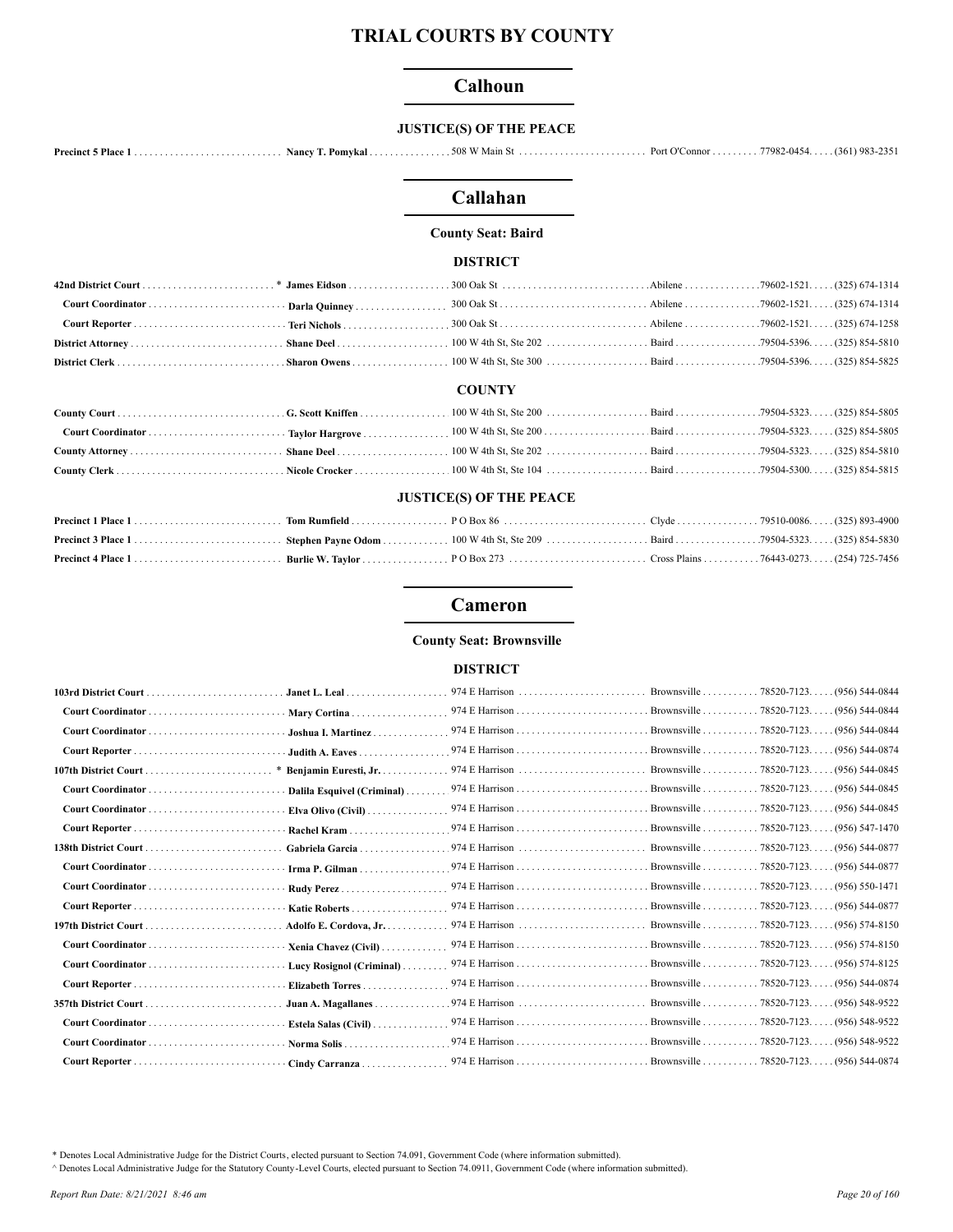### Cameron

#### **County Seat: Brownsville**

### **DISTRICT**

|                               | Ricardo M. Adobbati |  |  |
|-------------------------------|---------------------|--|--|
|                               | Bertha Garay        |  |  |
|                               | Olga L. Glasgow     |  |  |
|                               | Kendra Jones        |  |  |
|                               | David A. Sanchez    |  |  |
|                               | Priscilla Guajardo  |  |  |
| Court Coordinator             | Marisol Lova        |  |  |
|                               |                     |  |  |
|                               | Gloria M. Rincones  |  |  |
|                               |                     |  |  |
|                               | Cecilia Rangel      |  |  |
| Court Reporter Donna A. Goree |                     |  |  |
|                               |                     |  |  |
|                               |                     |  |  |

#### **COUNTY**

|              | Eddie Trevino, Jr.                |                | Brownsville 78520-7123. | (956) 544-0830     |
|--------------|-----------------------------------|----------------|-------------------------|--------------------|
|              | Arturo A. McDonald, Jr. .         | 974 E Harrison | Brownsville 78520-7123  | (956) 544-0855     |
|              | Brenda Cantu (Civil)              |                |                         | $(956) 544 - 0855$ |
|              | Patricia Elola                    |                |                         | $(956) 544 - 0855$ |
|              | Jose Roberto Trevino (Criminal).  |                |                         |                    |
|              | Irene R. Salazar                  |                |                         | (956) 544-0855     |
|              | Laura Betancourt                  | 974 E Harrison | Brownsville 78520-7123. | $(956) 544 - 0856$ |
|              | Perla Diaz (Civil)                |                |                         | $(956)$ 544-0856   |
|              | Karla Leal (Criminal)             |                |                         | . (956) 544-0856   |
|              | Roel Rodriguez                    |                |                         | (956) 544-0856     |
|              | David Gonzales III.               |                |                         | . (956) 574-8136   |
|              | Sandra Forno Cisneros (Criminal). |                |                         | $(956) 574 - 8137$ |
|              | Nelly Sanchez (Civil)             |                |                         | .(956) 574-8137    |
|              | <b>Bernie Hoffer-Mathis</b>       |                |                         | (956) 574-8137     |
|              | Sheila Garcia Bence               |                |                         | .(956) 574-8116    |
|              | Melissa King (Probate)            |                |                         | .(956) 574-8116    |
|              | Tanya Miracle (Civil)             |                |                         | .(956) 574-8116    |
|              | Sydnee Schwab.                    |                |                         | $(956) 574 - 8116$ |
|              | Estela Chavez-Vasquez             | 974 E Harrison | Brownsville 78520.      | .(956) 356-6567    |
|              | Cynthia Esparza (Criminal)        |                |                         | .(956) 356-6567    |
|              | Monica Lopez (Civil)              |                | Brownsville 78520.      | (956) 356-6568.    |
|              | Rhonda Martin                     |                | Brownsville 78520.      | .(956) 356-6567    |
|              | Luis V. Saenz                     |                | Brownsville78520-7123   | . (956) 544-0849   |
| County Clerk | Sylvia Garza-Perez                |                |                         |                    |

## **JUSTICE(S) OF THE PEACE**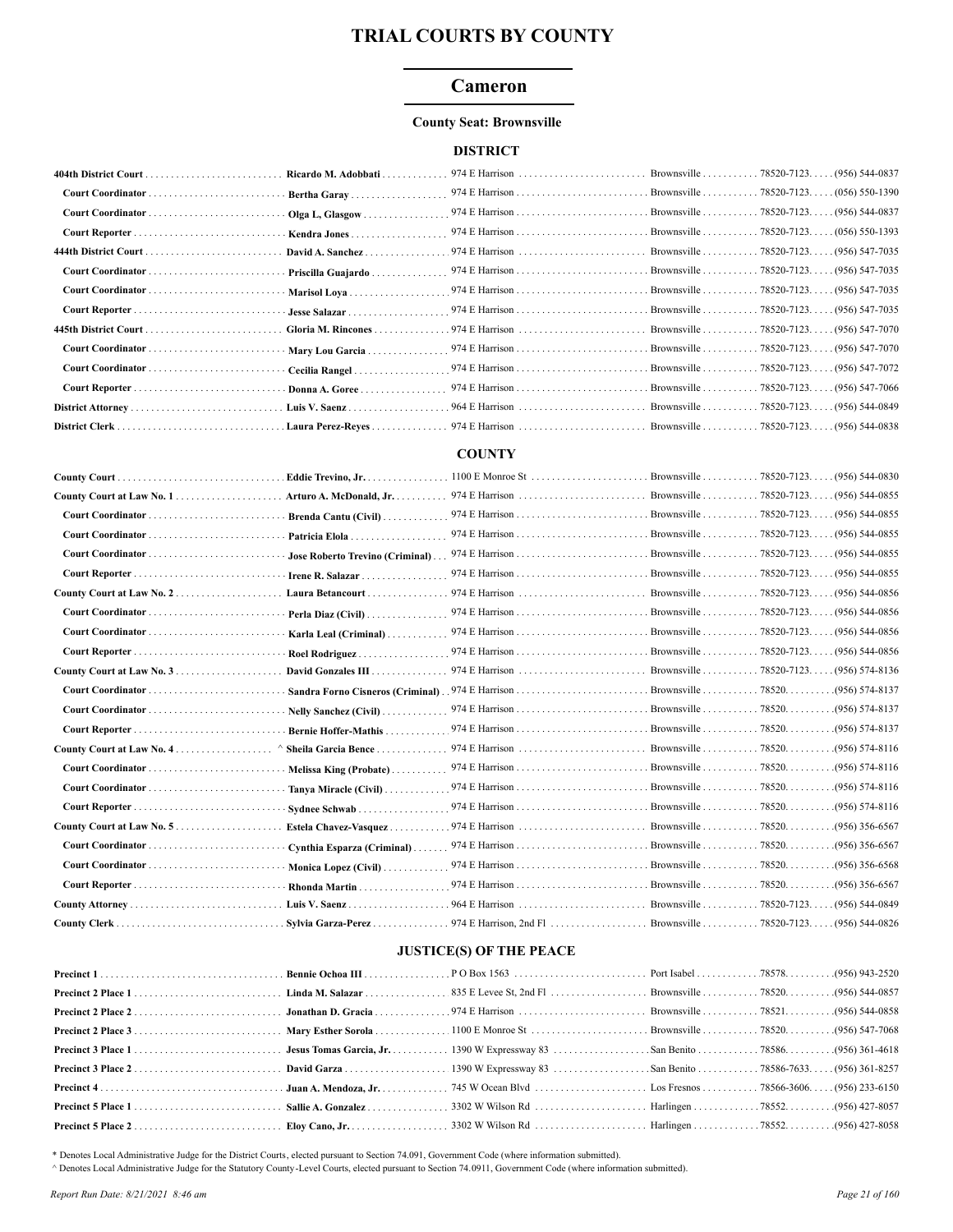#### Cameron

#### **JUSTICE(S) OF THE PEACE**

## Camp

#### **County Seat: Pittsburg**

#### **DISTRICT**

| <b>COUNTY</b> |  |  |  |  |  |  |
|---------------|--|--|--|--|--|--|
|               |  |  |  |  |  |  |
|               |  |  |  |  |  |  |

#### **JUSTICE(S) OF THE PEACE**

| Harold L. Ke<br>ountvwide_<br>ennington . | King Jr.<br>Ave. Ste C<br>$15$ Dr. M.<br>. | Pittsburg | $\ldots \ldots \ldots \ldots \ldots$ 75686-1319 (903) 856-3961 |  |
|-------------------------------------------|--------------------------------------------|-----------|----------------------------------------------------------------|--|
|-------------------------------------------|--------------------------------------------|-----------|----------------------------------------------------------------|--|

## Carson

**County Seat: Panhandle** 

#### **DISTRICT**

#### **COUNTY**

#### **JUSTICE(S) OF THE PEACE**

#### Cass

#### **County Seat: Linden**

#### **DISTRICT**

\* Denotes Local Administrative Judge for the District Courts, elected pursuant to Section 74.091, Government Code (where information submitted).

A Denotes Local Administrative Judge for the Statutory County-Level Courts, elected pursuant to Section 74.0911, Government Code (where information submitted).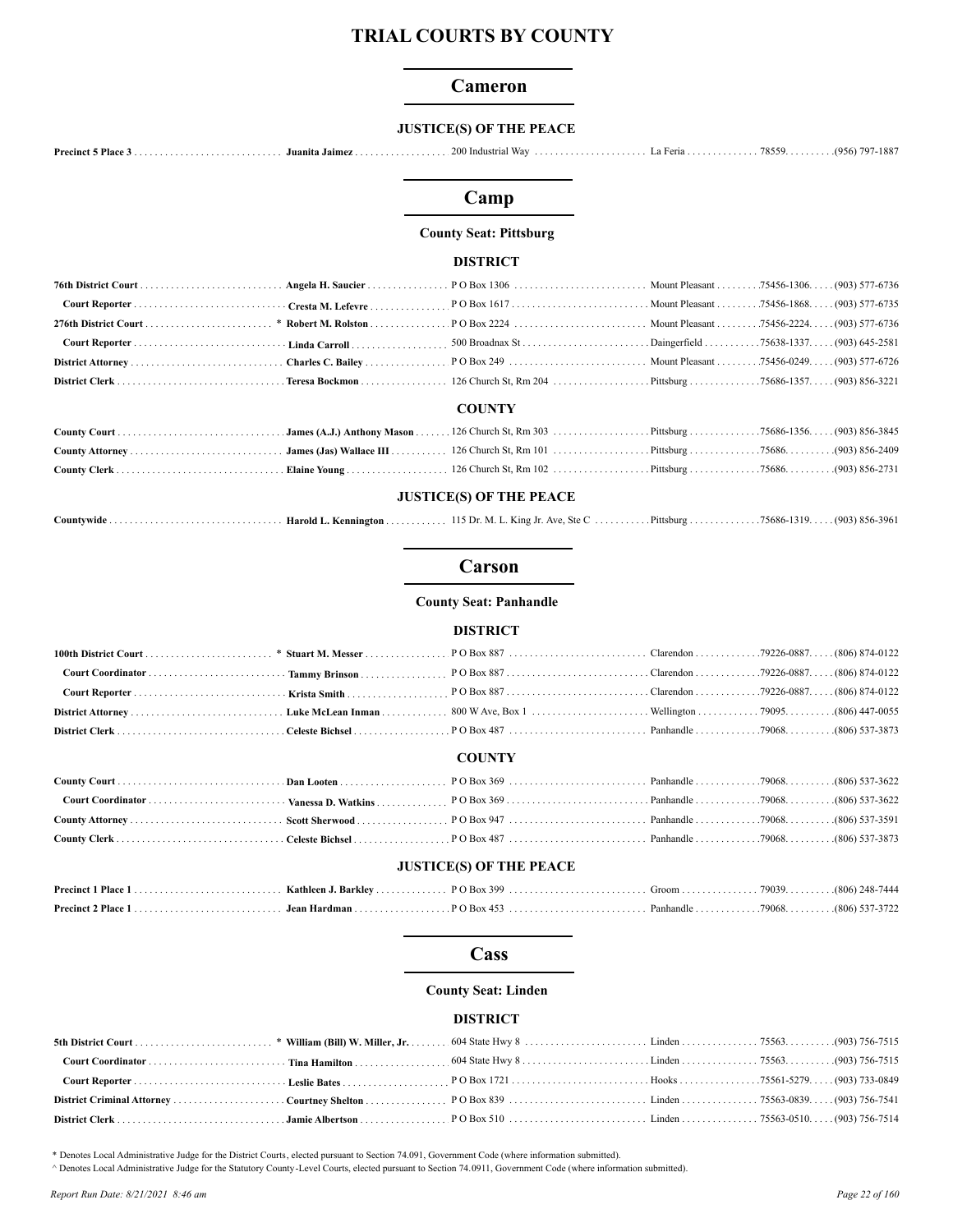### Cass

### **COUNTY**

## **JUSTICE(S) OF THE PEACE**

### Castro

#### **County Seat: Dimmitt**

### **DISTRICT**

#### **COUNTY**

#### **JUSTICE(S) OF THE PEACE**

|  | Countywide<br>. | <b>Steve Taylor</b> | . Rm 201<br>100 E Bedforo | Dimmitt<br>. | 79027 | (90C)<br>، ک د ک |
|--|-----------------|---------------------|---------------------------|--------------|-------|------------------|
|--|-----------------|---------------------|---------------------------|--------------|-------|------------------|

### **Chambers**

#### **County Seat: Anahuac**

#### **DISTRICT**

|  | <b>COUNTY</b> |  |
|--|---------------|--|
|  |               |  |
|  |               |  |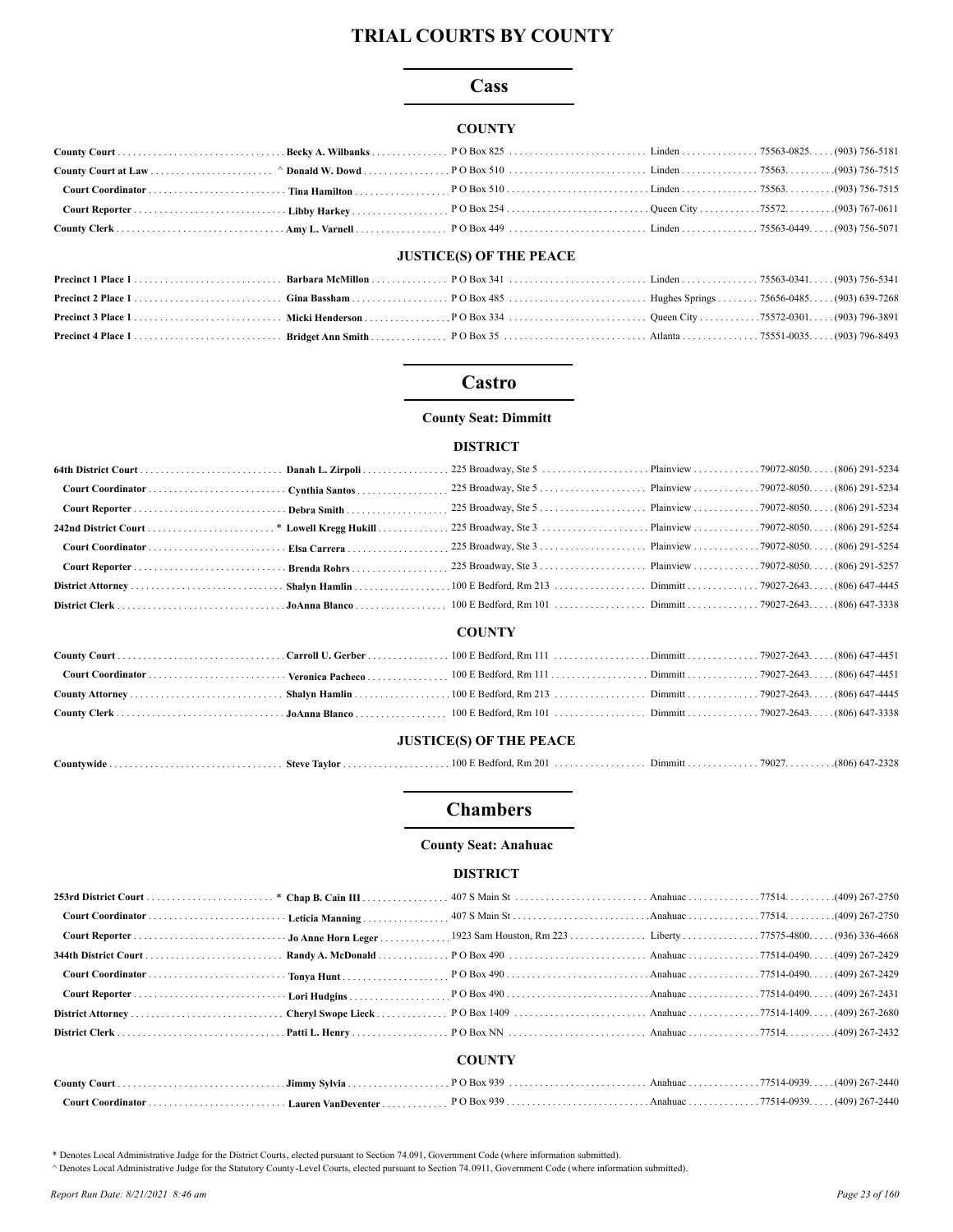## **Chambers**

### **COUNTY**

## **JUSTICE(S) OF THE PEACE**

## **Cherokee**

## **County Seat: Rusk**

### **DISTRICT**

### **COUNTY**

#### **JUSTICE(S) OF THE PEACE**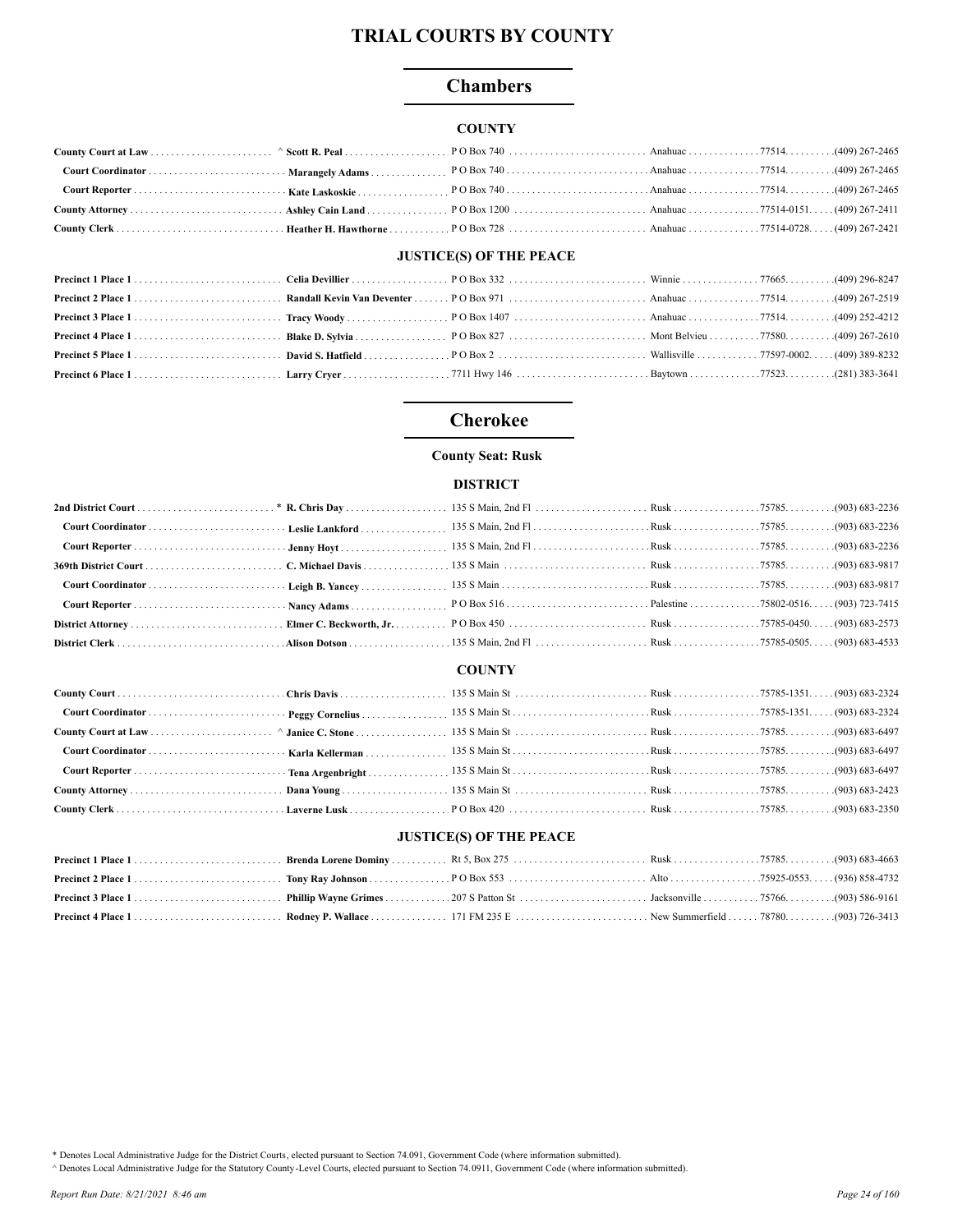## **Childress**

#### **County Seat: Childress**

#### **DISTRICT**

|  | <b>COUNTRY</b> |  |
|--|----------------|--|

#### **COUNTY**

#### **JUSTICE(S) OF THE PEACE**

|--|--|--|--|--|

# Clay

### **County Seat: Henrietta**

### **DISTRICT**

|                                |  | <b>COUNTY</b> |  |  |  |
|--------------------------------|--|---------------|--|--|--|
|                                |  |               |  |  |  |
|                                |  |               |  |  |  |
|                                |  |               |  |  |  |
| <b>JUSTICE(S) OF THE PEACE</b> |  |               |  |  |  |
|                                |  |               |  |  |  |

## Cochran

#### **County Seat: Morton**

#### **DISTRICT**

### **COUNTY**

## **JUSTICE(S) OF THE PEACE**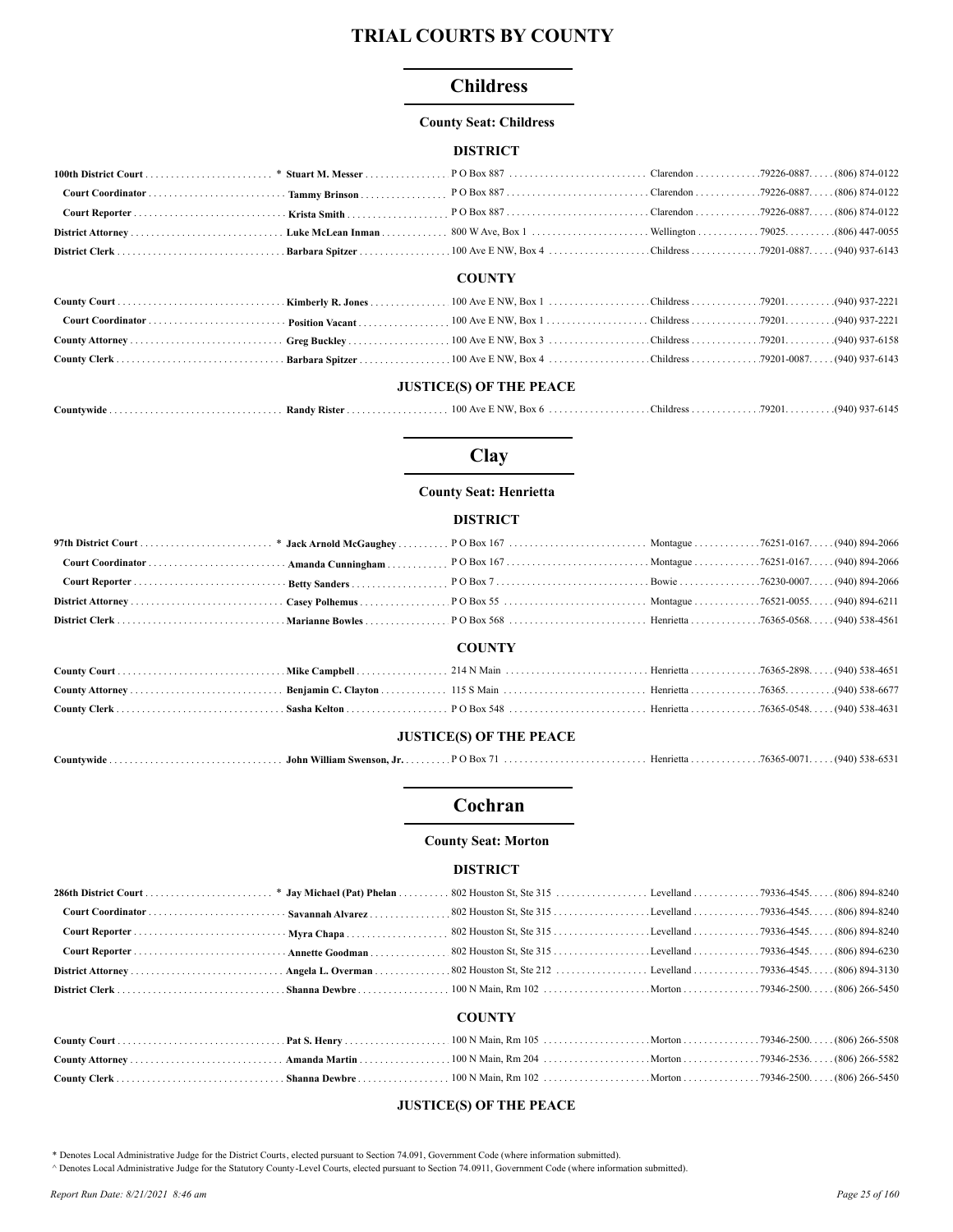## Cochran

### **JUSTICE(S) OF THE PEACE**

## Coke

#### **County Seat: Robert Lee**

#### **DISTRICT**

|  | <b>COUNTY</b> |  |
|--|---------------|--|

### **JUSTICE(S) OF THE PEACE**

|  | $\mathbf{u}$<br>.  Kussell Johnson . |  |  |  |  |
|--|--------------------------------------|--|--|--|--|
|--|--------------------------------------|--|--|--|--|

# Coleman

**County Seat: Coleman** 

#### **DISTRICT**

#### **COUNTY**

## **JUSTICE(S) OF THE PEACE**

| $Countwide \dots \dots \dots \dots \dots \dots \dots \dots \dots \dots \dots \dots$ |  |  |  |  |  |
|-------------------------------------------------------------------------------------|--|--|--|--|--|
|-------------------------------------------------------------------------------------|--|--|--|--|--|

#### **Collin**

#### **County Seat: McKinney**

#### **DISTRICT**

\* Denotes Local Administrative Judge for the District Courts, elected pursuant to Section 74.091, Government Code (where information submitted).

A Denotes Local Administrative Judge for the Statutory County -Level Courts, elected pursuant to Section 74.0911, Government Code (where information submitted).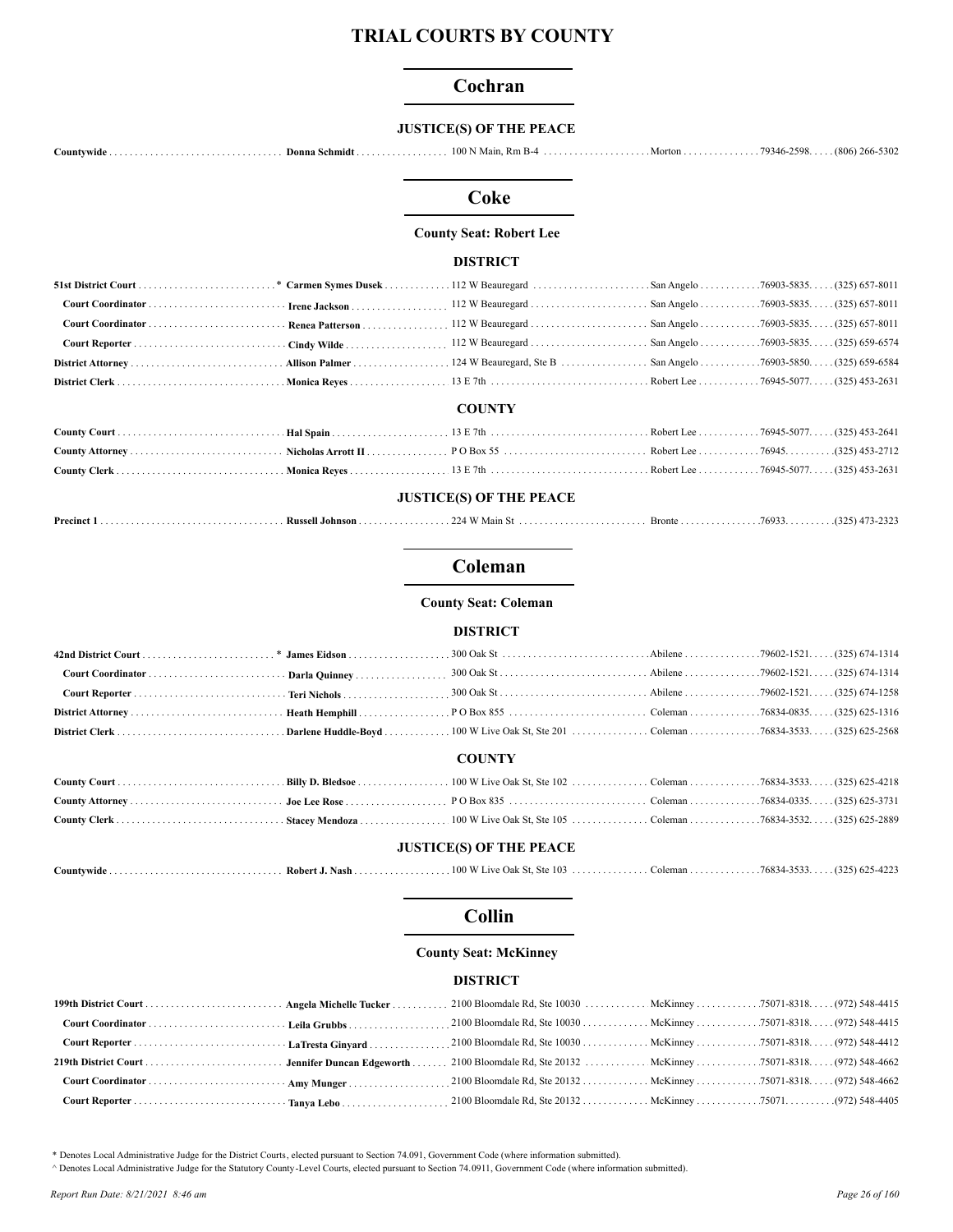## **Collin**

## **County Seat: McKinney**

#### **DISTRICT**

| John R. Roach, Jr.      |                                              |                                | .(972) 548-4409    |
|-------------------------|----------------------------------------------|--------------------------------|--------------------|
| Charla Kiser            | 2100 Bloomdale Rd, Ste 20012 McKinney 75071  |                                | .(972) 548-4409    |
| Jan Dugger              | 2100 Bloomdale Rd, Ste 20012 McKinney 75071  |                                | .(972) 548-4407    |
|                         |                                              |                                | .(972) 548-4570    |
|                         | 2100 Bloomdale Rd, Ste 30146 McKinney 75071. |                                | .(972) 548-4570    |
| Antoinette Varela       |                                              |                                |                    |
| Benjamin N. Smith       |                                              |                                | .(972) 548-4762    |
|                         | 2100 Bloomdale Rd, Ste 30132 McKinney 75071  |                                | .(972) 548-4762    |
| Karla Kimbrell          |                                              |                                |                    |
|                         |                                              |                                | .(972) 548-4241    |
| Tammy Sharkey           | 2100 Bloomdale Rd, Ste 30030 McKinney 75071  |                                | .(972) 548-4241    |
| Charla Reamy            | 2100 Bloomdale Rd, Ste 30030 McKinney 75071  |                                | .(972) 548-4247    |
| Andrea Stroh Thompson   |                                              |                                | .(972) 548-4520    |
| Steven Janway           | 2100 Bloomdale Rd, Ste 20030 McKinney 75071  |                                | .(972) 548-4520    |
| Destiny Moses           | 2100 Bloomdale Rd, Ste 20030 McKinney 75071  |                                | .(972) 548-4579    |
| Cynthia McCrann Wheless | 2100 Bloomdale Rd, Ste 30290                 | McKinney 75071.                | .(972) 548-4658    |
| Angel Marksberry        | 2100 Bloomdale Rd, Ste 30290 McKinney 75071  |                                | .(972) 548-4658    |
| <b>Katherine Bounds</b> | 2100 Bloomdale Rd, Ste 30290 McKinney 75071  |                                | .(972) 548-4274    |
|                         | 2100 Bloomdale Rd, Ste 10014                 | McKinney 75071. (972) 547-5720 |                    |
|                         |                                              |                                |                    |
| Cindy Bardwell          |                                              |                                |                    |
|                         |                                              |                                |                    |
|                         |                                              |                                |                    |
|                         |                                              |                                |                    |
|                         |                                              |                                |                    |
| Shannon Reynolds        |                                              |                                |                    |
| Stephanie Hunn          |                                              |                                |                    |
| Emily Miskel            |                                              |                                | .(972) 548-5670    |
| Stacey Samples          |                                              |                                |                    |
| Tanner Feast            |                                              |                                | $(972) 548 - 5673$ |
| Andrea K. Bouressa      |                                              |                                |                    |
|                         |                                              |                                |                    |
| Denise Carillo          |                                              |                                |                    |
| Lisa Bronchetti         |                                              |                                | .(972) 547-5485    |
|                         |                                              |                                | .(972) 548-4323    |
|                         |                                              |                                |                    |
|                         |                                              |                                |                    |
|                         | <b>COUNTY</b>                                |                                |                    |
|                         |                                              |                                |                    |
|                         |                                              |                                | $(972)$ 548-3811   |
| Connie Evans            | 2100 Bloomdale Rd, Ste 12368 McKinney 75071  |                                | .(972) 548-3810    |
| Corinne Ann Mason       |                                              |                                | .(972) 548-3860    |
|                         | 2100 Bloomdale Rd, Ste 20364 McKinney 75071. |                                | .(972) 548-3860    |
| $\cdot$ Tom Mullins     |                                              |                                |                    |
| Barnett Walker          |                                              |                                | .(972) 548-3820    |
|                         |                                              |                                |                    |

\* Denotes Local Administrative Judge for the District Courts, elected pursuant to Section 74.091, Government Code (where information submitted).

A Denotes Local Administrative Judge for the Statutory County -Level Courts, elected pursuant to Section 74.0911, Government Code (where information submitted).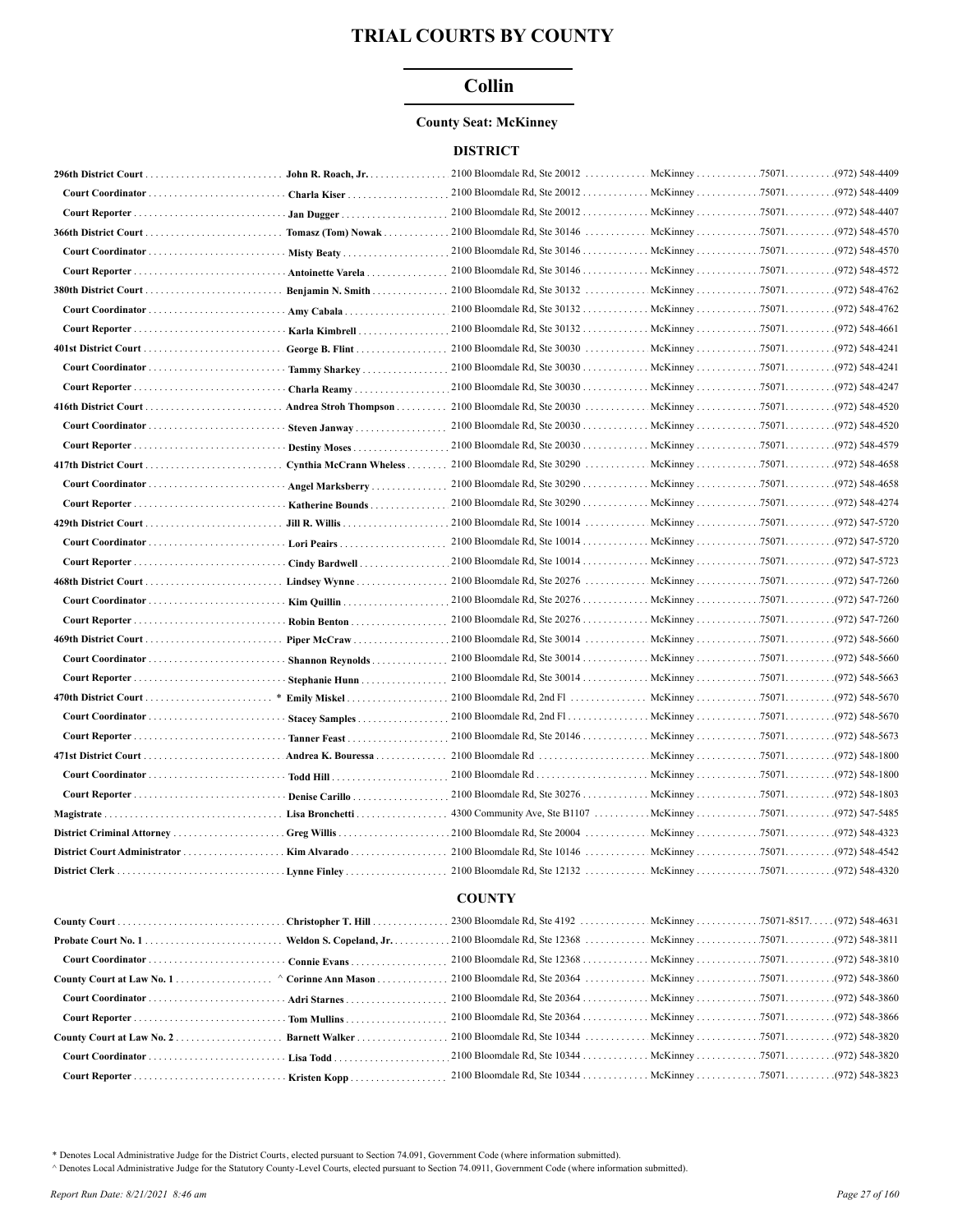## **Collin**

### **COUNTY**

|            | Mindy Quint          |  |                 |
|------------|----------------------|--|-----------------|
|            | Claudia Webb         |  |                 |
|            | David Douglas Rippel |  |                 |
|            | Darla Wright         |  |                 |
|            | Denise Condran       |  |                 |
|            | Dan K. Wilson        |  |                 |
|            | Twyla Caton          |  |                 |
|            | Crystal Cannon       |  |                 |
|            | Jay A. Bender        |  |                 |
|            | Stephanie Ables      |  |                 |
|            | Jennifer Corley      |  |                 |
|            | David Waddill        |  |                 |
|            | Amy Cundiff          |  |                 |
|            | Shawn Gant           |  |                 |
|            | Leland Caldwell      |  |                 |
| Magistrate | Lisa Bronchetti      |  | .(972) 547-5485 |
|            | Kim Alvarado         |  |                 |
|            | Stacey Kemp          |  |                 |

#### **JUSTICE(S) OF THE PEACE**

# Collingsworth

#### **County Seat: Wellington**

#### **DISTRICT**

|                                |  | <b>COUNTY</b> |  |  |  |
|--------------------------------|--|---------------|--|--|--|
|                                |  |               |  |  |  |
|                                |  |               |  |  |  |
|                                |  |               |  |  |  |
| <b>JUSTICE(S) OF THE PEACE</b> |  |               |  |  |  |
|                                |  |               |  |  |  |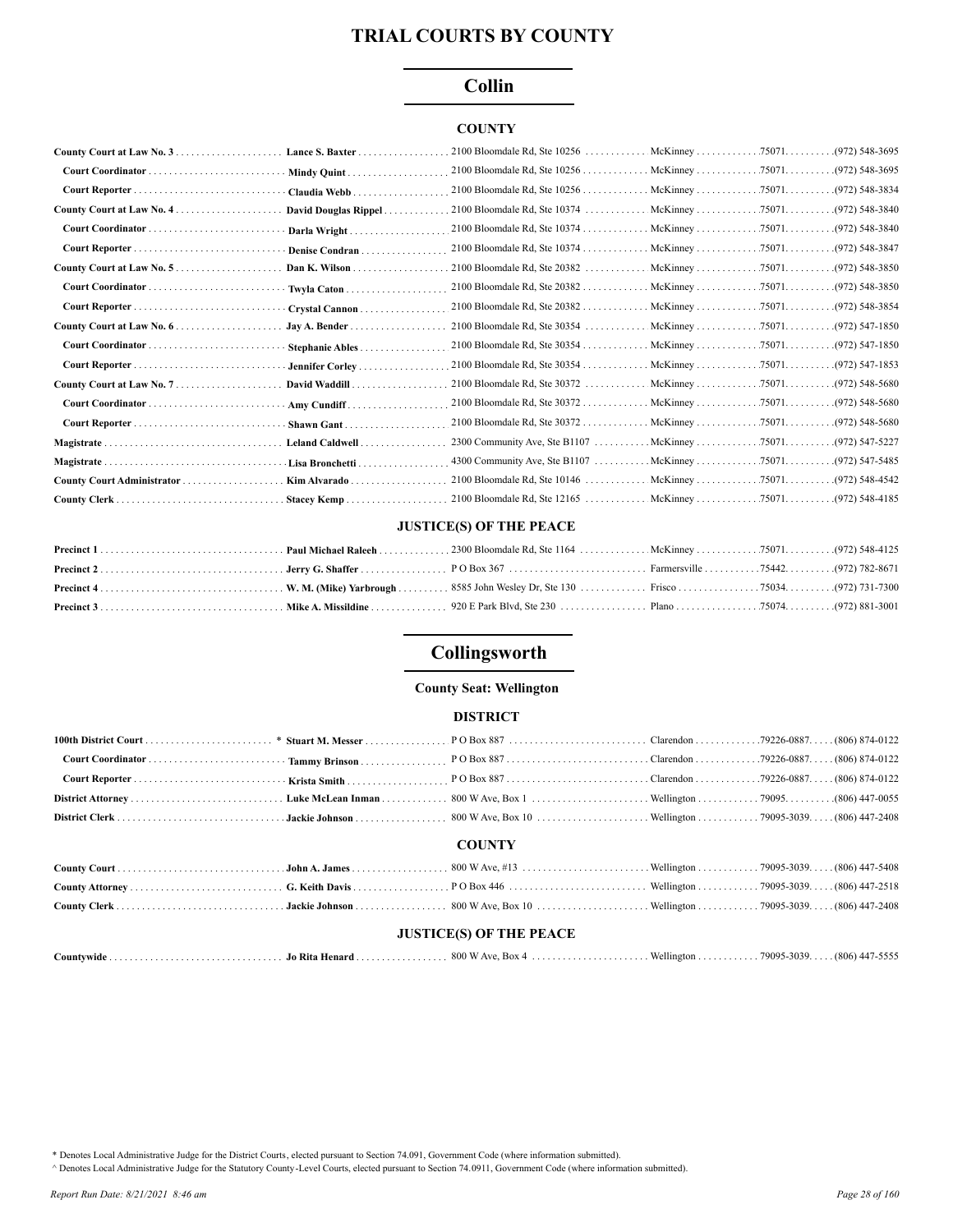## Colorado

#### **County Seat: Columbus**

### **DISTRICT**

### **COUNTY**

#### **JUSTICE(S) OF THE PEACE**

# Comal

#### **County Seat: New Braunfels**

#### **DISTRICT**

|                              |                             |                                                                              |                        | $(830)$ 221-1270 |
|------------------------------|-----------------------------|------------------------------------------------------------------------------|------------------------|------------------|
|                              |                             |                                                                              |                        | $(830)$ 221-1270 |
|                              | Jeanie Villareal (Criminal) |                                                                              |                        |                  |
|                              | Grace Duncan                | $110$ E MLK Dr, Rm $105$                                                     | San Marcos 78666-5542. | $(512)$ 393-7700 |
|                              | Jack Hollis Robison         |                                                                              |                        | $(830)$ 221-1270 |
|                              |                             |                                                                              |                        |                  |
|                              | Jeanie Villareal (Criminal) |                                                                              |                        |                  |
|                              |                             |                                                                              |                        |                  |
| 274th District Court         |                             |                                                                              |                        |                  |
|                              |                             |                                                                              |                        | $(830)$ 221-1270 |
|                              |                             | Jeanie Villareal (Criminal)  150 N Seguin, Ste 317  New Braunfels 78130-5159 |                        | $(830)$ 221-1270 |
|                              | Rick Roberts                |                                                                              |                        | $(830)$ 228-4634 |
|                              |                             |                                                                              |                        | $(830)$ 221-1270 |
|                              |                             |                                                                              |                        |                  |
|                              | Cindy Cummings              |                                                                              |                        |                  |
|                              |                             |                                                                              |                        | $(830)$ 221-1270 |
|                              |                             |                                                                              |                        | $(830)$ 221-1270 |
|                              | Frances Janezic             |                                                                              |                        | $(830)$ 221-1270 |
|                              |                             | Jennifer Anne Owens Tharp 150 N Seguin, Ste 307 New Braunfels 78130-5161.    |                        | $(830)$ 221-1300 |
| District Court Administrator | Steve Thomas                |                                                                              |                        |                  |
|                              |                             |                                                                              |                        |                  |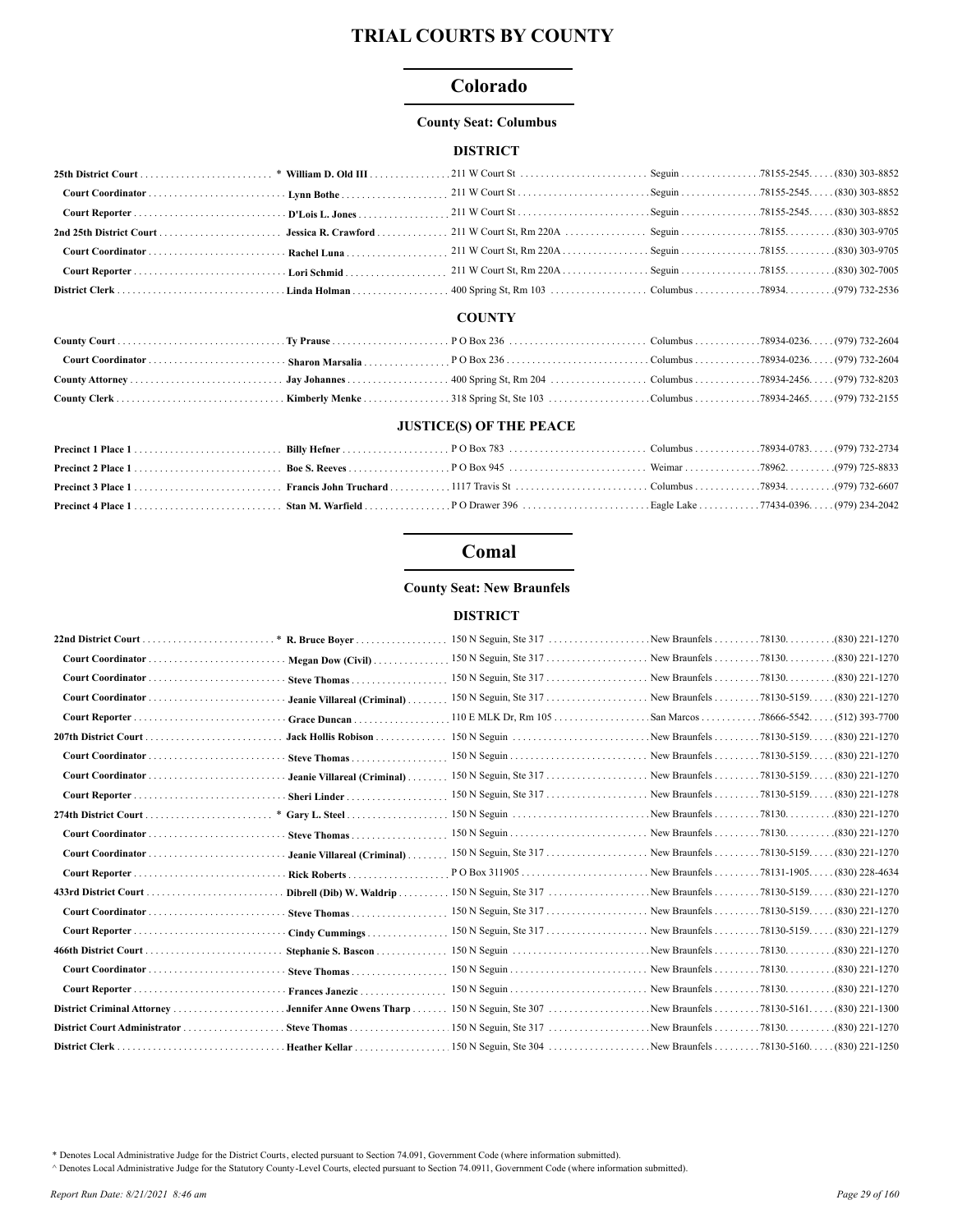## Comal

### **COUNTY**

| Deborah Linnartz Wigington. |  |  |
|-----------------------------|--|--|
| Kate Grider                 |  |  |
|                             |  |  |
|                             |  |  |

#### **JUSTICE(S) OF THE PEACE**

## Comanche

#### **County Seat: Comanche**

### **DISTRICT**

## **COUNTY**

### **JUSTICE(S) OF THE PEACE**

| Countywide<br>Johnny Rav | Conine | $\mathbf{u}$<br>101<br>entral | Comanche. | $7 - 3797$<br>16442 | 356-3543 |
|--------------------------|--------|-------------------------------|-----------|---------------------|----------|
|--------------------------|--------|-------------------------------|-----------|---------------------|----------|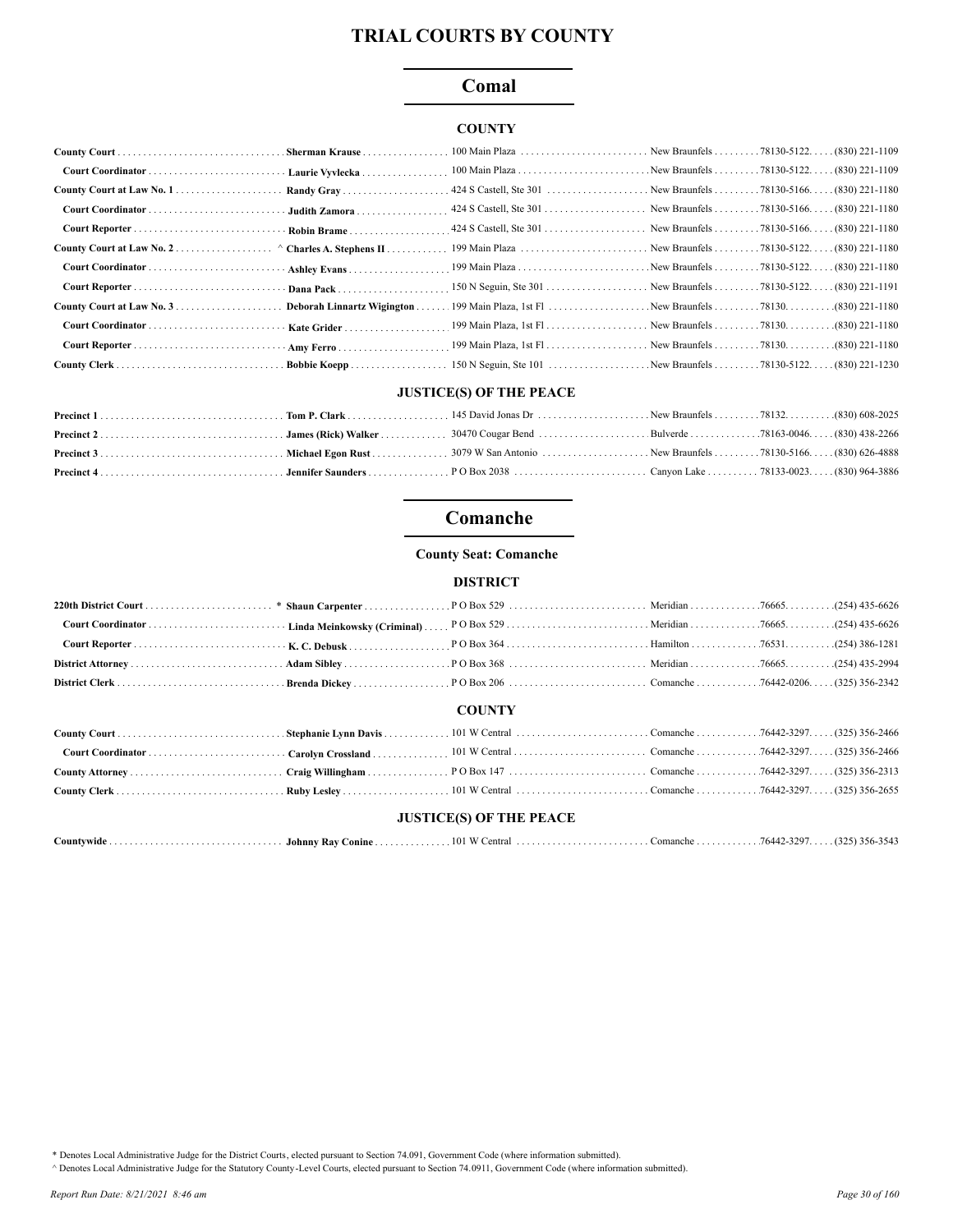## Concho

#### **County Seat: Paint Rock**

#### **DISTRICT**

|  | <b>COUNTY</b> |  |
|--|---------------|--|

### **JUSTICE(S) OF THE PEACE**

| . Scott A. Spoonts |  |  |  |  | $76866 - 0044$ | $(325)$ 732-4706 |
|--------------------|--|--|--|--|----------------|------------------|
|--------------------|--|--|--|--|----------------|------------------|

#### Cooke

### **County Seat: Gainesville**

### **DISTRICT**

#### **COUNTY**

### **JUSTICE(S) OF THE PEACE**

# Coryell

### **County Seat: Gatesville**

## **DISTRICT**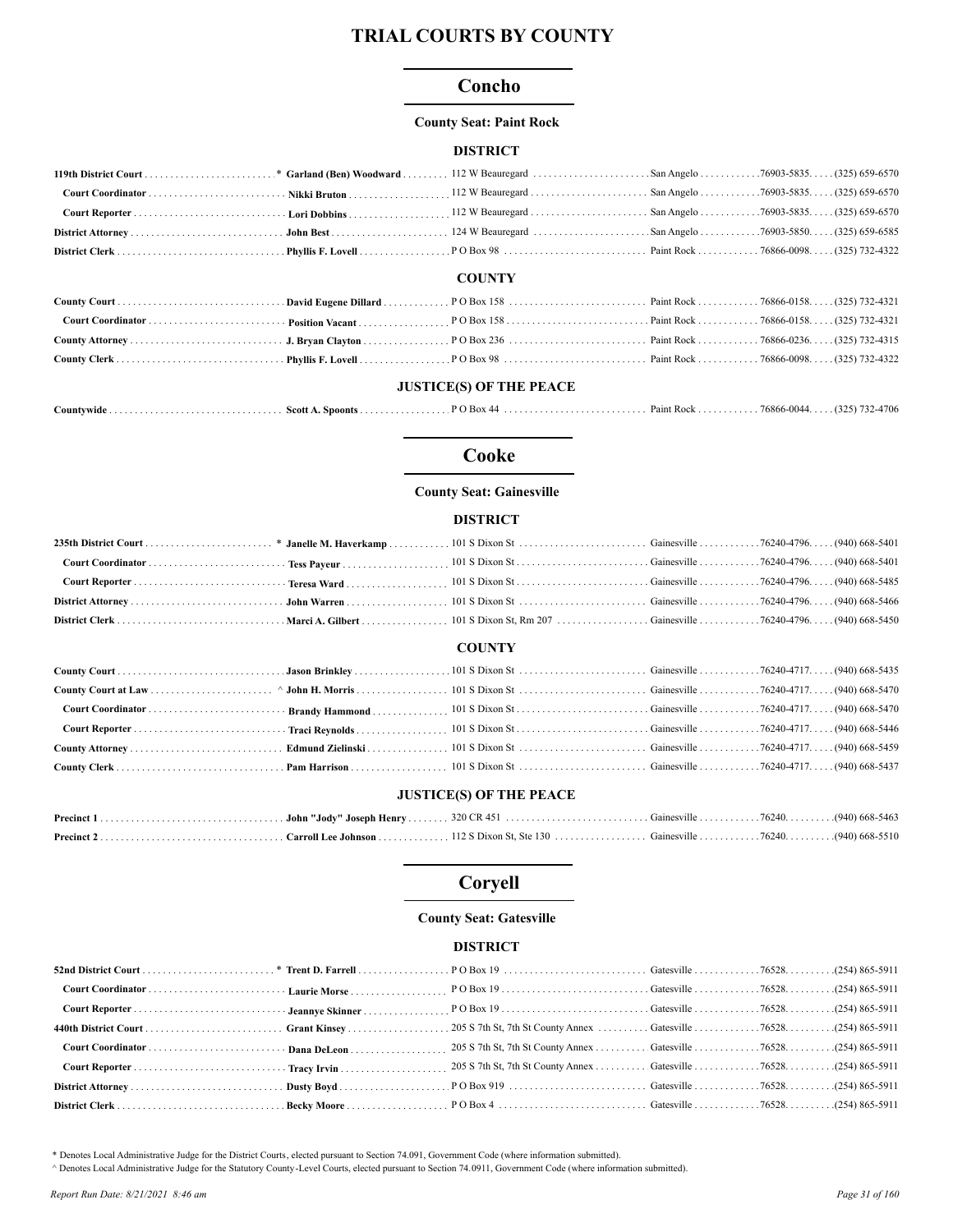# Coryell

### **COUNTY**

#### **JUSTICE(S) OF THE PEACE**

## **Cottle**

#### **County Seat: Paducah**

#### **DISTRICT**

| <b>COUNTY</b> |  |  |  |  |  |
|---------------|--|--|--|--|--|

#### **JUSTICE(S) OF THE PEACE**

| ountvwide | Monte Kai<br>l Fields | $\sum_{i=1}^{n}$<br>307<br>ורוי | - Paquean<br>. | 79248-0307 | $\Delta Q$<br>(806)<br>- 7 / - |
|-----------|-----------------------|---------------------------------|----------------|------------|--------------------------------|
|-----------|-----------------------|---------------------------------|----------------|------------|--------------------------------|

#### Crane

#### **County Seat: Crane**

#### **DISTRICT**

#### **COUNTY**

| <b>JUSTICE(S) OF THE PEACE</b> |  |  |  |  |  |
|--------------------------------|--|--|--|--|--|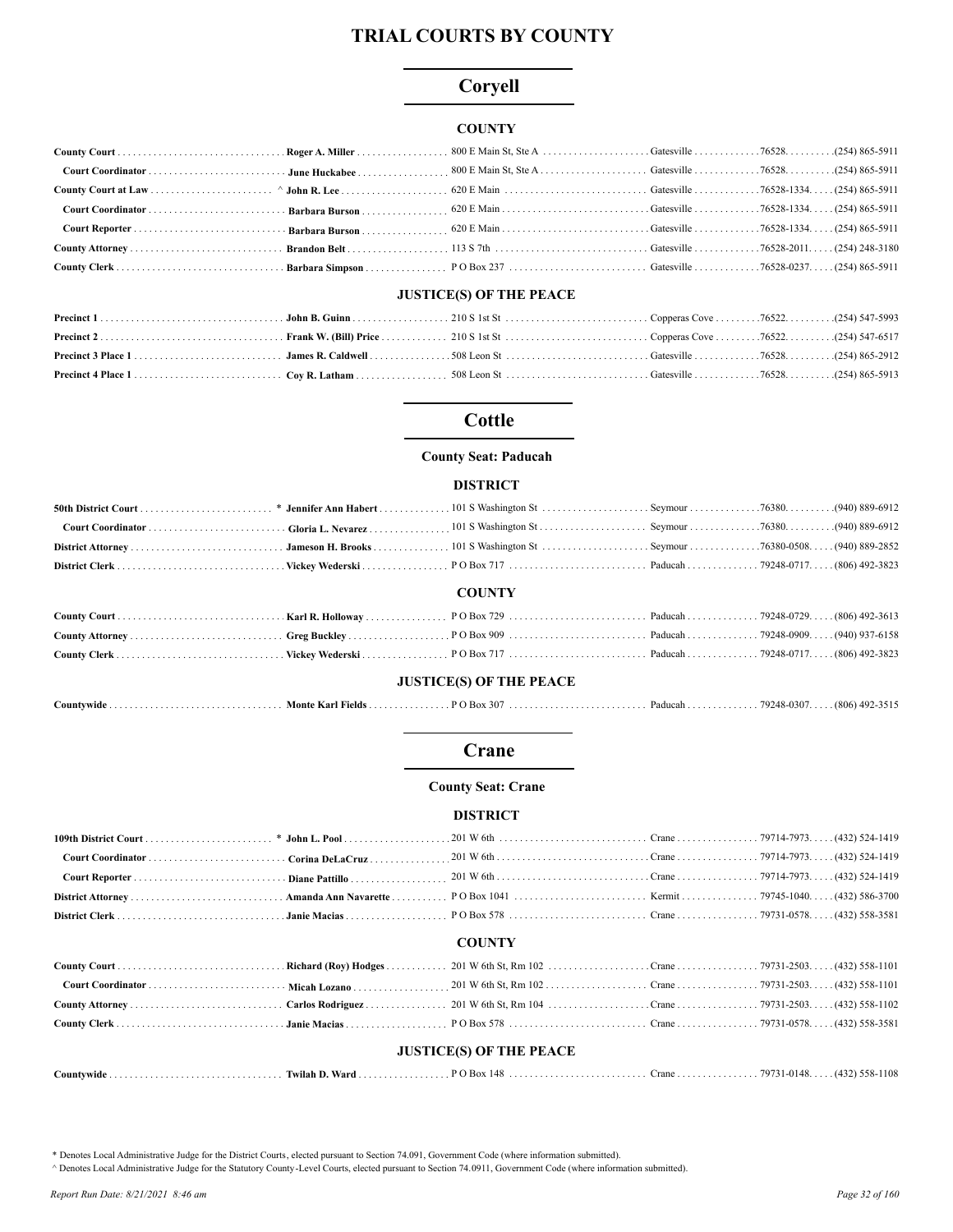## Crockett

#### **County Seat: Ozona**

### **DISTRICT**

#### **COUNTY**

### **JUSTICE(S) OF THE PEACE**

|--|--|--|--|--|--|

# **Crosby**

## **County Seat: Crosbyton**

### **DISTRICT**

|                                |  | <b>COUNTY</b> |  |  |
|--------------------------------|--|---------------|--|--|
|                                |  |               |  |  |
|                                |  |               |  |  |
|                                |  |               |  |  |
| <b>JUSTICE(S) OF THE PEACE</b> |  |               |  |  |
|                                |  |               |  |  |

## **Culberson**

#### **County Seat: Van Horn**

#### **DISTRICT**

|  | <b>COUNTY</b> |  |
|--|---------------|--|
|  |               |  |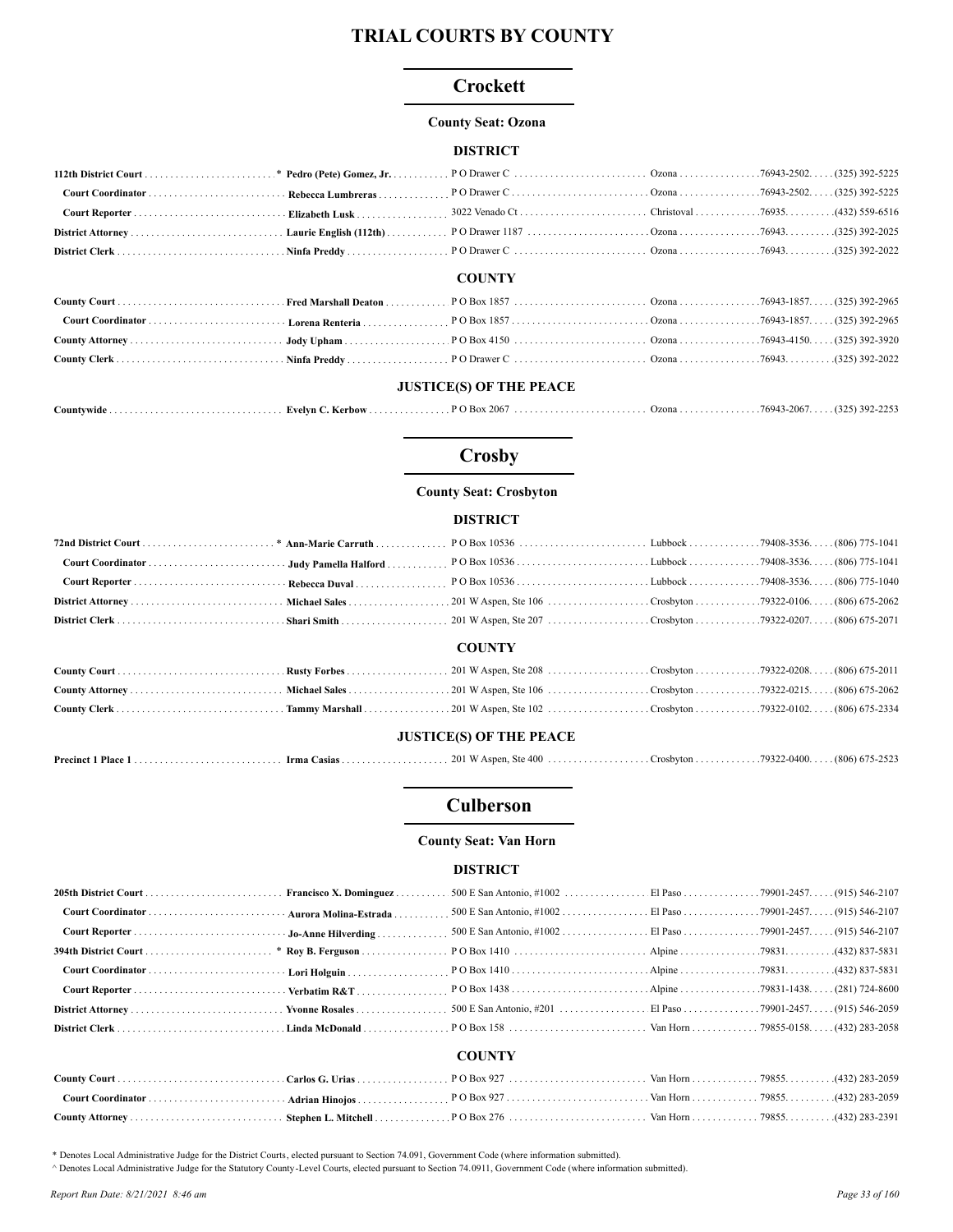## **Culberson**

### **COUNTY**

| <b>JUSTICE(S) OF THE PEACE</b> |  |  |  |  |  |  |
|--------------------------------|--|--|--|--|--|--|
|                                |  |  |  |  |  |  |
|                                |  |  |  |  |  |  |
|                                |  |  |  |  |  |  |
|                                |  |  |  |  |  |  |

## **Dallam**

#### **County Seat: Dalhart**

#### **DISTRICT**

#### **COUNTY**

#### **JUSTICE(S) OF THE PEACE**

|--|--|--|--|--|--|

### **Dallas**

#### **County Seat: Dallas**

### **DISTRICT**

|                      | Eric V. Move             |                                                                                                                           | .75202-4606.<br>$(214)$ 653-6000     |
|----------------------|--------------------------|---------------------------------------------------------------------------------------------------------------------------|--------------------------------------|
|                      | Bonnie Rivera            |                                                                                                                           | $(214)$ 653-6000<br>.75202-4606.     |
|                      | Diane Robert             |                                                                                                                           | .75202-4606.<br>(214) 653-7298       |
|                      | Ashley Elizabeth Wysocki |                                                                                                                           | $(214)$ 653-6996<br>.75202-4606.     |
|                      | Jonathan McKinnon.       |                                                                                                                           | .75202-4606.<br>(214) 653-6996       |
|                      | David Langford           |                                                                                                                           | $.75202 - 4606.$<br>(214) 653-7395   |
|                      | Martin J. Hoffman        |                                                                                                                           | $(214)$ 653-6510<br>$.75202 - 4606.$ |
|                      | Rhonda Pinson            |                                                                                                                           | $.75202 - 4606.$<br>. (214) 653-6510 |
|                      | Antonette Reagor         |                                                                                                                           | $.75202 - 4606.$<br>(214) 653-7158   |
|                      | Monica McCoy Purdy       |                                                                                                                           | $(214)$ 653-6361                     |
|                      | Karin Alonzo             |                                                                                                                           |                                      |
|                      | Deana Rouse              |                                                                                                                           |                                      |
|                      | Staci J. Williams        |                                                                                                                           |                                      |
|                      | Sheryl McFarlin (Civil)  |                                                                                                                           | $(214)$ 653-6167                     |
|                      | Glory Griffin            |                                                                                                                           | $(214)$ 653-6937                     |
|                      | Terri Etckochay          |                                                                                                                           |                                      |
| 116th District Court | Tonya Parker             |                                                                                                                           | $.75202 - 4606$<br>. (214) 653-6015  |
|                      | Shirl Townsend           | 600 Commerce, 6th Fl. (214) 653-6015                                                                                      |                                      |
|                      | Lanetta Williams         | 600 Commerce, 6th Fl. $\ldots$ . $\ldots$ . $\ldots$ . Dallas $\ldots$ . $\ldots$ . 75202-4606. $\ldots$ . (214) 653-7159 |                                      |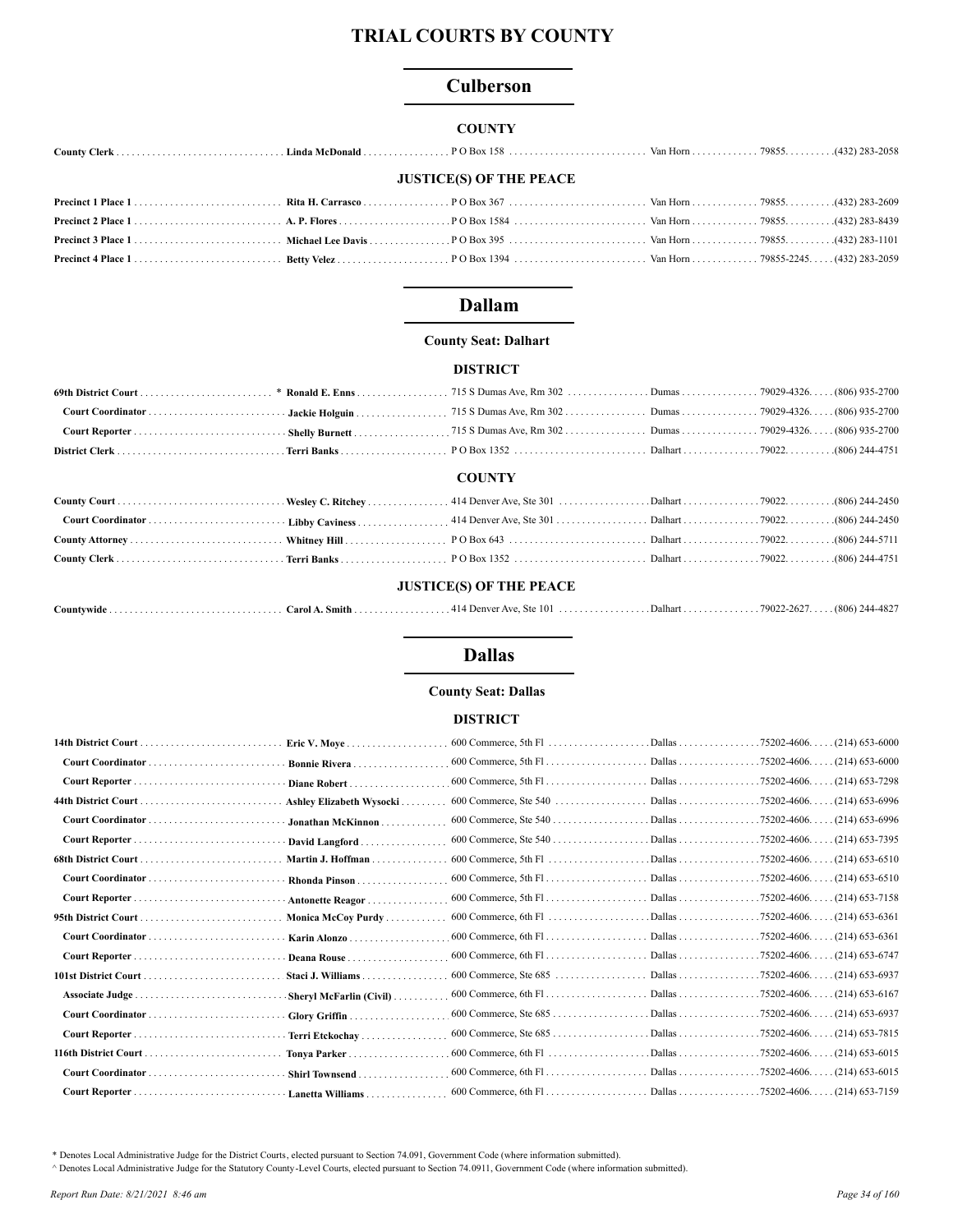## **Dallas**

#### **County Seat: Dallas**

#### **DISTRICT**

|                              | Dale Bryan Tillery       |                                                                                                                                      |                                   |
|------------------------------|--------------------------|--------------------------------------------------------------------------------------------------------------------------------------|-----------------------------------|
|                              | Francine $Lv$            |                                                                                                                                      | . (214) 653-6995                  |
|                              | Tina Thompson            |                                                                                                                                      | . (214) 653-7239                  |
|                              | Aiesha Redmond           |                                                                                                                                      | . (214) 653-7273                  |
|                              | Nicholas Zaragoza        | 600 Commerce, Ste 610B Dallas 75202-4606. (214) 653-7273                                                                             |                                   |
|                              |                          |                                                                                                                                      |                                   |
|                              | Maricela Moore           | $600$ Commerce, Ste 740                                                                                                              | Dallas 75202-4606. (214) 653-7348 |
|                              | Melinda Thomas           |                                                                                                                                      |                                   |
|                              | Sheretta Martin          |                                                                                                                                      |                                   |
|                              | Gena N. Slaughter        |                                                                                                                                      |                                   |
|                              | Marsha Sweet             |                                                                                                                                      |                                   |
| Court Reporter  Melba Wright |                          |                                                                                                                                      |                                   |
|                              | Kristina M. Williams     |                                                                                                                                      |                                   |
|                              |                          |                                                                                                                                      |                                   |
|                              | Tenesa Shaw              |                                                                                                                                      |                                   |
|                              | Bridgett Nichol Whitmore |                                                                                                                                      | $(214)$ 653-6998                  |
|                              |                          | 600 Commerce, 8th Fl. (214) 653-6998                                                                                                 |                                   |
|                              | Vielica Dobbins          |                                                                                                                                      |                                   |
|                              |                          |                                                                                                                                      |                                   |
|                              | Lawrence Stokes          | 133 N Riverfront, LB $26$                                                                                                            | Dallas 75207-4313. (214) 653-5800 |
|                              | Belinda Baraka           | 133 N Riverfront, LB $26$                                                                                                            | Dallas 75207-4313. (214) 653-5803 |
|                              |                          |                                                                                                                                      |                                   |
|                              |                          |                                                                                                                                      |                                   |
|                              | Velma R. Loza            |                                                                                                                                      |                                   |
|                              |                          |                                                                                                                                      |                                   |
|                              |                          |                                                                                                                                      |                                   |
|                              | Crystal Brown            |                                                                                                                                      |                                   |
|                              | Tammy Kemp               |                                                                                                                                      |                                   |
|                              |                          | 133 N Riverfront, LB 29                                                                                                              | Dallas 75207-4313. (214) 653-5832 |
|                              | Kendra Thibodeaux        |                                                                                                                                      |                                   |
|                              | Kim Young Brown          |                                                                                                                                      |                                   |
|                              | Donald M. Turner         |                                                                                                                                      |                                   |
|                              | Janet Saavedra           |                                                                                                                                      |                                   |
|                              |                          |                                                                                                                                      |                                   |
|                              | Scott Beauchamp          |                                                                                                                                      |                                   |
|                              | Deborah Nelson           |                                                                                                                                      |                                   |
|                              |                          | $600$ Commerce, 4th Fl                                                                                                               | Dallas 75202-4606. (214) 653-6520 |
|                              |                          |                                                                                                                                      |                                   |
|                              |                          | 600 Commerce, 4th Fl. $\ldots$ . $\ldots$ . $\ldots$ . $\ldots$ . Dallas $\ldots$ . $\ldots$ . 75202-4606. $\ldots$ . (214) 653-6449 |                                   |
|                              | Cathy Sanchez            | 600 Commerce, 4th Fl. (214) 653-6449                                                                                                 |                                   |
|                              | Glenda Finkley           |                                                                                                                                      |                                   |
|                              | Jennifer L. Bennett      |                                                                                                                                      |                                   |
|                              | Sharon Johnson           | 133 N Riverfront, LB $30$                                                                                                            | Dallas 75207-4313. (214) 653-5842 |
|                              | Georgina Ware            | 133 N Riverfront, LB $30$                                                                                                            | Dallas 75207-4313. (214) 653-5843 |
|                              | Amber Givens-Davis       |                                                                                                                                      |                                   |
|                              | Arceola Warfield         | 133 N Riverfront, LB $32$                                                                                                            | Dallas 75207-4313. (214) 653-5852 |
|                              |                          |                                                                                                                                      |                                   |
|                              |                          | 133 N Riverfront, LB $32$                                                                                                            | Dallas 75207-4313. (214) 653-5853 |
|                              |                          |                                                                                                                                      |                                   |
|                              | Tina Cooper              | $133$ N Riverfront, LB $33$                                                                                                          | Dallas 75207-4313. (214) 653-5862 |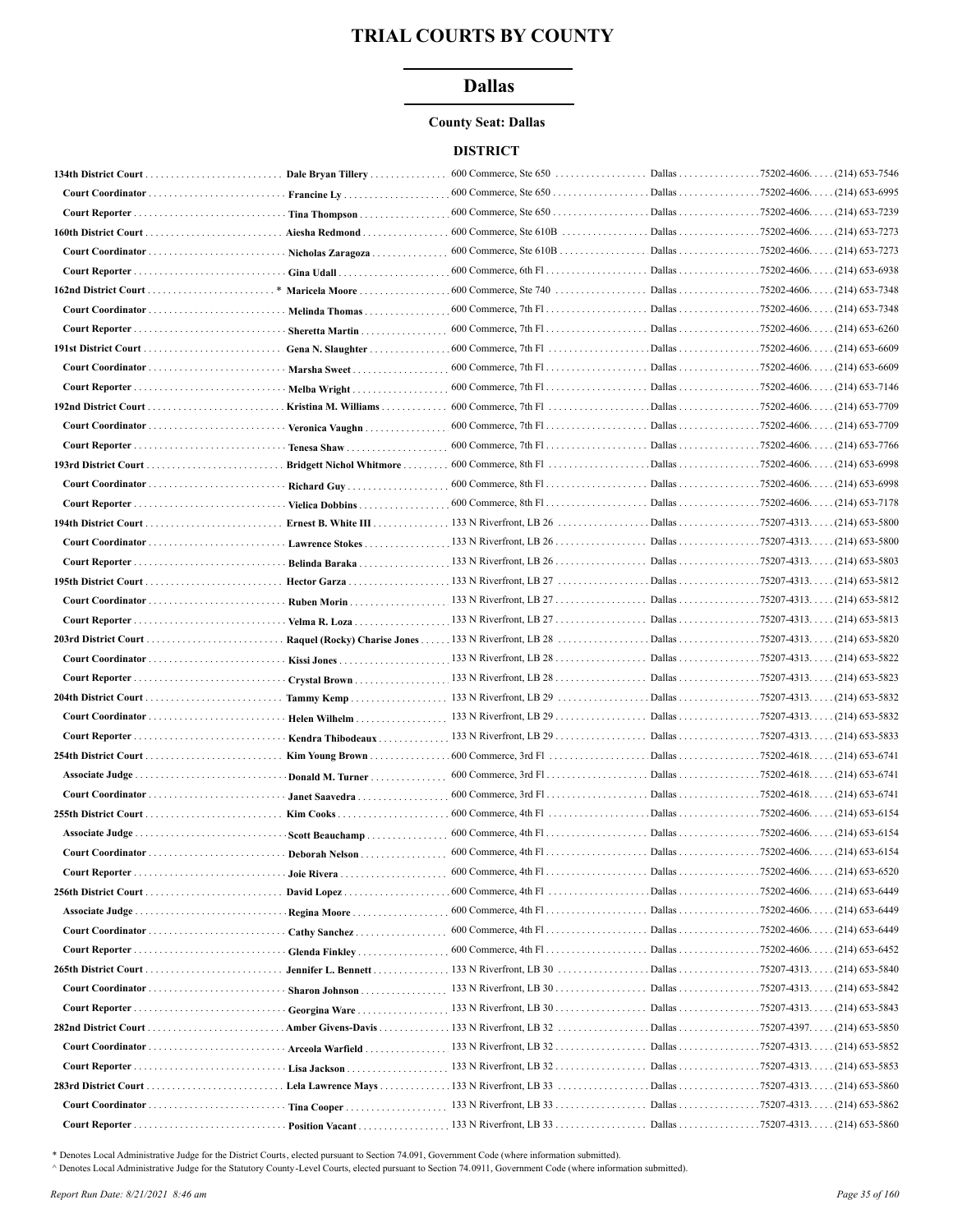## **Dallas**

#### **County Seat: Dallas**

#### **DISTRICT**

|        | Jeanette Hollingsworth  |                                                              |                    |                                     |
|--------|-------------------------|--------------------------------------------------------------|--------------------|-------------------------------------|
|        | Sasha Brooks            |                                                              |                    |                                     |
|        | Brandon Birmingham      |                                                              |                    |                                     |
|        | Jessica Esparza-Ramirez |                                                              |                    |                                     |
|        |                         |                                                              |                    |                                     |
|        | Emily G. Tobolowsky     |                                                              |                    |                                     |
|        | Carolyn Dupree-Brown    |                                                              |                    |                                     |
|        | Marcey Poeckes          | $600$ Commerce, 8th Fl                                       |                    | Dallas 75202-4606. (214) 653-6782   |
|        | Mary C. Brown           |                                                              |                    |                                     |
|        | C. Andrew Ten Eyck      |                                                              |                    | . (214) 653-7407                    |
|        | Catherine Nicholson     |                                                              |                    |                                     |
|        | <b>Shantel Beheler</b>  |                                                              |                    |                                     |
|        | Sandra Lee Jackson      |                                                              |                    |                                     |
|        |                         |                                                              |                    |                                     |
|        | · Leslie Richardson     |                                                              |                    |                                     |
|        |                         |                                                              |                    |                                     |
|        | Rhonda Hunter           |                                                              |                    |                                     |
|        |                         |                                                              |                    |                                     |
|        | Graciela Olvera         |                                                              |                    |                                     |
|        | Michele Morneault       |                                                              |                    |                                     |
|        | Donna West-Kindle       | $600$ Commerce, 4th Fl                                       | Dallas 75202-4606. | (214) 653-7727                      |
|        | Andrea G. Martin        |                                                              |                    |                                     |
| Master | Alice Rodriguez         | $2600$ Lone Star Dr, $3rd$ Fl                                | Dallas 75212-6307. | $(214)$ 698-4960                    |
|        | Temecca Williamson      |                                                              |                    |                                     |
|        |                         |                                                              |                    |                                     |
|        | Cheryl Lee Shannon      | 2600 Lone Star Dr, 3rd Fl Dallas 75212-6307(214) 698-4924    |                    |                                     |
| Master | Derrick Morrison        | 2600 Lone Star Dr, 3rd Fl. Dallas 75212-6307. (214) 698-4924 |                    |                                     |
|        | Tracie Broadnax         |                                                              |                    |                                     |
|        | Pamela Sumler           |                                                              |                    |                                     |
|        | Andrea D. Plumlee       |                                                              |                    |                                     |
|        | Danielle Diaz           |                                                              |                    |                                     |
|        |                         |                                                              |                    |                                     |
|        | Francheska Duffey       |                                                              |                    |                                     |
|        |                         |                                                              |                    |                                     |
|        |                         |                                                              |                    |                                     |
|        | Patricia Holt           |                                                              |                    | Dallas 75207-4313. (214) 653-5893   |
|        |                         |                                                              |                    |                                     |
|        |                         |                                                              |                    |                                     |
|        |                         |                                                              |                    |                                     |
|        |                         |                                                              |                    |                                     |
|        |                         |                                                              |                    |                                     |
|        | Lupe Mercado            |                                                              |                    |                                     |
|        | Position Vacant         | 133 N Riverfront, LB $39$                                    |                    | Dallas 75207-4313. (214) 653-5913   |
|        |                         |                                                              |                    | . Dallas 75207-4313. (214) 653-5920 |
|        |                         |                                                              |                    | Dallas 75207-4313. (214) 653-5922   |
|        | Kim Xavier              | 133 N Riverfront, LB 40                                      |                    | Dallas 75207-4313. (214) 653-5923   |
|        | Dominique Collins       | $.133$ N Riverfront, LB 41 $\ldots$                          |                    | Dallas 75207-4313(214) 653-5930     |
|        |                         | Cornelius Jennings 133 N Riverfront, LB 41                   |                    | Dallas 75207-4313. (214) 653-5932   |
|        |                         |                                                              |                    |                                     |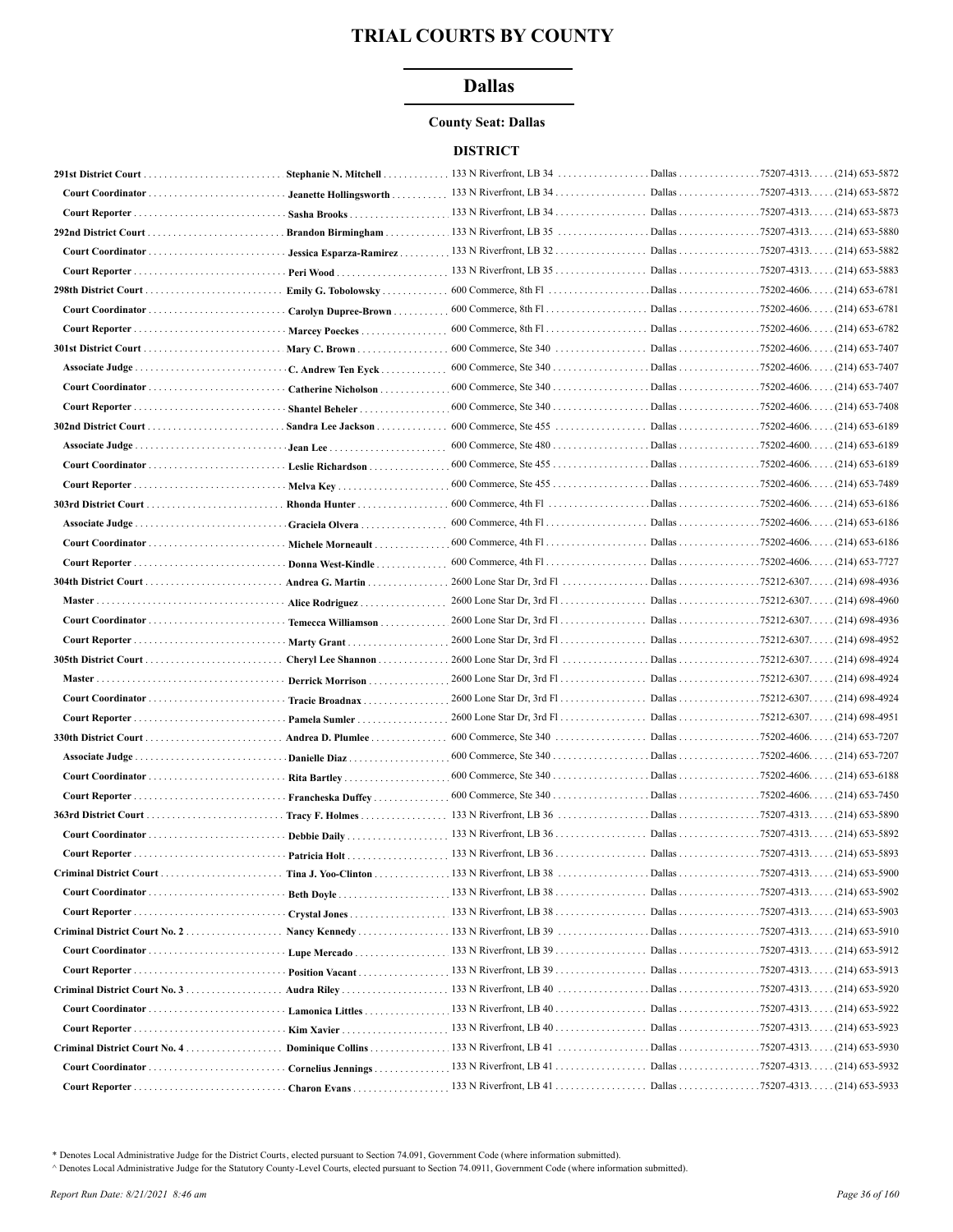# **Dallas**

## **County Seat: Dallas**

## **DISTRICT**

|                              | Carter Thompson           |  |                    |
|------------------------------|---------------------------|--|--------------------|
|                              |                           |  |                    |
|                              | Victoria Franklin         |  |                    |
|                              | Jeanine L. Howard         |  |                    |
|                              | Jerry Barker              |  |                    |
|                              | Cherie Williams           |  |                    |
|                              | Chika Anviam              |  |                    |
|                              | Mikeshia Allen            |  |                    |
| District Associate Judge     | Monica McCoy Purdy        |  |                    |
|                              | Lisa Bronchetti           |  |                    |
|                              | Maria Isabel Cruz         |  |                    |
|                              | Stephen Fell              |  |                    |
|                              | Peter Graham              |  |                    |
|                              | Lela Lawrence Mays        |  |                    |
|                              | Terrie McVea (Chief)      |  |                    |
| Magistrate                   | Anthony Randall           |  |                    |
|                              |                           |  |                    |
|                              | Celso Vidaurri            |  |                    |
|                              | Kandace Walter            |  | . (972) 739-3906   |
|                              | David Woodruff            |  |                    |
|                              | John Creuzot              |  | $(214) 653 - 3600$ |
|                              | Lori Ann Bodino           |  |                    |
| District Court Administrator | Keta Dickerson (Criminal) |  |                    |
|                              | Felicia Pitre             |  |                    |

#### **COUNTY**

| Clay Lewis Jenkins        |                                       | $.75202 - 3513$<br>$. (214) 653 - 7949$ |
|---------------------------|---------------------------------------|-----------------------------------------|
| Brenda Hull Thompson      | 1201 Elm St, Ste 2400-A Dallas 75270. | $(214)$ 653-7236                        |
| Olga Moreno               | 1201 Elm St, Ste 2400-A Dallas 75270. | $(214) 653 - 7236$                      |
| Jackie Galindo            |                                       | $(214)$ 653-6066                        |
| Ingrid Michelle Warren    |                                       | $(214) 653 - 7138$                      |
| Cynthia Willis            | 1201 Elm St, Ste 2200-A Dallas 75270. | $(214)$ 653-7138                        |
| Jacqueline Klorline       |                                       |                                         |
| Margaret R. Jones-Johnson |                                       | $(214)$ 653-6166                        |
| Tomi J. Shehan            | 1201 Elm St, Ste 2200-B Dallas 75270. | $(214)$ 653-6166                        |
| Elizabeth Lariz-Roberson  |                                       |                                         |
| Charletta Breed.          | 1201 Elm St, Ste 2200-B Dallas 75270. | $(214)$ 653-7828                        |
|                           |                                       |                                         |
| D'Metria Benson           |                                       | $(214)$ 653-7556                        |
|                           |                                       | $(214)$ 653-6581                        |
| Cathye Moreno             |                                       | (214) 653-7496                          |
| Melissa Bellan            |                                       | $(214) 653 - 7366$                      |
| Michael Fitzgerald        |                                       | $.75202 - 4606.$<br>(214) 653-7365      |
| Robin J. Washington       |                                       | (214) 653-7497                          |
| Sally Lundberg Montgomery |                                       | $(214)$ 653-7395                        |
| Stefanie Evans            |                                       | $(214)$ 653-6394                        |
| Janet Wright              |                                       | $(214) 653 - 7831$                      |
| Paula Rosales             |                                       | $(214) 653 - 7466$                      |
| Cathy Moran               |                                       | (214) 653-7345                          |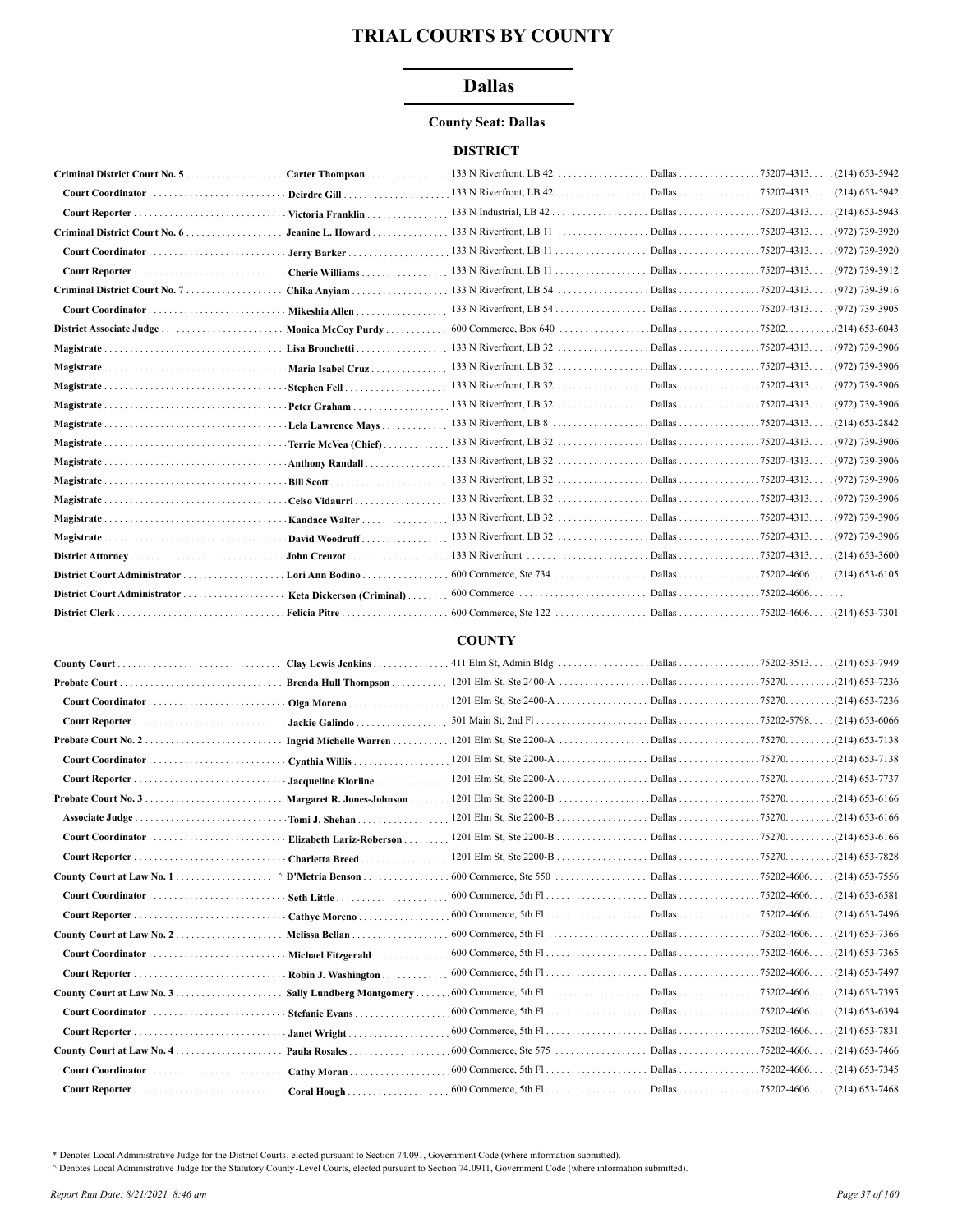# **Dallas**

# **COUNTY**

|                                      | Mark Greenberg       | $600$ Commerce, 5th Fl                                           | Dallas             | $.75202 - 4606$<br>$(214)$ 653-6441 |
|--------------------------------------|----------------------|------------------------------------------------------------------|--------------------|-------------------------------------|
|                                      |                      |                                                                  | Dallas 75202-4606. | (214) 653-6503                      |
|                                      |                      |                                                                  |                    |                                     |
|                                      |                      |                                                                  |                    |                                     |
|                                      |                      |                                                                  |                    |                                     |
|                                      |                      |                                                                  |                    |                                     |
|                                      |                      |                                                                  |                    |                                     |
|                                      | · Roxanne Gonzales   | 133 N Riverfront Blvd, 3rd Fl. Dallas 75207-4313. (214) 653-5615 |                    |                                     |
|                                      |                      | 133 N Riverfront Blvd, 3rd Fl. Dallas 75207-4313. (214) 653-5616 |                    |                                     |
|                                      |                      |                                                                  |                    |                                     |
| Court Coordinator                    |                      |                                                                  |                    |                                     |
|                                      | Pamela Durke Sweeney |                                                                  |                    |                                     |
|                                      |                      |                                                                  |                    |                                     |
|                                      |                      |                                                                  |                    |                                     |
| Court Reporter  Marrisa Garza        |                      |                                                                  |                    |                                     |
|                                      |                      |                                                                  |                    |                                     |
|                                      |                      |                                                                  |                    |                                     |
|                                      |                      |                                                                  |                    |                                     |
|                                      |                      |                                                                  |                    |                                     |
|                                      | D'Andra Bell         | 133 N Riverfront Blvd, 3rd Fl. Dallas 75207-4313. (214) 653-5655 |                    |                                     |
|                                      | Trisha Phillips      | 133 N Riverfront Blvd, 3rd Fl. Dallas 75207-4313. (214) 653-5656 |                    |                                     |
|                                      |                      |                                                                  |                    |                                     |
|                                      |                      |                                                                  |                    |                                     |
|                                      |                      |                                                                  |                    |                                     |
| County Criminal Court No. 8.         | Estrella Pineda      |                                                                  |                    |                                     |
|                                      |                      |                                                                  |                    |                                     |
|                                      |                      |                                                                  |                    |                                     |
|                                      | Position Vacant      |                                                                  |                    |                                     |
|                                      |                      |                                                                  |                    |                                     |
|                                      |                      |                                                                  |                    |                                     |
|                                      | Sandi Morelan        |                                                                  |                    |                                     |
|                                      |                      | 133 N Riverfront Blvd, 4th Fl. Dallas 75207-4313. (214) 653-5695 |                    |                                     |
|                                      |                      |                                                                  |                    |                                     |
|                                      |                      | 133 N Riverfront Blvd, 4th Fl. Dallas 75207-4313. (214) 653-5696 |                    |                                     |
|                                      |                      |                                                                  |                    |                                     |
|                                      |                      | 133 N Riverfront Blvd, 4th Fl. Dallas 75207-4313. (214) 712-5078 |                    |                                     |
| Court Reporter  Maribel Cruz         |                      |                                                                  |                    |                                     |
| County Crim. Court of Appeals        |                      |                                                                  |                    |                                     |
|                                      |                      |                                                                  |                    |                                     |
|                                      | Position Vacant      |                                                                  |                    |                                     |
| County Crim. Court of Appeals No. 2. |                      | Pamela A. Luther 133 N Riverfront Blvd, 3rd Fl                   |                    | . Dallas 75207-4313. (214) 653-5717 |
| Court Coordinator                    |                      |                                                                  |                    |                                     |
|                                      |                      |                                                                  |                    | Dallas 75207-4313. (214) 653-5716   |
|                                      |                      |                                                                  |                    |                                     |
|                                      |                      |                                                                  |                    |                                     |
|                                      |                      |                                                                  |                    |                                     |
|                                      |                      |                                                                  |                    |                                     |
|                                      |                      |                                                                  |                    |                                     |
|                                      |                      |                                                                  |                    |                                     |
|                                      |                      | Patricia Johnson (Criminal)  133 N Riverfront Blvd, LB 3         |                    | Dallas 75207-4313. (214) 653-5720   |
|                                      |                      |                                                                  |                    |                                     |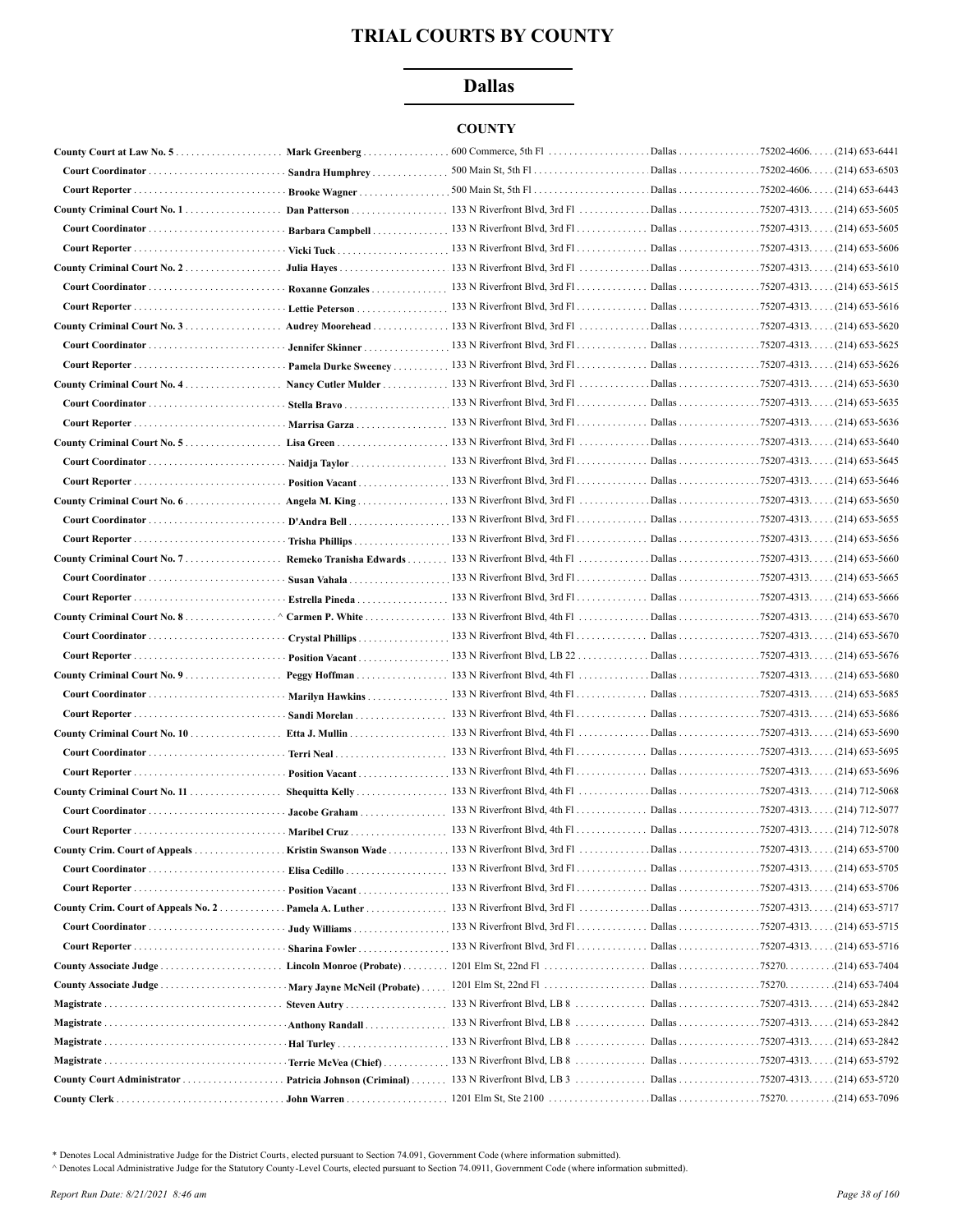# **Dallas**

# **JUSTICE(S) OF THE PEACE**

# **Dawson**

## **County Seat: Lamesa**

#### **DISTRICT**

#### **COUNTY**

## **JUSTICE(S) OF THE PEACE**

| Countvwide | A. Duvck<br>Larry | <sup>2</sup> O Box 1268 | Lamesa79331-1268 | $\ldots$ (806) 872-3744 |
|------------|-------------------|-------------------------|------------------|-------------------------|
|------------|-------------------|-------------------------|------------------|-------------------------|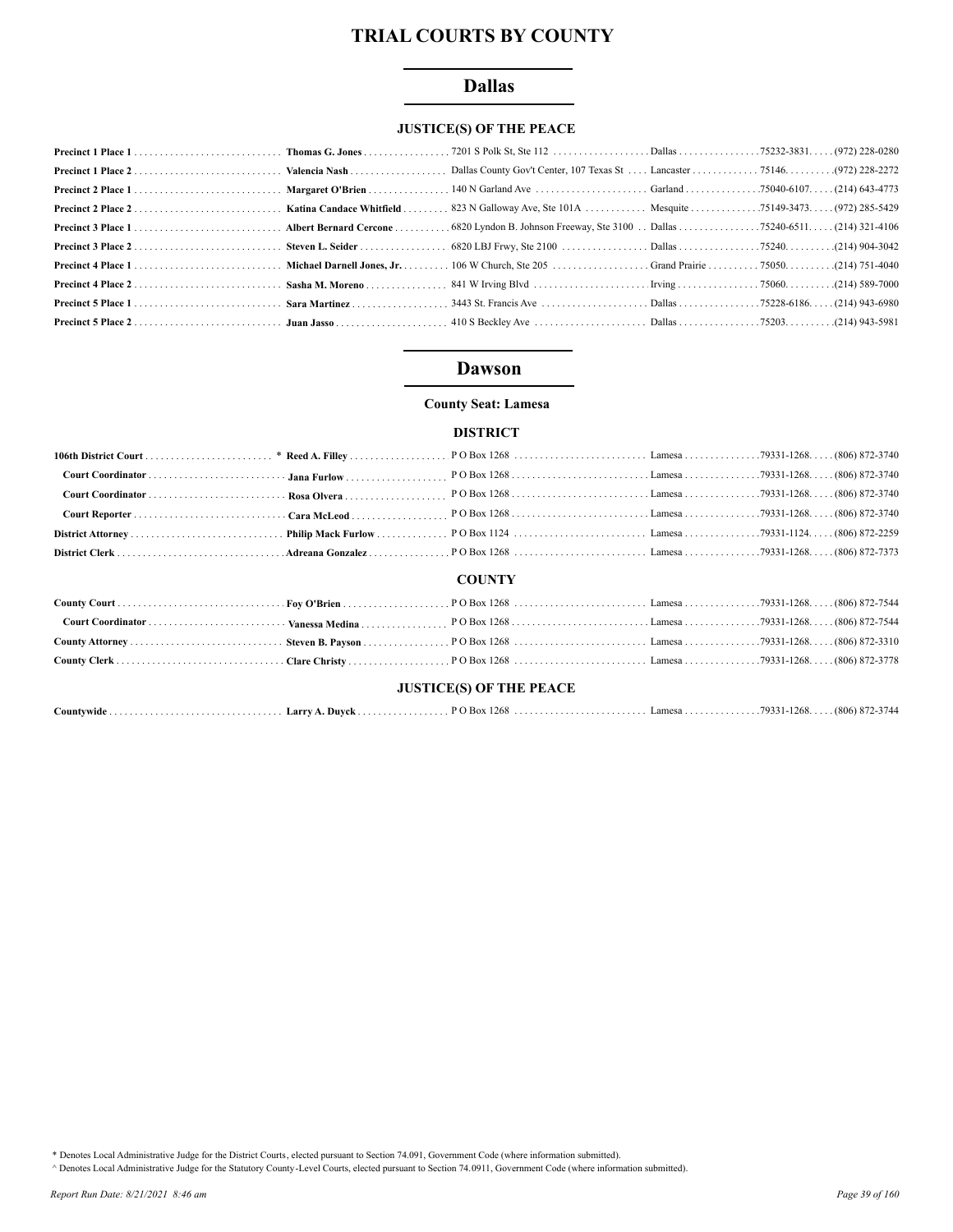# **Deaf Smith**

#### **County Seat: Hereford**

#### **DISTRICT**

| <b>COUNTV</b> |  |  |  |  |  |
|---------------|--|--|--|--|--|

#### **COUNTY**

# **JUSTICE(S) OF THE PEACE**

| Countywide | Karen Foster Boren . | E 3rd. Rm 100<br>235 F | Hereford 79045-5542.<br>. |  | 364-0999<br>(806) |
|------------|----------------------|------------------------|---------------------------|--|-------------------|
|------------|----------------------|------------------------|---------------------------|--|-------------------|

# **Delta**

## **County Seat: Cooper**

#### **DISTRICT**

|                                |  | <b>COUNTY</b> |  |  |  |
|--------------------------------|--|---------------|--|--|--|
|                                |  |               |  |  |  |
|                                |  |               |  |  |  |
|                                |  |               |  |  |  |
| <b>JUSTICE(S) OF THE PEACE</b> |  |               |  |  |  |

| <b>Precinct 5 Place</b> | <b>Shannon McCulloch</b> . | $.200 \text{ W}$ Dallas Ave $.$ | . Cooper 75432-0008. (903) 395-4400 |  |  |
|-------------------------|----------------------------|---------------------------------|-------------------------------------|--|--|
|-------------------------|----------------------------|---------------------------------|-------------------------------------|--|--|

# **Denton**

#### **County Seat: Denton**

#### **DISTRICT**

| Sherry L. Shipman |  |  |
|-------------------|--|--|
|                   |  |  |
|                   |  |  |
|                   |  |  |
|                   |  |  |
|                   |  |  |
|                   |  |  |
|                   |  |  |
|                   |  |  |
|                   |  |  |
|                   |  |  |
|                   |  |  |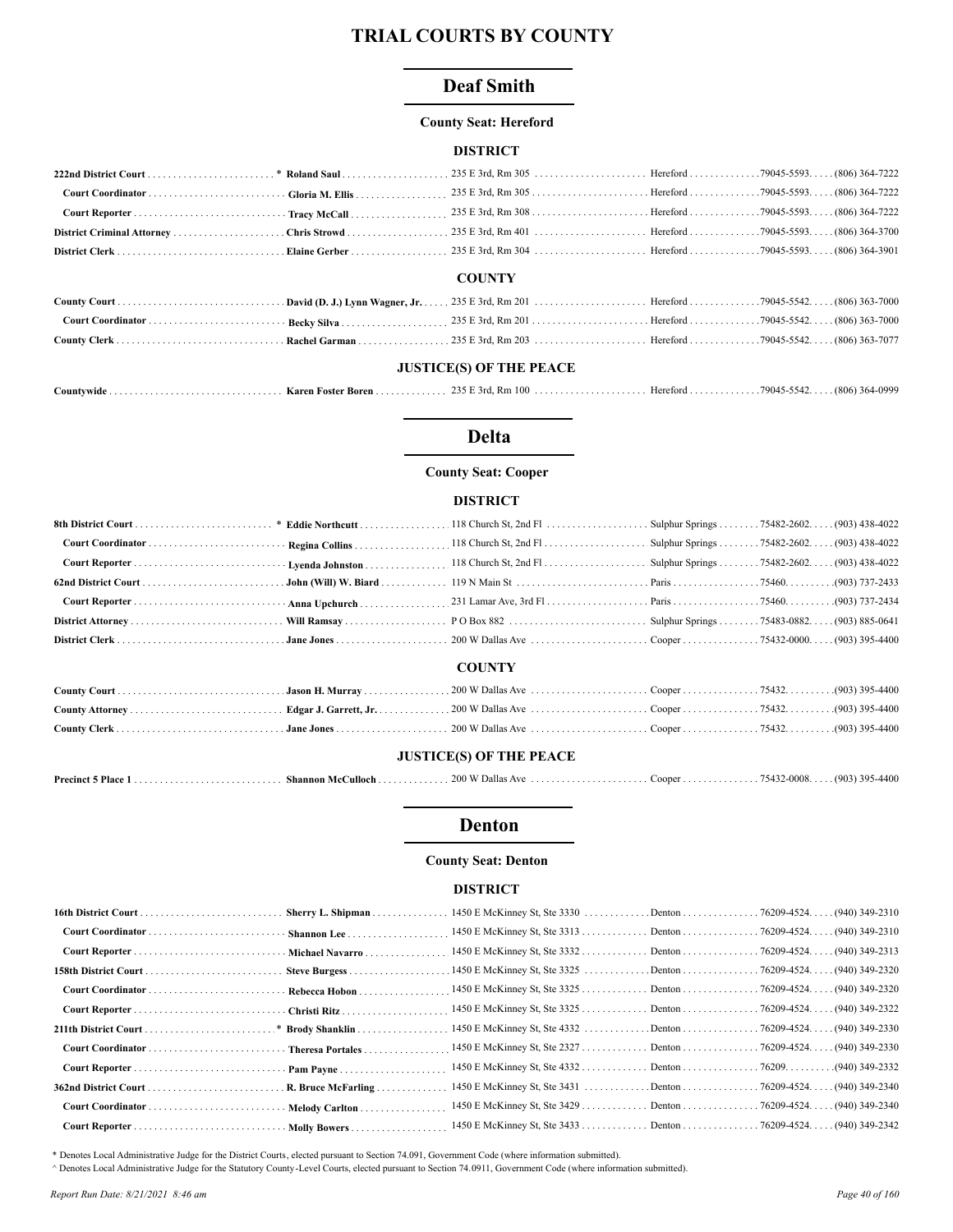# Denton

#### **County Seat: Denton**

## **DISTRICT**

|                              |                         |                                                                                                                                                 | (940) 349-2350     |
|------------------------------|-------------------------|-------------------------------------------------------------------------------------------------------------------------------------------------|--------------------|
|                              |                         |                                                                                                                                                 | (940) 349-2350     |
|                              | Robin Callaway-Newton   | 1450 E McKinney St, Ste 3425 Denton 76209-4524.                                                                                                 | (940) 349-2352     |
|                              | Doug Robison            | 1450 E McKinney St, Ste 4105 Denton 76209-4524                                                                                                  | $(940)$ 349-2360   |
|                              | Moore Craig             | 1450 E McKinney St, Ste 4105 Denton 76209-4524. .                                                                                               | (940) 349-2360     |
|                              |                         | 1450 E McKinney St, Ste 2329 Denton 76209-4524. .                                                                                               | $(940)$ 349-2362   |
|                              | Jim S. Johnson          |                                                                                                                                                 | (940) 349-4370     |
|                              | Denise Spalding         |                                                                                                                                                 | (940) 349-4370     |
|                              | Patty Gandy             | 1450 E McKinney St, Ste 4325 Denton 76209-4524.                                                                                                 | $. (940)$ 349-4372 |
|                              | Tiffany Leigh Haertling | 1450 E McKinney St, 4th Fl. Denton 76209-4524.                                                                                                  | (940) 349-4380     |
|                              |                         | 1450 E McKinney St, 4th Fl. Denton 76209-4524.                                                                                                  | (940) 349-4380     |
|                              | Niki Hightower          |                                                                                                                                                 | (940) 349-4382     |
|                              |                         |                                                                                                                                                 | (940) 349-2110     |
|                              | Cami Thompson           | 1450 E McKinney St, 4th Fl. Denton 76209-4524. .                                                                                                | $(940)$ 349-2110   |
|                              | Marsha Bretches         | 1450 E McKinney St, 4th Fl. $\dots$ . $\dots$ . Denton $\dots$ . $\dots$ . 76209. $\dots$ .                                                     | .(940) 349-2112    |
|                              | Derbha H. Jones         |                                                                                                                                                 | .(940) 349-4390    |
|                              | Kendra Kinworthy        | 1450 E McKinney, Ste 4202 Denton 76209                                                                                                          | .(940) 349-4390    |
|                              | Jennifer Ryan           |                                                                                                                                                 | .(940) 349-4392    |
| District Criminal Attorney   | Paul Johnson            |                                                                                                                                                 | $(940)$ 349-2600   |
|                              | Larry Harbour           |                                                                                                                                                 | $. (940)$ 349-2303 |
| District Court Administrator | Sandra Hardy            |                                                                                                                                                 | $(940)$ 349-2300   |
|                              | David Trantham          | $PO Box 2146 \ldots \ldots \ldots \ldots \ldots \ldots \ldots \text{Denton} \ldots \ldots \ldots \ldots \ldots \ldots \text{76202-2146} \ldots$ | $(940)$ 349-2200   |

#### **COUNTY**

|                 |                      |                                                                | $. (940)$ 349-2820 |
|-----------------|----------------------|----------------------------------------------------------------|--------------------|
|                 |                      |                                                                | (940) 349-2140     |
| Associate Judge |                      |                                                                | (940) 349-2140     |
|                 | Nydia Godinez        |                                                                | (940) 349-2140     |
|                 | Isabel Hernandez     | 1450 E McKinney St, Ste 2412 Denton 76209-4524. .              | $(940)$ 349-2146   |
|                 | Crystal Butler       | 1450 E McKinney St, Ste 2412 Denton 76209-4524.                | (940) 349-2142     |
|                 |                      |                                                                | (940) 349-2152     |
|                 | Kimberly McCary      |                                                                | (940) 349-2520     |
|                 | Christina Speis      |                                                                | (940) 349-2526     |
|                 |                      |                                                                | .(940) 349-2522    |
|                 | Robert Ramirez       |                                                                | $. (940)$ 349-2120 |
|                 | Cassy Carroll        | 1450 E McKinney St, Ste 2113 Denton 76209-4524.                | $. (940)$ 349-2120 |
|                 |                      | 1450 E McKinney St, 4th Fl. Denton 76209-4524.                 | $(940)$ 349-2122   |
|                 |                      |                                                                | $(940)$ 349-2160   |
|                 | Sharon Stuckly       | 1450 E McKinney St, Ste 1419 Denton 76209-4524. (940) 349-2160 |                    |
|                 | Ruthye Cox           | 1450 E McKinney St, Ste 1419 Denton 76209-4524.                | $. (940)$ 349-2160 |
|                 | Position Vacant      | 1450 E McKinney St, Ste 1419 Denton 76209-4524.                | $(940)$ 349-2160   |
|                 |                      |                                                                | $. (940)$ 349-2170 |
|                 |                      |                                                                |                    |
|                 | Margaret CeBallos    | 1450 E McKinney St, Ste 1325 Denton 76209-4524.                | (940) 349-2170     |
|                 |                      |                                                                | (940) 349-2172     |
|                 | Forrest Clark Beadle |                                                                | (940) 349-2180     |
|                 | <b>Luke Polich</b>   | $1450$ E McKinney St, Ste 2301 Denton 76209-4524.              | (940) 349-2180     |
|                 |                      |                                                                | (940) 349-2182     |
|                 |                      |                                                                | (940) 349-2380     |
|                 | Amanda Kish          | 1450 E McKinney St, Ste 2306 Denton 76209-4524.                | (940) 349-2380     |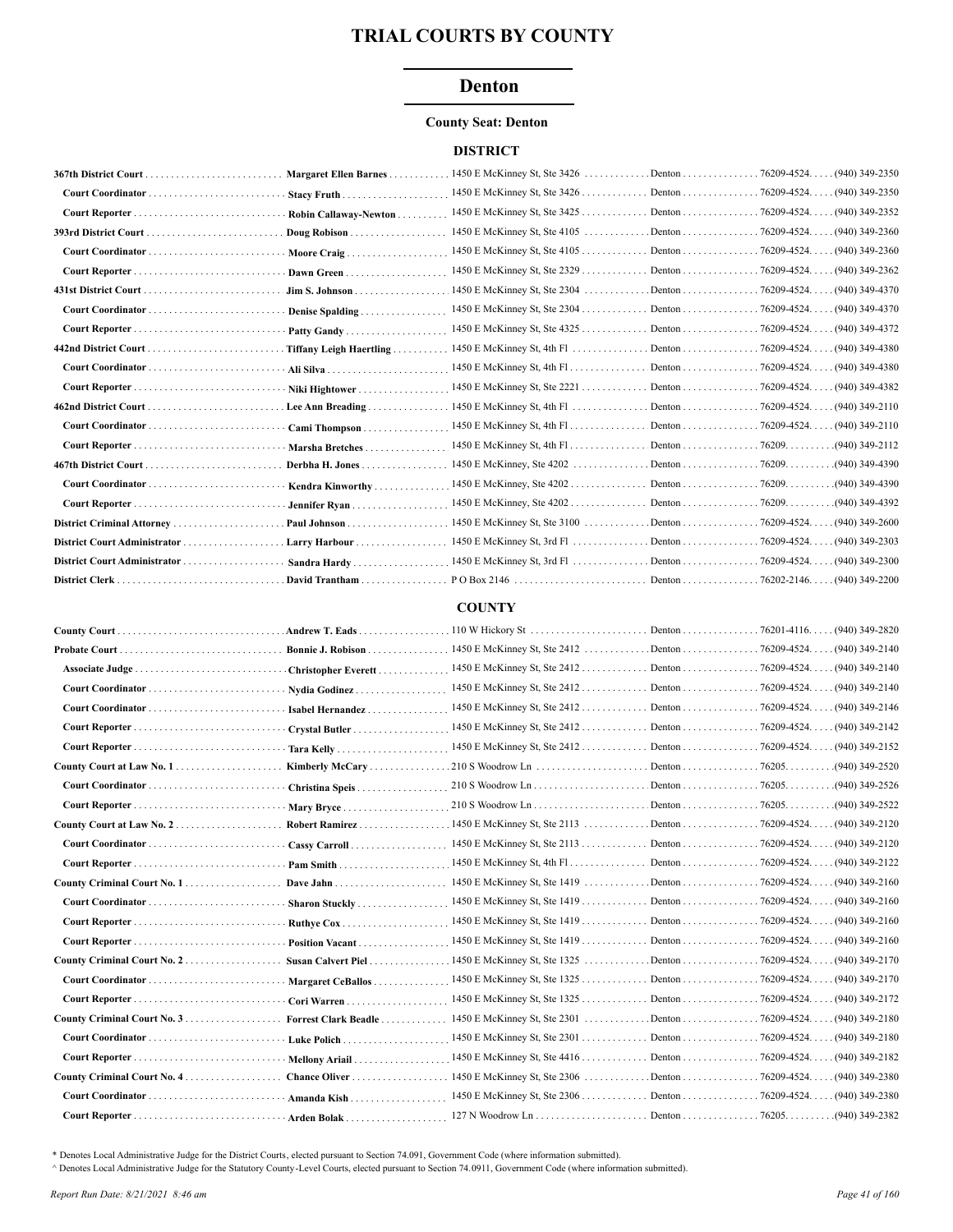# **Denton**

# **COUNTY**

# **JUSTICE(S) OF THE PEACE**

# **DeWitt**

#### **County Seat: Cuero**

#### **DISTRICT**

|                                | * Kemper Stephen Williams |               |  |  |  |  |
|--------------------------------|---------------------------|---------------|--|--|--|--|
|                                | Dorinda Norrell           |               |  |  |  |  |
|                                |                           |               |  |  |  |  |
|                                | Jennifer Karl             |               |  |  |  |  |
|                                |                           |               |  |  |  |  |
|                                |                           |               |  |  |  |  |
|                                |                           | <b>COUNTY</b> |  |  |  |  |
|                                |                           |               |  |  |  |  |
|                                |                           |               |  |  |  |  |
|                                |                           |               |  |  |  |  |
| <b>JUSTICE(S) OF THE PEACE</b> |                           |               |  |  |  |  |
|                                |                           |               |  |  |  |  |
|                                |                           |               |  |  |  |  |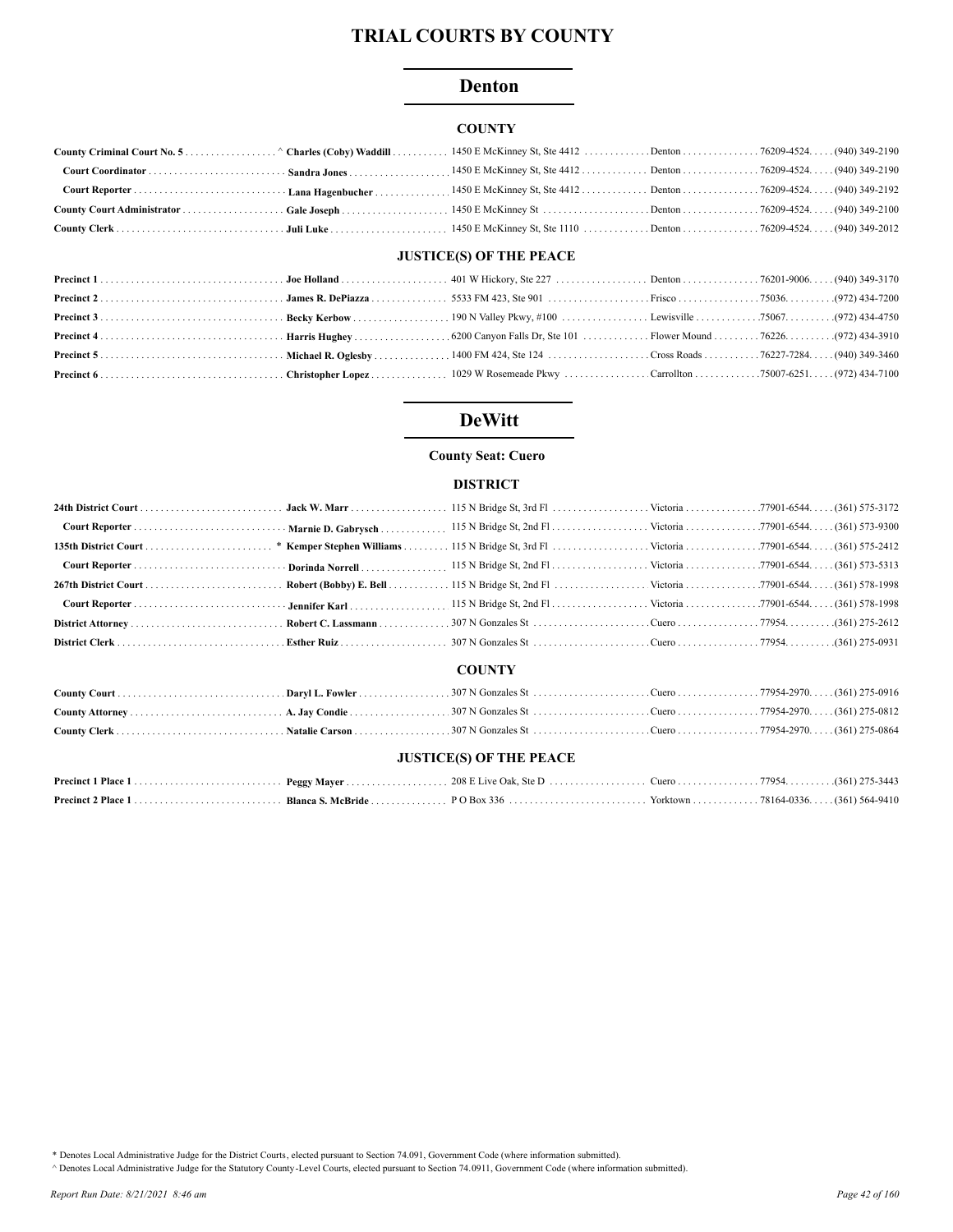# **Dickens**

## **County Seat: Dickens**

## **DISTRICT**

#### **COUNTY**

# **JUSTICE(S) OF THE PEACE**

| Precinct 1<br>Place | Nancy R. Stone |  | 79229-0070. | $(806)$ 623-5233 |
|---------------------|----------------|--|-------------|------------------|
|                     |                |  |             |                  |

# **Dimmit**

# **County Seat: Carrizo Springs**

# **DISTRICT**

| Roberto Serna |  |  |
|---------------|--|--|
|               |  |  |

## **COUNTY**

# **JUSTICE(S) OF THE PEACE**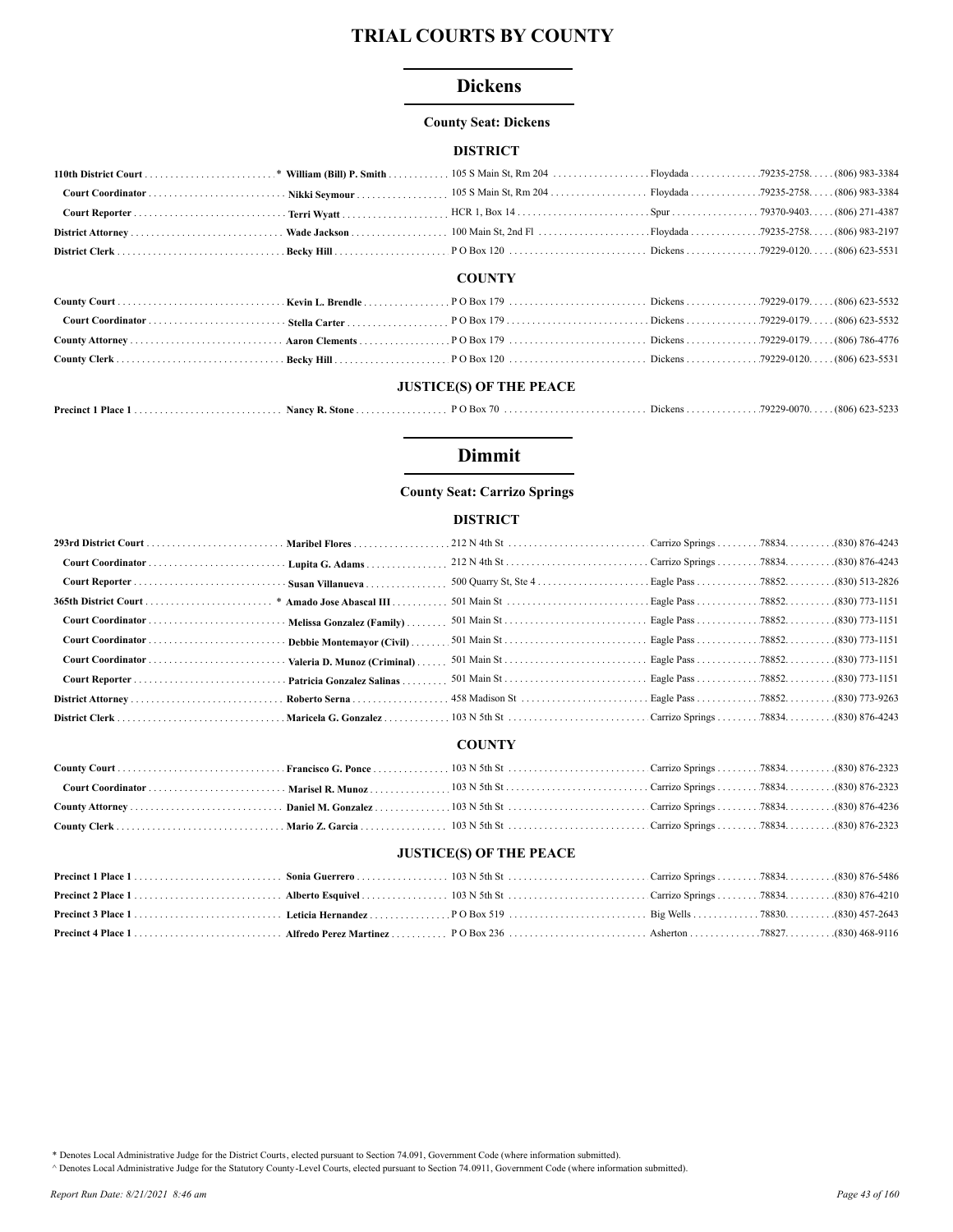# **Donley**

#### **County Seat: Clarendon**

# **DISTRICT**

| <b>COUNTY</b> |  |  |  |  |  |  |
|---------------|--|--|--|--|--|--|

#### **COUNTY**

## **JUSTICE(S) OF THE PEACE**

# **Duval**

## **County Seat: San Diego**

# **DISTRICT**

#### **COUNTY**

| 1664-7377 (1664-7377) (164-7377 (168) (164-7377 (168) (164-7377 (168) (164-7377 (168) (164-7377 (168) (164-737 |  |  |  |
|----------------------------------------------------------------------------------------------------------------|--|--|--|
|                                                                                                                |  |  |  |

## **JUSTICE(S) OF THE PEACE**

| 1361) 394-6011 (361) 394-6011 Free Free Free Free (361) 394-6011 (361) 394-6011 (361) 394-6011 (361) 394-6011 |  |  |  |
|---------------------------------------------------------------------------------------------------------------|--|--|--|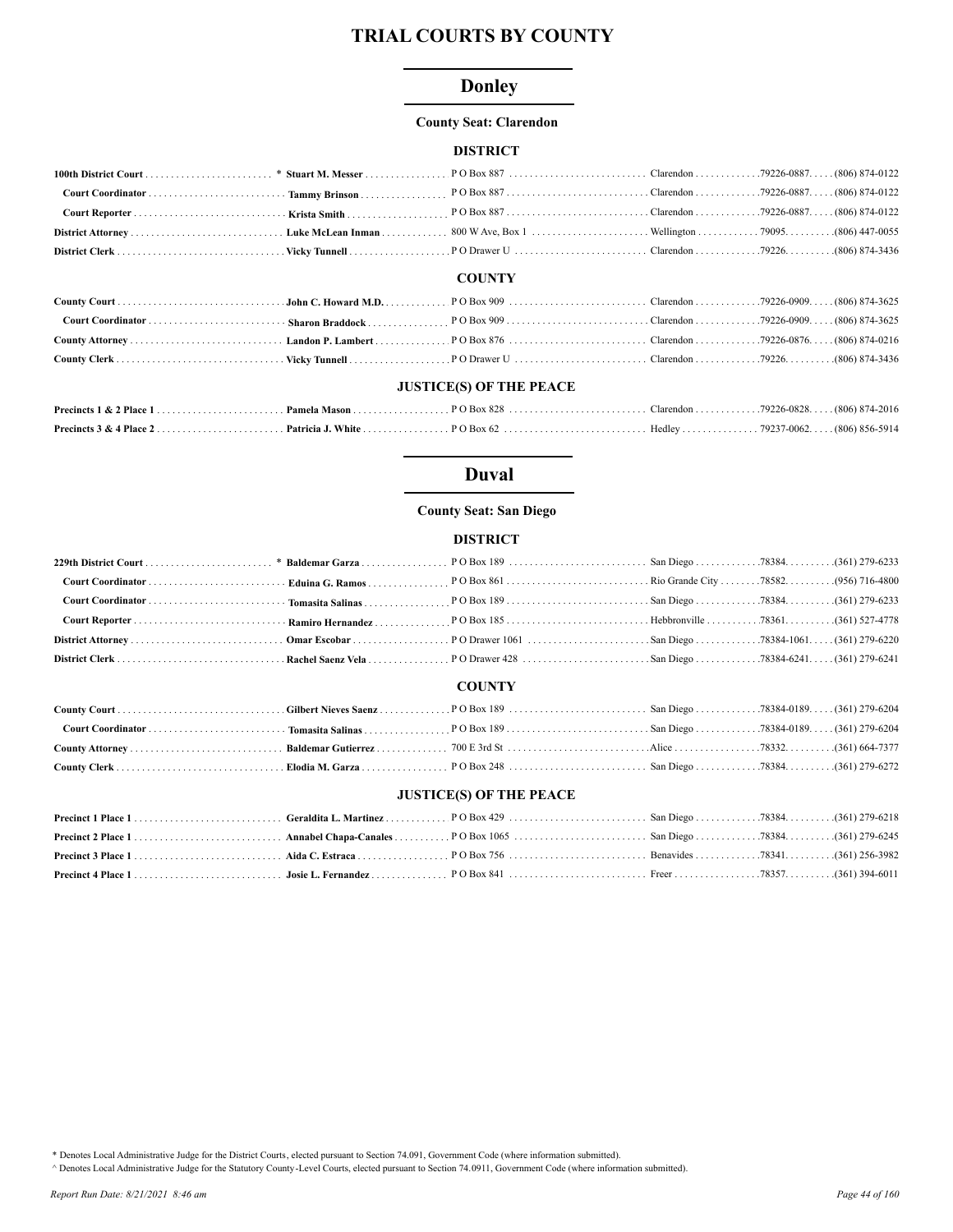# **Eastland**

#### **County Seat: Eastland**

#### **DISTRICT**

|  | <b>COUNTY</b> |  |  |
|--|---------------|--|--|
|  |               |  |  |
|  |               |  |  |
|  |               |  |  |

## **JUSTICE(S) OF THE PEACE**

#### **Ector**

## **County Seat: Odessa**

#### **DISTRICT**

|                 | Margarita Salazar       |  |  |
|-----------------|-------------------------|--|--|
|                 | Tina Gregg              |  |  |
|                 |                         |  |  |
|                 | Lupita Rubio            |  |  |
|                 | Joel Rodriguez          |  |  |
|                 | James M. Rush           |  |  |
|                 | Renita Brownlee         |  |  |
|                 |                         |  |  |
|                 | John F. Shrode          |  |  |
|                 | Laurel Holder           |  |  |
|                 | Position Vacant         |  |  |
|                 | Sara Kate Billingsley   |  |  |
|                 | Michelle Conn           |  |  |
|                 | Shelley Curtis          |  |  |
|                 | Dwight "Dusty" Gallivan |  |  |
| District Clerk. | Clarissa Webster        |  |  |
|                 |                         |  |  |

# **COUNTY**

|                                                   | <b>Brooke D'Chelle Hendricks</b> |  |  |
|---------------------------------------------------|----------------------------------|--|--|
|                                                   |                                  |  |  |
| Court Reporter  Melinda Garriga                   |                                  |  |  |
| County Court at Law No. 2. ^ Christopher M. Clark |                                  |  |  |
|                                                   |                                  |  |  |
|                                                   |                                  |  |  |
|                                                   |                                  |  |  |
|                                                   |                                  |  |  |

# **JUSTICE(S) OF THE PEACE**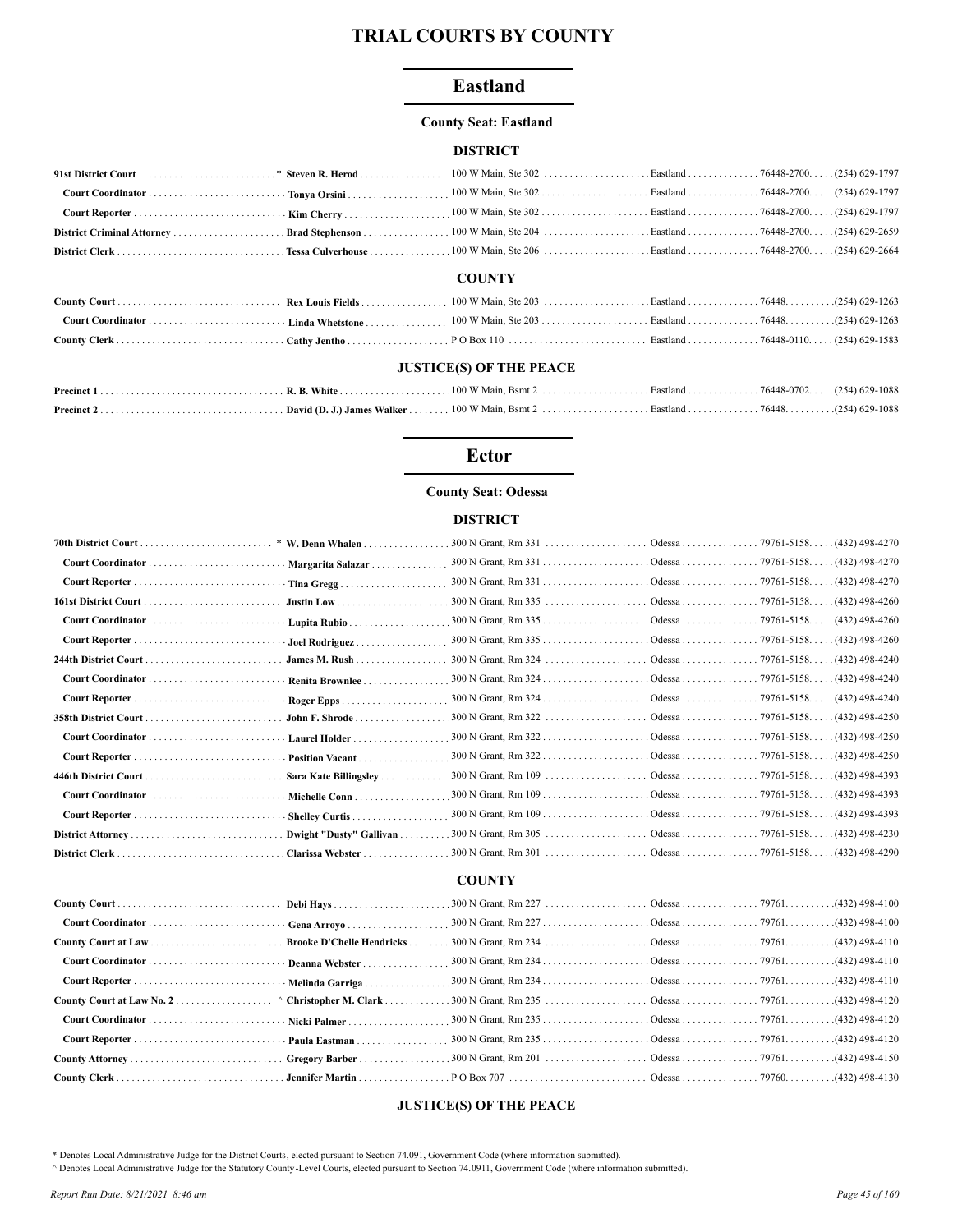## **Ector**

#### **JUSTICE(S) OF THE PEACE**

# **Edwards**

#### **County Seat: Rocksprings**

## **DISTRICT**

|  | <b>COUNTY</b> |  |  |
|--|---------------|--|--|

# 

#### **JUSTICE(S) OF THE PEACE**

| …ountvwid<br>vwiut. | /alker<br>Tommy<br>IV I. | Box | $-K$ SD $r$ ings<br><b>IN OK</b> | (830)<br>ഹാ<br>noon<br>78880-002<br><b>DA3-</b><br>-210 |
|---------------------|--------------------------|-----|----------------------------------|---------------------------------------------------------|
|---------------------|--------------------------|-----|----------------------------------|---------------------------------------------------------|

# **Ellis**

#### **County Seat: Waxahachie**

#### **DISTRICT**

# **COUNTY**

\* Denotes Local Administrative Judge for the District Courts, elected pursuant to Section 74.091, Government Code (where information submitted).

^ Denotes Local Administrative Judge for the Statutory County-Level Courts, elected pursuant to Section 74.0911, Government Code (where information submitted).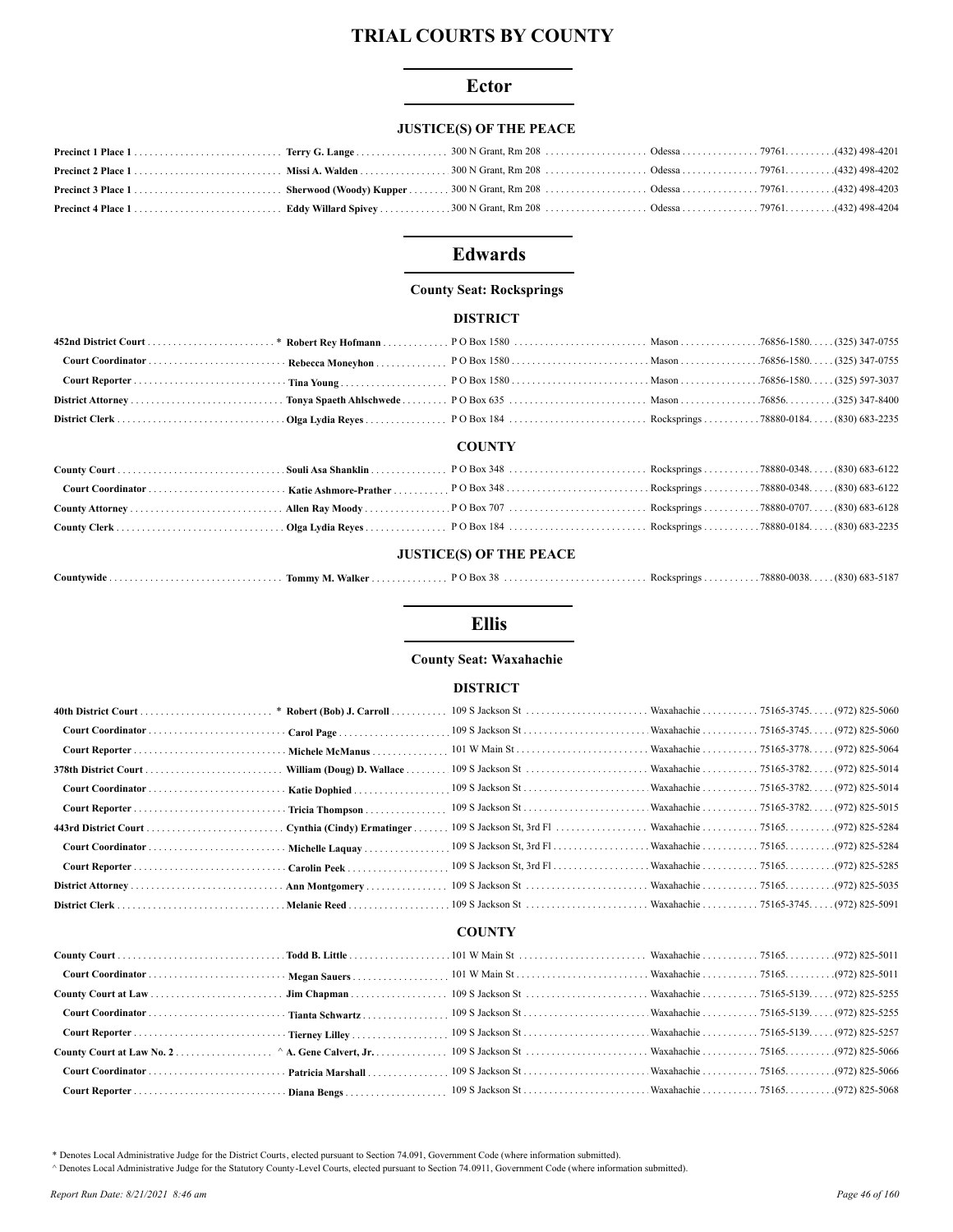# **Ellis**

## **COUNTY**

# **JUSTICE(S) OF THE PEACE**

# El Paso

## **County Seat: El Paso**

# **DISTRICT**

|                                          | William E. Moody       |                                                                     |  |
|------------------------------------------|------------------------|---------------------------------------------------------------------|--|
|                                          | Michelle D. Nolasco    |                                                                     |  |
|                                          |                        |                                                                     |  |
|                                          |                        |                                                                     |  |
|                                          |                        |                                                                     |  |
|                                          | Bertha Prieto          |                                                                     |  |
|                                          | Yahara Lisa Gutierrez  |                                                                     |  |
|                                          |                        |                                                                     |  |
|                                          | Richard L. Ainsa       |                                                                     |  |
|                                          | Maria T. Levva-Ligon   | Juvenile Court II, 6400 Delta Dr El Paso 79905-2457. (915) 849-2500 |  |
|                                          | Belinda Acuna          |                                                                     |  |
|                                          | Josefina V. Alfsen     |                                                                     |  |
|                                          | Elizabeth Augustain    |                                                                     |  |
|                                          | Isabel Carrasco        | Juvenile Court II, 6400 Delta Dr El Paso 79905-2457. (915) 849-2500 |  |
|                                          |                        | 500 E San Antonio, #1105 El Paso 79901-2457 (915) 546-2102          |  |
|                                          | Deanna Macias          |                                                                     |  |
| Court Reporter  Muriel Montrose          |                        | 500 E San Antonio, #1105 El Paso 79901-2457. (915) 849-2500         |  |
|                                          |                        |                                                                     |  |
|                                          | Mayela Rivera          |                                                                     |  |
|                                          | Macielle Sanchez       |                                                                     |  |
|                                          | Maria A. Salas-Mendoza |                                                                     |  |
|                                          | Myrna Hernandez        | 500 E San Antonio, #605 El Paso 79901-2457. (915) 546-2103          |  |
|                                          |                        |                                                                     |  |
|                                          | Marcos A. Lizarraga    |                                                                     |  |
|                                          |                        |                                                                     |  |
|                                          | Rachel Simons          |                                                                     |  |
|                                          | Bonnie Rangel          |                                                                     |  |
|                                          | Rebecca Gonzalez       |                                                                     |  |
|                                          | Position Vacant        |                                                                     |  |
|                                          | Francisco X. Dominguez | .500 E San Antonio, #1002  El Paso 79901-2457(915) 546-2107         |  |
| Court Coordinator  Aurora Molina-Estrada |                        |                                                                     |  |
|                                          | Jo-Anne Hilverding     |                                                                     |  |
|                                          |                        |                                                                     |  |
|                                          | Sandra C. Aguirre      |                                                                     |  |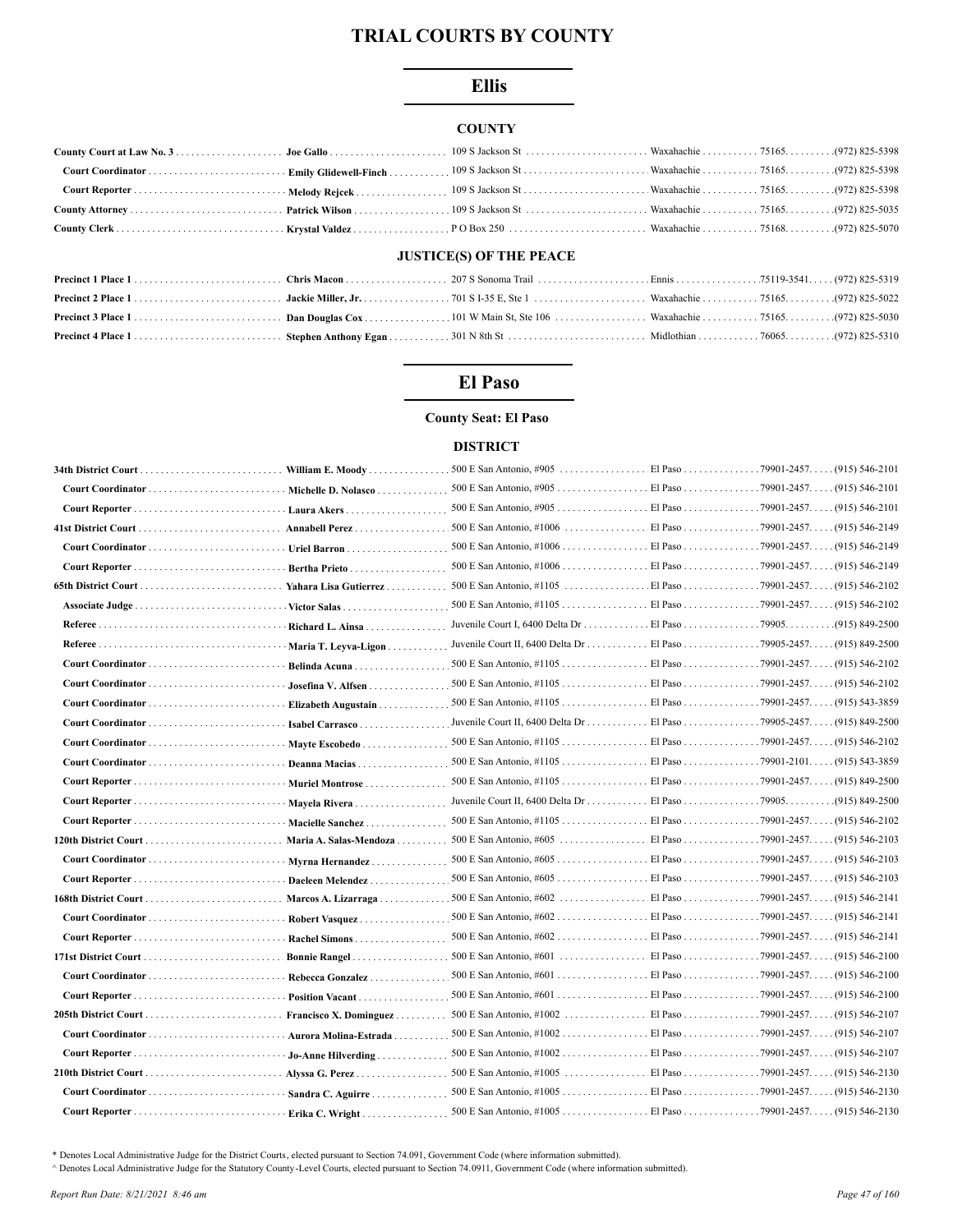# **El Paso**

#### **County Seat: El Paso**

#### **DISTRICT**

|                   | Selena Norah Solis     |                                                             |                     |                    |
|-------------------|------------------------|-------------------------------------------------------------|---------------------|--------------------|
|                   | Lynda Smigiel.         |                                                             |                     |                    |
|                   | Andrea Quesada         |                                                             |                     |                    |
|                   | Linda Yee Chew         |                                                             |                     | $(915) 546 - 2032$ |
|                   | Estela Alarcon         |                                                             |                     |                    |
|                   | Susan Fierro           |                                                             |                     |                    |
|                   | Maria Stallings        |                                                             |                     |                    |
|                   |                        |                                                             |                     |                    |
|                   | Christian Darancou     |                                                             |                     |                    |
|                   | Position Vacant        |                                                             |                     |                    |
|                   |                        |                                                             |                     |                    |
|                   | Lyda Ness Garcia       |                                                             |                     |                    |
|                   | Karen Pelletier        |                                                             |                     |                    |
|                   | David Herrera          | 500 E San Antonio, #1101 El Paso 79901-2457. (915) 543-3871 |                     |                    |
|                   | Robert Thomas          |                                                             |                     |                    |
|                   | Patrick Michael Garcia |                                                             |                     | . (915) 546-2134   |
| Court Coordinator | Priscilla Fernandez    | 500 E San Antonio, #906 El Paso 79901-2457. (915) 546-2134  |                     |                    |
|                   | Genesis Stephens       | 500 E San Antonio, #906 El Paso 79901-2457.                 |                     | $(915) 546 - 2134$ |
|                   | Marlene Gonzalez       | 500 E San Antonio, #902                                     | El Paso 79901-2457. | $(915) 543 - 3850$ |
|                   |                        |                                                             |                     |                    |
|                   |                        |                                                             |                     |                    |
|                   | Carmen Avitia-Ortiz    |                                                             |                     |                    |
|                   | Anne Clark             |                                                             |                     |                    |
|                   | Terry Thummel          |                                                             |                     |                    |
|                   |                        |                                                             |                     |                    |
|                   | Aracely Gomez          | 500 E San Antonio, #459 El Paso 79901-2457. (915) 834-8209  |                     |                    |
|                   | Natalie Martinez       |                                                             |                     |                    |
|                   | Sergio H. Enriquez     | 500 E San Antonio, #404 El Paso 79901-2457. (915) 543-3893  |                     |                    |
|                   | Sandra Gutierrez       |                                                             |                     |                    |
|                   | Anita D. Ceja          |                                                             |                     |                    |
|                   |                        |                                                             |                     |                    |
|                   | Gracie G. Herrera      |                                                             |                     |                    |
|                   | Evangelina Morales     |                                                             |                     |                    |
|                   |                        |                                                             |                     |                    |
|                   |                        |                                                             |                     |                    |
|                   |                        |                                                             |                     |                    |
|                   |                        |                                                             |                     |                    |
|                   |                        | <b>COUNTY</b>                                               |                     |                    |
|                   |                        |                                                             |                     |                    |
|                   |                        |                                                             |                     |                    |
|                   |                        |                                                             |                     |                    |
|                   |                        |                                                             |                     |                    |
|                   |                        |                                                             |                     |                    |

\* Denotes Local Administrative Judge for the District Courts, elected pursuant to Section 74.091, Government Code (where information submitted).

^ Denotes Local Administrative Judge for the Statutory County-Level Courts, elected pursuant to Section 74.0911, Government Code (where information submitted).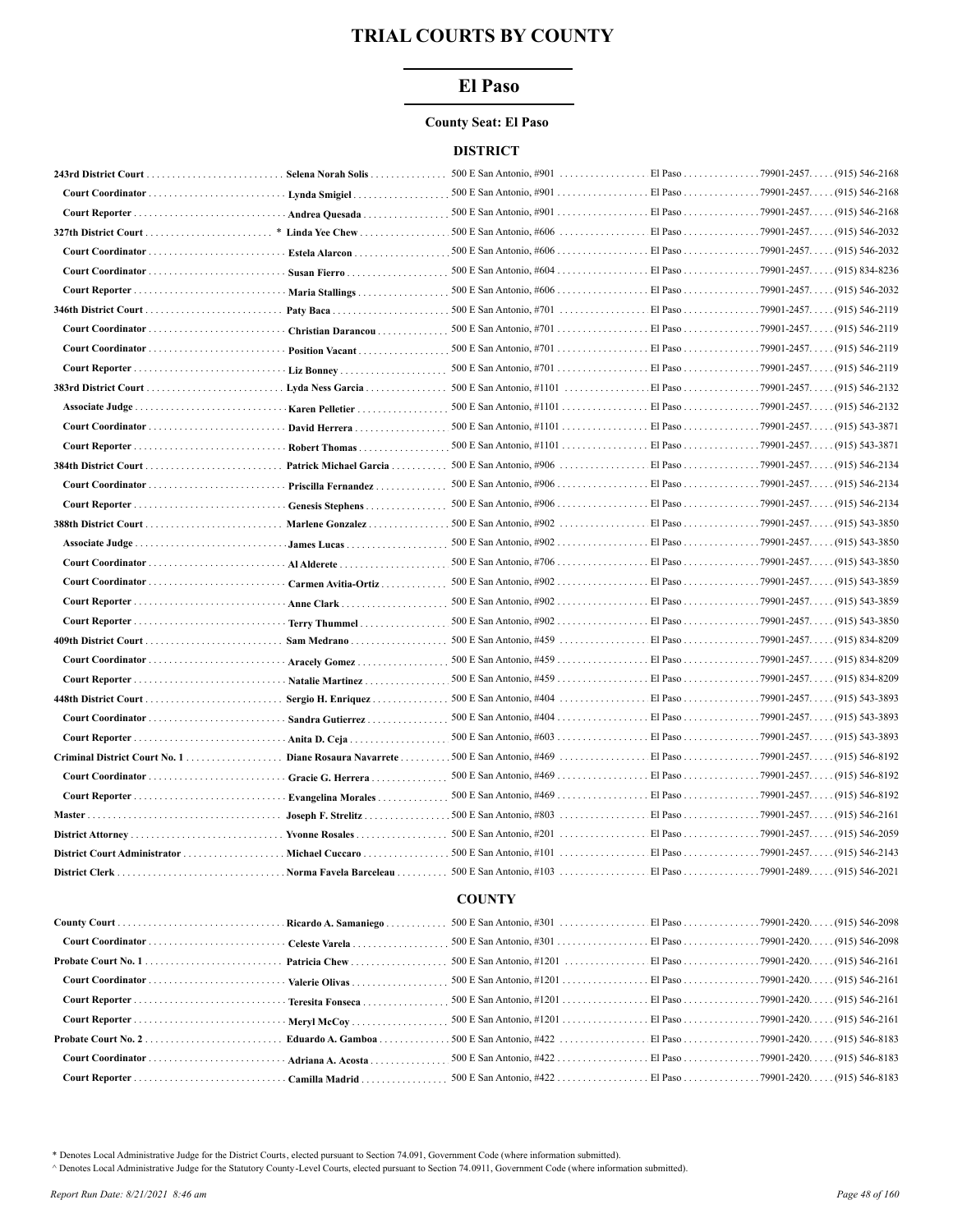# El Paso

# **COUNTY**

|                                                       | Rose Hernandez               |                                                            |                    |
|-------------------------------------------------------|------------------------------|------------------------------------------------------------|--------------------|
|                                                       |                              |                                                            |                    |
|                                                       | Julie Gonzalez               |                                                            | (915) 546-2145     |
|                                                       | Norma Placencia              |                                                            | $(915) 546 - 2145$ |
|                                                       | Diane Williams               |                                                            |                    |
|                                                       | Javier Alvarez               |                                                            |                    |
|                                                       | Analuz Fernandez             |                                                            |                    |
|                                                       |                              | 500 E San Antonio, #1001 El Paso 79901-2420.               | $(915) 546 - 2183$ |
|                                                       | Alejandro Gonzalez           |                                                            | $(915)$ 546-2190   |
|                                                       | Cathy Quezada                | 500 E San Antonio, #805 El Paso 79901-2420.                | $(915) 546 - 2190$ |
|                                                       | Laura Armendariz             |                                                            |                    |
|                                                       | Jesus Rodriguez              |                                                            | $(915) 546 - 2004$ |
|                                                       | Barbara Copado               | 500 E San Antonio, #806 El Paso 79901-2420. (915) 546-2004 |                    |
|                                                       | Patricia Madrid              | 500 E San Antonio, #806 El Paso 79901-2420. (915) 546-2004 |                    |
|                                                       | M. Sue Kurita                |                                                            |                    |
|                                                       |                              |                                                            |                    |
|                                                       | D'Anne Asleson               |                                                            |                    |
|                                                       | Ruben Morales                |                                                            | (915) 543-3877     |
|                                                       | Alejandra Ibave              |                                                            |                    |
|                                                       | Maria Chavez                 |                                                            |                    |
|                                                       |                              | 500 E San Antonio, #705 El Paso 79901-2420.                | $(915) 834 - 8241$ |
|                                                       | · Melanie Ramirez            | 500 E San Antonio, #705 El Paso 79901-2420.                | $(915) 834 - 8241$ |
|                                                       |                              |                                                            |                    |
| County Criminal Court at Law No. 2 Robert S. Anchondo |                              |                                                            |                    |
|                                                       | · Lorena Acosta              |                                                            |                    |
|                                                       | Debra Bradley                | 500 E San Antonio, #704 El Paso 79901-2420.                | $(915) 834 - 8232$ |
| County Criminal Court at Law No. 3                    | Carlos Carrasco              | 500 E San Antonio, #413 El Paso 79901-2420.                | $(915) 834 - 8240$ |
|                                                       | Margie J. Hannah             |                                                            | (915) 834-8240     |
| County Criminal Court at Law No. 4.                   | Jessica Vazquez              |                                                            | $(915) 834 - 8248$ |
|                                                       | <b>Lillie Reves Molinar </b> | 500 E San Antonio, #702 El Paso 79901-2420. .              | (915) 834-8248     |
|                                                       | · Laura Armendariz           | 500 E San Antonio, #702  El Paso 79901-2420                | (915) 834-8248     |
|                                                       |                              |                                                            | $(915)$ 546-2050   |
|                                                       |                              |                                                            |                    |

## **JUSTICE(S) OF THE PEACE**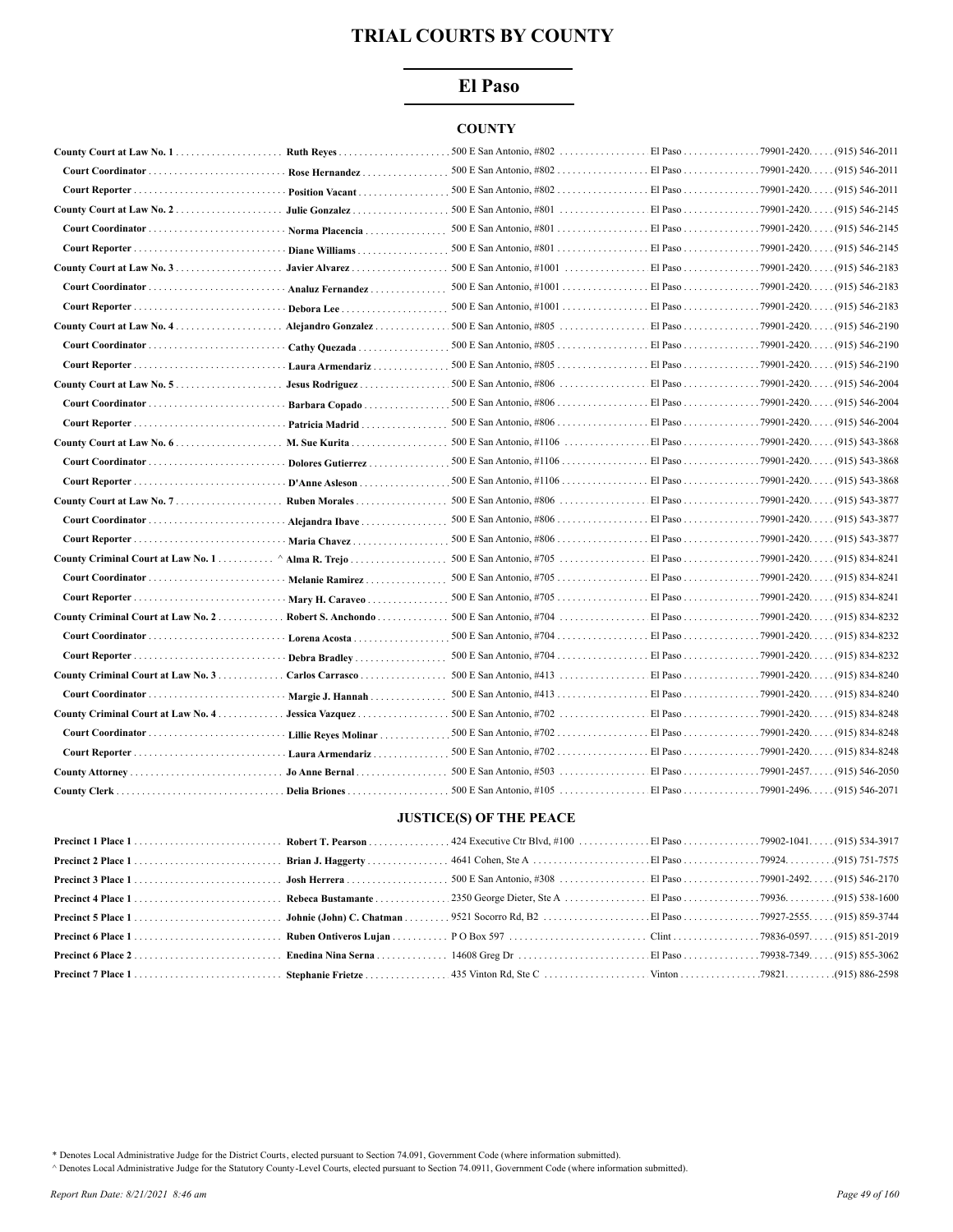# Erath

## **County Seat: Stephenville**

## **DISTRICT**

#### **COUNTY**

## **JUSTICE(S) OF THE PEACE**

# **Falls**

**County Seat: Marlin** 

## **DISTRICT**

#### **COUNTY**

# **JUSTICE(S) OF THE PEACE**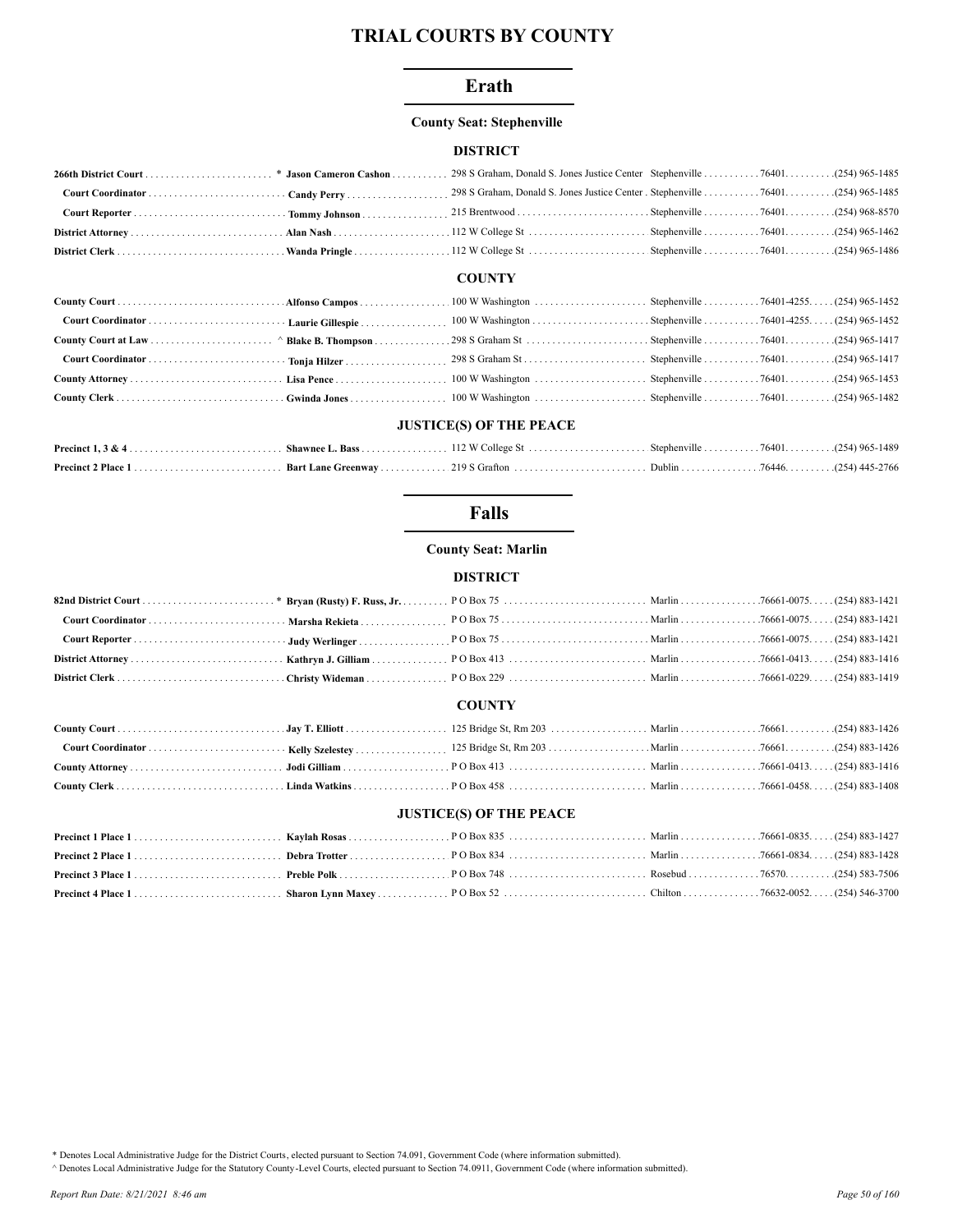# Fannin

## **County Seat: Bonham**

## **DISTRICT**

# **COUNTY**

## **JUSTICE(S) OF THE PEACE**

# Fayette

## **County Seat: La Grange**

#### **DISTRICT**

# **COUNTY**

## **JUSTICE(S) OF THE PEACE**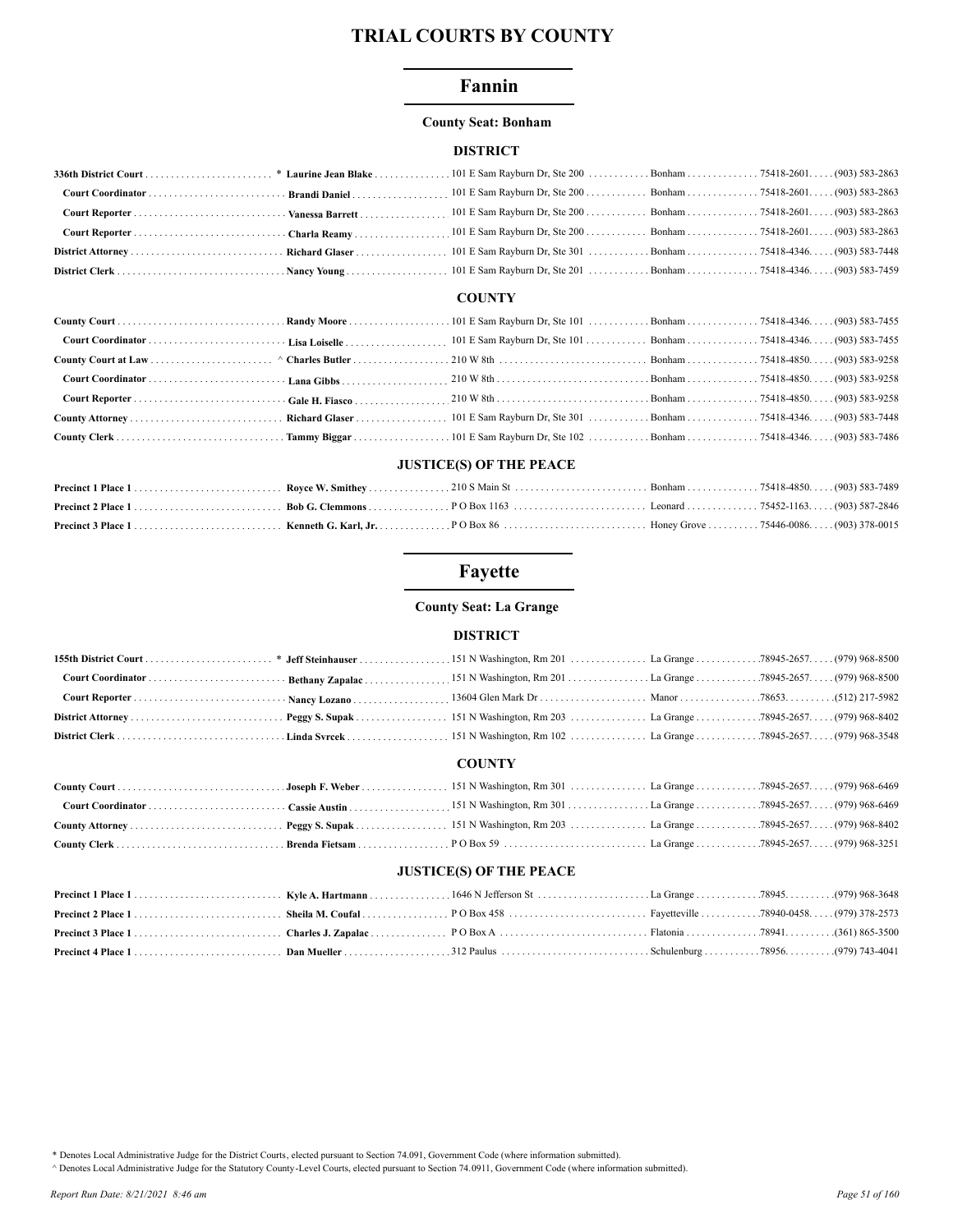## **Fisher**

#### **County Seat: Roby**

#### **DISTRICT**

#### **COUNTY**

## **JUSTICE(S) OF THE PEACE**

| Precinct 1 |  |  |  |
|------------|--|--|--|
|            |  |  |  |

# Floyd

#### **County Seat: Floydada**

#### **DISTRICT**

#### **COUNTY**

#### **JUSTICE(S) OF THE PEACE**

# Foard

#### **County Seat: Crowell**

#### **DISTRICT**

|  | <b>COUNTY</b> |  |
|--|---------------|--|
|  |               |  |

\* Denotes Local Administrative Judge for the District Courts, elected pursuant to Section 74.091, Government Code (where information submitted).

A Denotes Local Administrative Judge for the Statutory County -Level Courts, elected pursuant to Section 74.0911, Government Code (where information submitted).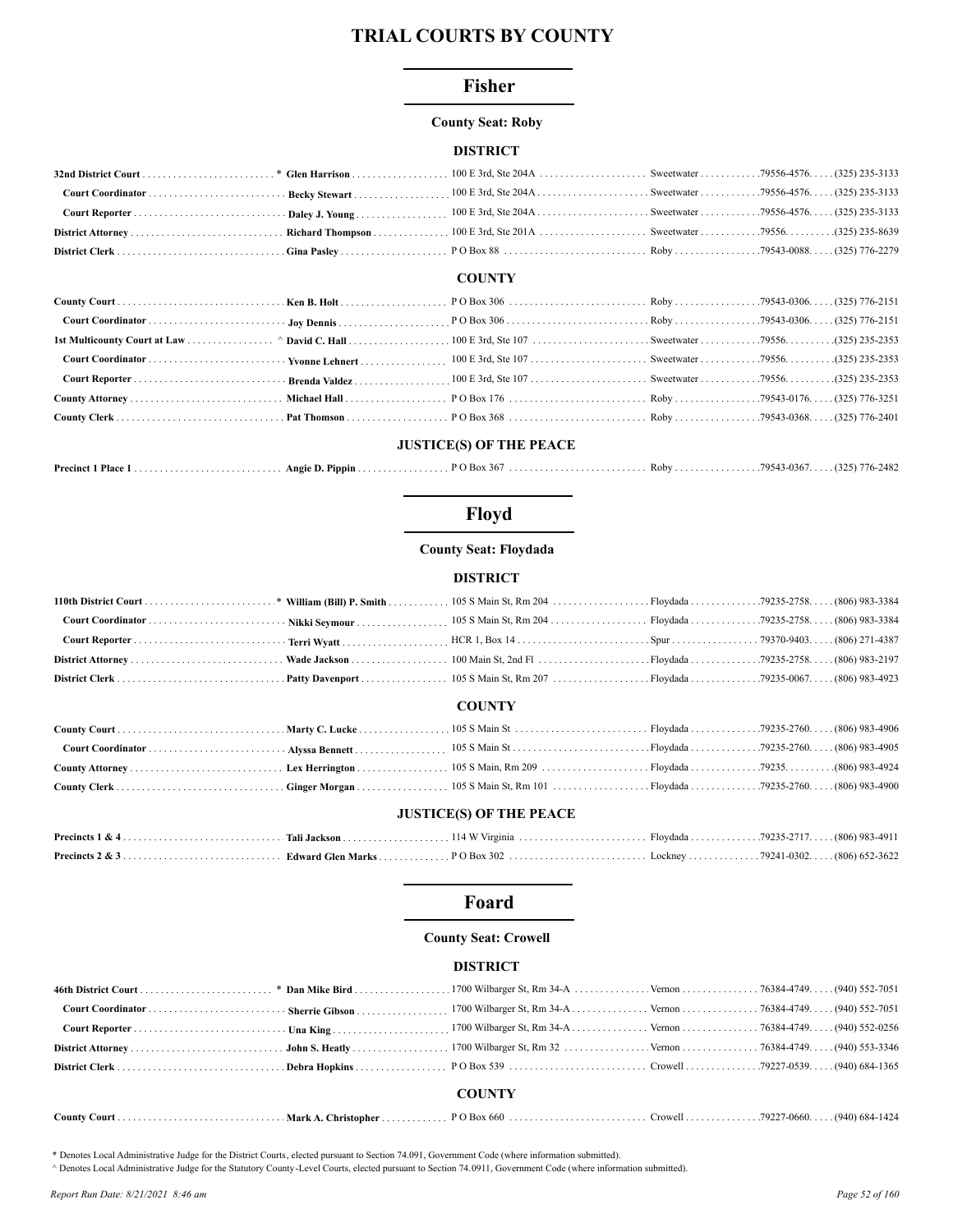# Foard

## **COUNTY**

| <b>JUSTICE(S) OF THE PEACE</b> |  |  |  |  |  |  |
|--------------------------------|--|--|--|--|--|--|

|--|--|--|--|--|--|--|

# **Fort Bend**

# **County Seat: Richmond**

#### **DISTRICT**

|                       | Frank J. Fraley               | 1422 Eugene Heimann Cir                                             | Richmond             | $.77469 - 3110$ $(281)$ 341-8600         |
|-----------------------|-------------------------------|---------------------------------------------------------------------|----------------------|------------------------------------------|
| Associate Judge.      | Tamecia Glover                | 1422 Eugene Heimann Cir Richmond77469-3110(281) 341-8600            |                      |                                          |
| Court Coordinator     | Neva Gonzalez                 | 1422 Eugene Heimann Cir Richmond77469-3110(281) 238-1926            |                      |                                          |
| Court Coordinator.    | Sheila Shifferly              | 1422 Eugene Heimann Cir                                             | Richmond             | 77469-3110.<br>$(281)$ 341-8600          |
| Court Reporter        | Elizabeth Wittu.              | 1422 Eugene Heimann Cir Richmond                                    |                      | $.77469 - 3110. \ldots (284) 341 - 8601$ |
| 268th District Court  | R. O'Neil Williams            | 1422 Eugene Heimann Cir                                             | Richmond 77469-3108. | $(281)$ 341-8610                         |
| Associate Judge       | Lisa Gonzalez                 | 1422 Eugene Heimann Cir                                             | Richmond             | $.77469 - 3108. \ldots (281) 341 - 8610$ |
| Court Coordinator     | Elizabeth Adelekan            | 1422 Eugene Heimann Cir Richmond77469-3108(281) 341-8610            |                      |                                          |
| Court Coordinator     | DeeAnn Sturdivant             | 1422 Eugene Heimann Cir Richmond 77469-3108. (832) 471-1052         |                      |                                          |
|                       | Marisol Ramos                 | 1422 Eugene Heimann Cir Richmond77469-3108(281) 341-8610            |                      |                                          |
|                       | Walter G. Armatys             |                                                                     |                      |                                          |
| Associate Judge       | John R. Millard               | 1422 Eugene Heimann Cir Richmond77469-3110(281) 341-4406            |                      |                                          |
|                       | <b>Monica Struve</b>          | 1422 Eugene Heimann Cir Richmond 77469-3110. (281) 341-4406         |                      |                                          |
| Court Reporter        | Sylvia Thompson               |                                                                     |                      |                                          |
|                       | Janet Heppard.                |                                                                     |                      |                                          |
| Associate Judge       | Richard T. Bell               |                                                                     |                      | Richmond 77469-3108. (281) 238-3290      |
| Court Coordinator     | Janie Greta                   |                                                                     |                      | $.77469 - 3108. \ldots (281) 238 - 3290$ |
| Court Reporter        | Minnie Cadena                 |                                                                     |                      |                                          |
| 400th District Court  | Tameika Carter                |                                                                     |                      |                                          |
| Associate Judge       | Tamecia Glover                | 1422 Eugene Heimann Cir Richmond 77469-3110. (281) 238-1926         |                      |                                          |
| Court Coordinator     | Neva Gonzalez                 | 1422 Eugene Heimann Cir Richmond 77469-3110. (281) 238-1926         |                      |                                          |
| Court Coordinator     | Mandy Martinez                | 1422 Eugene Heimann Cir Richmond77469-3110(281) 341-4422            |                      |                                          |
|                       | Mindy Hall                    |                                                                     |                      |                                          |
| 434th District Court. | Christian Becerra             |                                                                     |                      |                                          |
| Associate Judge       | Argie Brame                   |                                                                     |                      |                                          |
| Court Coordinator     | Annie R. Elliott              |                                                                     |                      |                                          |
| Court Coordinator     | Susan Pollock                 | 1422 Eugene Heimann Cir Richmond 77469-3110. (281) 633-7653         |                      |                                          |
|                       | Rhonda Colgin                 |                                                                     |                      |                                          |
| 458th District Court  | Robert L. Rolnick             | 1422 Eugene Heimann Cir, Rm 30490 Richmond 77469-3110(832) 471-4905 |                      |                                          |
| Associate Judge       | Argie Brame                   | 1422 Eugene Heimann Cir Richmond 77469-3110. (281) 341-4457         |                      |                                          |
| Court Coordinator     | Gabby Romero                  | 1422 Eugene Heimann Cir, Rm 30490                                   |                      | Richmond 77469-3110. (832) 471-4905      |
| Court Coordinator     | Lena Smith                    | 1422 Eugene Heimann Cir, Rm 34090                                   |                      | Richmond 77469-3110. (281) 341-4457      |
| Court Reporter        | Gina Jackson                  | 1422 Eugene Heimann Cir                                             |                      | Richmond 77469-3110. (832) 471-4904      |
|                       | Kali Morgan                   |                                                                     |                      |                                          |
|                       | LaTosha McGill Clayton        | 1422 Eugene Heimann Cir Richmond 77469-3110. (281) 238-3244         |                      |                                          |
|                       | <b>Angela Powers</b>          |                                                                     |                      |                                          |
|                       | <b>Melinda Bowers</b>         | 1422 Eugene Heimann Cir Richmond77469-3110(281) 238-3246            |                      |                                          |
|                       | <b>Brian M. Middleton</b>     | 1422 Eugene Heimann Cir  Richmond77469-3108                         |                      | $(281)$ 341-4460                         |
|                       | <b>Beverley McGrew Walker</b> | 1422 Eugene Heimann Cir  Richmond                                   |                      | $.77469 - 3108$ (281) 341-4509           |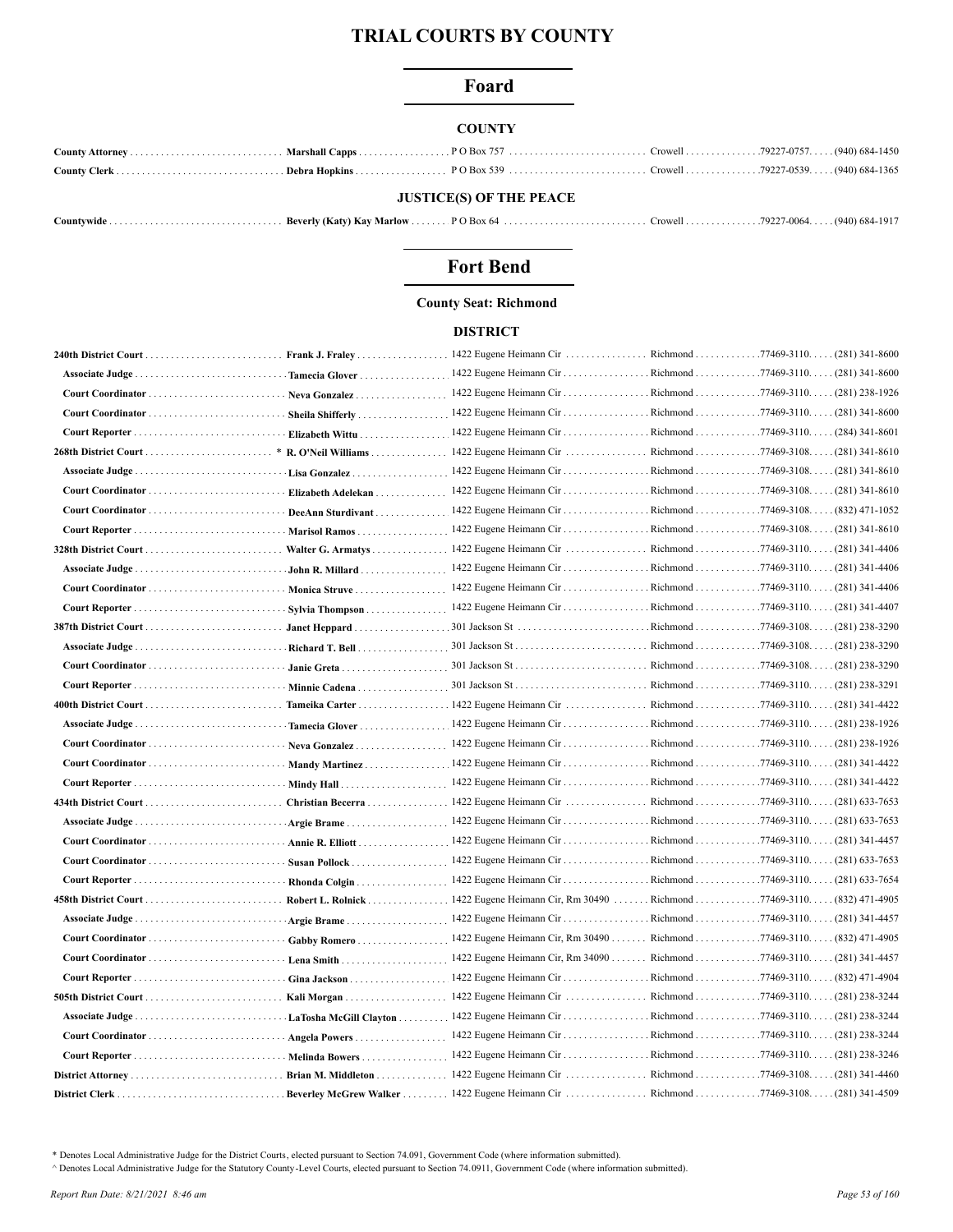# **Fort Bend**

# **COUNTY**

|                         | 401 Jackson St                          | Richmond 77469-3108.                          | $. (281)$ 341-8608                 |
|-------------------------|-----------------------------------------|-----------------------------------------------|------------------------------------|
| Christopher G. Morales  | 301 Jackson St, Rm 101                  | Richmond 77469.                               | $(281)$ 633-7415                   |
| Regina G. Green         | 1422 Eugene Heimann Cir                 | . Richmond 77469.                             | $(832)$ 471-2822                   |
| Stephanie A. Webb       | 1422 Eugene Heimann Cir                 | . Richmond 77469.                             | $(281)$ 633-7416                   |
| Jeffrey A. McMeans      | 1422 Eugene Heimann Cir                 | Richmond 77469.                               | $(281)$ 341-4446                   |
| Candi Hooper            | 1422 Eugene Heimann Cir                 | . Richmond 77469.                             | $(281)$ 341-4446                   |
|                         | 1422 Eugene Heimann Cir                 | $Richmond \ldots \ldots \ldots \ldots \ldots$ | $(281)$ 341-4411                   |
| Juli Mathew             | 1422 Eugene Heimann Cir Richmond 77469. |                                               | $(281)$ 341-4429                   |
|                         | 1422 Eugene Heimann Cir Richmond 77469. |                                               | $(281)$ 341-4429                   |
| Robin Rosen             | 1422 Eugene Heimann Cir                 | Richmond 77469.                               | (281) 344-3915                     |
| $\land$ Toni M. Wallace | 1422 Eugene Heimann Cir                 | Richmond 77469.                               | $(281)$ 238-1995                   |
| Jenica Salazar          | 1422 Eugene Heimann Cir                 | . Richmond 77469.                             | $(281)$ 238-1995                   |
| Tiffany Newell          | 1422 Eugene Heimann Cir                 | . Richmond 77469-3108.                        | (281) 238-3298                     |
| Teana V. Watson         |                                         |                                               | $(281)$ 238-3270                   |
| Jackie Kermode          |                                         |                                               |                                    |
| Vanessa Owens.          |                                         |                                               |                                    |
| Sherman Hatton, Jr.     | 1422 Eugene Heimann Cir                 | Richmond 77469.                               | $(832)$ 471-1165                   |
| Selena Love             |                                         |                                               |                                    |
| Sherri Johnson          | 1422 Eugene Heimann Cir Richmond 77469. |                                               | $(832)$ 471-1166                   |
| Bridgette Smith-Lawson  |                                         |                                               | $. (281)$ 341-4555                 |
| Laura Richard           |                                         | Richmond                                      | $.77469 - 3108.$<br>(281) 341-8652 |

# **JUSTICE(S) OF THE PEACE**

# Franklin

# **County Seat: Mount Vernon**

## **DISTRICT**

## **COUNTY**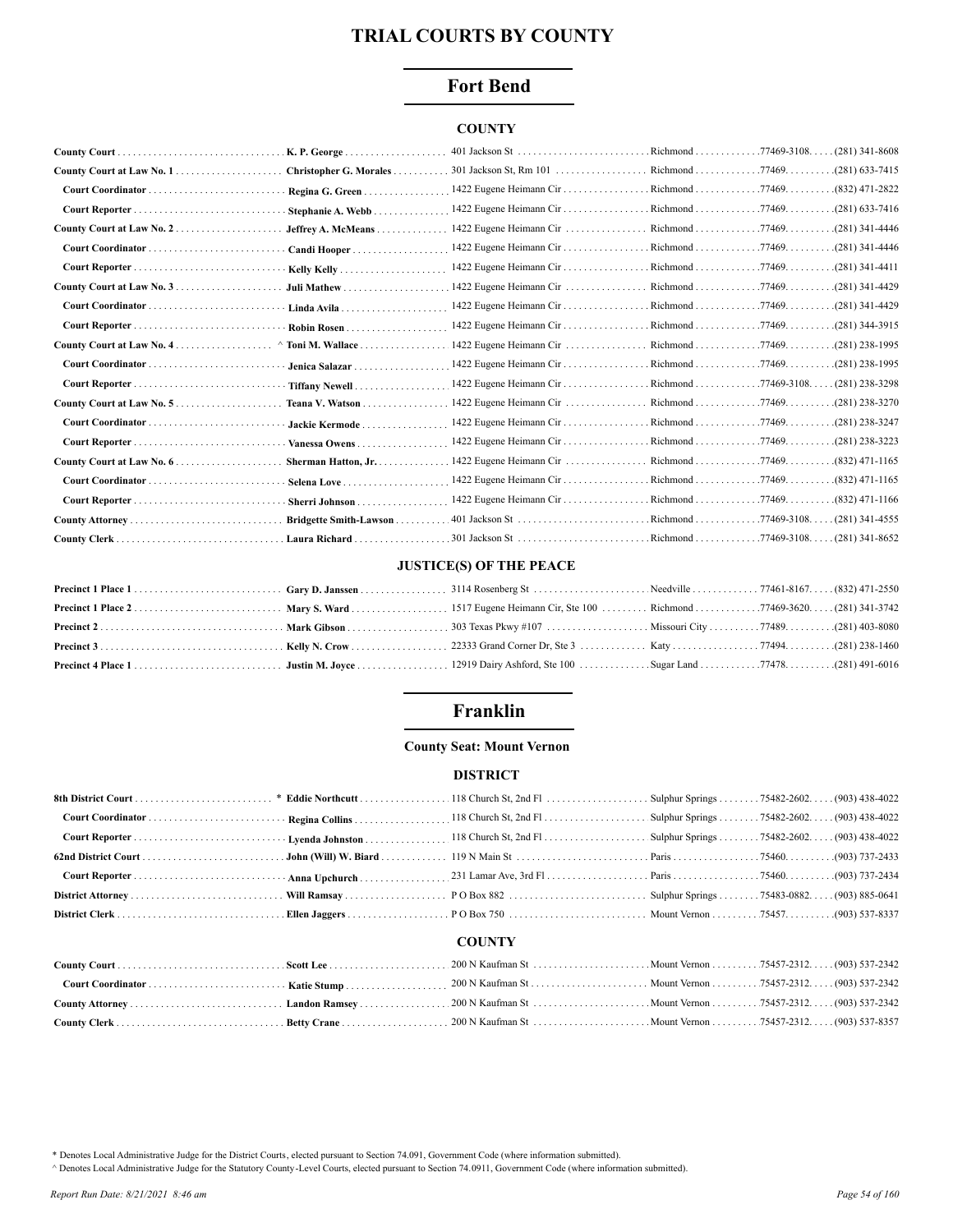# Franklin

## **JUSTICE(S) OF THE PEACE**

# Freestone

# **County Seat: Fairfield**

#### **DISTRICT**

#### **COUNTY**

## **JUSTICE(S) OF THE PEACE**

## Frio

#### **County Seat: Pearsall**

#### **DISTRICT**

## **COUNTY**

#### **JUSTICE(S) OF THE PEACE**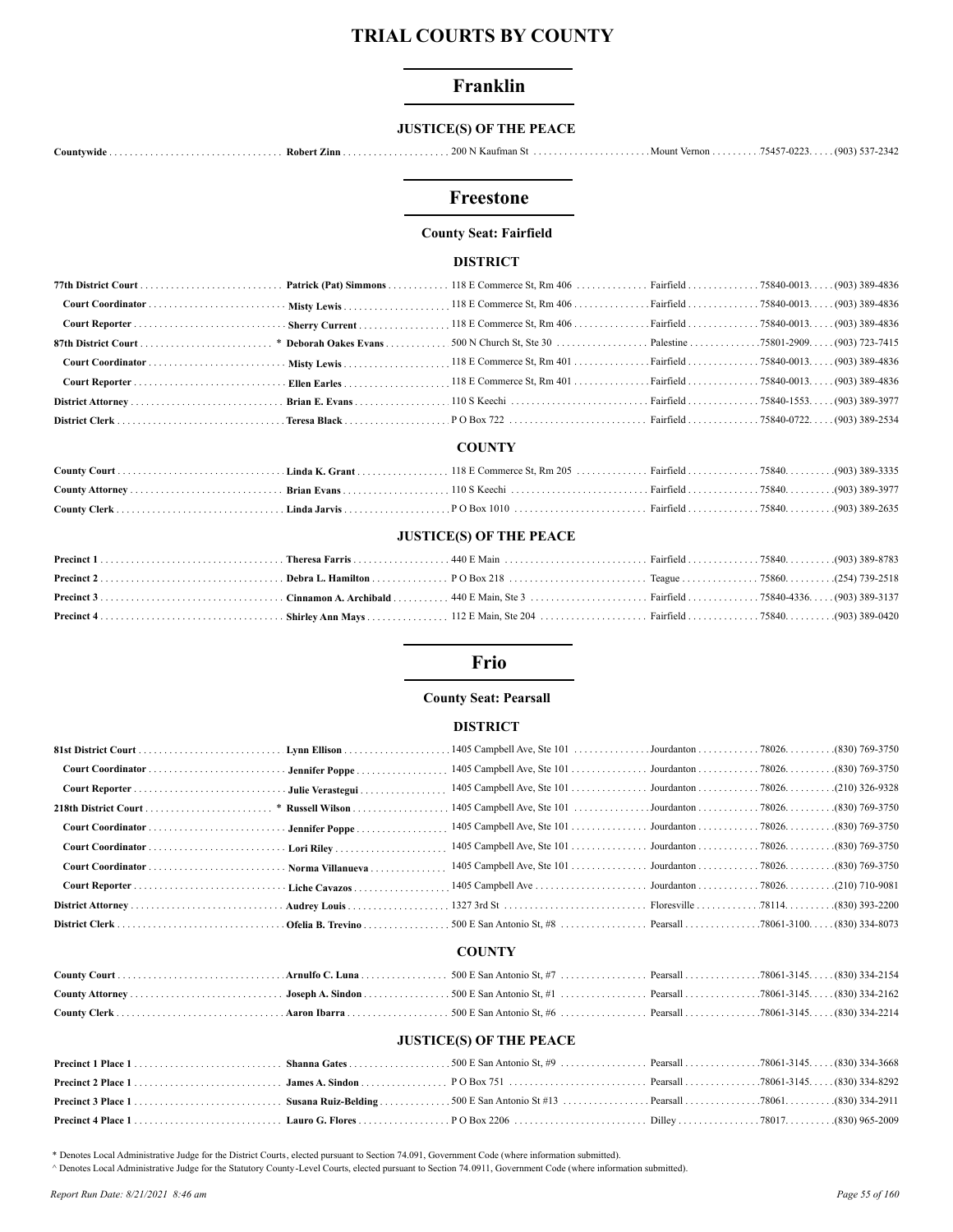# **Gaines**

#### **County Seat: Seminole**

#### **DISTRICT**

#### **COUNTY**

#### **JUSTICE(S) OF THE PEACE**

# **Galveston**

#### **County Seat: Galveston**

#### **DISTRICT**

|                         | 600 59th St, Rm $4305$ | Galveston 77551.                                                   | $(409)$ 766-2230 |
|-------------------------|------------------------|--------------------------------------------------------------------|------------------|
| $\cdot$ Gail Jalufka    |                        | Galveston 77551. (409) 766-2231                                    |                  |
|                         |                        |                                                                    |                  |
|                         |                        | Galveston 77551.                                                   | $(409)$ 766-2226 |
|                         |                        | Galveston 77551.                                                   | $(409)$ 766-2227 |
|                         | 600 59th St, Rm 4304   | $Galveston \ldots \ldots \ldots \ldots \ldots 77551 \ldots \ldots$ | $(409)$ 766-2275 |
| Becky Hernandez         |                        | Galveston 77551.                                                   | .(409) 766-2275  |
| Connie Chan             |                        | Galveston 77551.                                                   | $(409)$ 770-5169 |
| Patricia V. Grady       |                        |                                                                    | $(409)$ 766-2266 |
| JoAnn Fentanes          |                        | Galveston 77551. (409) 766-2266                                    |                  |
| Jennifer Hall           |                        |                                                                    |                  |
| Anne B. Darring         |                        |                                                                    |                  |
| Stephen W. Baker        |                        | Galveston 77551.                                                   | $(409)$ 766-2254 |
| Susan Martin (Juvenile) |                        | Galveston 77551. (409) 766-2254                                    |                  |
| Jaclyn Cobb-Chavez      |                        | Galveston 77551. (409) 766-2255                                    |                  |
| Mary Kate Piper         |                        | Galveston 77551.                                                   | $(409)$ 766-2254 |
| Jared S. Robinson       |                        |                                                                    | $(409)$ 765-2688 |
| Dana Winston            |                        | Galveston 77551. (409) 765-2688                                    |                  |
| Cylena Korkmas          |                        | Galveston 77551. (409) 765-2683                                    |                  |
| Jack Roady              |                        | Galveston 77551.                                                   | (409) 766-2355   |
|                         |                        | Galveston 77551.                                                   | $(409)$ 770-5230 |
| . John D. Kinard.       |                        | Galveston 77551-2388.                                              | $(409)$ 766-2424 |
|                         |                        |                                                                    |                  |
|                         | <b>COUNTY</b>          |                                                                    |                  |
|                         |                        |                                                                    |                  |

#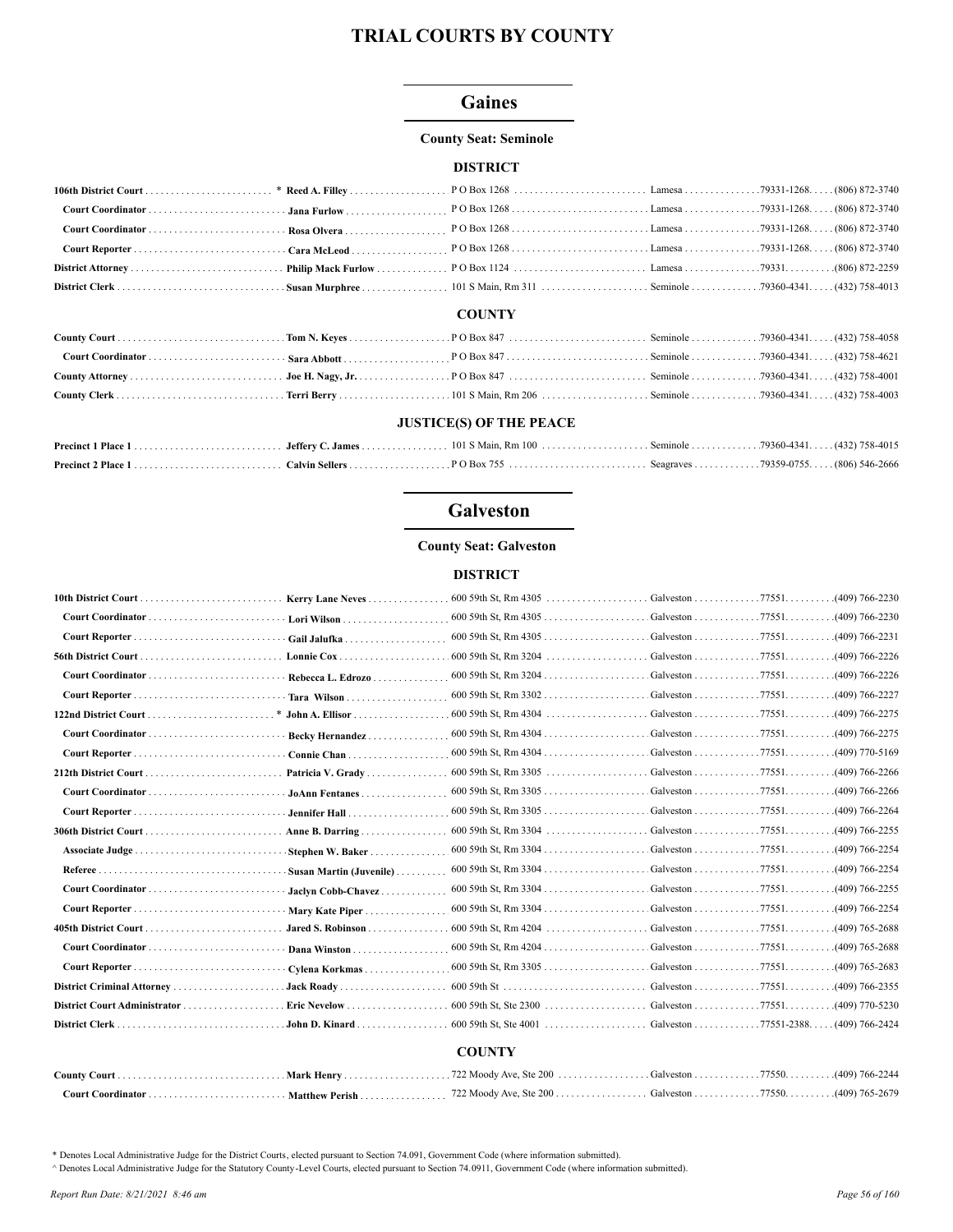# **Galveston**

# **COUNTY**

| Probate Court              | $\land$ Kimberly Sullivan |                          |           |                                            |
|----------------------------|---------------------------|--------------------------|-----------|--------------------------------------------|
|                            | Annaya Martin             |                          |           |                                            |
|                            | Christine Welsh           |                          |           |                                            |
|                            | John P. Partain           |                          |           |                                            |
|                            | John Grady                |                          |           |                                            |
|                            | Oneta Anderson            |                          |           |                                            |
|                            | · Lynnette Erskine<br>.   |                          |           |                                            |
|                            | $\land$ Kerri M. Foley    |                          |           |                                            |
|                            | Wendy Broughton           |                          |           |                                            |
|                            |                           |                          |           |                                            |
|                            |                           |                          |           |                                            |
|                            | Celeste Huffstetler.      |                          |           | $.77551 - 4180$ (409) 621-7920             |
|                            | Amri Davison              |                          |           | $.77551 - 4180. \ldots (409) 621 - 7921$   |
| County Court Administrator | Monica L. Gracia          | $600 59$ th St, Ste 2300 | Galveston | $.77551 - 4180$ $(409) 770 - 6044$         |
| County Clerk               | Dwight D. Sullivan        |                          |           | . . 77552-7253.<br>$\ldots$ (409) 766-2200 |

# **JUSTICE(S) OF THE PEACE**

# Garza

## **County Seat: Post**

#### **DISTRICT**

# **COUNTY**

## **JUSTICE(S) OF THE PEACE**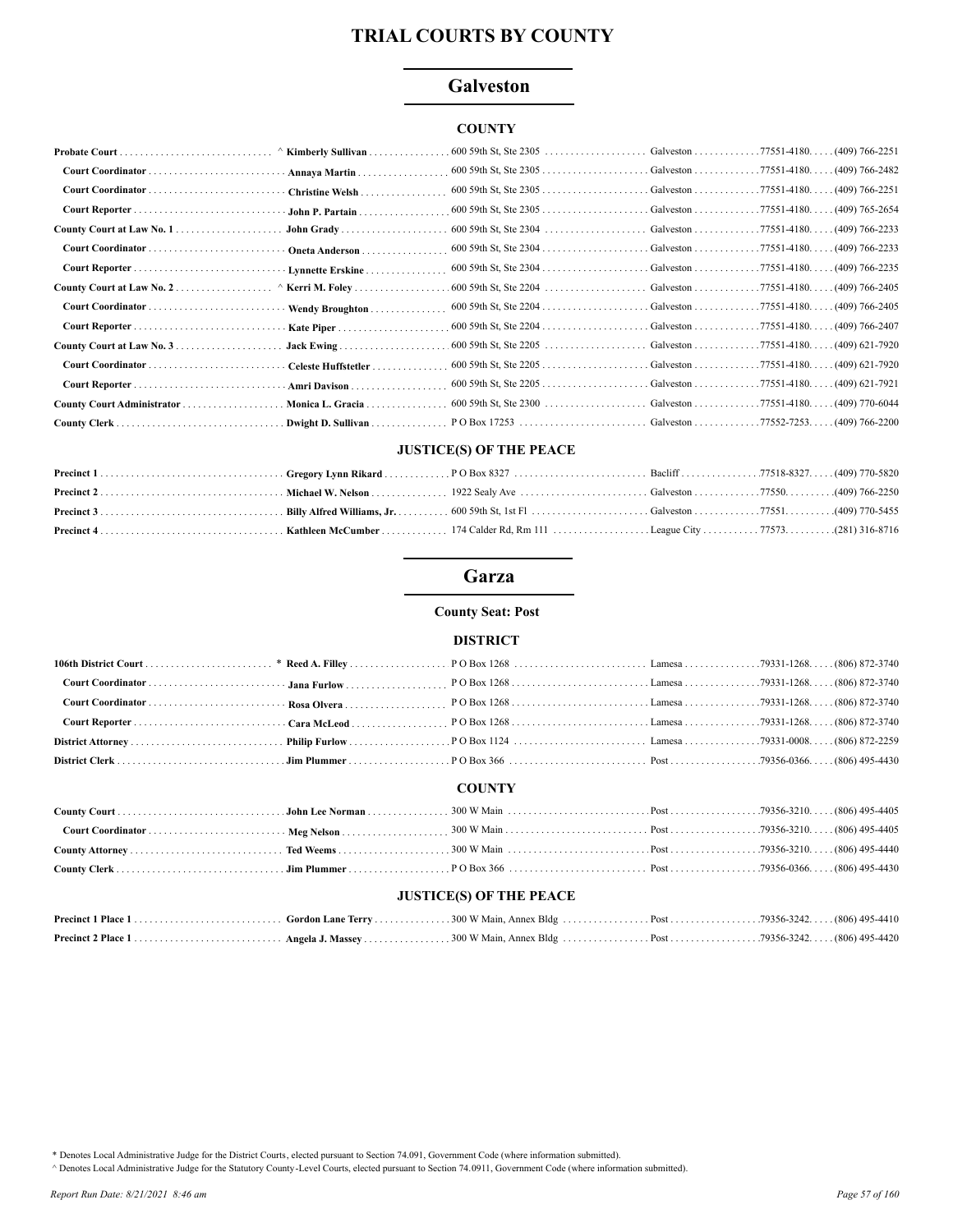# Gillespie

#### **County Seat: Fredericksburg**

## **DISTRICT**

#### **COUNTY**

| 830) 990-0675 (830) 990-0675 (830) 990-0675 (25 W Main St, Ste L41 (25 W Main St, Ste L41 (25 W Main St, Ste L41 (25 W Main St, Ste L41 |  |  |  |
|-----------------------------------------------------------------------------------------------------------------------------------------|--|--|--|
|                                                                                                                                         |  |  |  |

## **JUSTICE(S) OF THE PEACE**

# **Glasscock**

#### **County Seat: Garden City**

## **DISTRICT**

|  | <b>COUNTY</b>                  |  |
|--|--------------------------------|--|
|  |                                |  |
|  |                                |  |
|  |                                |  |
|  |                                |  |
|  |                                |  |
|  | <b>JUSTICE(S) OF THE PEACE</b> |  |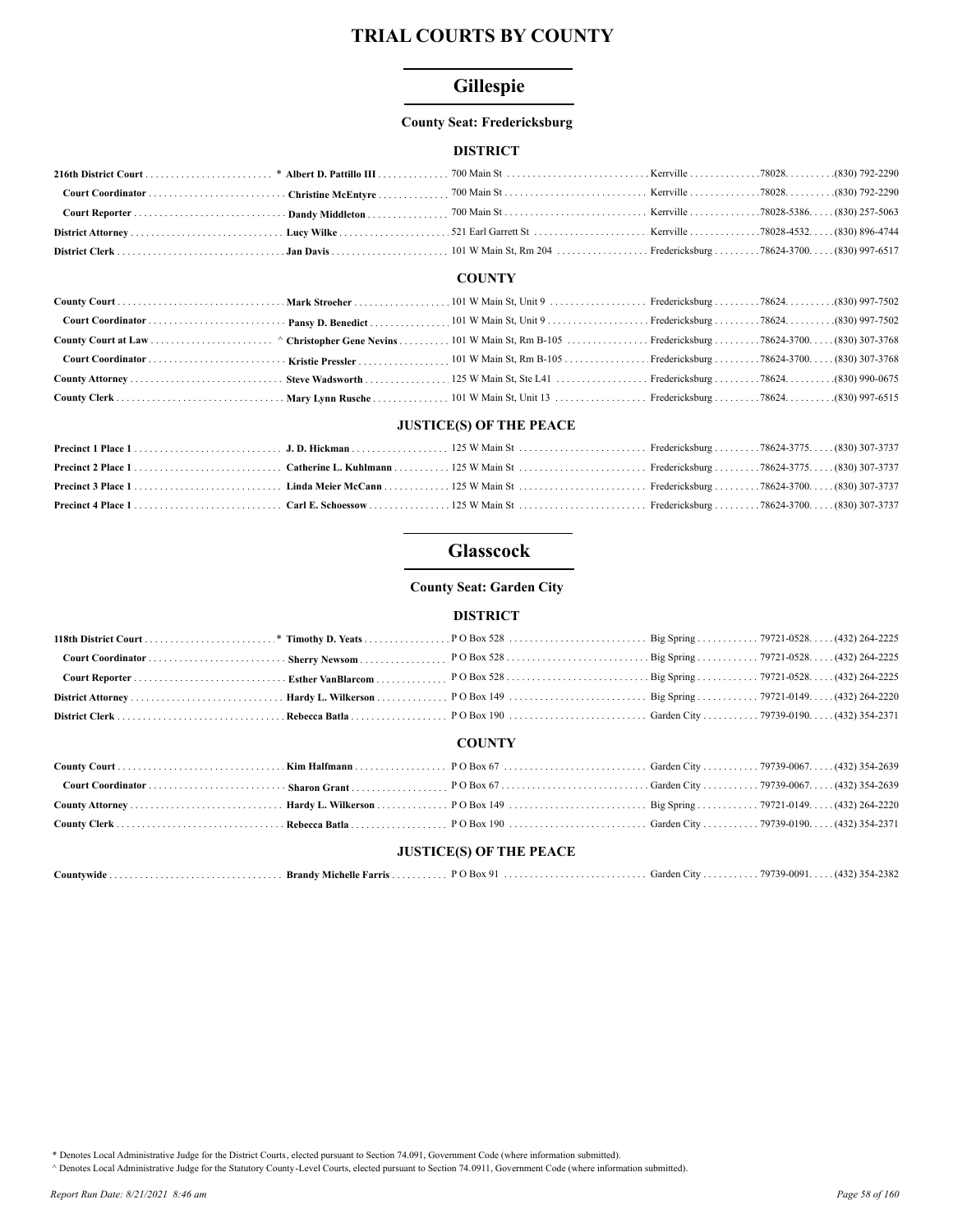# Goliad

#### **County Seat: Goliad**

#### **DISTRICT**

## **COUNTY**

## **JUSTICE(S) OF THE PEACE**

# **Gonzales**

## **County Seat: Gonzales**

#### **DISTRICT**

| 2nd 25th District Court        | Jessica R. Crawford |               |  |  |  |
|--------------------------------|---------------------|---------------|--|--|--|
|                                |                     |               |  |  |  |
|                                |                     |               |  |  |  |
|                                |                     |               |  |  |  |
|                                |                     | <b>COUNTY</b> |  |  |  |
|                                |                     |               |  |  |  |
|                                |                     |               |  |  |  |
|                                |                     |               |  |  |  |
|                                |                     |               |  |  |  |
| <b>JUSTICE(S) OF THE PEACE</b> |                     |               |  |  |  |
|                                |                     |               |  |  |  |
|                                |                     |               |  |  |  |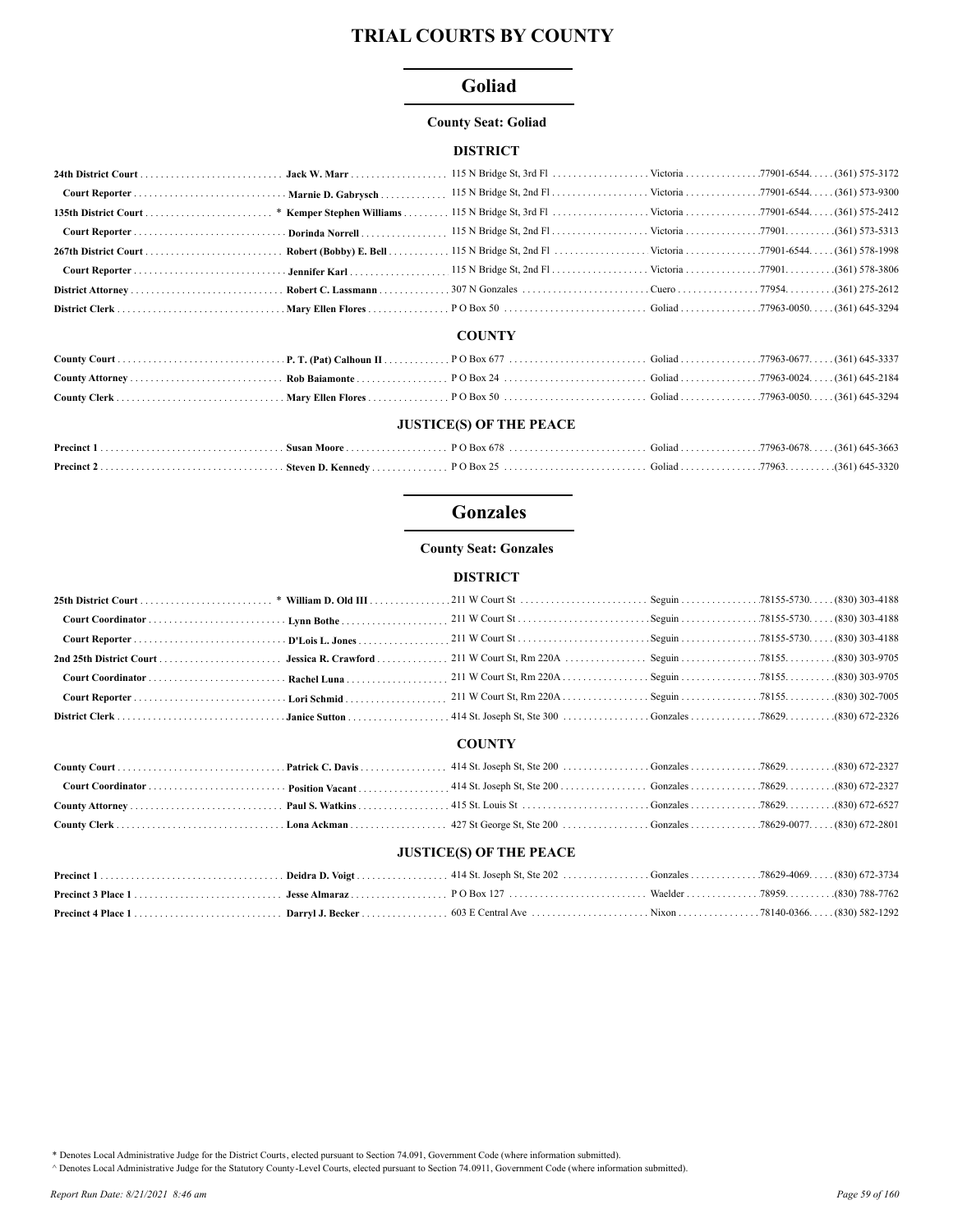# Gray

#### **County Seat: Pampa**

# **DISTRICT**

#### **COUNTY**

| <b>JUSTICE(S) OF THE PEACE</b> |  |  |  |  |  |
|--------------------------------|--|--|--|--|--|

# Grayson

## **County Seat: Sherman**

#### **DISTRICT**

|                     |                              | 200 S Crockett, Ste 217A Sherman 75090-7170. (903) 813-4315 |  |  |
|---------------------|------------------------------|-------------------------------------------------------------|--|--|
| 59th District Court | Lawrence (Larry) A. Phillips |                                                             |  |  |
|                     | Christie Anderson            |                                                             |  |  |
|                     | Cindy Bardwell               |                                                             |  |  |
|                     | Gale H. Fiasco               |                                                             |  |  |
|                     | Brian Keith Gary             |                                                             |  |  |
|                     | · Jennifer Trusty            |                                                             |  |  |
|                     | Paula Thomas                 |                                                             |  |  |
|                     |                              |                                                             |  |  |
|                     |                              |                                                             |  |  |
|                     |                              |                                                             |  |  |
|                     |                              |                                                             |  |  |

## **COUNTY**

| <b>HETICE(C)</b> OF THE DEACE |  |  |  |  |  |
|-------------------------------|--|--|--|--|--|

#### **JUSTICE(S) OF THE PEACE**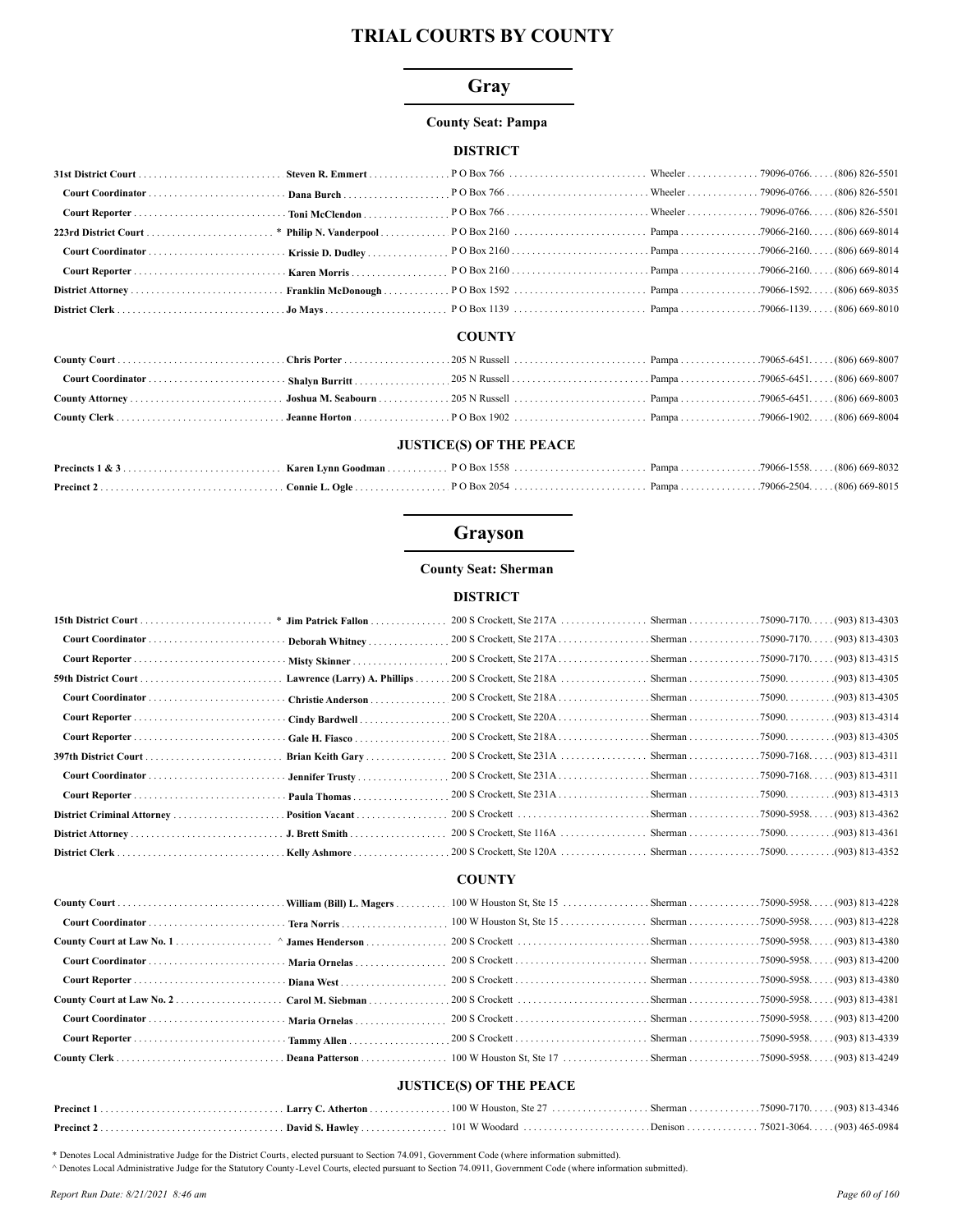# Grayson

# **JUSTICE(S) OF THE PEACE**

# Gregg

## **County Seat: Longview**

#### **DISTRICT**

| 124th District Court  Frederick Alfonso Charles |                 |  |  |
|-------------------------------------------------|-----------------|--|--|
|                                                 |                 |  |  |
|                                                 |                 |  |  |
|                                                 |                 |  |  |
|                                                 |                 |  |  |
| Court Reporter  Grelyn Freeman                  |                 |  |  |
|                                                 | $.*$ Tim Womack |  |  |
|                                                 |                 |  |  |
|                                                 |                 |  |  |
|                                                 |                 |  |  |
|                                                 |                 |  |  |

# **COUNTY**

## **JUSTICE(S) OF THE PEACE**

# **Grimes**

## **County Seat: Anderson**

#### **DISTRICT**

# **COUNTY**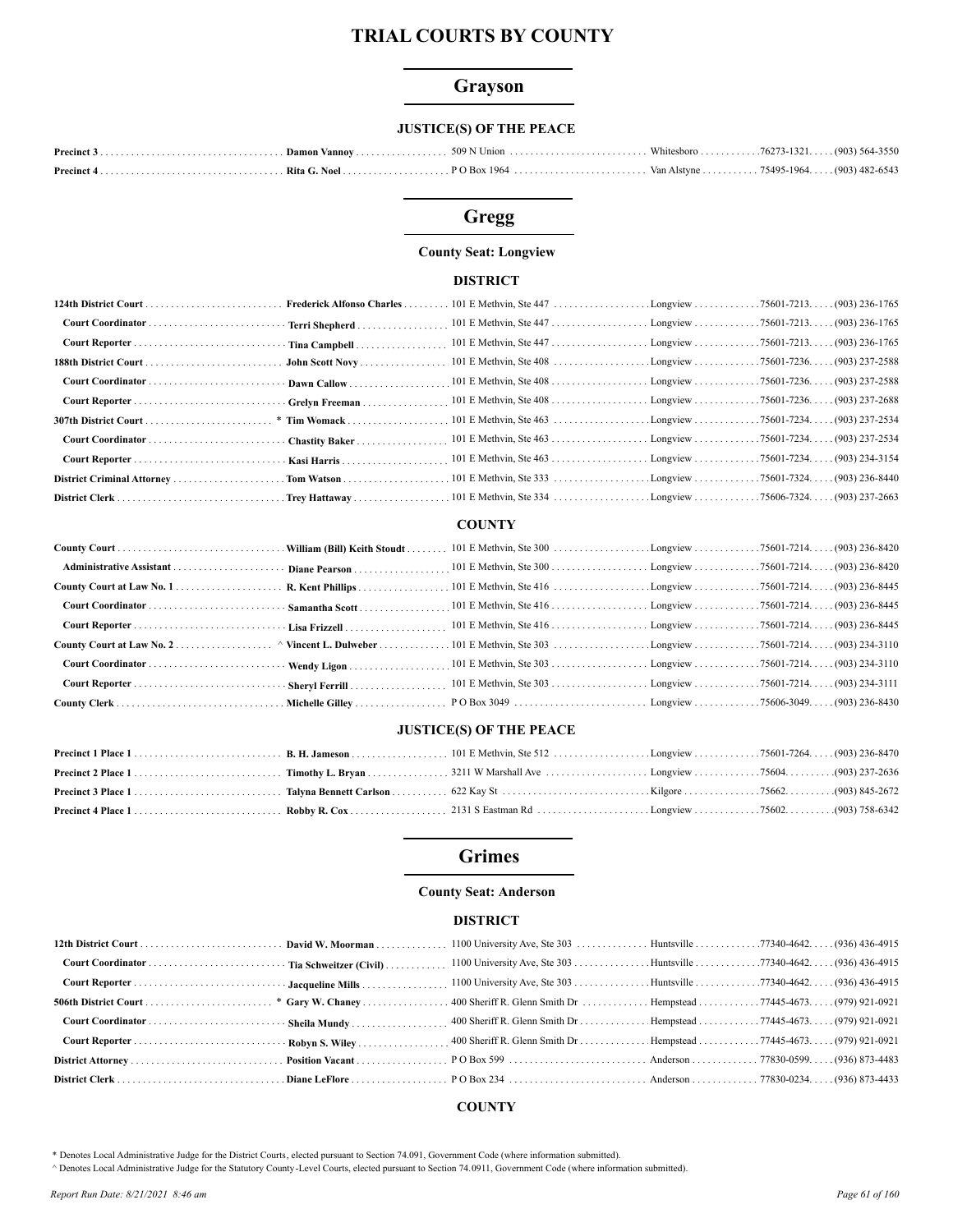# **Grimes**

#### **COUNTY**

## **JUSTICE(S) OF THE PEACE**

# Guadalupe

## **County Seat: Seguin**

# **DISTRICT**

|                   | Rachel Luna          |  |  |
|-------------------|----------------------|--|--|
|                   | Lori Schmid          |  |  |
|                   |                      |  |  |
|                   | Kim McMahon          |  |  |
|                   | Rick Roberts         |  |  |
|                   | Heather Hines Wright |  |  |
| Court Coordinator | Lorna Dean           |  |  |
|                   |                      |  |  |
|                   | David Willborn       |  |  |
|                   |                      |  |  |

#### **COUNTY**

| Kirsten Legore |  |  |
|----------------|--|--|
|                |  |  |
|                |  |  |
| David Willborn |  |  |
|                |  |  |

# **JUSTICE(S) OF THE PEACE**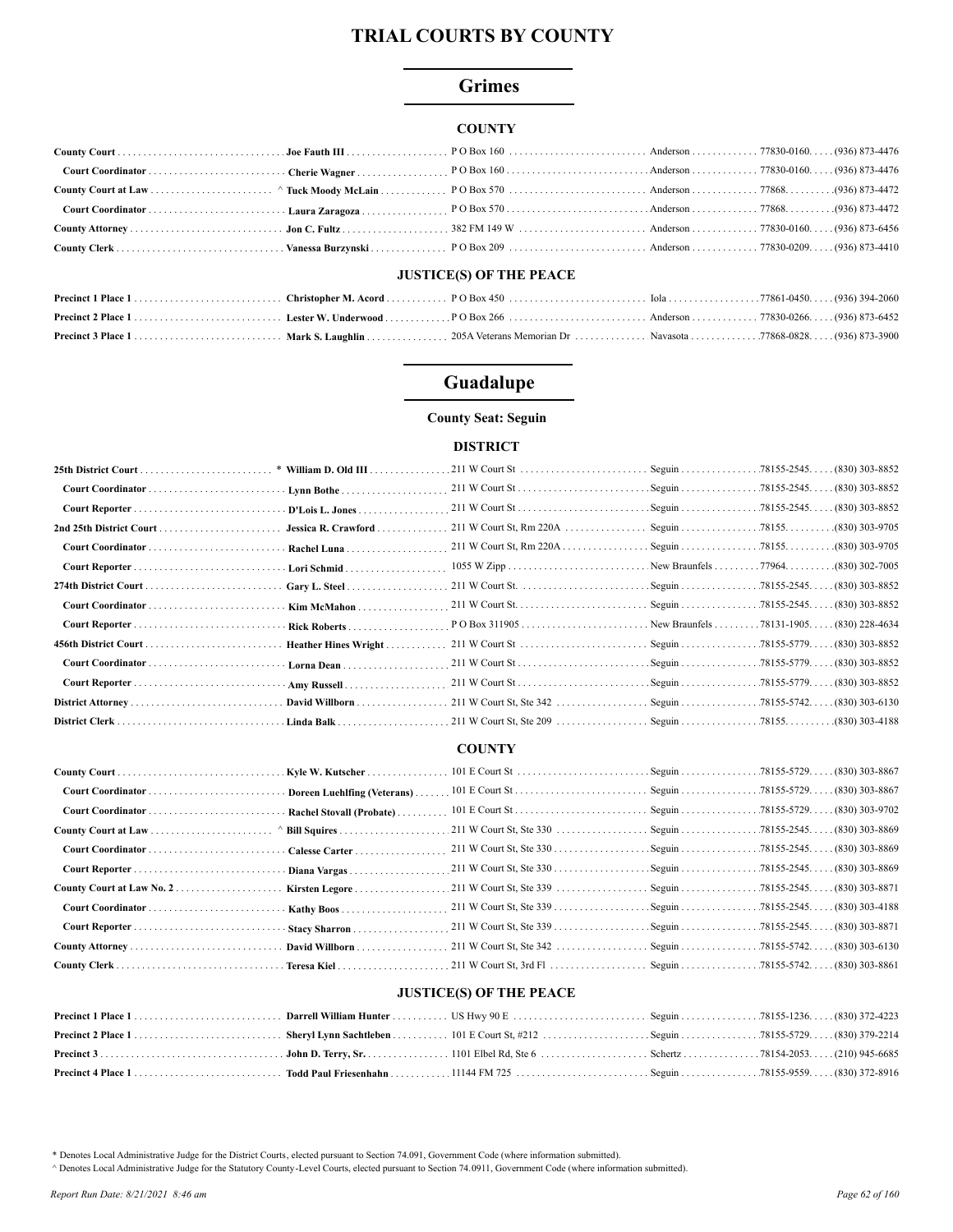# Hale

## **County Seat: Plainview**

## **DISTRICT**

#### **COUNTY**

## **JUSTICE(S) OF THE PEACE**

# Hall

## **County Seat: Memphis**

#### **DISTRICT**

#### **COUNTY**

# **JUSTICE(S) OF THE PEACE**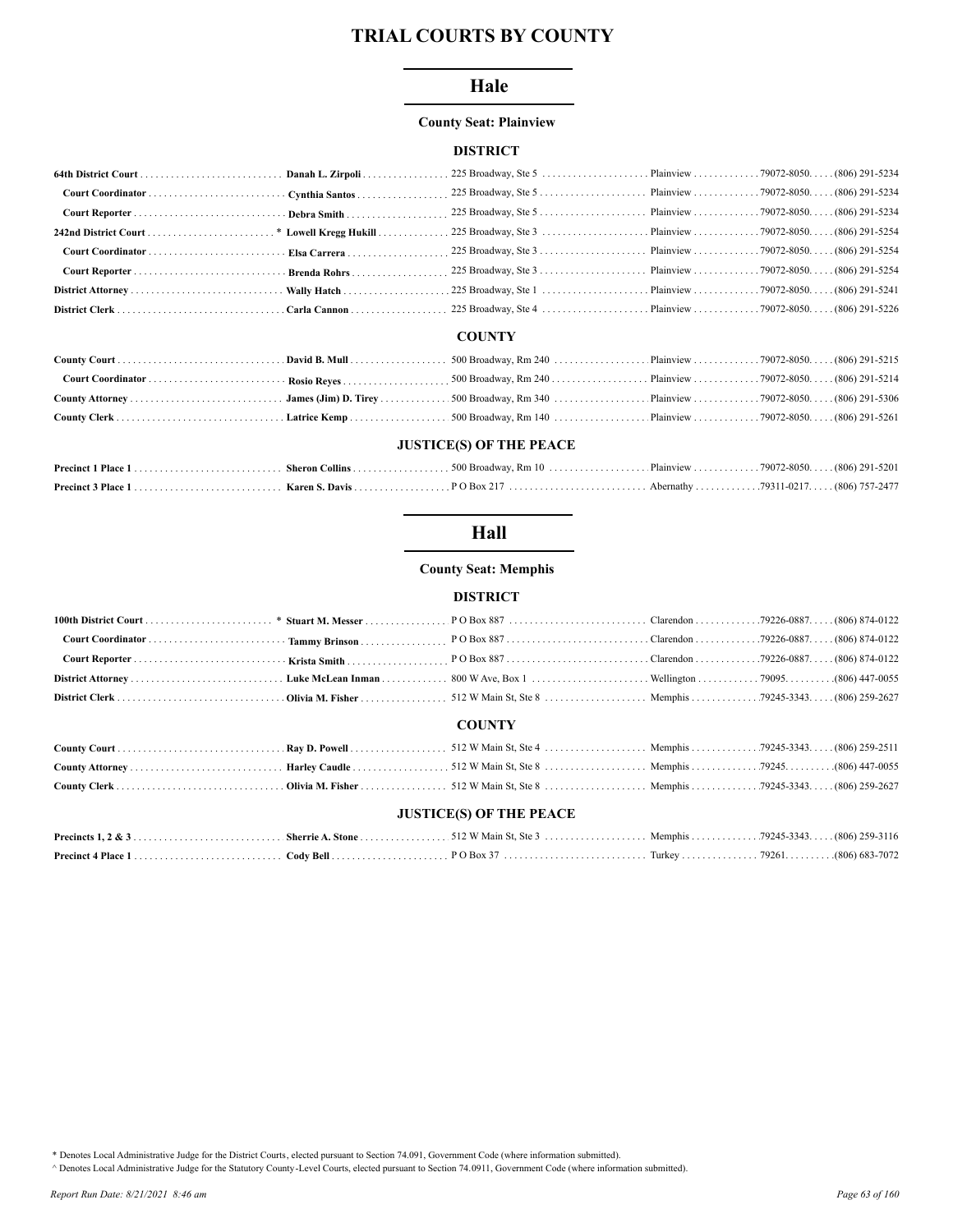# **Hamilton**

#### **County Seat: Hamilton**

#### **DISTRICT**

#### **COUNTY**

## **JUSTICE(S) OF THE PEACE**

# **Hansford**

#### **County Seat: Spearman**

## **DISTRICT**

| 84022 (806) 878-4022 (806) 878-4022 (806) 878-4022 (806) 878-4022 (806) 878-4022 (806) 878-4022 (806) 878-4022 |  |               |  |  |
|----------------------------------------------------------------------------------------------------------------|--|---------------|--|--|
|                                                                                                                |  |               |  |  |
|                                                                                                                |  |               |  |  |
|                                                                                                                |  |               |  |  |
|                                                                                                                |  |               |  |  |
|                                                                                                                |  | <b>COUNTY</b> |  |  |
|                                                                                                                |  |               |  |  |
|                                                                                                                |  |               |  |  |
|                                                                                                                |  |               |  |  |
|                                                                                                                |  |               |  |  |
| <b>JUSTICE(S) OF THE PEACE</b>                                                                                 |  |               |  |  |

#### 

# Hardeman

#### **County Seat: Quanah**

#### **DISTRICT**

## **COUNTY**

| <b>JUSTICE(S) OF THE PEACE</b> |  |  |  |  |  |  |
|--------------------------------|--|--|--|--|--|--|

| Countywide<br>$\sim$<br>- Linda Carol Hollenbaugh | Ouanah 79252-0607. |  | $(940)$ 663-59 <sup>2</sup> |
|---------------------------------------------------|--------------------|--|-----------------------------|
|---------------------------------------------------|--------------------|--|-----------------------------|

\* Denotes Local Administrative Judge for the District Courts, elected pursuant to Section 74.091, Government Code (where information submitted).

A Denotes Local Administrative Judge for the Statutory County-Level Courts, elected pursuant to Section 74.0911, Government Code (where information submitted).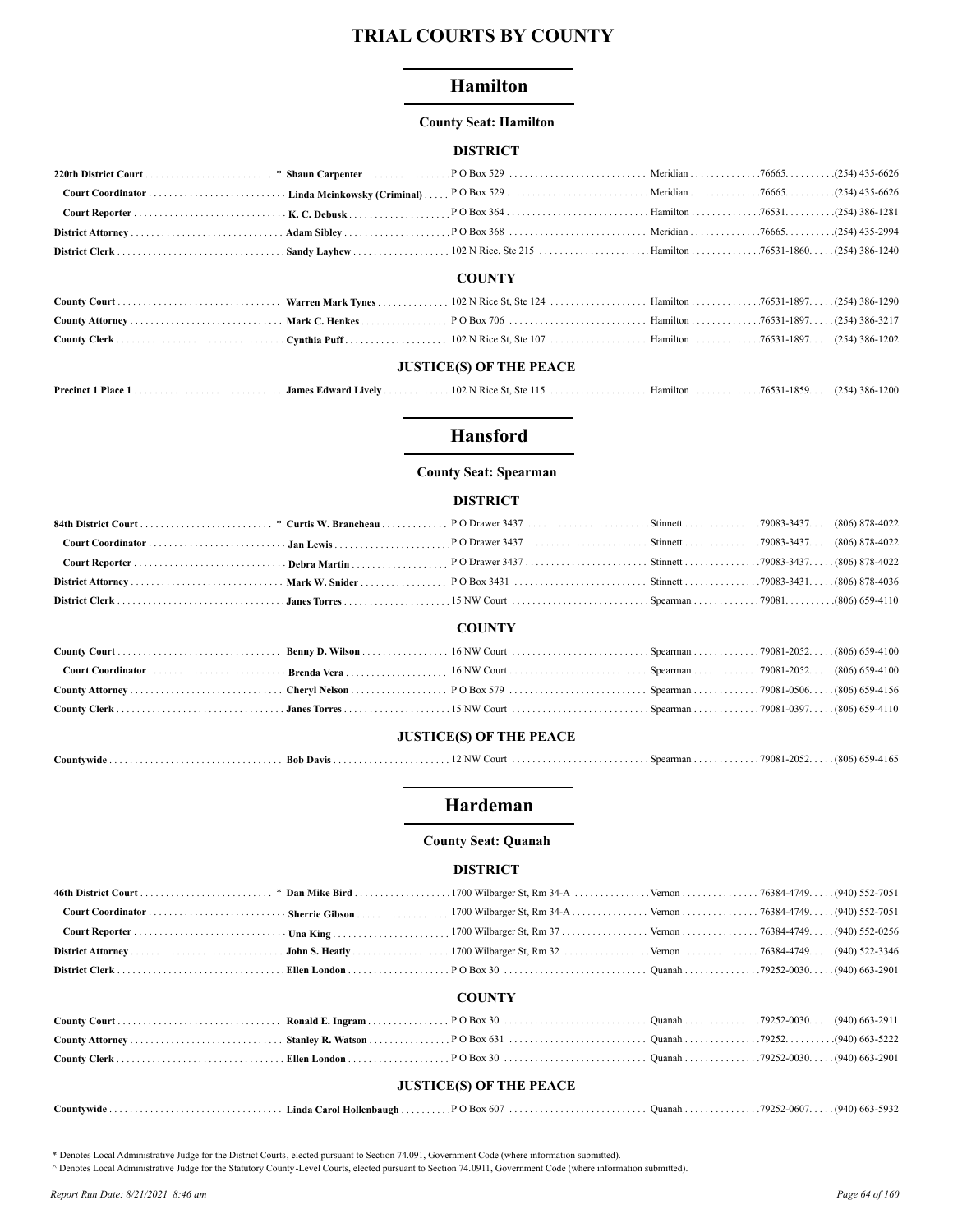# Hardin

#### **County Seat: Kountze**

# **DISTRICT**

#### **COUNTY**

# **JUSTICE(S) OF THE PEACE**

# **Harris**

## **County Seat: Houston**

## **DISTRICT**

| <b>Kristen Brauchle Hawkins</b> |  | $(832)$ 927-2600 |
|---------------------------------|--|------------------|
| Jacqueline Struss               |  | $(832)$ 927-2606 |
| Mark Miller                     |  | $(832)$ 927-2608 |
| Latosha Lewis Payne             |  | (832) 927-2650   |
| Ashley Hoskins                  |  | $(832)$ 927-2653 |
| Position Vacant                 |  | (832) 927-2655   |
| Fredericka M. Phillips          |  | (832) 927-2625.  |
| Andy Sanchez                    |  | $(832)$ 927-2626 |
| Jessica Chang                   |  | $(832)$ 927-2627 |
| Jeralynn Manor                  |  | (832) 927-2680   |
| Sonia Miranda                   |  | $(832)$ 927-2698 |
| Jenine Redden                   |  | $(832)$ 927-2677 |
| Rabeea Sultan Collier           |  | (832) 927-2575   |
| Gabriela Cox                    |  | (832) 927-2585.  |
| Delicia Struss                  |  | (832) 927-2595   |
| Kyle Carter                     |  | $(832)$ 927-2550 |
| Melissa Torres                  |  | (832) 927-2553   |
| · Monica Grassmuck              |  | (832) 927-2554   |
| Ravi K. Sandill                 |  | (832) 927-2525   |
| Donnie Syptak.                  |  |                  |
| Cynthia Grijalva.               |  | (832) 927-2530   |
|                                 |  |                  |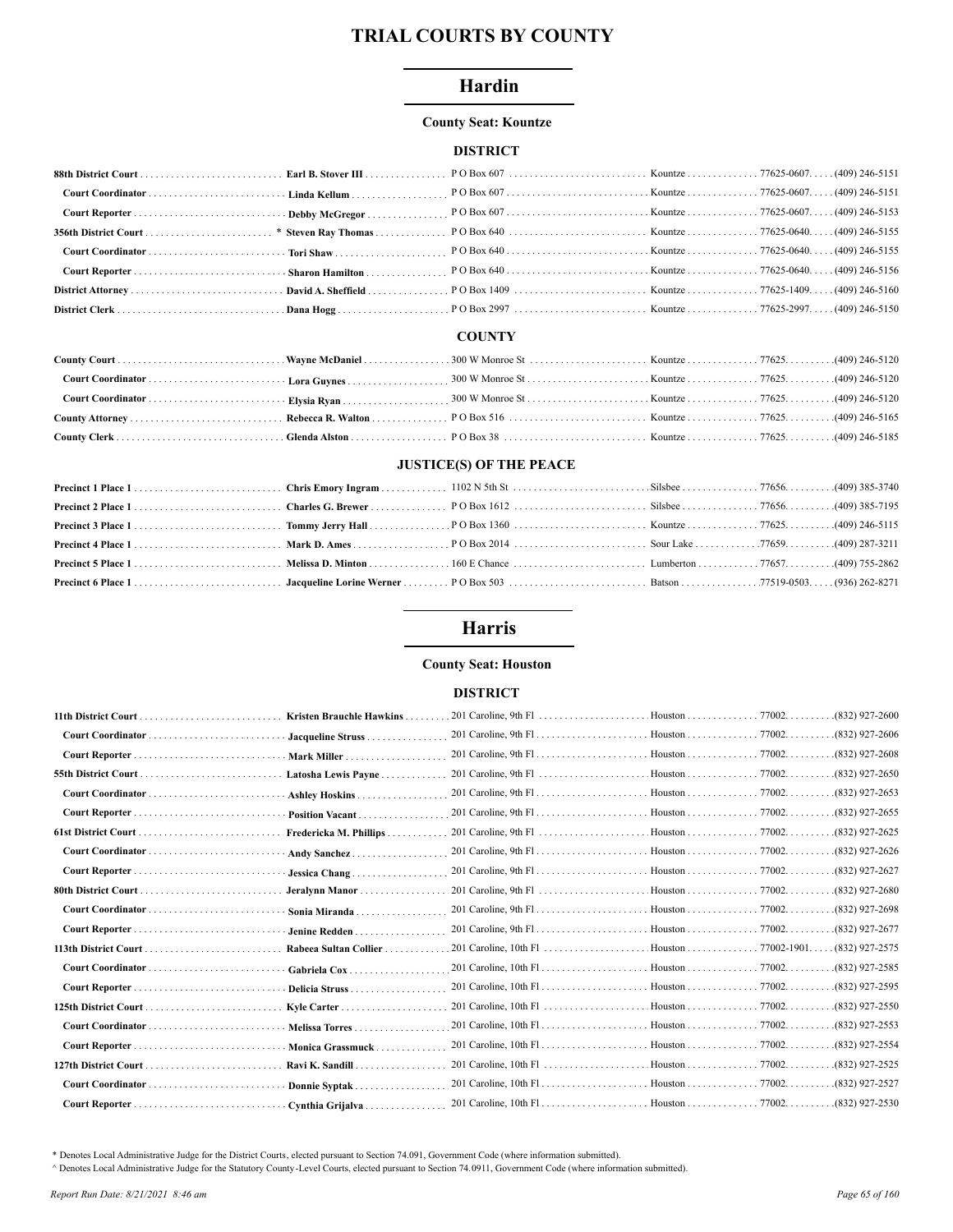# **Harris**

#### **County Seat: Houston**

## **DISTRICT**

|                             | Michael Paul Gomez                              | 201 Caroline, 10th F1 $\ldots$                                    | Houston 77002.                     | (832) 927-2500                 |
|-----------------------------|-------------------------------------------------|-------------------------------------------------------------------|------------------------------------|--------------------------------|
|                             | <b>Delores Thomas</b>                           |                                                                   |                                    | (832) 927-2520                 |
|                             | <b>Jennifer Philips</b>                         |                                                                   |                                    | (832) 927-2507                 |
|                             | Jaclanel Moore McFarland                        |                                                                   |                                    | (832) 927-2480                 |
|                             |                                                 |                                                                   | Houston 77002.                     | .(832) 927-2483                |
|                             | Darlene Stein                                   |                                                                   | Houston 77002.                     | .(832) 927-2489                |
|                             | Mike Engelhart                                  |                                                                   | Houston 77002-1932. (832) 927-2455 |                                |
|                             | Veronica Gonzales                               |                                                                   | Houston 77002.                     | .(832) 927-2460                |
| Court Reporter              | Carolyn Coronado.                               | 201 Caroline, 11th F1                                             | Houston 77002-1932.                | $(832)$ 927-2464               |
| <b>152nd District Court</b> | Robert K. Schaffer                              |                                                                   | Houston 77002-1901. (832) 927-2425 |                                |
|                             | Nalani Callico                                  |                                                                   | Houston 77002.                     | .(832) 927-2434                |
| Court Reporter              | Cynthia Martinez                                | 201 Caroline, 11th F1                                             | Houston 77002.                     | (832) 927-2427                 |
|                             | Tanya Garrison                                  | 201 Caroline, $11th Fl$                                           | Houston 77002.                     | .(832) 927-2400                |
|                             | Barbara Conley                                  |                                                                   |                                    | (832) 927-2410                 |
|                             | Sheri Ullrich                                   |                                                                   |                                    | .(832) 927-2418                |
|                             | Cheryl Elliott Thornton                         | 201 Caroline, 12th F1                                             | Houston 77002.                     | .(832) 927-2380                |
|                             |                                                 |                                                                   |                                    | .(832) 927-2390                |
|                             | Andy Sanchez                                    |                                                                   |                                    | .(832) 927-2384                |
|                             | Donna King                                      | 201 Caroline, 12th Fl                                             | Houston 77002.                     | .(832) 927-2365                |
|                             | Ursula A. Hall $\dots\dots\dots\dots\dots\dots$ |                                                                   |                                    |                                |
|                             | Barbara Thompson                                |                                                                   | Houston 77002.                     | $\ldots \ldots (832)$ 927-2364 |
|                             | Peggy Hershelman                                |                                                                   |                                    | $(832)$ 927-2363               |
|                             | Hazel B. Jones                                  | 201 Caroline                                                      | Houston 77002.                     | .(832) 927-4200                |
|                             | Laronda Perkins                                 |                                                                   | Houston 77002.                     | (832) 927-4200                 |
| Court Reporter              | Gayle Patterson                                 |                                                                   | Houston 77002.                     | (832) 927-4200                 |
|                             |                                                 |                                                                   |                                    |                                |
| 176th District Court        | Nikita V. Harmon                                | 201 Caroline                                                      | Houston 77002.                     | (713) 755-6328                 |
|                             | Anita Gunter                                    |                                                                   | . Houston 77002.                   | .(837) 927-4234                |
|                             | Marilee Anderson.                               | 1201 Franklin, Rm 19040                                           | Houston 77002.                     | (832) 927-4235                 |
|                             | Robert C. Johnson, Jr.                          | 1201 Franklin St                                                  | Houston 77002.                     | (832) 927-4250                 |
|                             | Sherila Johnson                                 |                                                                   | Houston 77002.                     | (832) 927-4273                 |
|                             | Linda Hacker                                    |                                                                   |                                    | (832) 927-4272                 |
|                             | Kelli D. Johnson                                | 201 Caroline                                                      | Houston 77002-6911. .              | . (832) 927-4275               |
|                             | Mary Leal                                       |                                                                   |                                    | $(832)$ 927-4275               |
|                             | Gail Rolen                                      |                                                                   |                                    |                                |
| 179th District Court        | Ana Martinez                                    | 201 Caroline                                                      | Houston 77002.                     | (832) 927-4100                 |
| Court Coordinator           | <b>John King</b>                                |                                                                   | . Houston 77001.                   | .(832) 927-4104                |
| Court Reporter              | Renee Reagan                                    |                                                                   |                                    | (832) 927-4105                 |
|                             | DaSean Jones                                    | .201 Caroline                                                     | Houston 77002.                     | .(832) 927-4125                |
| <b>Court Coordinator</b>    | Annette Manuel                                  |                                                                   | . Houston 77002.                   | .(832) 927-4125                |
|                             | Stephanie Spears                                |                                                                   |                                    |                                |
|                             | Serena Pace                                     |                                                                   | . Houston 77002.                   | .(832) 927-4125                |
|                             | Danilo (Danny) Lacayo                           | . 201 Caroline $\ldots \ldots \ldots \ldots \ldots \ldots \ldots$ | Houston 77002.                     | $(713)$ 755-6350               |
|                             | Vanessa Guerrero                                |                                                                   | Houston 77002.                     | (713) 755-6350                 |
|                             | Roxanne Wiltshire                               |                                                                   | Houston 77002.                     | $(713)$ 755-6350               |
|                             | Chuck Silverman                                 | 201 Caroline                                                      | Houston 77002. 713) 755-6354       |                                |
|                             | Ana Melendez                                    |                                                                   | . Houston 77002. (713) 755-6354    |                                |
|                             | Billy Jalufka                                   |                                                                   | . Houston 77002. (713) 755-6354    |                                |
|                             | Abigail Anastasio                               | 201 Caroline                                                      | Houston 77002. (713) 755-6358      |                                |
|                             | Deberely Ruth                                   |                                                                   | . Houston 77002. (713) 755-6358    |                                |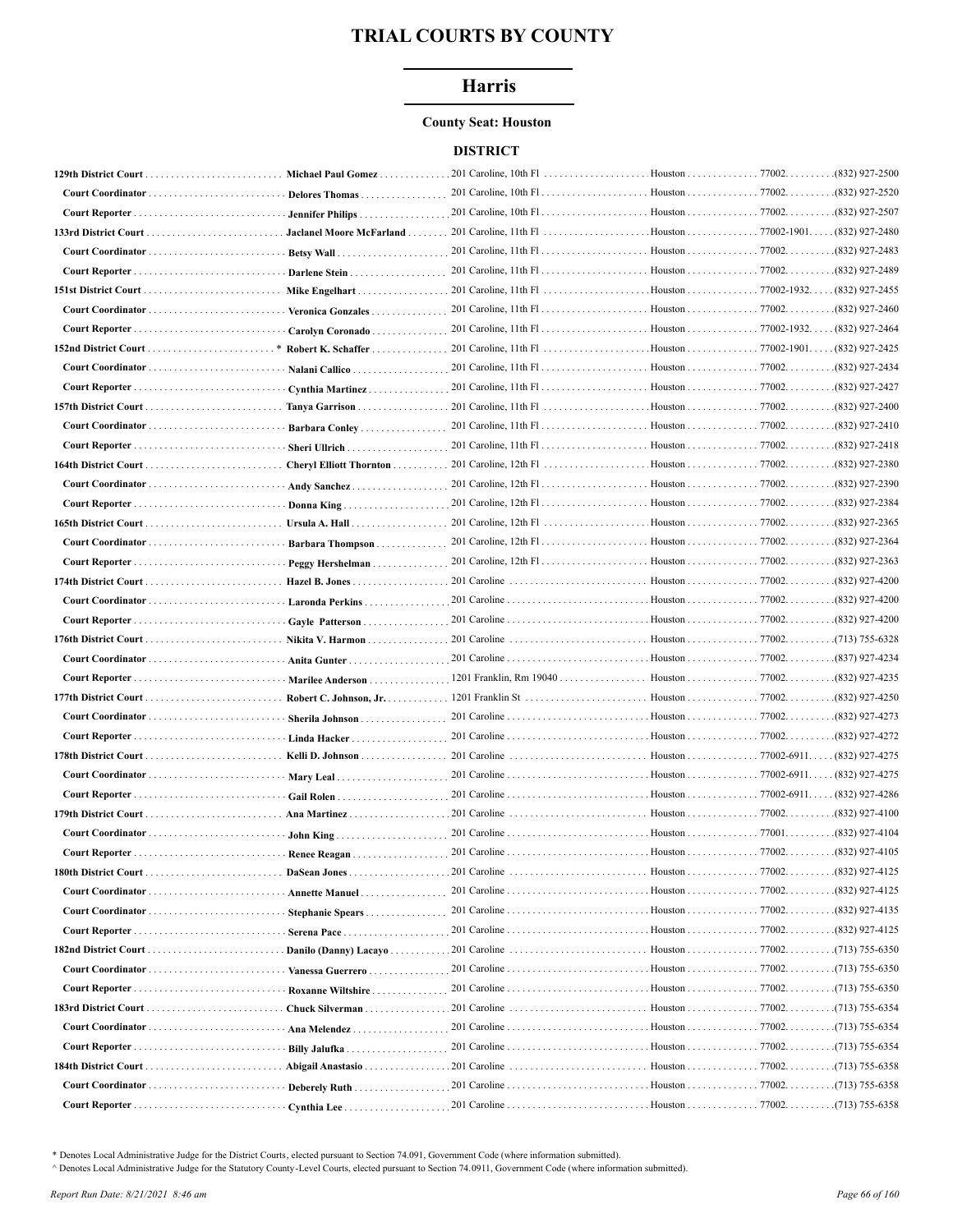# **Harris**

#### **County Seat: Houston**

## **DISTRICT**

|                      |                         |                                                                     |                                      |                                          | .(832) 927-3925  |
|----------------------|-------------------------|---------------------------------------------------------------------|--------------------------------------|------------------------------------------|------------------|
|                      | Josue Ochoa             |                                                                     |                                      |                                          | .(832) 927-3925  |
|                      | Carrie Logan            |                                                                     |                                      |                                          | .(832) 927-3925  |
|                      |                         | Scot (Dolli) Gibbons Dollinger 201 Caroline, 12th Fl Houston 77002. |                                      |                                          | (832) 927-2325   |
|                      | Arionne McNeal          |                                                                     |                                      |                                          | .(832) 927-2346  |
|                      | Amanda King             |                                                                     |                                      |                                          | .(832) 927-2330  |
|                      | Beau Alan Miller        |                                                                     |                                      |                                          | $(832)$ 927-2300 |
|                      | Jerry Miranda           |                                                                     |                                      |                                          |                  |
|                      | My-Thuy Cieslar         |                                                                     |                                      |                                          | (832) 927-2304   |
| 208th District Court |                         |                                                                     |                                      |                                          | .(832) 927-3950  |
|                      | Brittany Jones          |                                                                     |                                      |                                          | (832) 927-3950   |
|                      | Deanne Bridwell         |                                                                     |                                      |                                          | (832) 927-3950   |
| 209th District Court |                         |                                                                     |                                      |                                          | .(832) 927-3975  |
|                      |                         |                                                                     |                                      |                                          | .(832) 927-3975  |
|                      | Amanda Fazio            |                                                                     |                                      |                                          | $(713)$ 755-6380 |
|                      | Elaine H. Palmer        | 201 Caroline, 13th F1                                               | Houston 77002.                       |                                          | (832) 927-2215   |
|                      | Tricia Ellis-Griggs     |                                                                     | Houston 77002.                       |                                          | .(832) 927-2203  |
| Court Reporter       | Cantrece Addison        |                                                                     | Houston 77002.                       |                                          | (832) 927-2204   |
| 228th District Court | Frank Aguilar           | 201 Caroline                                                        | Houston 77002.                       |                                          | (832) 927-3800   |
|                      | Vanessa Guerrero        | 201 Caroline                                                        | Houston 77002.                       |                                          | .(832) 927-3802  |
|                      | Lisa Mills              |                                                                     |                                      |                                          | (832) 927-3809   |
|                      | Christopher Dean Morton | 201 Caroline                                                        | Houston 77002.                       |                                          | .(832) 927-3825  |
|                      | Quinesha Ross           |                                                                     | Houston 77002.                       |                                          | (832) 927-3825   |
|                      | Trish Matthews          |                                                                     |                                      |                                          | (832) 927-3825   |
|                      |                         |                                                                     |                                      |                                          | (713) 755-6778   |
|                      | Eddie Rodriquez         |                                                                     |                                      |                                          | (713) 755-6778   |
|                      | Arlene Webb             |                                                                     |                                      |                                          |                  |
|                      | Lauren R. Reeder        |                                                                     |                                      |                                          | .(832) 927-2234  |
|                      |                         |                                                                     |                                      |                                          | .(832) 927-2226  |
|                      | Norma Duarte            |                                                                     |                                      |                                          | (832) 927-2227   |
|                      | Tristan H. Longino      |                                                                     |                                      |                                          | $(713)$ 274-1245 |
|                      | James (Jim) Cooper      |                                                                     |                                      |                                          |                  |
|                      |                         |                                                                     |                                      |                                          |                  |
|                      | Ramona Gonzalez         |                                                                     |                                      |                                          |                  |
| 246th District Court |                         |                                                                     |                                      |                                          |                  |
| Associate Judge      |                         |                                                                     |                                      |                                          | (713) 274-4500   |
|                      | <b>Yahaira Quezada</b>  |                                                                     |                                      |                                          |                  |
|                      |                         |                                                                     | . Houston 77002-1927. (713) 274-4505 |                                          |                  |
| Court Reporter       | Delores Johnson         |                                                                     |                                      |                                          |                  |
|                      | Janice Lynn Berg        |                                                                     |                                      |                                          |                  |
| Associate Judge      | Bethany Arnold          |                                                                     |                                      |                                          |                  |
|                      | Pamela Hunt             |                                                                     |                                      |                                          |                  |
|                      | Phyllis Gonzales        |                                                                     | Houston 77002.                       |                                          | (713) 274-1247.  |
|                      | Hilary D. Unger         | 201 Caroline                                                        | Houston 77002.                       |                                          | .(832) 927-3875  |
|                      | Kym Neelys              |                                                                     | Houston 77002.                       |                                          | .(832) 927-3875  |
|                      | Louise Steckler         |                                                                     | . Houston 77002.                     |                                          | (832) 927-3885   |
|                      | Sandra J. Peake         |                                                                     | Houston                              | $.77002 - 1901. \ldots (713) 274 - 4560$ |                  |
|                      | Angelina D.A. Gooden    | 201 Caroline, $16th$ Fl                                             | . Houston 77002-1901. (713) 274-4560 |                                          |                  |
|                      | Pamela Hunt             |                                                                     | Houston 77002. (713) 274-4564        |                                          |                  |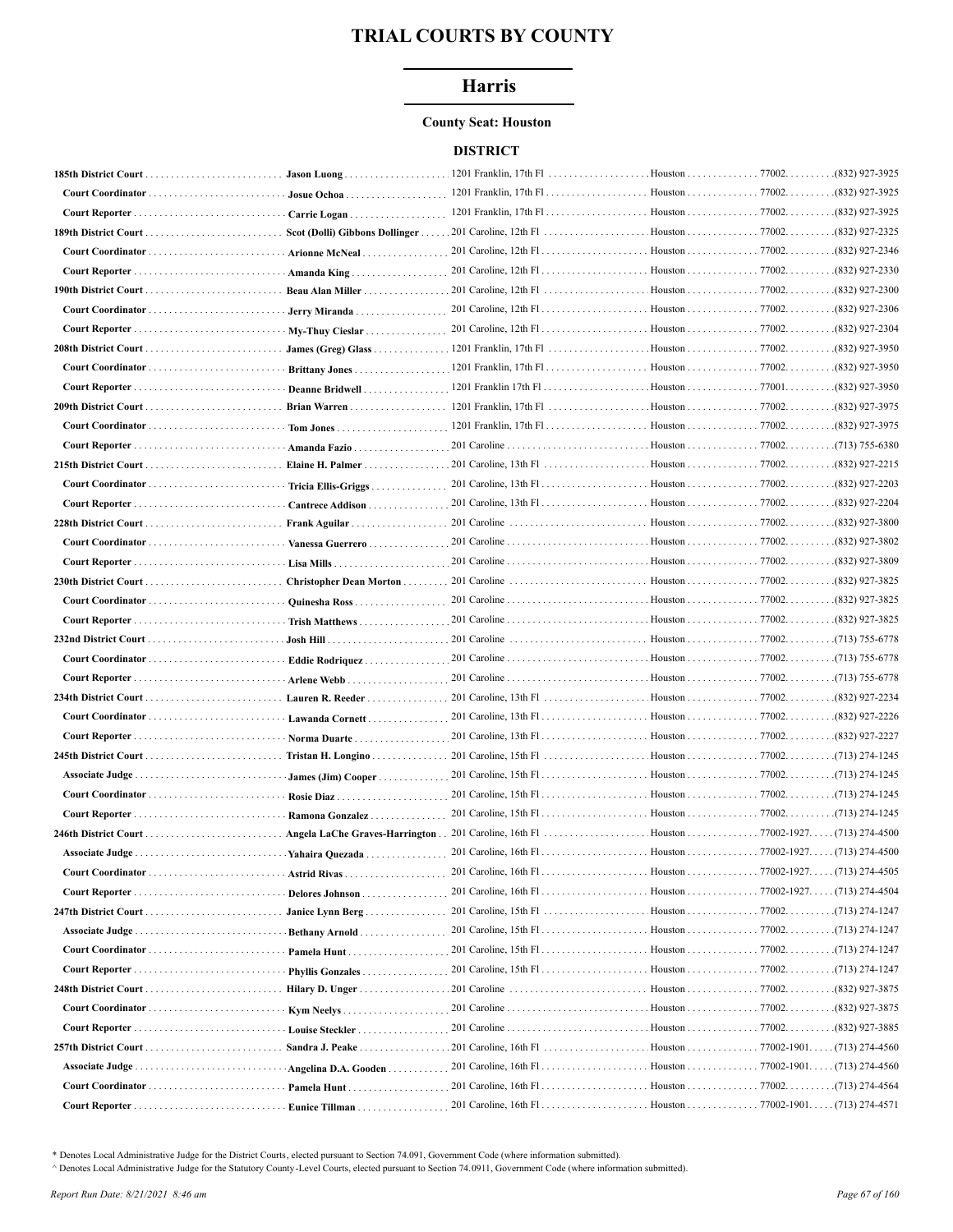# **Harris**

## **County Seat: Houston**

## **DISTRICT**

|                            | Karen Rodriguez      |                         |                               |                  |
|----------------------------|----------------------|-------------------------|-------------------------------|------------------|
|                            | Mattie Kimble        |                         |                               |                  |
|                            | . Amy Martin         |                         |                               | . (832) 927-3725 |
|                            | Anthony Davis        |                         |                               | . (832) 927-3725 |
|                            | Marcia Barnett       |                         |                               | . (832) 927-3725 |
|                            | Cory Don Sepolio     |                         |                               | .(832) 927-2269  |
|                            |                      |                         |                               |                  |
|                            | Kathleen Keese       |                         |                               | (832) 927-2278.  |
|                            |                      |                         | Houston 77002.                | .(832) 927-2270  |
|                            | Daiquiri Roy         |                         |                               | (832) 927-2250   |
|                            | Position Vacant      |                         |                               | (832) 927-2251.  |
|                            |                      |                         |                               |                  |
|                            |                      |                         |                               |                  |
|                            |                      |                         |                               |                  |
|                            | Christine H. Weems   | 201 Caroline, 14th F1   | Houston 77002-1901. .         | $(832)$ 927-2130 |
|                            | Rick Torres          |                         |                               | .(832) 927-2131  |
|                            | Position Vacant      |                         | Houston 77002-1901. .         | . (832) 927-2130 |
|                            | Donna Roth           |                         | Houston 77002.                | (832) 927-1375   |
| Court Coordinator.         |                      |                         | Houston 77002.                | .(832) 927-1384  |
|                            | Willie Frazier       |                         |                               |                  |
|                            |                      | $201$ Caroline, 8th Fl  | Houston 77002.                | $(713)$ 274-4600 |
|                            | Gloria E. Lopez      |                         |                               | (713) 274-4600   |
|                            | Ryan Salfiti         |                         |                               |                  |
|                            | Jeanandria Beard     |                         |                               |                  |
|                            |                      |                         |                               |                  |
|                            |                      |                         |                               |                  |
|                            | Tracy Good           |                         |                               |                  |
|                            |                      |                         |                               |                  |
|                            | Ehdi Sepulveda       |                         |                               | (713) 274-4528   |
|                            | Sonya Heath          |                         | Houston 77002-1928.           | . (713) 274-1310 |
| Associate Judge            | Charles Collins      |                         |                               |                  |
|                            | Melinda Schmidt      |                         |                               |                  |
|                            | <b>Leticia Salas</b> |                         |                               |                  |
|                            | Germaine Tanner      |                         |                               |                  |
|                            | Frank Pierce         |                         |                               | .(713) 274-4580  |
|                            | Victor Almendarez    |                         |                               |                  |
|                            | Stephanie Wells      | 201 Caroline, 11th F1   | Houston 77002. (713) 274-4584 |                  |
|                            |                      |                         | Houston 77002. (713) 274-4540 |                  |
|                            |                      |                         |                               |                  |
|                            | Laura Hersch         |                         |                               |                  |
|                            | Karen Bauer          |                         | Houston 77002. (713) 274-4540 |                  |
|                            | Natalia C. Oakes     |                         |                               |                  |
|                            | William Thursland    |                         | Houston 77002. (713) 222-4900 |                  |
| Court Coordinator          | Natalie Yates        | $1200$ Congress, 5th Fl | Houston 77002. (713) 222-4905 |                  |
|                            | Rachel Gamez         | $1200$ Congress, 5th Fl | Houston 77002. (713) 222-4906 |                  |
|                            | Stephanie Wells      | $1200$ Congress, 5th Fl | Houston 77002. (713) 222-4906 |                  |
|                            | Michelle Moore       |                         | Houston 77002. 4910           |                  |
|                            |                      |                         | Houston 77002. (713) 222-4910 |                  |
|                            | Lakeisha Simmons     | $1200$ Congress, 5th Fl | Houston 77002. (713) 222-4915 |                  |
| Court Reporter Cara Massey |                      |                         |                               |                  |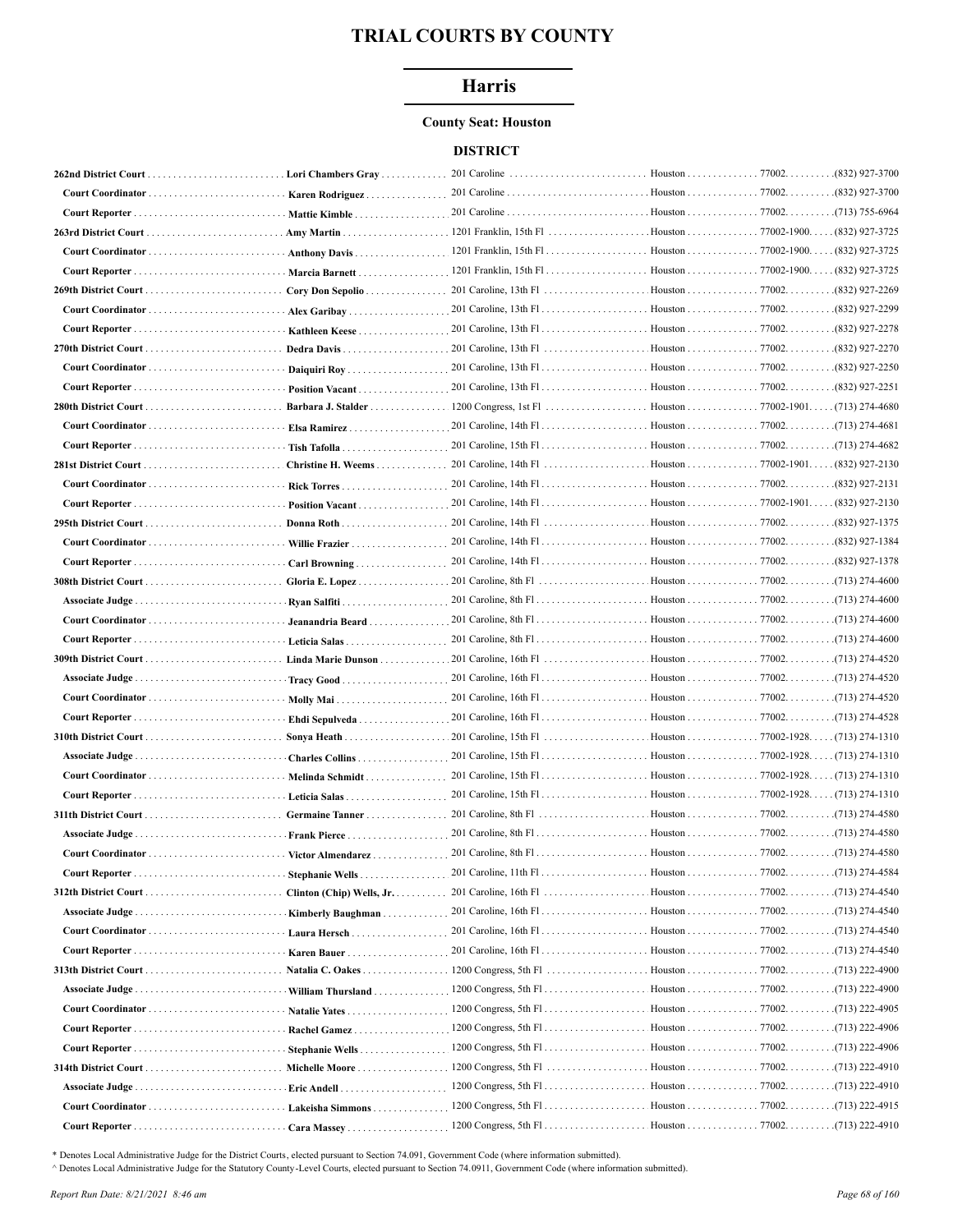# **Harris**

## **County Seat: Houston**

## **DISTRICT**

|                          | Leah Shapiro            |                         |                     | .(832) 927-8480               |
|--------------------------|-------------------------|-------------------------|---------------------|-------------------------------|
| Associate Judge          | Dena Fisher             |                         |                     | (832) 927-8480                |
|                          | Stacey Riley            |                         |                     | (832) 927-8476                |
|                          | Faith Garcia            | $1200$ Congress, 7th F1 | Houston 77002.      | (832) 927-8496                |
| 333rd District Court.    | Brittanye Morris        |                         | Houston 77002.      | (832) 927-1800                |
| Court Coordinator        | Vicki Garcia            |                         | Houston 77002.      | (832) 927-1805                |
|                          | Michelle Miller         |                         | Houston 77002.      | .(832) 927-1806               |
|                          | Dawn Rogers             | 201 Caroline, 14th F1   | Houston 77002.      | (832) 927-1825.               |
|                          | Sonia Miranda           |                         |                     | (832) 927-1830                |
|                          | Susan Miller            |                         |                     | (832) 927-1832                |
|                          | Colleen Gaido           | 201 Caroline            | Houston 77002-1929. | (832) 927-3750                |
|                          | Anthony Davis           |                         |                     |                               |
|                          |                         |                         |                     | . (832) 927-3750              |
|                          | Ramona N. Franklin      | 201 Caroline            | Houston 77002.      | .(713) 755-7774               |
|                          | Aileen Walker           |                         | . Houston 77002.    | .(713) 755-7774               |
|                          |                         |                         | Houston 77002.      | .(713) 755-7774               |
|                          |                         | 201 Caroline            | Houston 77002.      | .(832) 927-3650               |
|                          | Gary Mustiful           |                         | Houston 77002.      | (832) 927-3651                |
|                          | Pam Knobloch            |                         | . Houston 77002.    | .(832) 927-3661               |
|                          | Natalia (Nata) Cornelio |                         |                     | (832) 927-3680                |
|                          | Karhira Brown           |                         |                     |                               |
| Court Reporter           | Lindsay Arredondo       |                         | . Houston 77002.    | .(832) 927-3680               |
|                          | Julia A. Maldonado      | 201 Caroline, 15th Fl   | Houston 77002.      | (713) 274-4620                |
|                          |                         |                         |                     | (713) 274-4620                |
|                          | Kristel Rubio           |                         |                     | $(713)$ 274-4620              |
|                          | Ben Alva                |                         |                     | $(713)$ 274-4620              |
| District Associate Judge | Katrina M. Griffith     |                         |                     |                               |
|                          | Collin Amann            |                         |                     |                               |
|                          | Richard Bax             |                         |                     | .(713) 755-5394               |
|                          | Lionel Castro           |                         |                     | .(713) 755-5394               |
|                          | Eric Hagstette          |                         |                     | .(713) 755-5394               |
|                          | Joseph Licata           |                         |                     | .(713) 755-5394               |
|                          | Ronald Nicholas         |                         |                     | .(713) 755-5394               |
|                          | Lisa Porter             |                         |                     | .(713) 755-5394               |
|                          | Connie Spence           |                         |                     | (713) 755-5394                |
|                          | Courtney St. Julien     |                         |                     |                               |
|                          |                         |                         |                     |                               |
| Magistrate               |                         |                         |                     |                               |
|                          |                         |                         |                     |                               |
|                          |                         |                         |                     | Houston 77002. (832) 927-2735 |
|                          |                         |                         |                     |                               |
|                          |                         |                         |                     |                               |
|                          |                         |                         |                     |                               |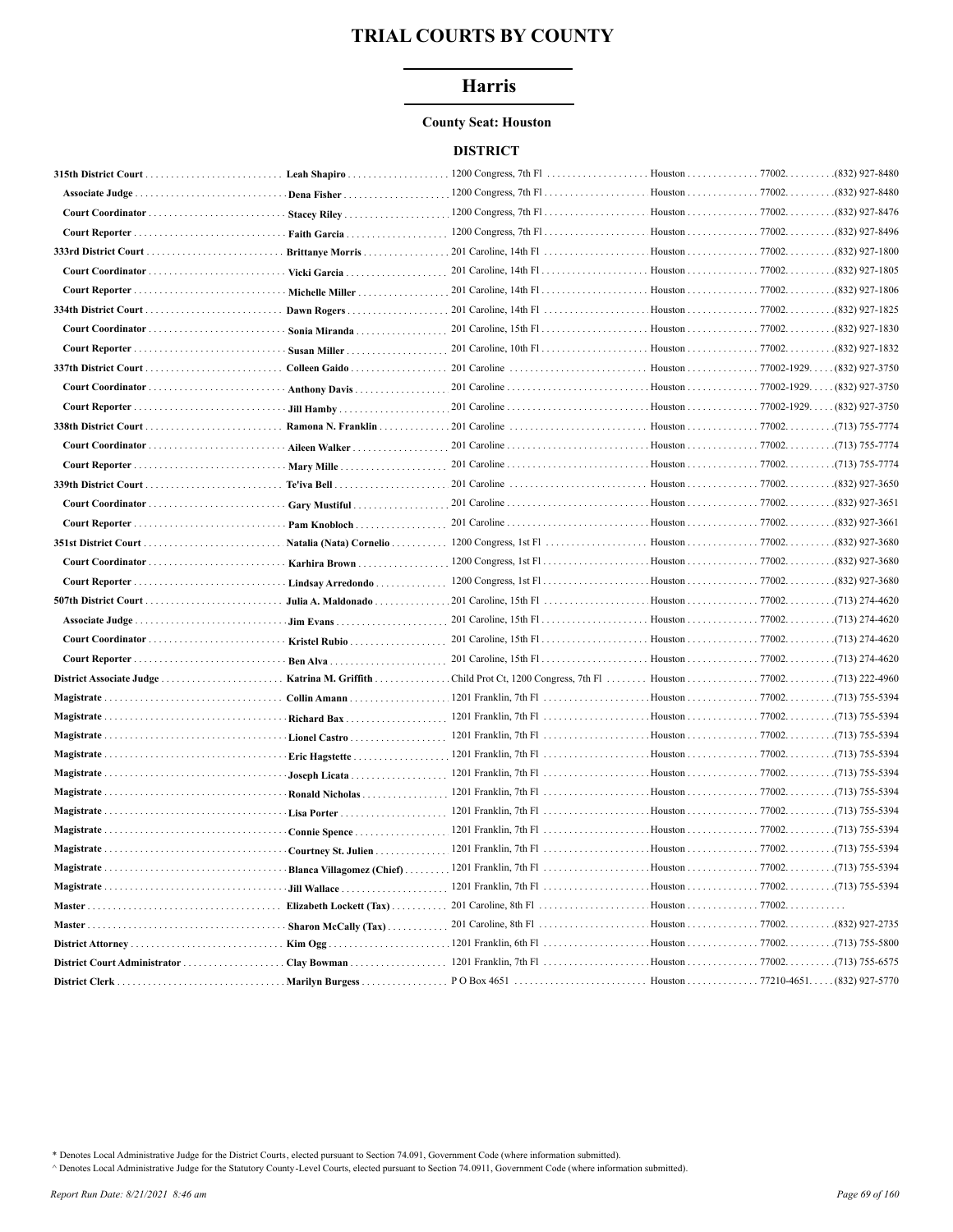# **Harris**

# **COUNTY**

| <b>County Court.</b>                 | Lina Maria Hidalgo.       | 1001 Preston, Ste 911               | Houston                       | 77002. | .(713) 274-7000    |
|--------------------------------------|---------------------------|-------------------------------------|-------------------------------|--------|--------------------|
| <b>Probate Court No. 1</b>           | Jerry W. Simoneaux        | 201 Caroline, 6th Fl                | Houston 77002.                |        | (832) 927-1401     |
|                                      |                           |                                     | Houston 77002.                |        | $(832)$ 927-1401   |
|                                      | Kimberly Hightower        |                                     |                               |        |                    |
|                                      | Tammy Adams               |                                     |                               |        |                    |
|                                      | Kimberly Kidd             |                                     |                               |        |                    |
| Probate Court No. 2                  | Michael B. Newman         | 201 Caroline, 6th Fl. (32) 927-1402 |                               |        |                    |
|                                      | Patricia Sue Rowley       |                                     |                               |        | (832) 927-1402     |
|                                      | Yolanda Lopez             |                                     |                               |        | $(832)$ 927-1402   |
|                                      |                           |                                     |                               |        | $(832)$ 927-1402   |
|                                      | Jason A. Cox              |                                     |                               |        | .(832) 927-1403    |
|                                      | Amy R. Parsons            |                                     |                               |        | .(832) 927-1403    |
|                                      | Deanise Jagnanan          |                                     |                               |        |                    |
|                                      | Robin Kulhanek-Day        |                                     |                               |        |                    |
|                                      |                           |                                     |                               |        |                    |
|                                      | Clarinda Comstock         |                                     |                               |        |                    |
|                                      | Sherrie Fox               |                                     |                               |        |                    |
|                                      |                           |                                     |                               |        | $(832)$ 927-1404   |
| County Civil Court at Law No. 1.     | Audrie Lawton-Evans       |                                     |                               |        | (832) 927-1701     |
|                                      | Melissa Hammond           |                                     |                               |        | . (832) 927-1711   |
|                                      |                           |                                     | Houston 77002-1900. .         |        | $(832)$ 927-1713   |
| County Civil Court at Law No. 2.     | Jim F. Kovach             |                                     |                               |        | (832) 927-1722     |
|                                      | Grace Cantada             |                                     |                               |        | (832) 927-1722     |
|                                      | Kevin Bruzewski           |                                     |                               |        | . (832) 927-1723   |
| County Civil Court at Law No. 3.     | LaShawn A. Williams       |                                     |                               |        | . . (832) 927-1732 |
|                                      |                           |                                     |                               |        |                    |
|                                      |                           |                                     |                               |        | (832) 927-1732     |
|                                      | Vanessa Richardson        |                                     |                               |        | (832) 927-1733     |
| County Civil Court at Law No. 4.     | Laura Cutherell           |                                     |                               |        | . (832) 927-1742   |
|                                      |                           |                                     |                               |        | . (832) 927-1742   |
|                                      | Alex McDaniel             |                                     |                               |        | $(832)$ 927-1743   |
|                                      |                           |                                     |                               |        |                    |
|                                      | Rachel Ferrel             |                                     |                               |        |                    |
|                                      |                           |                                     |                               |        | $(832)$ 927-3100   |
|                                      |                           |                                     |                               |        | (832) 927-3125     |
| Court Reporter  Tiffani June-Yeates  |                           |                                     |                               |        | .(832) 927-3125    |
|                                      |                           |                                     |                               |        | .(832) 927-3125    |
| County Criminal Court at Law No. 3.  |                           |                                     |                               |        |                    |
| Court Coordinator                    |                           |                                     |                               |        |                    |
|                                      | Charyna Lashey            |                                     |                               |        |                    |
| County Criminal Court at Law No. 4   |                           |                                     | Houston 77002.                |        | .(832) 927-3175    |
|                                      |                           |                                     | Houston 77002. (832) 927-3175 |        |                    |
|                                      |                           |                                     | Houston 77002.                |        | .(832) 927-3175    |
| County Criminal Court at Law No. $5$ |                           |                                     |                               |        | (832) 927-3200     |
|                                      |                           |                                     |                               |        | (832) 927-3200     |
|                                      | Ramona St. Julian Sonnier |                                     |                               |        |                    |
| County Criminal Court at Law No. 6   |                           |                                     |                               |        | .(832) 927-3225    |
| Court Coordinator                    | <b>Shelby Manuel</b>      |                                     | Houston 77002.                |        | .(832) 927-3225    |
|                                      | Katelyn Harrelson         |                                     | Houston 77002.                |        | .(832) 927-3225    |
| County Criminal Court at Law No. 7.  | Andrew A. Wright          | . 1115 Congress                     | . Houston 77002.              |        | .(832) 927-3250    |
|                                      | Elizabeth McGee           |                                     | Houston 77002.                |        | .(832) 927-3250    |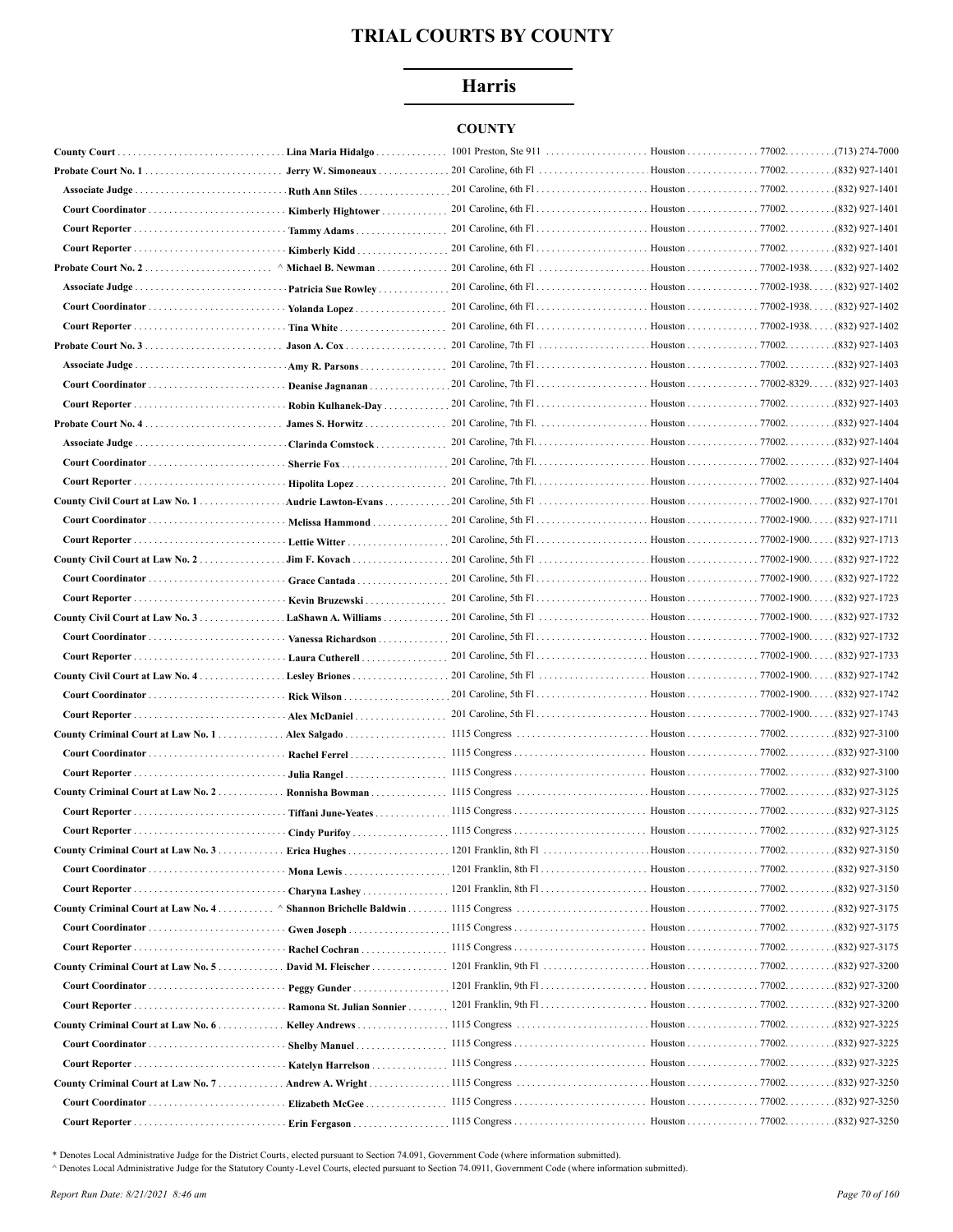# **Harris**

# **COUNTY**

| County Criminal Court at Law No. 8. | Franklin Bynum            |  |                  |
|-------------------------------------|---------------------------|--|------------------|
|                                     | William Salazar           |  | (832) 927-3275   |
|                                     |                           |  |                  |
|                                     |                           |  |                  |
|                                     | Sheri Gilbert             |  | $(832)$ 927-3300 |
|                                     | Diana Ramos               |  | (832) 927-3300   |
| County Crim. Court at Law No. 10    |                           |  |                  |
|                                     |                           |  | (832) 927-3325   |
|                                     |                           |  |                  |
|                                     |                           |  | (832) 927-3350   |
|                                     |                           |  | .(832) 927-3350  |
|                                     |                           |  | (832) 927-3350   |
| County Crim. Court at Law No. 12.   |                           |  | (832) 927-3375   |
|                                     | Sandrina James            |  | (832) 927-3375   |
|                                     | Laurie Buchanan           |  | (832) 927-3375   |
|                                     |                           |  |                  |
|                                     | $\cdot$ Yolanda Florido   |  | (832) 927-3400   |
|                                     |                           |  | (832) 927-3400   |
|                                     |                           |  |                  |
|                                     | Laura Conte               |  | (832) 927-3425   |
|                                     |                           |  |                  |
|                                     |                           |  |                  |
|                                     | Virginia Almanza          |  | (832) 927-3450   |
|                                     |                           |  | (832) 927-3450   |
|                                     |                           |  | (832) 927-3475   |
|                                     | Adriana Moreno            |  |                  |
|                                     | Mubarak Oladejo           |  |                  |
| Magistrate                          |                           |  |                  |
|                                     | Eric Hagstette            |  |                  |
| Magistrate                          | Ronald Nicholas           |  | (713) 755-5394   |
| Magistrate                          | Blanca Villagomez (Chief) |  | (713) 755-5394   |
|                                     |                           |  | (713) 755-5394   |
|                                     | Christian Menefee         |  |                  |
|                                     |                           |  |                  |
|                                     |                           |  |                  |

## **JUSTICE(S) OF THE PEACE**

|                    | Eric W. Carter        | .7300 N Shepherd, Rm 138 Houston 77091-2474. (713) 274-0695 |  |
|--------------------|-----------------------|-------------------------------------------------------------|--|
|                    |                       |                                                             |  |
| Precinct 2 Place 1 | Jo Ann Delgado        |                                                             |  |
| Precinct 2 Place 2 | George E. Risner      |                                                             |  |
| Precinct 3 Place 1 |                       |                                                             |  |
|                    |                       |                                                             |  |
| Precinct 4 Place 1 | Lincoln H. Goodwin    |                                                             |  |
|                    |                       |                                                             |  |
| Precinct 5 Place 1 | Israel B. Garcia, Jr. |                                                             |  |
|                    |                       |                                                             |  |
| Precinct 6 Place 1 | Victor Trevino III    |                                                             |  |
| Precinct 6 Place 2 | Angela D. Rodriguez   |                                                             |  |
|                    |                       |                                                             |  |
| Precinct 7 Place 2 | Sharon M. Burney      |                                                             |  |
|                    |                       |                                                             |  |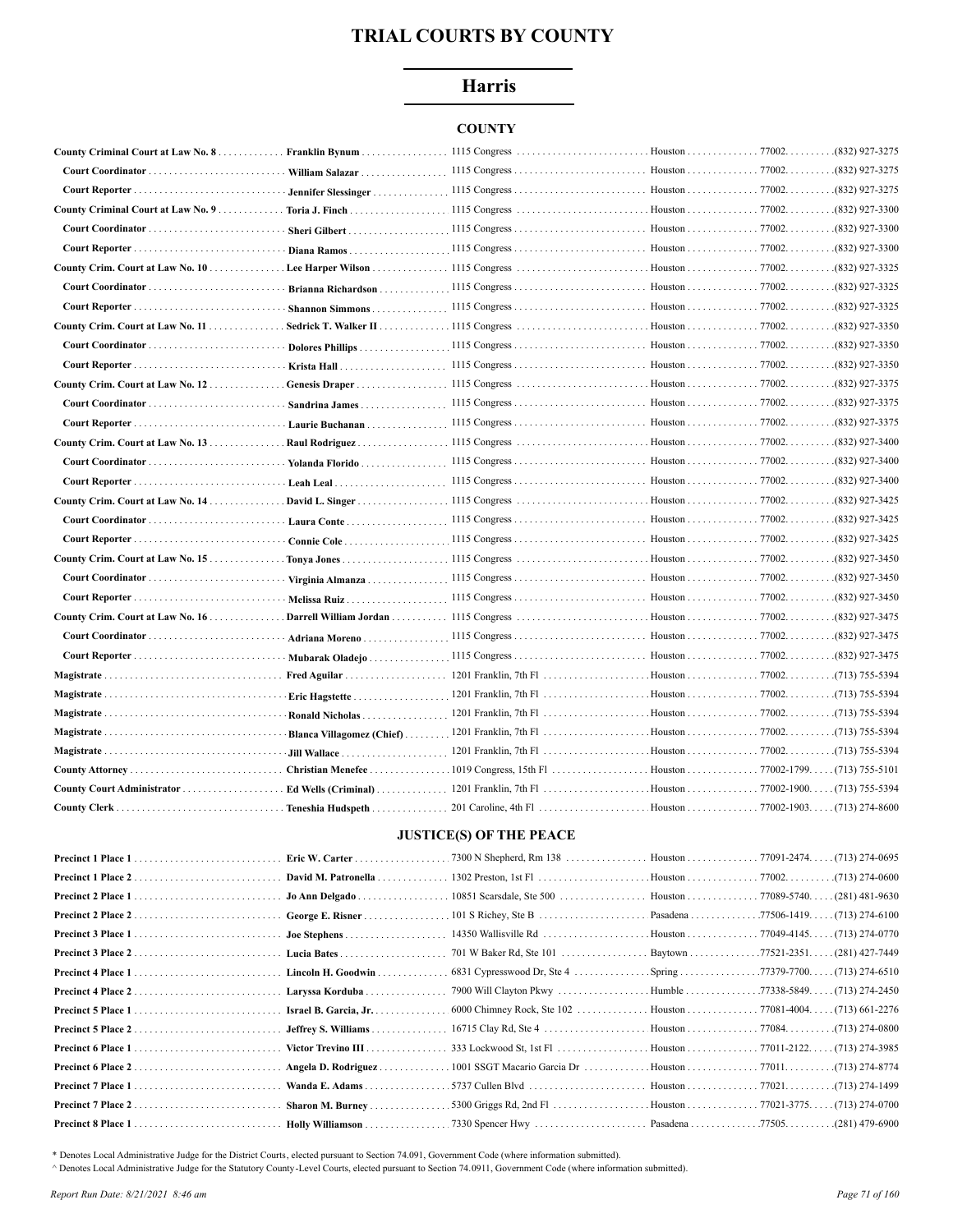# **Harris**

# **JUSTICE(S) OF THE PEACE**

# Harrison

# **County Seat: Marshall**

#### **DISTRICT**

#### **COUNTY**

# **JUSTICE(S) OF THE PEACE**

# **Hartley**

## **County Seat: Channing**

## **DISTRICT**

| <b>COUNTY</b>                  |  |  |  |  |  |
|--------------------------------|--|--|--|--|--|
|                                |  |  |  |  |  |
|                                |  |  |  |  |  |
|                                |  |  |  |  |  |
|                                |  |  |  |  |  |
| <b>JUSTICE(S) OF THE PEACE</b> |  |  |  |  |  |

| <i>C</i> ountvwide | Beth<br>Bezner<br>Moore | 70 L<br>$\sim$<br>$\mathbf{u}$<br>3.75 | Dalhar | .<br>79022 | (806)<br>2020 |
|--------------------|-------------------------|----------------------------------------|--------|------------|---------------|
|--------------------|-------------------------|----------------------------------------|--------|------------|---------------|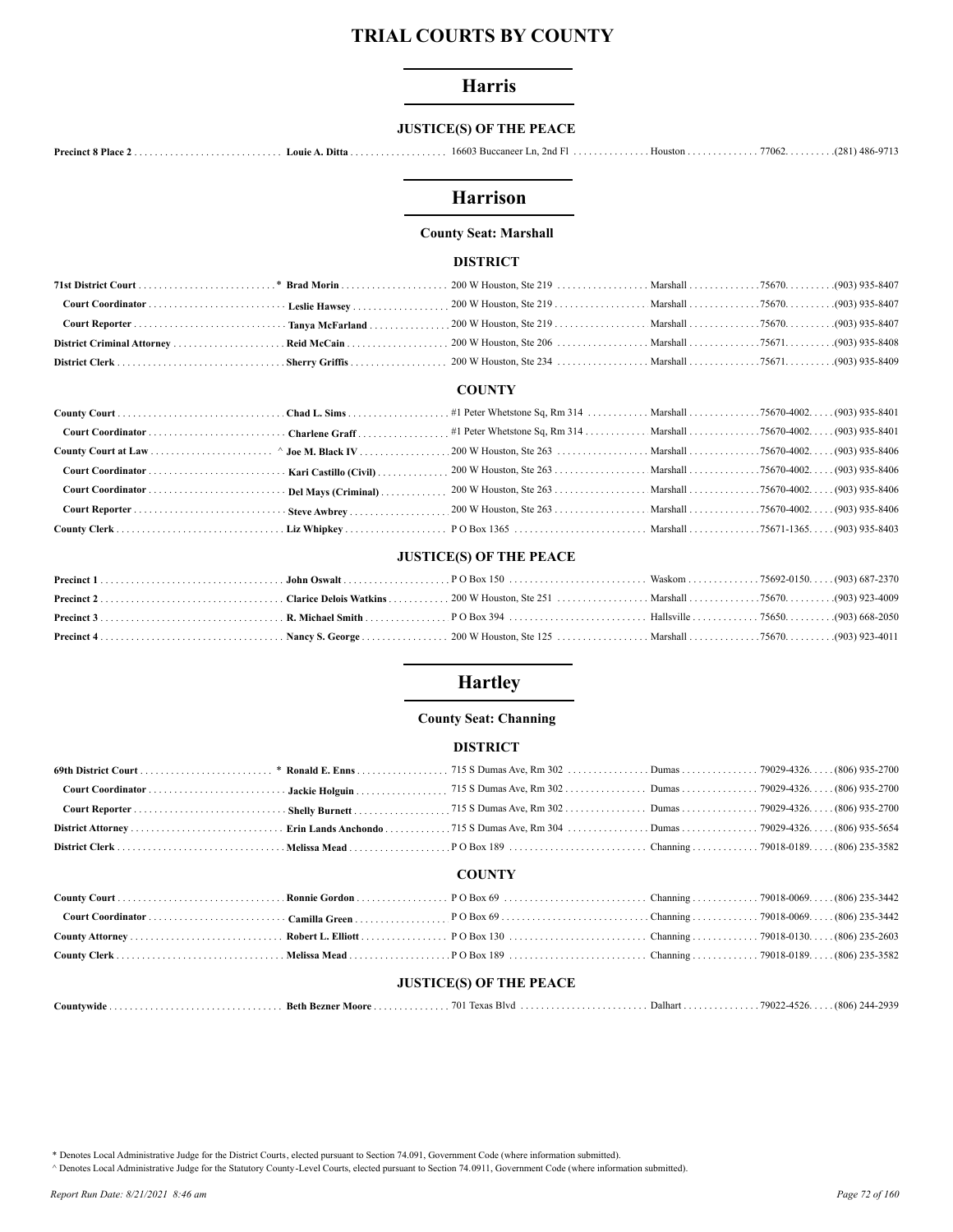# **Haskell**

## **County Seat: Haskell**

## **DISTRICT**

|  | <b>COUNTY</b> |  |
|--|---------------|--|

## **JUSTICE(S) OF THE PEACE**

|  | $\blacksquare$ Lynn Dodson $\ldots \ldots \ldots \ldots \ldots \ldots$ |  |  |  |  |
|--|------------------------------------------------------------------------|--|--|--|--|
|--|------------------------------------------------------------------------|--|--|--|--|

# **Hays**

## **County Seat: San Marcos**

## **DISTRICT**

|                          | R. Bruce Bover             | 712 S Stagecoach Trail, Ste 3240  San Marcos 78666-5422   |  | $(512)$ 393-7700     |
|--------------------------|----------------------------|-----------------------------------------------------------|--|----------------------|
|                          | Steve Thomas               | 712 S Stagecoach Trail, Ste 3240 San Marcos 78666.        |  | $(512)$ 393-7700     |
|                          | Grace Duncan               |                                                           |  | . (512) 393-7705     |
|                          | Jack Hollis Robison        |                                                           |  | (512) 393-7700       |
|                          | Steve Thomas               | 712 S Stagecoach Trail, Ste 3240 San Marcos 78666-5422. . |  | $(512)$ 393-7700     |
|                          | Sheri Linder               | 712 S Stagecoach Trail, Ste 3240 San Marcos 78666-5422. . |  | (512) 393-7700       |
| $\ast$                   | Gary L. Steel              | 712 S Stagecoach Trail, Ste 3240  San Marcos 78666-5422   |  | (512) 393-7700       |
|                          | Steve Thomas               |                                                           |  | (512) 393-7700       |
|                          | Rick Roberts               |                                                           |  |                      |
|                          | William (Bill) $R$ . Henry | 712 S Stagecoach Trail, Ste 3240  San Marcos 78666-5422   |  | $(512)$ 393-7700     |
|                          | Steve Thomas               |                                                           |  |                      |
|                          | Ruby Castilleia            |                                                           |  | $. (512) 393 - 7752$ |
|                          | Sherri Tibbe               |                                                           |  |                      |
|                          | Robin Clark (Family)       |                                                           |  |                      |
|                          | Valarie DeLeon (Civil)     |                                                           |  |                      |
|                          | Steve Thomas               |                                                           |  |                      |
|                          | Kacey Whitby (Criminal)    |                                                           |  |                      |
|                          | Lainey Fergueson           |                                                           |  |                      |
|                          | Karl Hays (Family)         | .712 S Stagecoach Trail, Ste 3240  San Marcos 78666-5542  |  | $. (512)$ 393-7700   |
| District Associate Judge | Ben Moore (Criminal)       |                                                           |  |                      |
|                          |                            | 712 S Stagecoach Trail, Ste 2057  San Marcos 78666-5542   |  | $(512)$ 393-7600     |
|                          |                            |                                                           |  |                      |
|                          | Steve Thomas               |                                                           |  |                      |
|                          | . Beverly Crumley          |                                                           |  |                      |
|                          |                            |                                                           |  |                      |

# **COUNTY**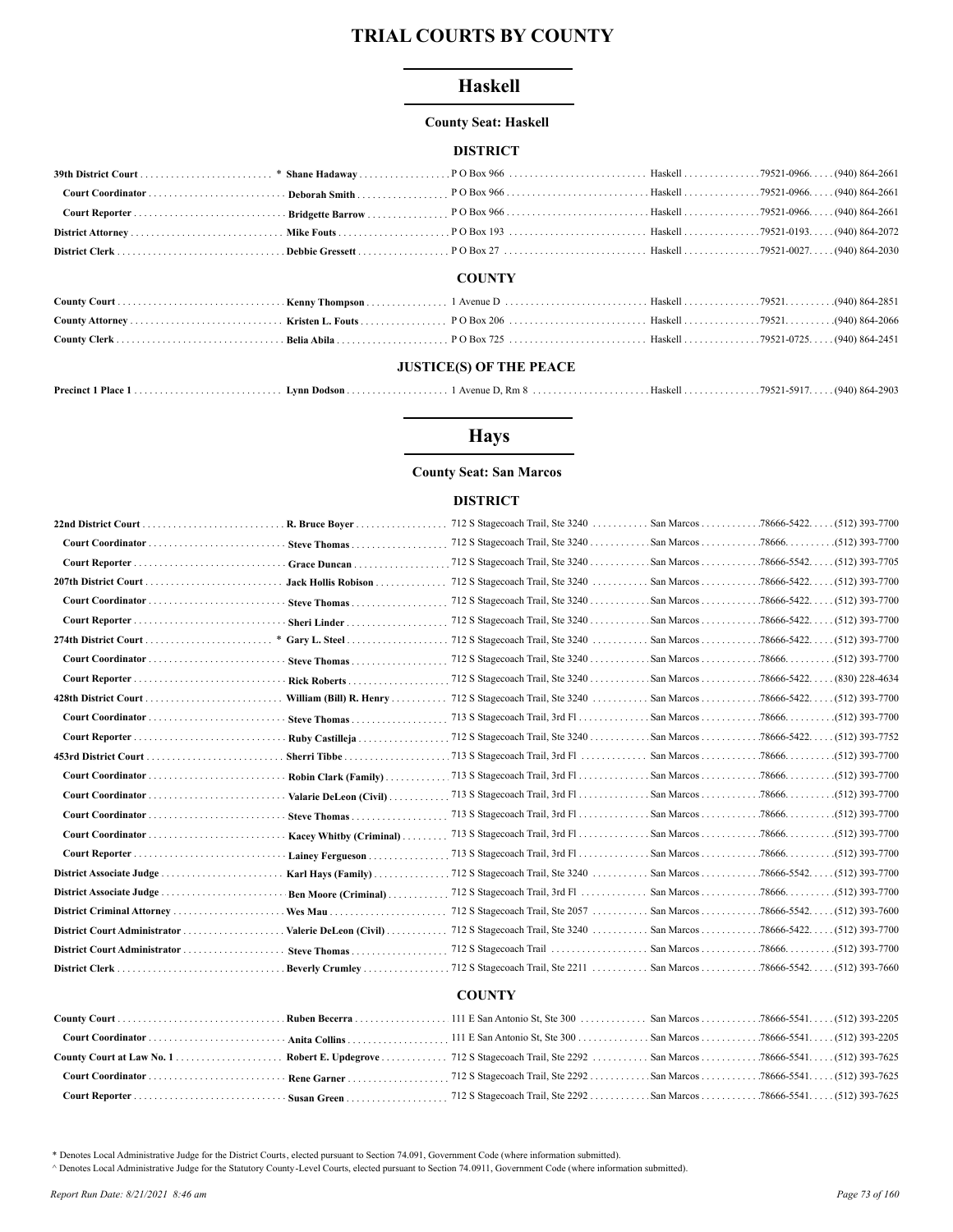# **Hays**

## **COUNTY**

# **JUSTICE(S) OF THE PEACE**

# Hemphill

## **County Seat: Canadian**

## **DISTRICT**

|                                |  | <b>COUNTY</b> |  |  |  |
|--------------------------------|--|---------------|--|--|--|
|                                |  |               |  |  |  |
|                                |  |               |  |  |  |
|                                |  |               |  |  |  |
|                                |  |               |  |  |  |
| <b>JUSTICE(S) OF THE PEACE</b> |  |               |  |  |  |
|                                |  |               |  |  |  |

# Henderson

## **County Seat: Athens**

### **DISTRICT**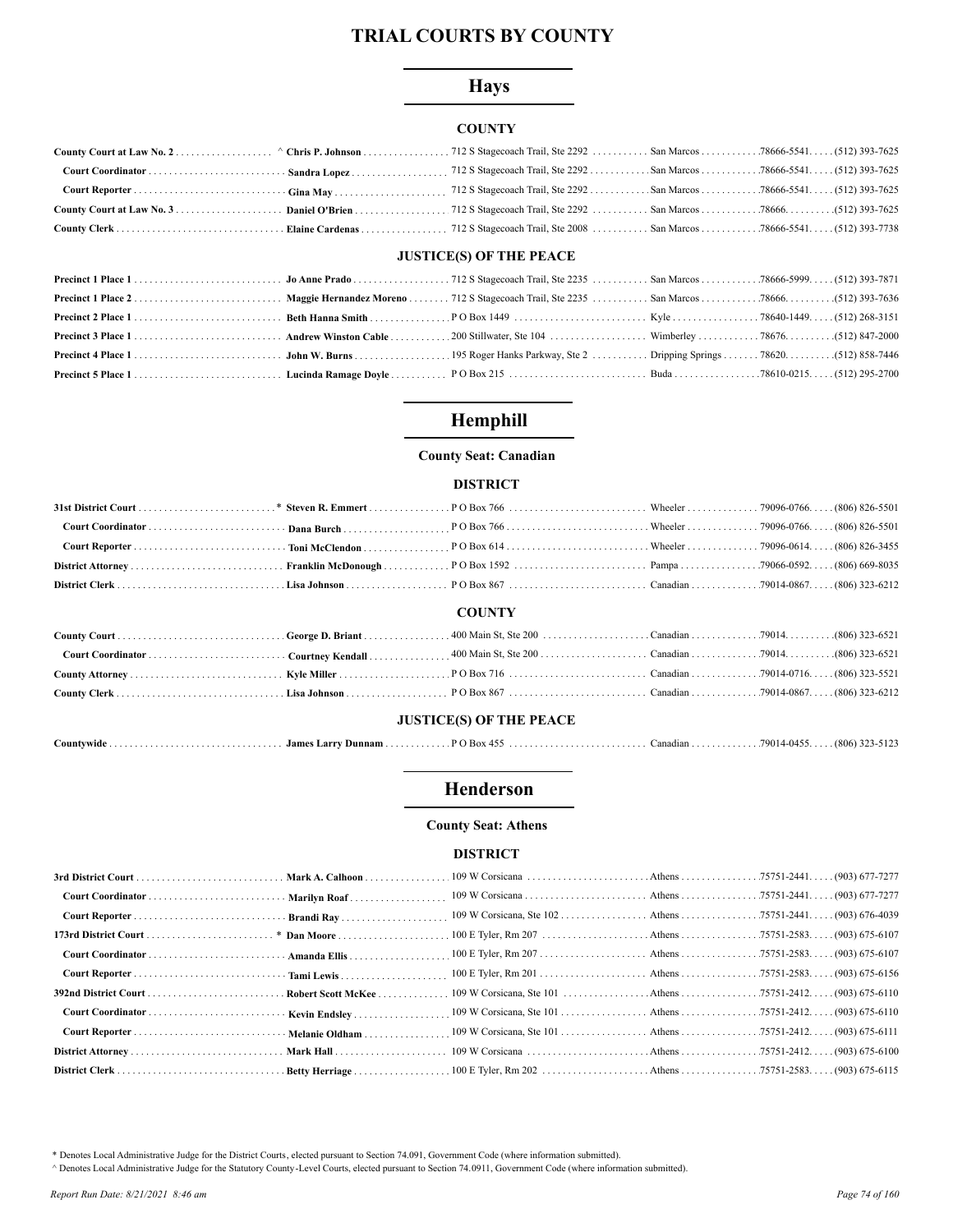# Henderson

## **COUNTY**

| Court Coordinator  Angie Ewaskiw |  |  |  |
|----------------------------------|--|--|--|
|                                  |  |  |  |
|                                  |  |  |  |
|                                  |  |  |  |
|                                  |  |  |  |
|                                  |  |  |  |
|                                  |  |  |  |
|                                  |  |  |  |
|                                  |  |  |  |

## **JUSTICE(S) OF THE PEACE**

# Hidalgo

## **County Seat: Edinburg**

#### **DISTRICT**

|                                        |                    | . Luis M. Singleterry 100 N Closner, 2nd Fl | . Edinburg 78539. | $(956)$ 318-2250 |
|----------------------------------------|--------------------|---------------------------------------------|-------------------|------------------|
|                                        |                    |                                             |                   |                  |
| Court Coordinator  Pedro (Pete) Lobato |                    |                                             |                   |                  |
|                                        | - Julian Alderette |                                             |                   | $(956)$ 318-2250 |
|                                        |                    |                                             |                   |                  |
|                                        |                    |                                             |                   |                  |
|                                        | · Romaldo Garza    |                                             |                   | $(956)$ 318-2255 |
|                                        |                    |                                             |                   |                  |
|                                        |                    |                                             |                   |                  |
|                                        |                    |                                             |                   |                  |
|                                        |                    |                                             |                   |                  |
|                                        |                    |                                             |                   | $(956)$ 318-2265 |
|                                        |                    |                                             |                   | $(956)$ 318-2265 |
|                                        |                    |                                             |                   | .(956) 318-2270  |
|                                        |                    |                                             |                   | $(956)$ 318-2270 |
| Court Reporter  Teresa Navarro         |                    |                                             |                   |                  |
|                                        |                    |                                             |                   |                  |
|                                        |                    |                                             |                   |                  |
| Court Reporter  Regina Vasquez         |                    |                                             |                   |                  |
|                                        |                    |                                             |                   | $(956)$ 318-2280 |
|                                        |                    |                                             |                   | .(956) 318-2280  |
|                                        |                    |                                             |                   |                  |
|                                        |                    |                                             |                   | .(956) 318-2080  |
|                                        |                    |                                             |                   | .(956) 318-2080  |
|                                        |                    |                                             |                   |                  |
|                                        |                    |                                             |                   | .(956) 318-2470  |
|                                        |                    |                                             |                   | $(956)$ 318-2470 |
|                                        |                    |                                             |                   |                  |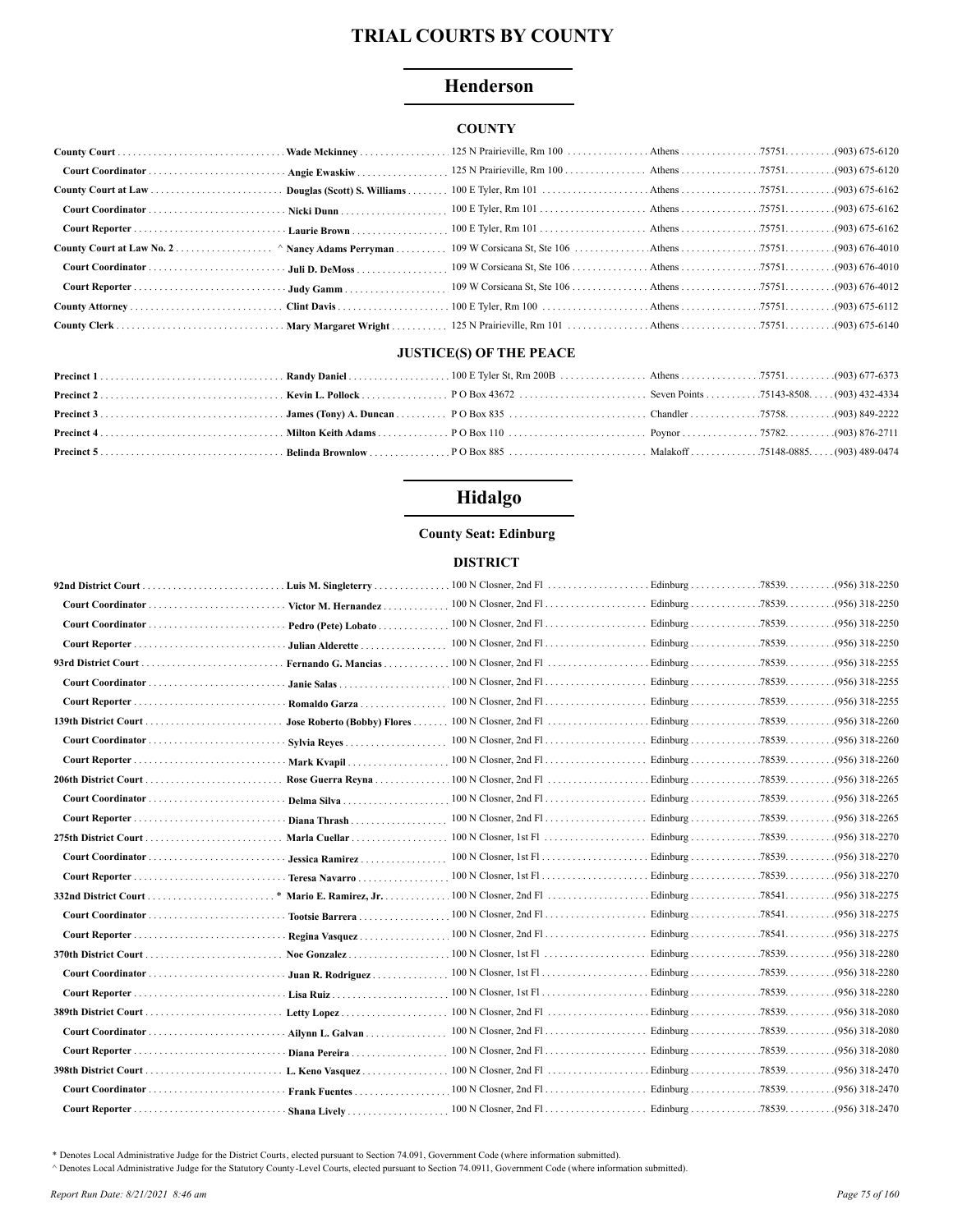# Hidalgo

# **County Seat: Edinburg**

## **DISTRICT**

| Rena M. Rodriguez-Betancourt |  |  |
|------------------------------|--|--|
|                              |  |  |
|                              |  |  |
|                              |  |  |
|                              |  |  |
|                              |  |  |
|                              |  |  |
|                              |  |  |

# **COUNTY**

| Regina Moreno              |                                                                                                                                   |                        | .(956) 318-2385                     |
|----------------------------|-----------------------------------------------------------------------------------------------------------------------------------|------------------------|-------------------------------------|
| Roland P. Quintanilla      |                                                                                                                                   |                        |                                     |
| Rodolfo (Rudy) Gonzalez    | $100 \text{ N}$ Closner, 3rd Fl                                                                                                   | Edinburg 78539-3523.   | (956) 318-2375                      |
| Toni Garcia                |                                                                                                                                   |                        |                                     |
| Cindi Cavazos              |                                                                                                                                   |                        |                                     |
| Jaime Palacios             | $100 \text{ N}$ Closner, 3rd Fl $\ldots$ $\ldots$ $\ldots$ $\ldots$ $\ldots$ Edinburg $\ldots$ $\ldots$ $\ldots$ . 78539 $\ldots$ |                        | $(956)$ 318-2380                    |
| Maria Elena Banning        | $100 \text{ N}$ Closner, 3rd Fl                                                                                                   | Edinburg 78539.        | .(956) 318-2380                     |
|                            |                                                                                                                                   |                        | .(956) 318-2380                     |
| Federico (Fred) Garza, Jr. |                                                                                                                                   |                        | $(956)$ 318-2390                    |
| Aida Ramirez               |                                                                                                                                   |                        | (956) 318-2390                      |
| Rachel Segura              |                                                                                                                                   |                        | (956) 318-2390                      |
| Shantel K. Zambrano        |                                                                                                                                   |                        | $(956)$ 318-2390                    |
| Arnoldo Cantu, Jr.         |                                                                                                                                   |                        |                                     |
| Joanna Guerra              |                                                                                                                                   |                        |                                     |
|                            |                                                                                                                                   |                        |                                     |
| Tina Fasci                 |                                                                                                                                   |                        |                                     |
|                            |                                                                                                                                   |                        | $(956)$ 289-7400                    |
|                            | $100 \text{ N}$ Closner, 2nd Fl                                                                                                   | Edinburg 78539-3523. . | $(956)$ 289-7400                    |
| Esther Navidad             |                                                                                                                                   | Edinburg 78539-3523.   | (956) 289-7400                      |
|                            |                                                                                                                                   |                        | .(956) 292-7780                     |
| Noe Martinez III           |                                                                                                                                   |                        | .(956) 292-7780                     |
|                            |                                                                                                                                   |                        | (956) 292-7740                      |
| Eduardo Villanueva         |                                                                                                                                   |                        | . (956) 292-7740                    |
| Dalia Robledo              | 100 N Closner, Judicial Annex Bldg Edinburg 78539-3523. (956) 292-7740                                                            |                        |                                     |
| Patricia O'Cana-Olivarez   | 100 N Closner Blvd                                                                                                                | Edinburg 78539.        | .(956) 292-7036                     |
| Bianca Rivera              |                                                                                                                                   |                        |                                     |
|                            |                                                                                                                                   |                        |                                     |
| Armando Marroquin          |                                                                                                                                   |                        |                                     |
| Robert Ramon               |                                                                                                                                   | Edinburg 78539.        | .(956) 292-7042                     |
| Jackelyne Martinez         |                                                                                                                                   |                        |                                     |
| Arturo Guajardo, Jr.       | PO Box 58                                                                                                                         |                        | Edinburg 78540-1356. (956) 318-2100 |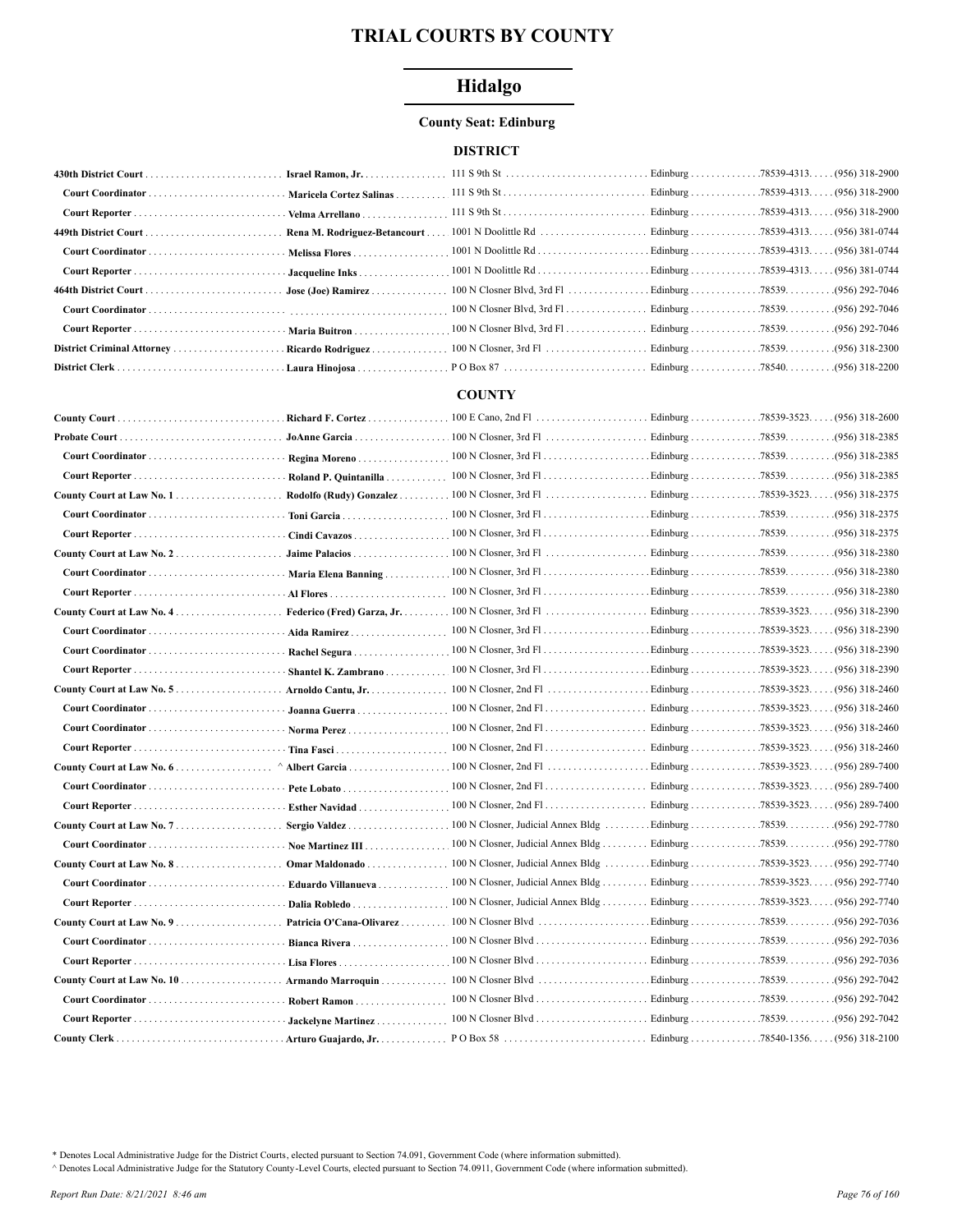# Hidalgo

# **JUSTICE(S) OF THE PEACE**

# **Hill**

# **County Seat: Hillsboro**

## **DISTRICT**

### **COUNTY**

## **JUSTICE(S) OF THE PEACE**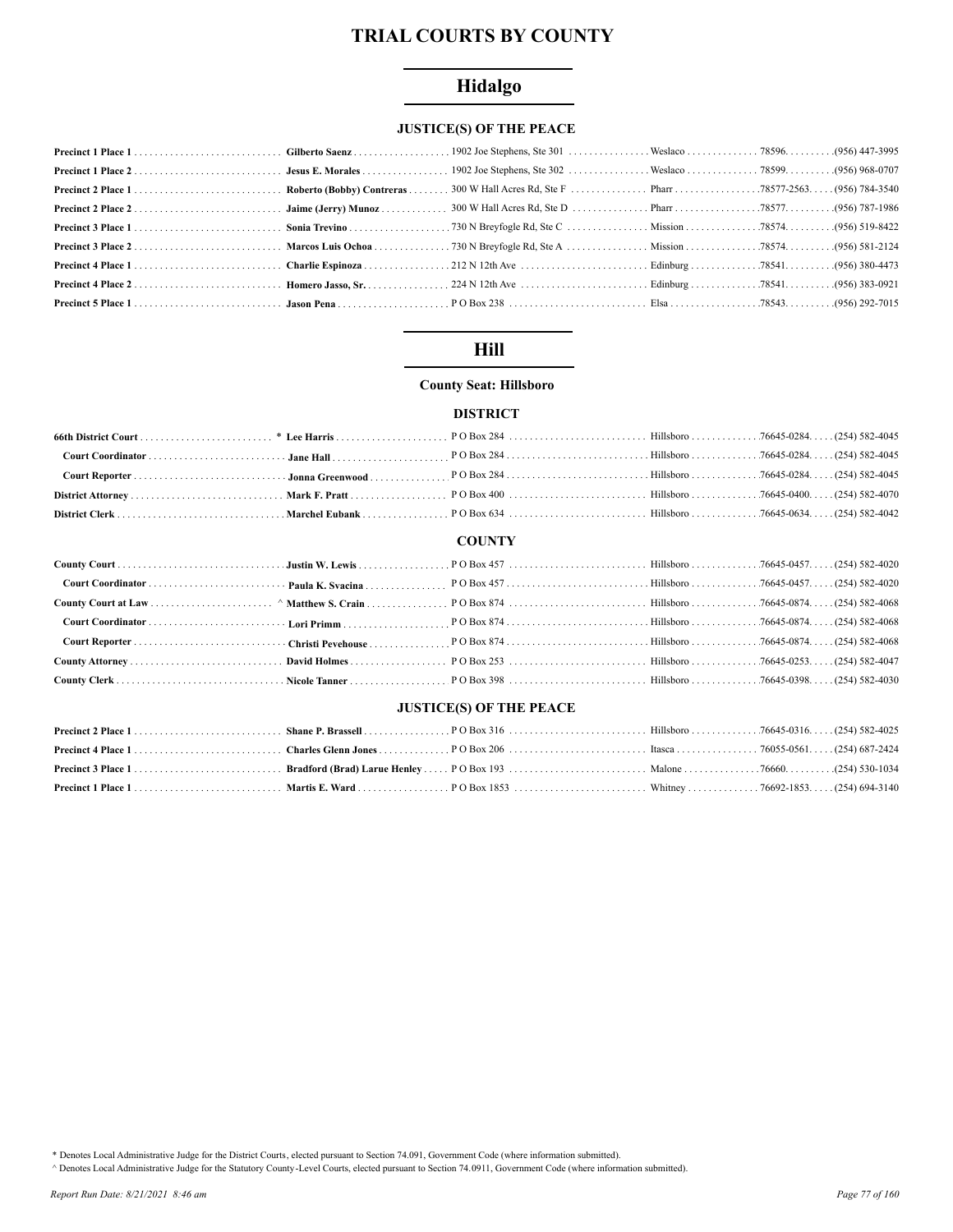# Hockley

## **County Seat: Levelland**

## **DISTRICT**

### **COUNTY**

## **JUSTICE(S) OF THE PEACE**

# Hood

## **County Seat: Granbury**

### **DISTRICT**

### **COUNTY**

# **JUSTICE(S) OF THE PEACE**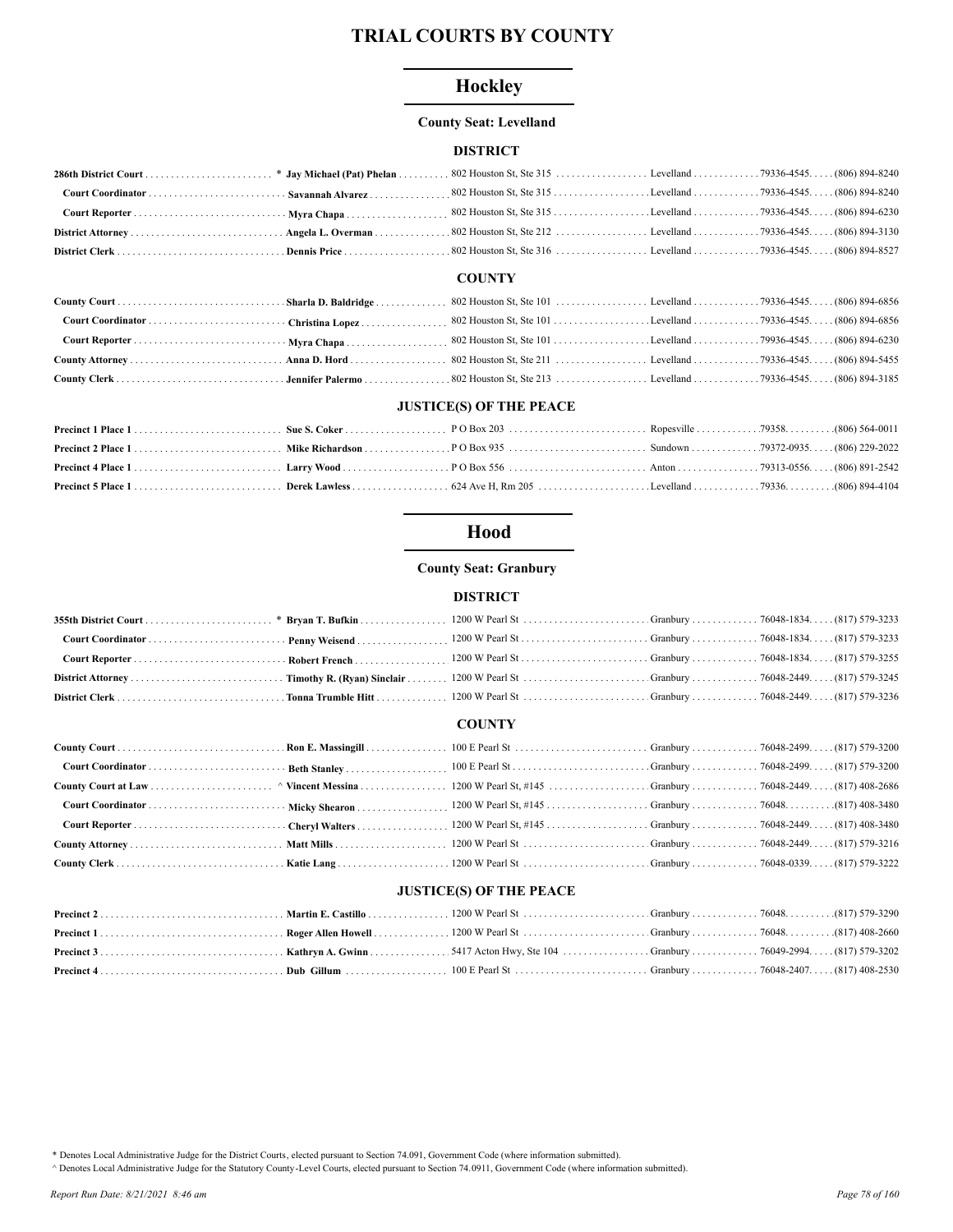# **Hopkins**

## **County Seat: Sulphur Springs**

### **DISTRICT**

# **COUNTY**

## **JUSTICE(S) OF THE PEACE**

# **Houston**

## **County Seat: Crockett**

### **DISTRICT**

#### **COUNTY**

## **JUSTICE(S) OF THE PEACE**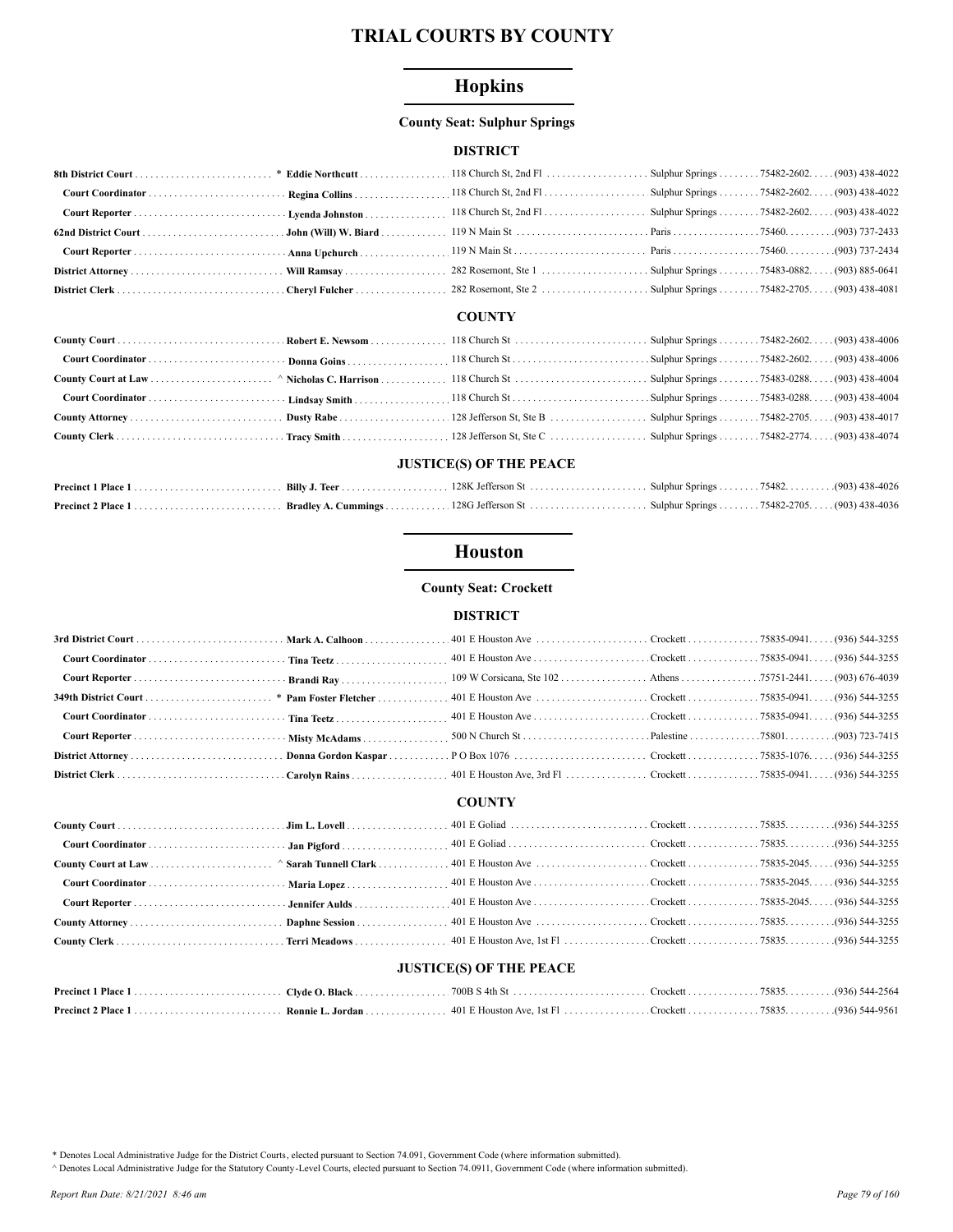# Howard

#### **County Seat: Big Spring**

## **DISTRICT**

#### **COUNTY**

## **JUSTICE(S) OF THE PEACE**

# Hudspeth

## **County Seat: Sierra Blanca**

## **DISTRICT**

# **COUNTY**

## **JUSTICE(S) OF THE PEACE**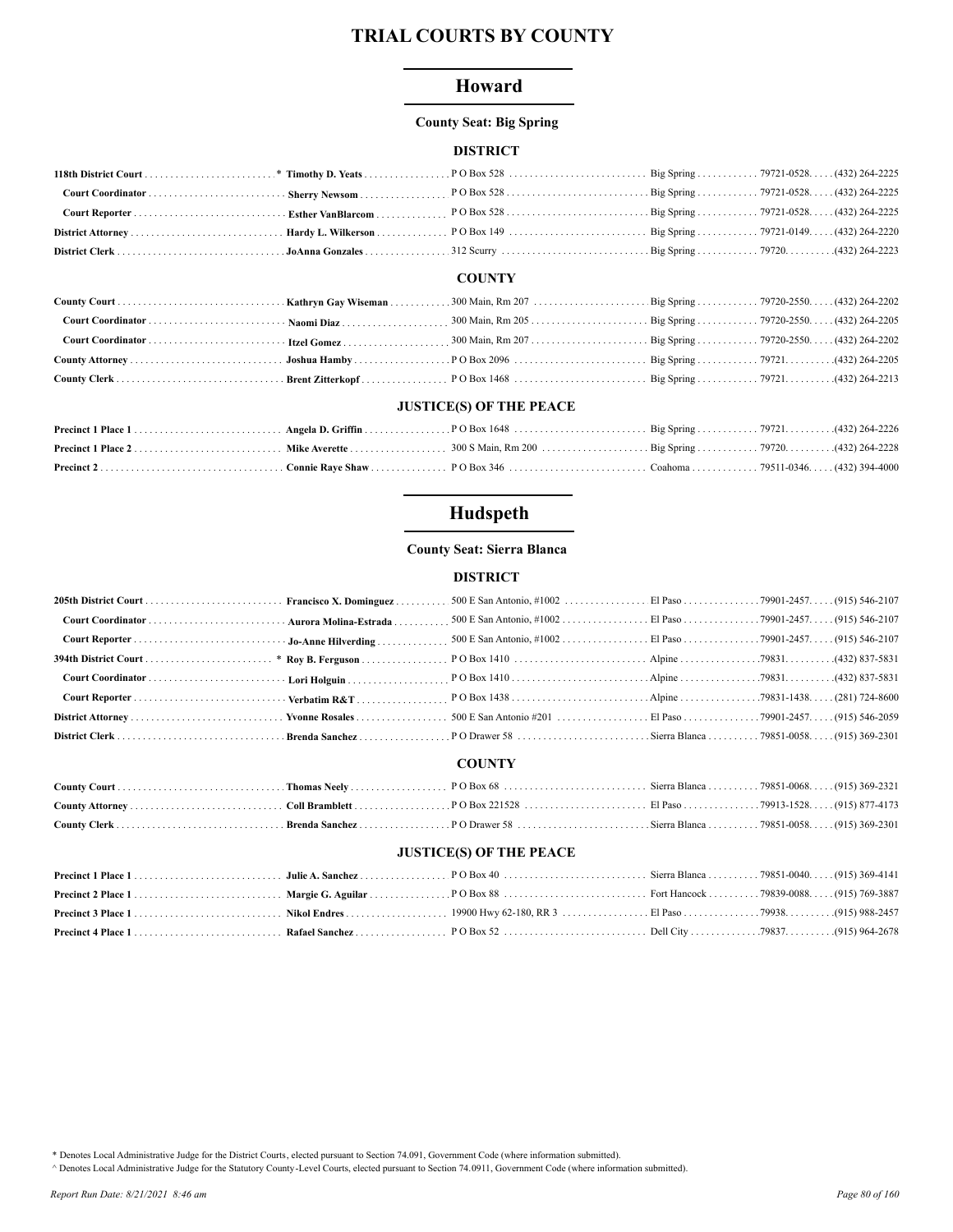# Hunt

## **County Seat: Greenville**

## **DISTRICT**

#### **COUNTY**

# **JUSTICE(S) OF THE PEACE**

# Hutchinson

## **County Seat: Stinnett**

## **DISTRICT**

#### **COUNTY**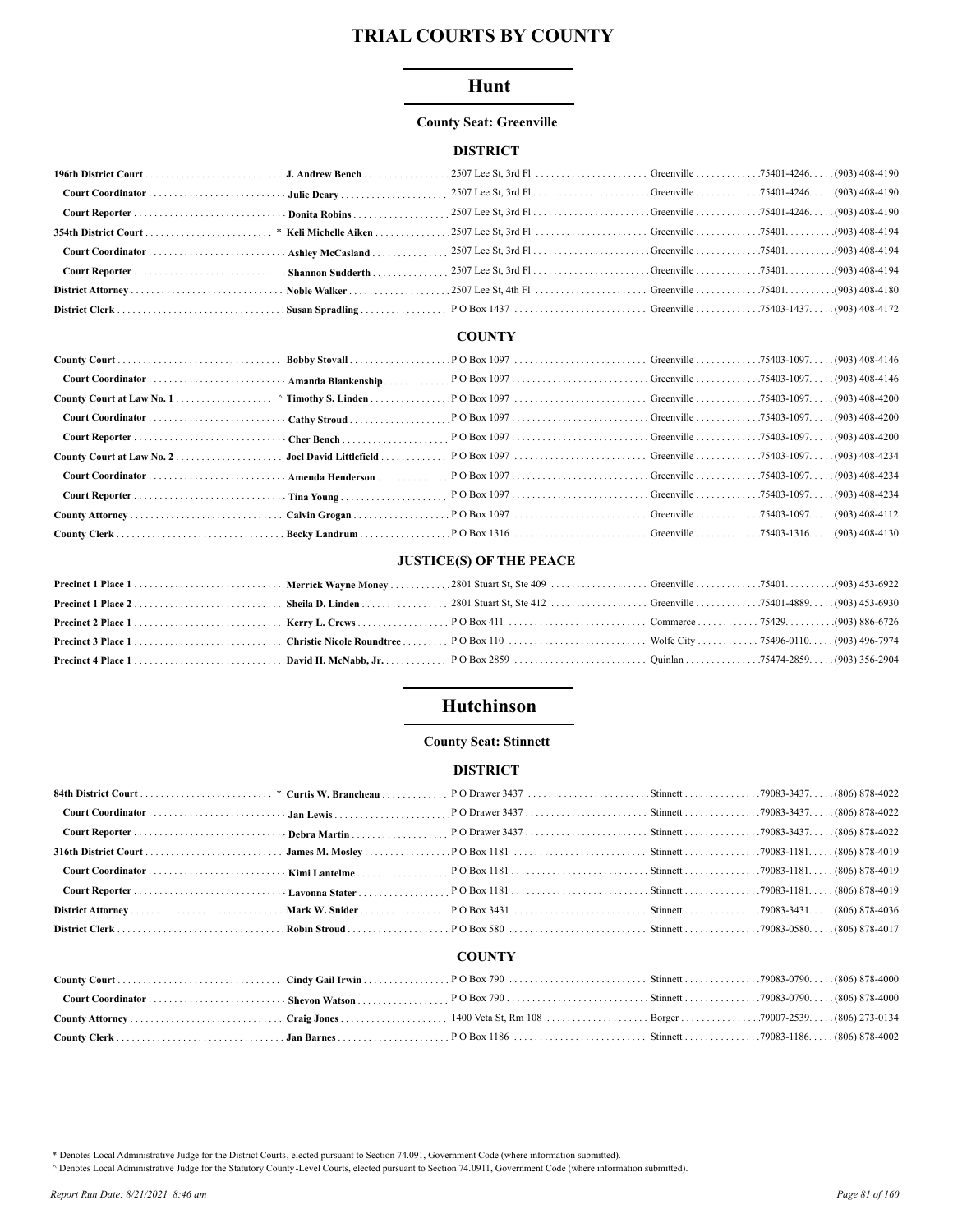# Hutchinson

# **JUSTICE(S) OF THE PEACE**

## **Irion**

#### **County Seat: Mertzon**

#### **DISTRICT**

| <b>COUNTY</b> |  |  |  |  |  |  |
|---------------|--|--|--|--|--|--|
|               |  |  |  |  |  |  |
|               |  |  |  |  |  |  |
|               |  |  |  |  |  |  |
|               |  |  |  |  |  |  |
|               |  |  |  |  |  |  |

| Mertzon 76941-0678.<br>.<br>Donna<br><b>Box</b><br>K. Smith<br>ountvwideٽ<br><u>חוחי</u><br>- - - - -<br>. | $\theta$<br>7295)<br>(1.1.1) |  | ודודי |
|------------------------------------------------------------------------------------------------------------|------------------------------|--|-------|
|------------------------------------------------------------------------------------------------------------|------------------------------|--|-------|

# **Jack**

**County Seat: Jacksboro** 

#### **DISTRICT**

#### **COUNTY**

#### **JUSTICE(S) OF THE PEACE**

| Countywide<br><b>Stacy D. Spurlock</b> |  |  |  |  |
|----------------------------------------|--|--|--|--|
|----------------------------------------|--|--|--|--|

## **Jackson**

#### **County Seat: Edna**

### **DISTRICT**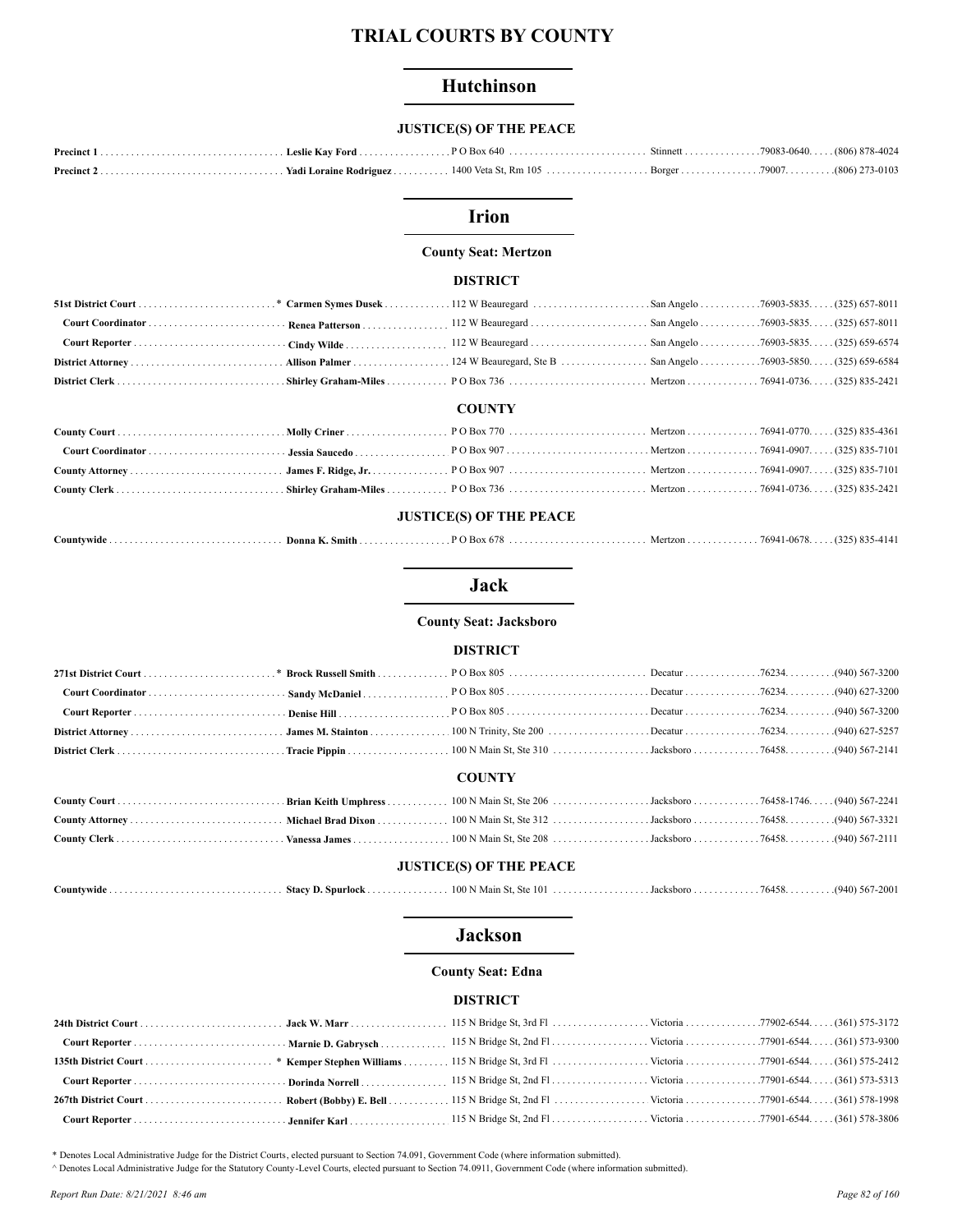### **Jackson**

#### **County Seat: Edna**

#### **DISTRICT**

### **COUNTY**

#### **JUSTICE(S) OF THE PEACE**

# **Jasper**

## **County Seat: Jasper**

## **DISTRICT**

|                                | Misti Spacek            |                                                          |  |  |  |  |  |
|--------------------------------|-------------------------|----------------------------------------------------------|--|--|--|--|--|
|                                | Donnece Foster          |                                                          |  |  |  |  |  |
|                                | Delinda L. Gibbs-Walker |                                                          |  |  |  |  |  |
|                                |                         |                                                          |  |  |  |  |  |
|                                | Shelly Stephenson       | 121 N Austin St, Rm 204 Jasper 75951-1299 (409) 384-9570 |  |  |  |  |  |
|                                |                         |                                                          |  |  |  |  |  |
|                                |                         |                                                          |  |  |  |  |  |
|                                |                         | <b>COUNTY</b>                                            |  |  |  |  |  |
|                                |                         |                                                          |  |  |  |  |  |
|                                | Brittany Cloud          |                                                          |  |  |  |  |  |
|                                |                         |                                                          |  |  |  |  |  |
|                                | Debbie Newman           |                                                          |  |  |  |  |  |
| <b>JUSTICE(S) OF THE PEACE</b> |                         |                                                          |  |  |  |  |  |
| Precinct 1 Place 1             |                         |                                                          |  |  |  |  |  |
| Precinct 2 Place 1             |                         |                                                          |  |  |  |  |  |
| Precinct 3 Place 1             |                         |                                                          |  |  |  |  |  |
| Precinct 4 Place 1             |                         |                                                          |  |  |  |  |  |
| Precinct 5 Place 1             |                         |                                                          |  |  |  |  |  |

\* Denotes Local Administrative Judge for the District Courts, elected pursuant to Section 74.091, Government Code (where information submitted).

A Denotes Local Administrative Judge for the Statutory County -Level Courts, elected pursuant to Section 74.0911, Government Code (where information submitted).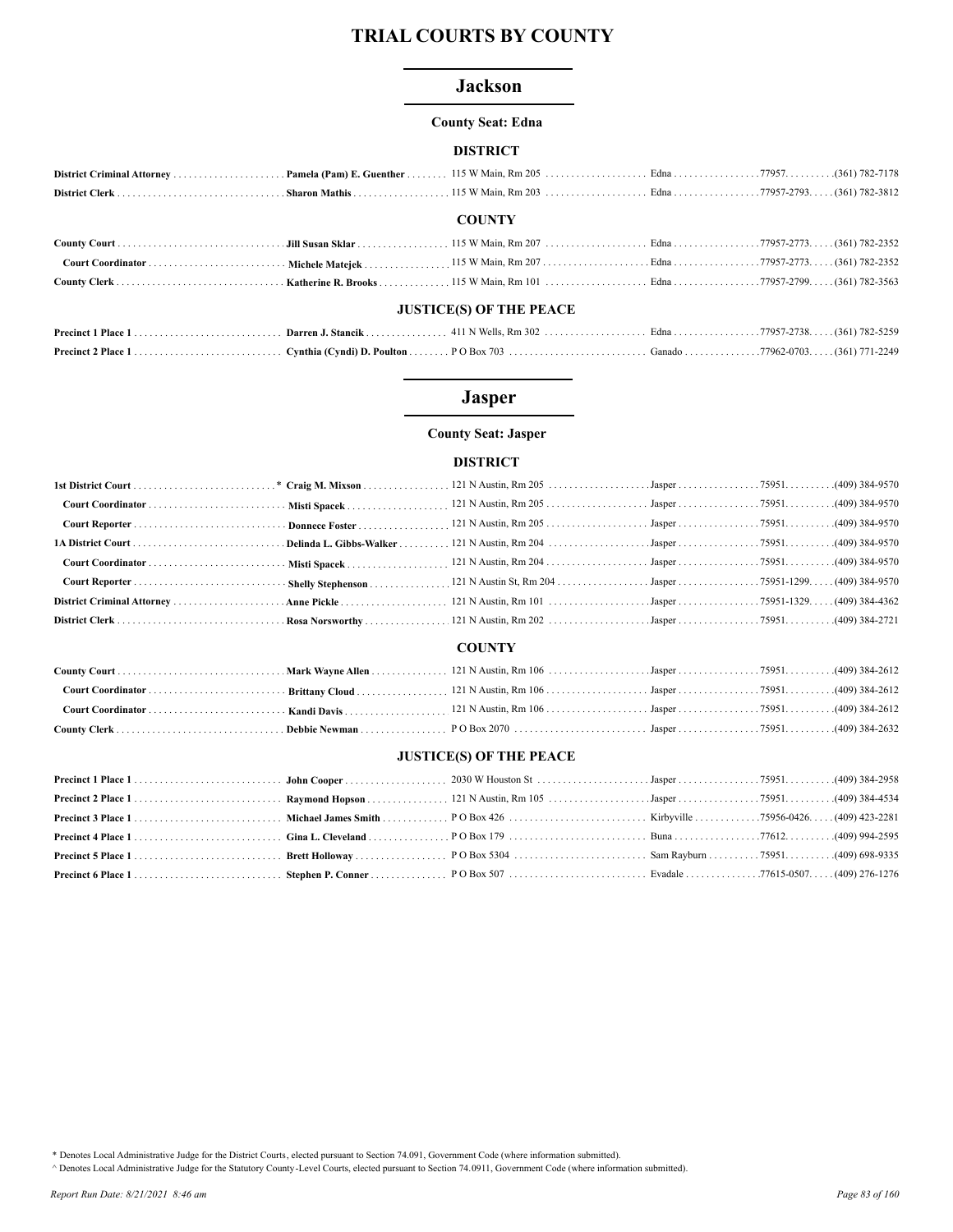# **Jeff Davis**

#### **County Seat: Fort Davis**

### **DISTRICT**

| <b>COUNTY</b> |  |  |  |  |  |  |
|---------------|--|--|--|--|--|--|

# 

## **JUSTICE(S) OF THE PEACE**

| Countywide | . Marv Ann Luedecke . | $P$ O Box 82 |  |  |  |
|------------|-----------------------|--------------|--|--|--|
|------------|-----------------------|--------------|--|--|--|

# **Jefferson**

#### **County Seat: Beaumont**

#### **DISTRICT**

|                          |                               |                                                                  | Beaumont 77701-3638. | (409) 835-8434                      |
|--------------------------|-------------------------------|------------------------------------------------------------------|----------------------|-------------------------------------|
|                          | Sydney Moreau                 |                                                                  |                      |                                     |
|                          | Melissa Girouard              |                                                                  |                      |                                     |
|                          | Justin Gary Sanderson         |                                                                  |                      | (409) 835-8472                      |
|                          | Cathy Dollinger               |                                                                  | Beaumont 77701-3638. | $(409)$ 835-8472                    |
|                          | Cecilia Gower                 |                                                                  |                      |                                     |
|                          | Baylor G. Wortham             |                                                                  |                      |                                     |
|                          | Dana Marshburn                |                                                                  |                      |                                     |
|                          | Terri Daigle                  |                                                                  |                      |                                     |
|                          |                               |                                                                  |                      |                                     |
|                          |                               |                                                                  |                      |                                     |
|                          |                               |                                                                  |                      |                                     |
|                          |                               |                                                                  |                      |                                     |
|                          |                               |                                                                  |                      |                                     |
|                          | Anna Werner                   |                                                                  |                      |                                     |
|                          | Summer Tanner                 |                                                                  |                      |                                     |
|                          |                               |                                                                  |                      |                                     |
|                          |                               |                                                                  |                      |                                     |
|                          | Angie Morman                  |                                                                  |                      |                                     |
|                          |                               |                                                                  |                      |                                     |
|                          |                               |                                                                  |                      | $(409)$ 835-8588                    |
|                          |                               |                                                                  |                      |                                     |
|                          | Judith Paasch                 | 215 Franklin St, Ste 157 Beaumont 77701-3646. (409) 835-8671     |                      |                                     |
|                          |                               | 215 Franklin St, Ste 157 Beaumont 77701-3646. (409) 835-8671     |                      |                                     |
|                          | Tracey Burk                   |                                                                  |                      |                                     |
|                          | John (Johnny) B. Stevens, Jr. |                                                                  |                      | (409) 835-8432                      |
|                          | Lacey Simon                   |                                                                  |                      | Beaumont 77701-3638. (409) 835-8432 |
|                          | Elli Weatherman               |                                                                  |                      |                                     |
|                          | Rene Mulholland               |                                                                  |                      | $(409)$ 835-8410                    |
| District Associate Judge |                               | Drug Impact Ct, 215 Franklin Beaumont 77701-3604. (409) 835-8506 |                      |                                     |
|                          |                               |                                                                  |                      |                                     |
|                          | <b>Jamie D. Smith</b>         |                                                                  |                      |                                     |

\* Denotes Local Administrative Judge for the District Courts, elected pursuant to Section 74.091, Government Code (where information submitted).

^ Denotes Local Administrative Judge for the Statutory County-Level Courts, elected pursuant to Section 74.0911, Government Code (where information submitted).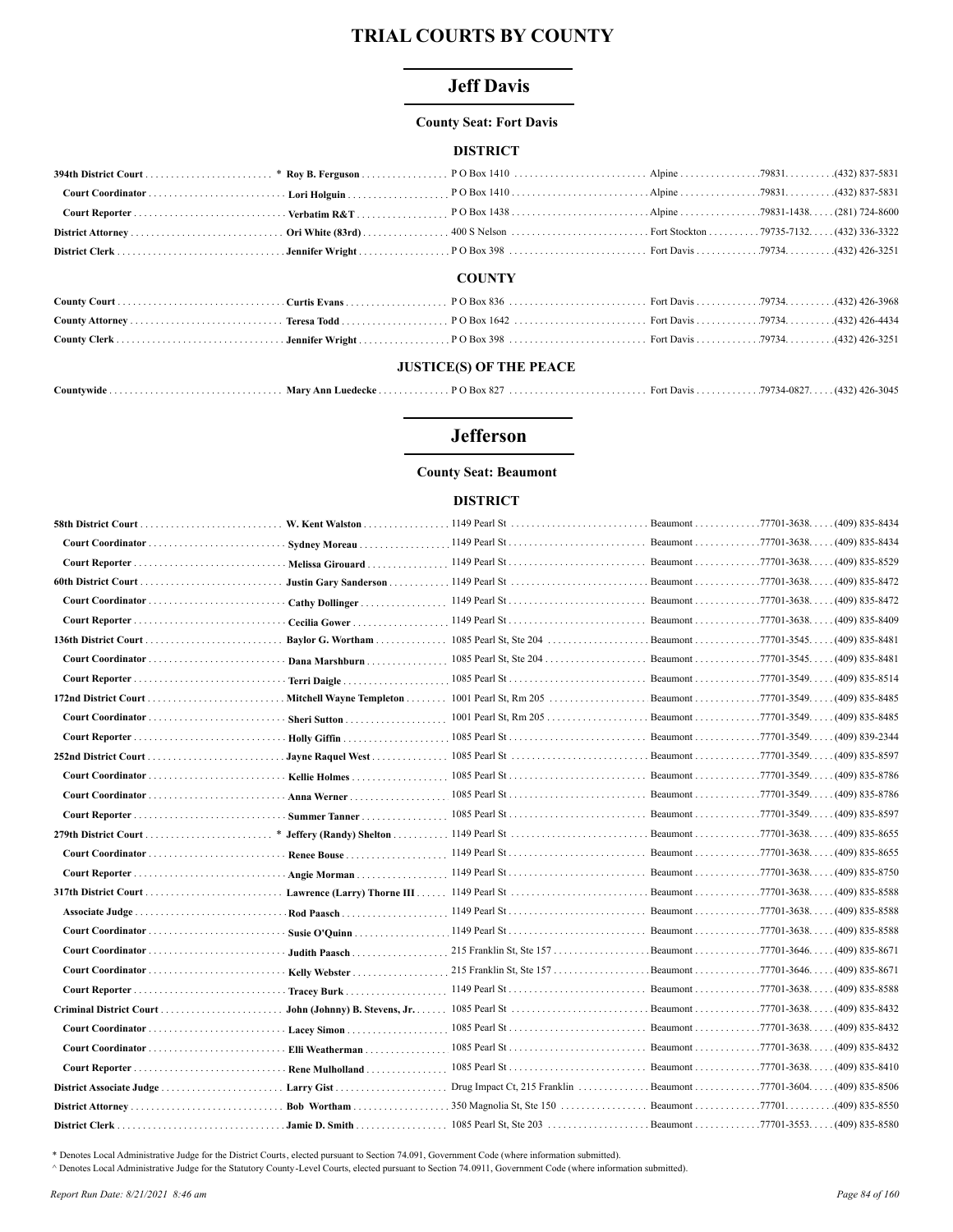# **Jefferson**

## **COUNTY**

|                                              |                        | 1149 Pearl St, 4th Fl | Beaumont 77701-3638. (409) 835-8466 |
|----------------------------------------------|------------------------|-----------------------|-------------------------------------|
|                                              | · Linda Patterson      |                       |                                     |
| County Court at Law No. 1 ^ Gerald W. Eddins |                        |                       |                                     |
|                                              |                        |                       | $(409)$ 835-8470                    |
|                                              | Tamara DeRouen         |                       |                                     |
| County Court at Law No. $2$                  | Terrence L. Holmes     |                       |                                     |
|                                              | Trina Redmon           |                       |                                     |
|                                              | Melanie Smith          |                       |                                     |
|                                              | Kim Broussard          |                       |                                     |
|                                              | Clint M. Woods         |                       |                                     |
|                                              | Calista Collins-Eaglin |                       |                                     |
|                                              | Cynthia Jackson        |                       |                                     |
|                                              | Brandi Sewell          |                       |                                     |
|                                              | Kathleen Kennedy       |                       |                                     |
|                                              | Becky Bertrand         |                       |                                     |
|                                              |                        |                       |                                     |

#### **JUSTICE(S) OF THE PEACE**

# **Jim Hogg**

#### **County Seat: Hebbronville**

### **DISTRICT**

|  | <b>COUNTY</b> |  |  |
|--|---------------|--|--|

# 

\* Denotes Local Administrative Judge for the District Courts, elected pursuant to Section 74.091, Government Code (where information submitted).

A Denotes Local Administrative Judge for the Statutory County-Level Courts, elected pursuant to Section 74.0911, Government Code (where information submitted).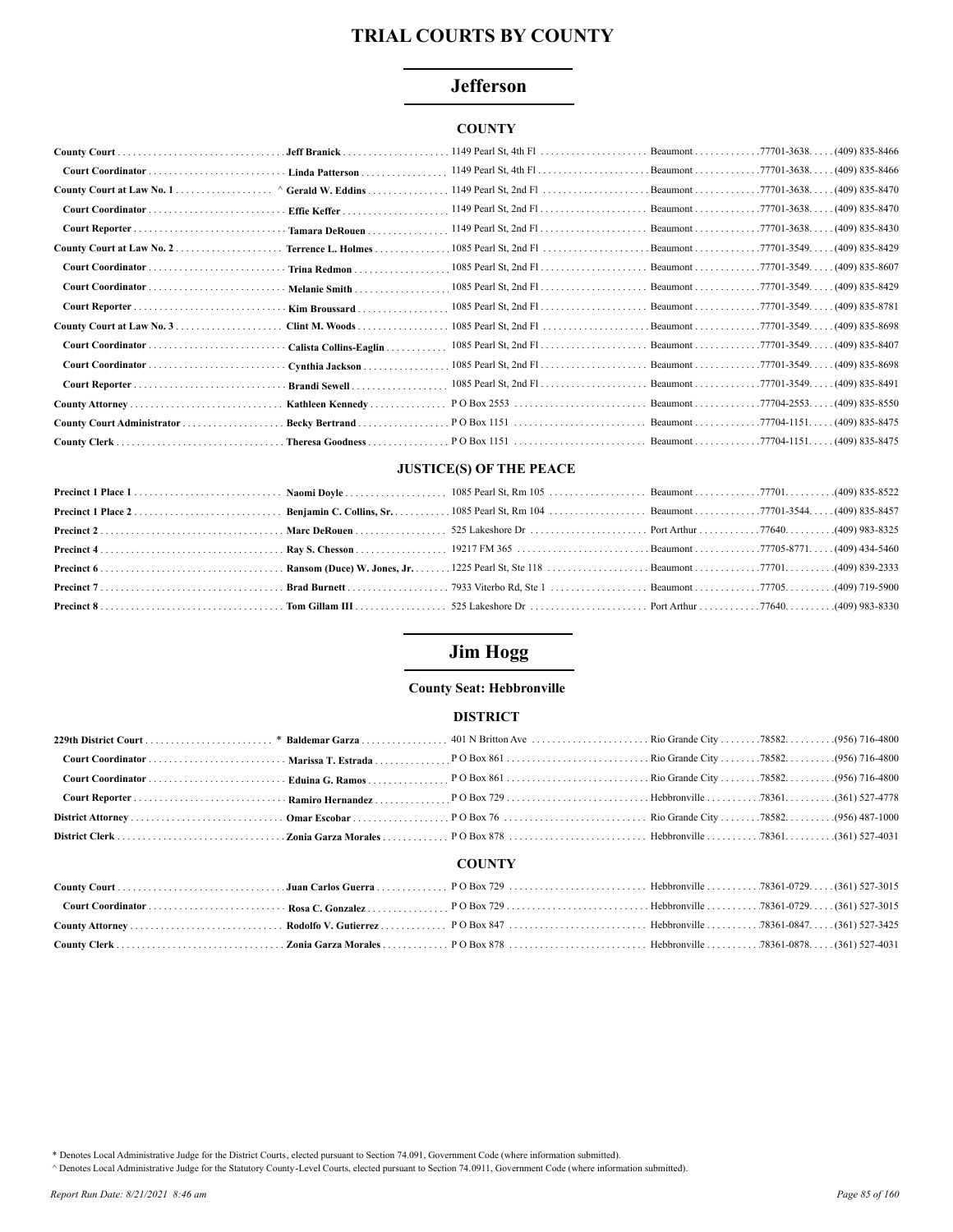# **Jim Hogg**

# **JUSTICE(S) OF THE PEACE**

# **Jim Wells**

# **County Seat: Alice**

## **DISTRICT**

## **COUNTY**

# **JUSTICE(S) OF THE PEACE**

# **Johnson**

## **County Seat: Cleburne**

### **DISTRICT**

| Sydney B. Hewlett             |  |  |
|-------------------------------|--|--|
| Joy Penney (Criminal)         |  |  |
| Teresa Steed (Civil/Domestic) |  |  |
| Renee Hall                    |  |  |
| Dennis Wayne Bridewell        |  |  |
| Samantha Byrne (Criminal)     |  |  |
| Gina Horton $(Civil)$         |  |  |
| <b>Robin Howe</b>             |  |  |
| * William C. Bosworth, Jr.    |  |  |
| Kori Everett (Civil)          |  |  |
| Cindy Miller (Criminal)       |  |  |
| Pamela Waits                  |  |  |
|                               |  |  |
|                               |  |  |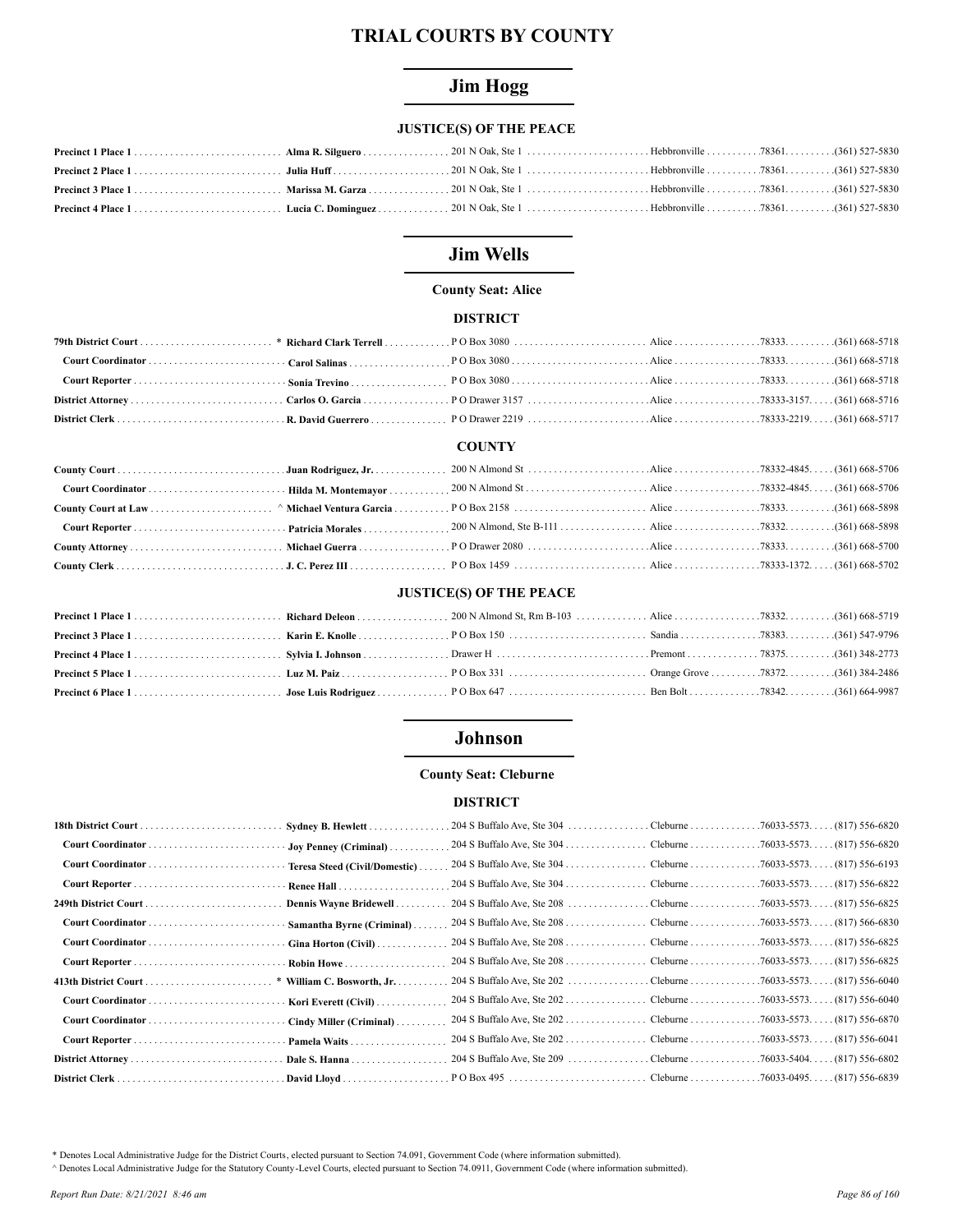# Johnson

# **COUNTY**

|                   | Roger Owen Harmon            |  |  |
|-------------------|------------------------------|--|--|
|                   | Robert B. Mayfield III       |  |  |
| Court Coordinator | Amy Findley (Civil/Domestic) |  |  |
|                   |                              |  |  |
|                   | · Janet McConathy            |  |  |
|                   |                              |  |  |
| Court Coordinator | Deborah Allison              |  |  |
|                   | $\cdot$ Paula Cribbs (Civil) |  |  |
|                   | Janelle Parker               |  |  |
|                   | Lori Schuster (Criminal)     |  |  |
|                   |                              |  |  |
|                   |                              |  |  |
|                   |                              |  |  |

# **JUSTICE(S) OF THE PEACE**

# **Jones**

**County Seat: Anson** 

#### **DISTRICT**

### **COUNTY**

## **JUSTICE(S) OF THE PEACE**

|  | Countvwide<br>.<br>. | Chervl D.<br>. Guernsev . |  |  | . 79501-0345. | $(325)$ 823-3761 |
|--|----------------------|---------------------------|--|--|---------------|------------------|
|--|----------------------|---------------------------|--|--|---------------|------------------|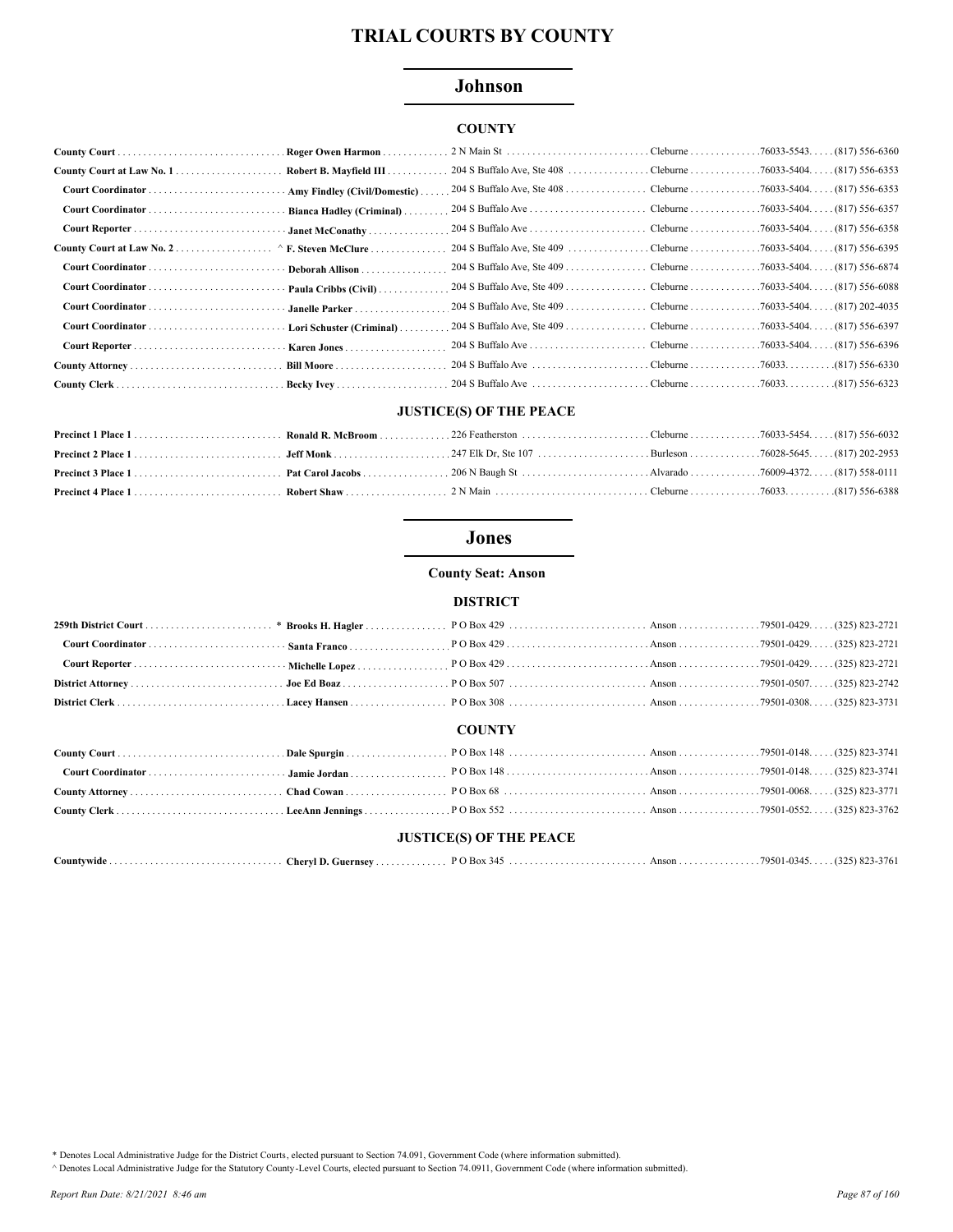## **Karnes**

## **County Seat: Karnes City**

## **DISTRICT**

| Court Coordinator  Norma Villanueva |  |  |  |
|-------------------------------------|--|--|--|
|                                     |  |  |  |
|                                     |  |  |  |
|                                     |  |  |  |

### **COUNTY**

## **JUSTICE(S) OF THE PEACE**

# Kaufman

# **County Seat: Kaufman**

### **DISTRICT**

# **COUNTY**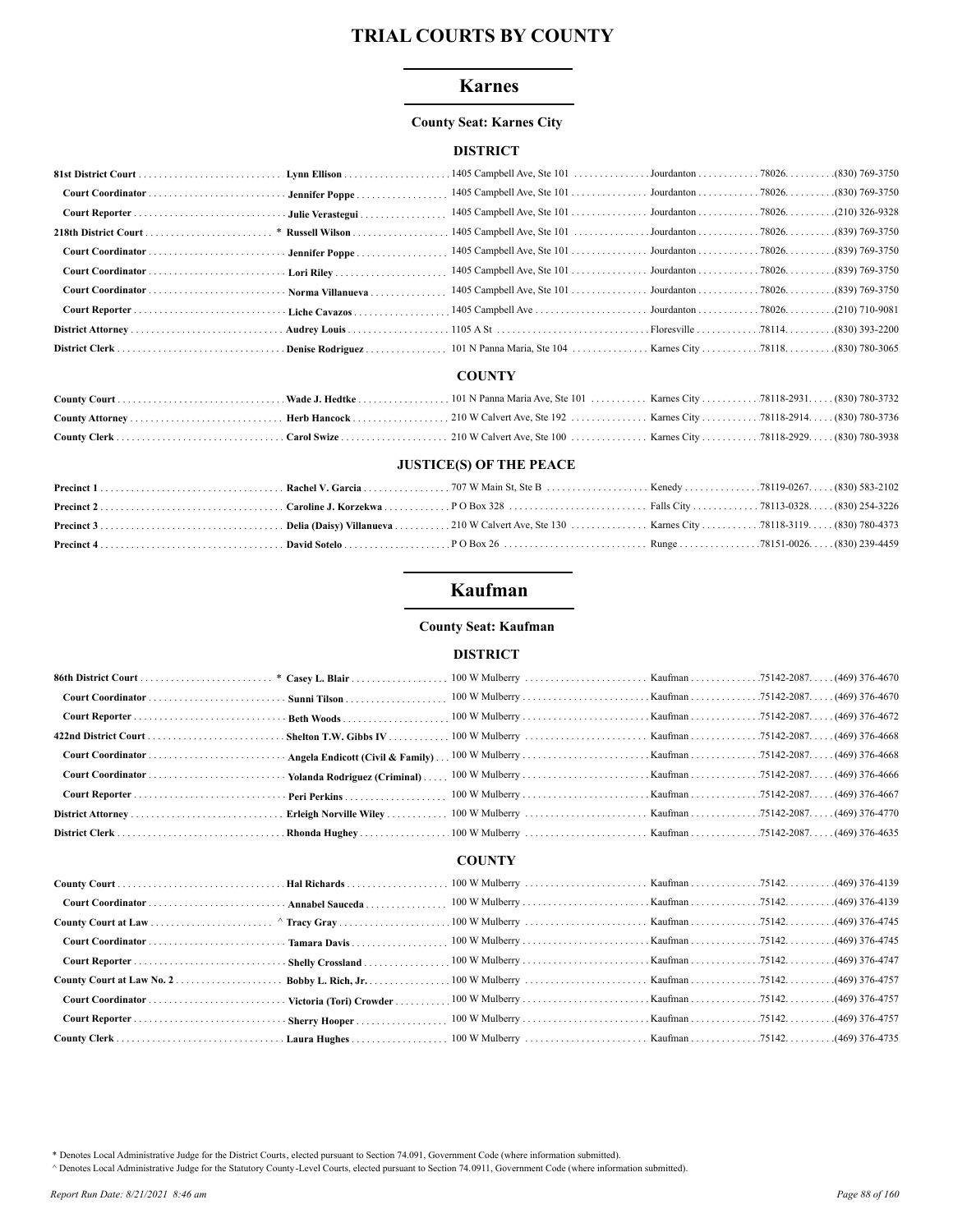# Kaufman

# **JUSTICE(S) OF THE PEACE**

# Kendall

## **County Seat: Boerne**

## **DISTRICT**

## **COUNTY**

## **JUSTICE(S) OF THE PEACE**

# **Kenedy**

### **County Seat: Sarita**

#### **DISTRICT**

#### **COUNTY**

#### **JUSTICE(S) OF THE PEACE**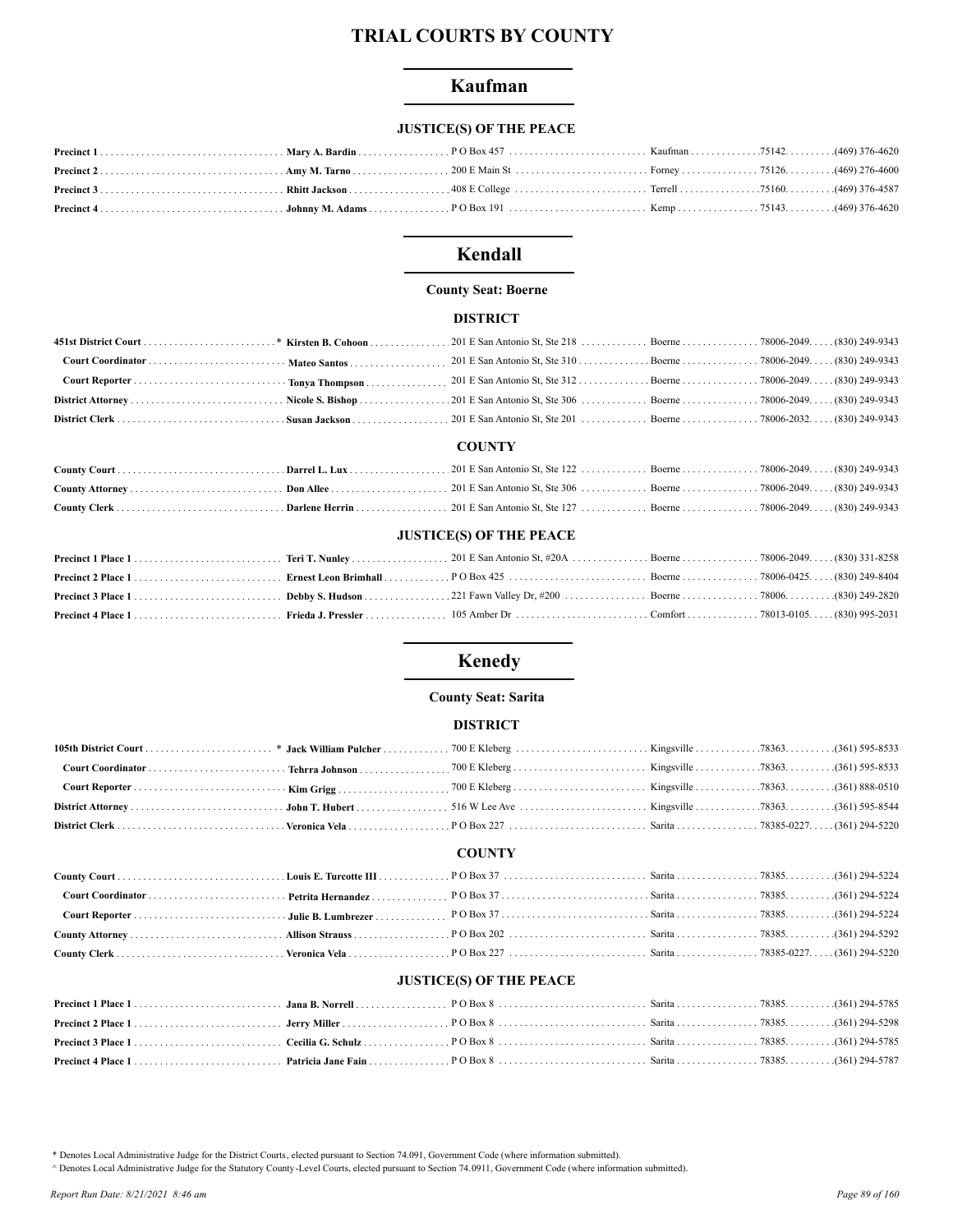### Kent

## **County Seat: Jayton**

## **DISTRICT**

|  | <b>COUNTY</b> |  |
|--|---------------|--|

# **JUSTICE(S) OF THE PEACE**

| <i>_</i> ountvwide | . Parke<br>David 1 | P<br>:46 $\epsilon$<br>. | Javton | 79528-046. | (806)<br>-3646 |
|--------------------|--------------------|--------------------------|--------|------------|----------------|
|                    |                    |                          |        |            |                |

# **Kerr**

## **County Seat: Kerrville**

## **DISTRICT**

### **COUNTY**

## **JUSTICE(S) OF THE PEACE**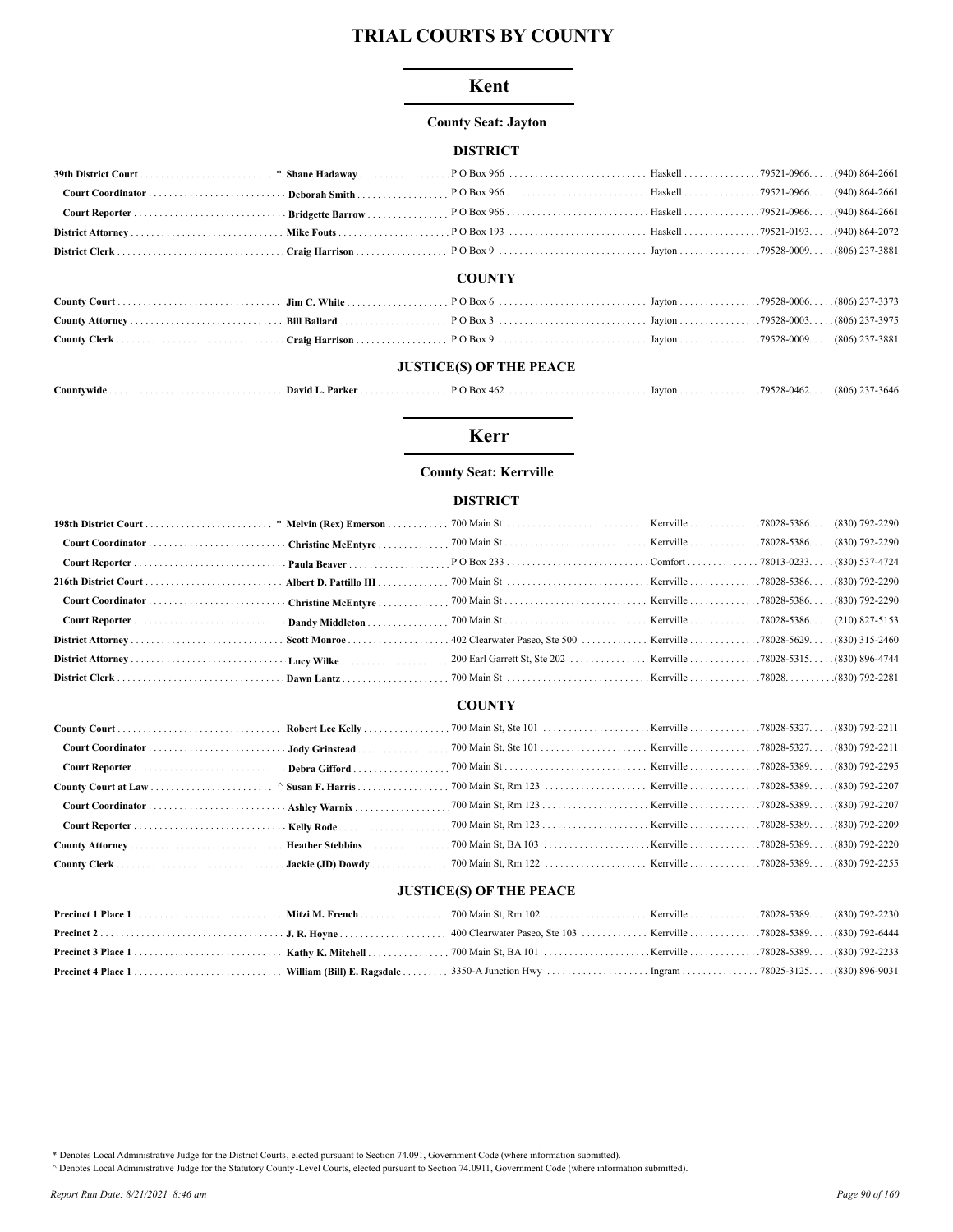# **Kimble**

#### **County Seat: Junction**

### **DISTRICT**

|  | <b>COUNTY</b> |  |  |
|--|---------------|--|--|

#### COU.

## **JUSTICE(S) OF THE PEACE**

| 76849-4763.<br>.501 Main St.<br>Countywide.<br>Josh Randall Cantrell . |  |  |  |  |  | $(325)$ 446-2281 |
|------------------------------------------------------------------------|--|--|--|--|--|------------------|
|------------------------------------------------------------------------|--|--|--|--|--|------------------|

## **King**

### **County Seat: Guthrie**

### **DISTRICT**

|                                |  | <b>COUNTY</b> |  |  |  |  |  |
|--------------------------------|--|---------------|--|--|--|--|--|
|                                |  |               |  |  |  |  |  |
|                                |  |               |  |  |  |  |  |
|                                |  |               |  |  |  |  |  |
| <b>JUSTICE(S) OF THE PEACE</b> |  |               |  |  |  |  |  |
|                                |  |               |  |  |  |  |  |

# 

# **Kinney**

#### **County Seat: Brackettville**

#### **DISTRICT**

### **COUNTY**

| <b>JUSTICE(S) OF THE PEACE</b> |  |  |  |  |  |  |  |  |
|--------------------------------|--|--|--|--|--|--|--|--|
|                                |  |  |  |  |  |  |  |  |

#### \* Denotes Local Administrative Judge for the District Courts, elected pursuant to Section 74.091, Government Code (where information submitted).

A Denotes Local Administrative Judge for the Statutory County -Level Courts, elected pursuant to Section 74.0911, Government Code (where information submitted).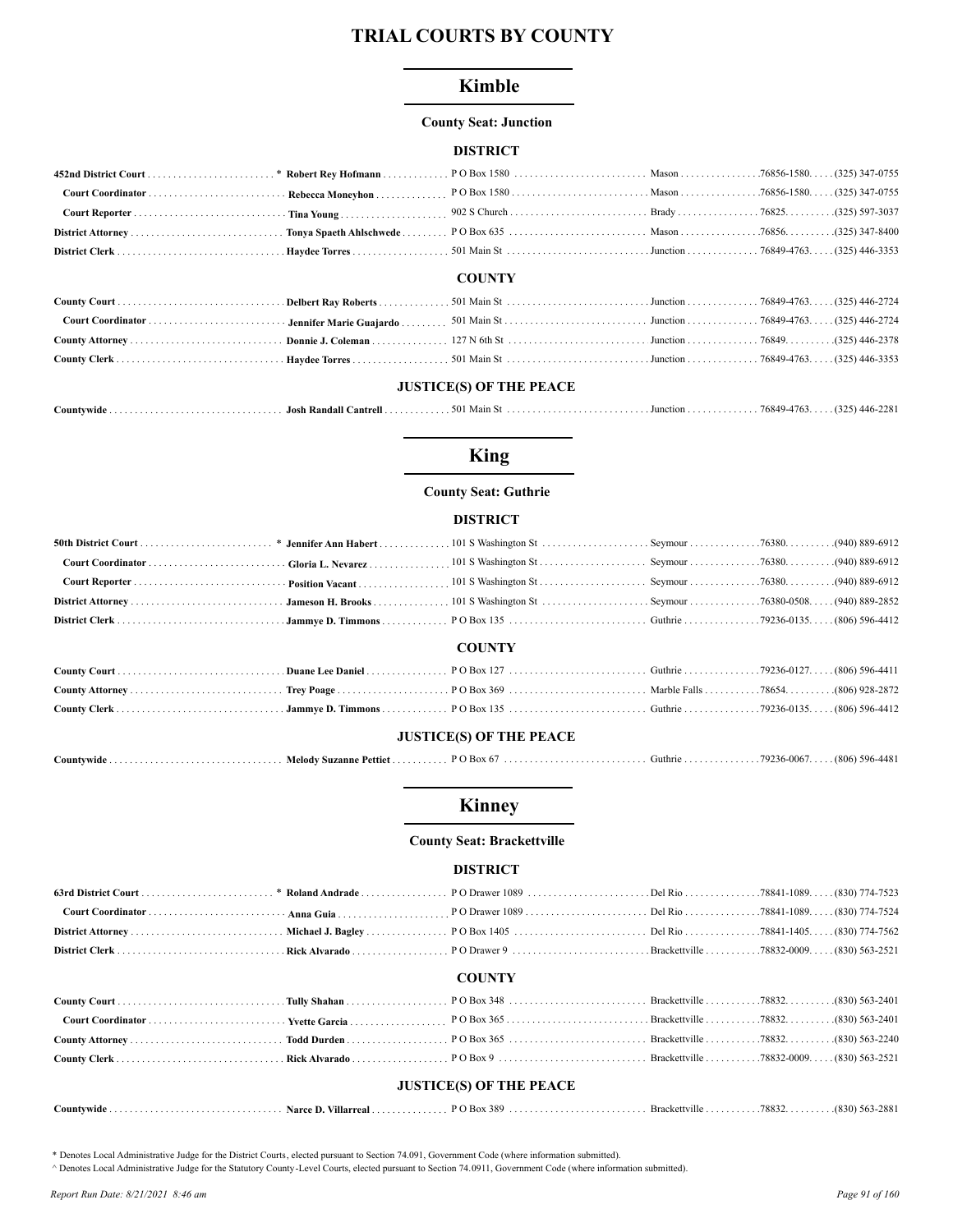# **Kleberg**

## **County Seat: Kingsville**

## **DISTRICT**

#### **COUNTY**

## **JUSTICE(S) OF THE PEACE**

# **Knox**

#### **County Seat: Benjamin**

## **DISTRICT**

|  | <b>COUNTY</b>                  |  |  |
|--|--------------------------------|--|--|
|  |                                |  |  |
|  |                                |  |  |
|  |                                |  |  |
|  |                                |  |  |
|  |                                |  |  |
|  | <b>JUSTICE(S) OF THE PEACE</b> |  |  |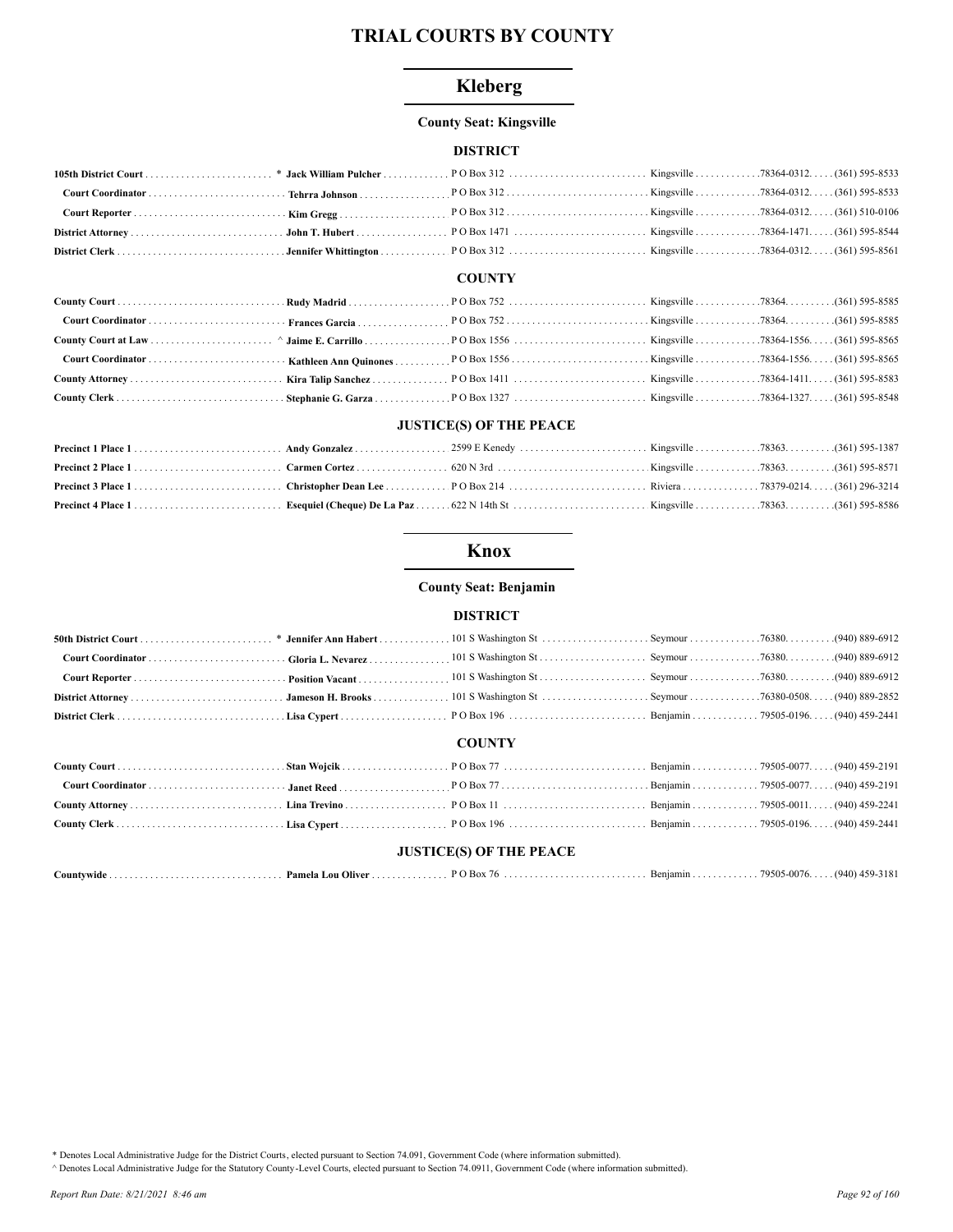## Lamar

#### **County Seat: Paris**

## **DISTRICT**

# **COUNTY**

# **JUSTICE(S) OF THE PEACE**

# Lamb

#### **County Seat: Littlefield**

#### **DISTRICT**

#### **COUNTY**

# **JUSTICE(S) OF THE PEACE**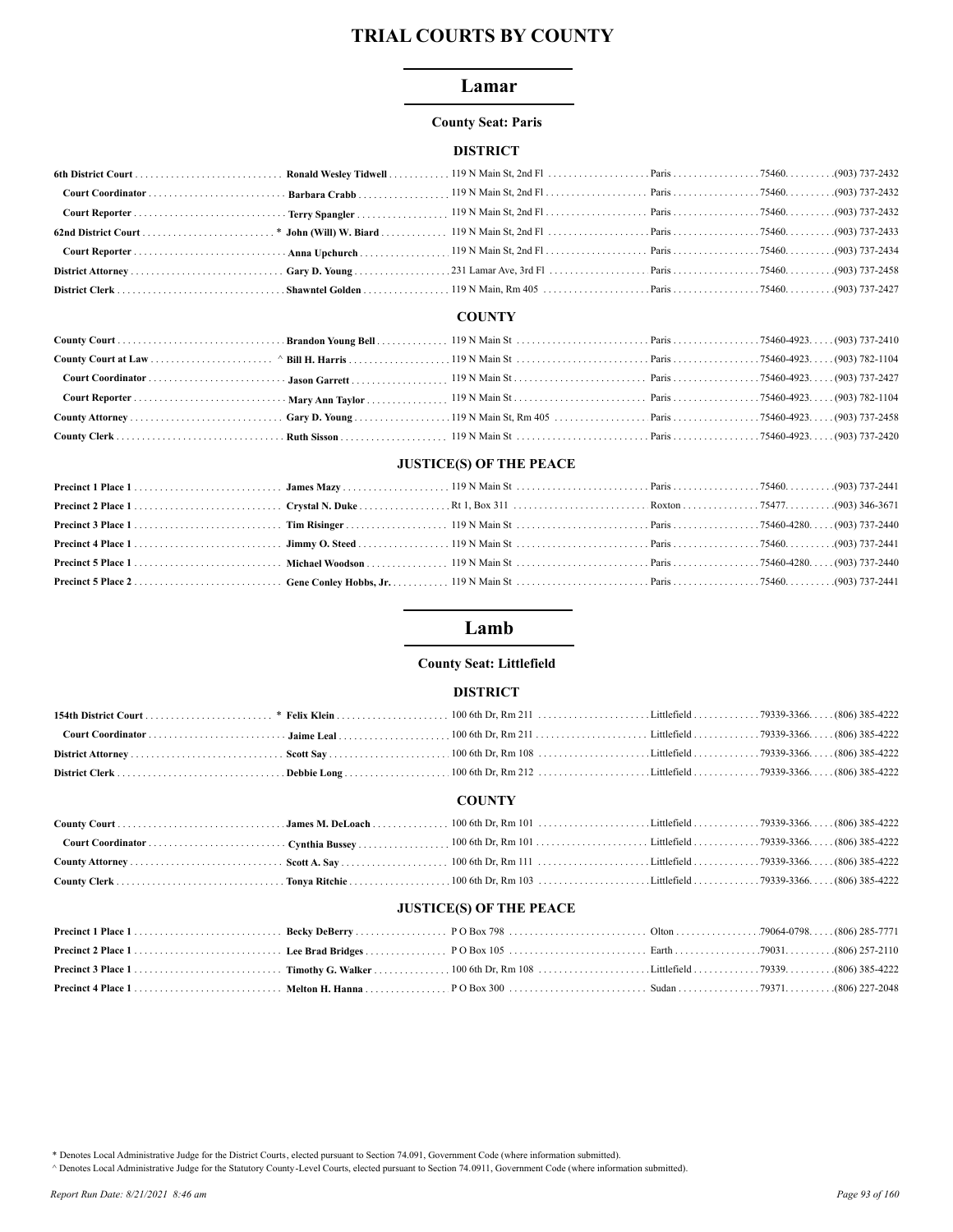# Lampasas

#### **County Seat: Lampasas**

### **DISTRICT**

|                         |  | <b>COUNTY</b> |  |  |  |  |
|-------------------------|--|---------------|--|--|--|--|
|                         |  |               |  |  |  |  |
|                         |  |               |  |  |  |  |
|                         |  |               |  |  |  |  |
| HIGHLORGY OR THE BRIANS |  |               |  |  |  |  |

#### **JUSTICE(S) OF THE PEACE**

# La Salle

#### **County Seat: Cotulla**

### **DISTRICT**

|                                     | * Russell Wilson | 1405 Campbell Ave, Ste 101 Jourdanton 78118-2930. (830) 769-3750 |  |  |
|-------------------------------------|------------------|------------------------------------------------------------------|--|--|
|                                     |                  | 1405 Campbell Ave, Ste 101 Jourdanton 78118-2930. (830) 769-3750 |  |  |
|                                     |                  | 1405 Campbell Ave, Ste 101 Jourdanton 78118-2930. (830) 769-3750 |  |  |
| Court Coordinator  Norma Villanueva |                  | 1405 Campbell Ave, Ste 101 Jourdanton 78118-2930. (830) 769-3750 |  |  |
|                                     |                  |                                                                  |  |  |
|                                     |                  |                                                                  |  |  |
|                                     |                  |                                                                  |  |  |
|                                     |                  | <b>COUNTY</b>                                                    |  |  |
|                                     |                  |                                                                  |  |  |
|                                     |                  |                                                                  |  |  |

# **JUSTICE(S) OF THE PEACE**

\* Denotes Local Administrative Judge for the District Courts, elected pursuant to Section 74.091, Government Code (where information submitted).

A Denotes Local Administrative Judge for the Statutory County-Level Courts, elected pursuant to Section 74.0911, Government Code (where information submitted).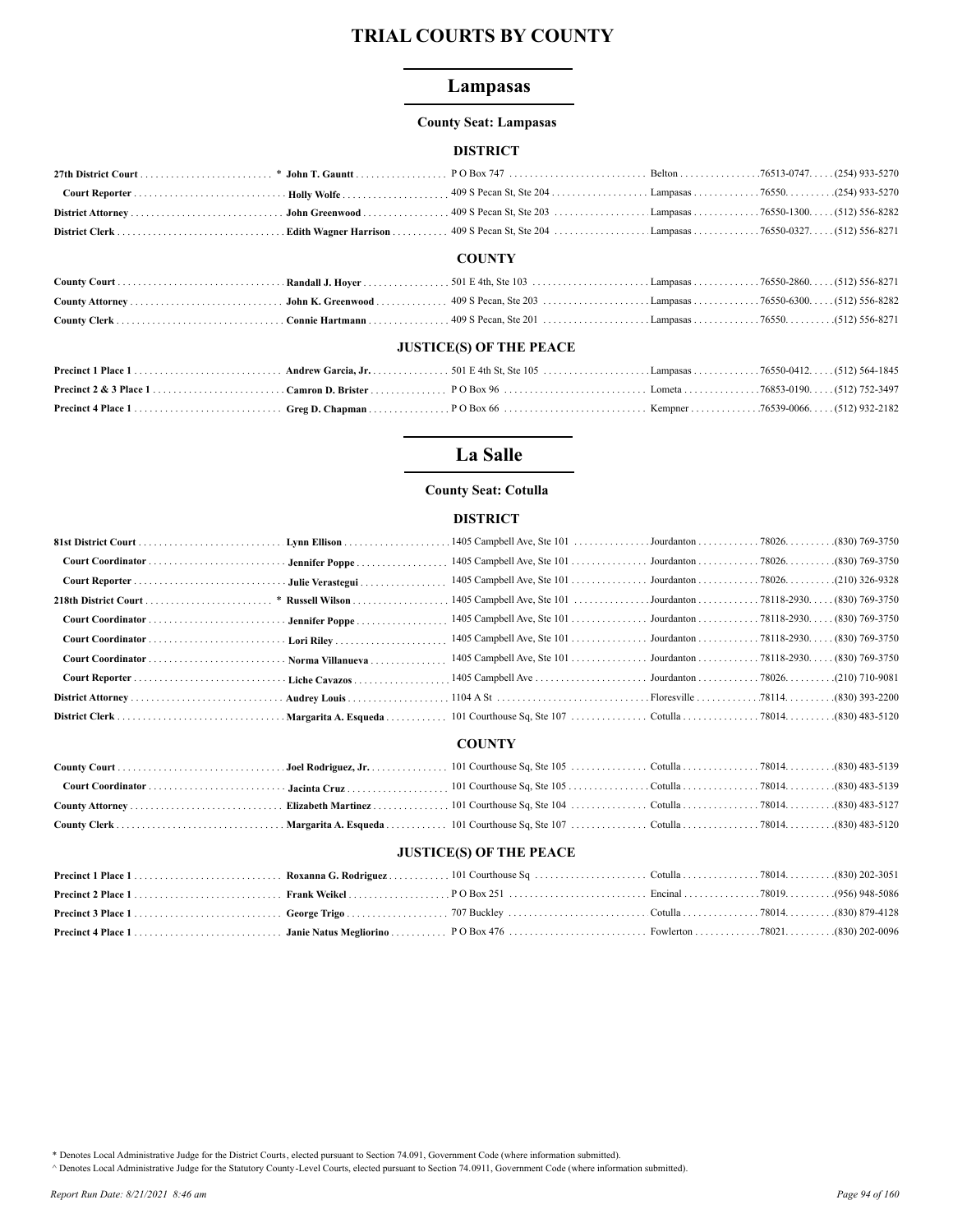## Lavaca

## **County Seat: Hallettsville**

## **DISTRICT**

# **COUNTY**

## **JUSTICE(S) OF THE PEACE**

# Lee

## **County Seat: Giddings**

#### **DISTRICT**

# **COUNTY**

## **JUSTICE(S) OF THE PEACE**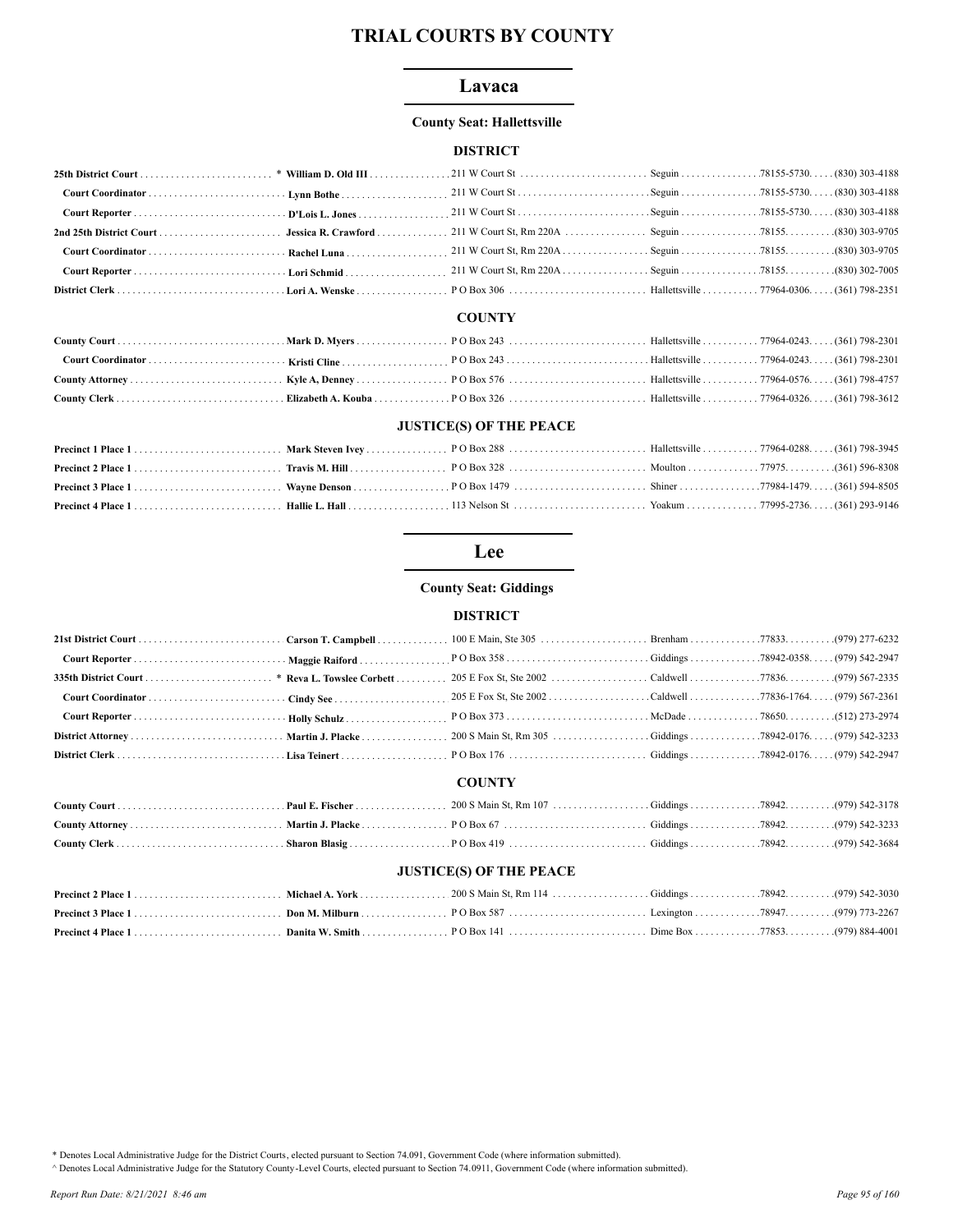## Leon

## **County Seat: Centerville**

## **DISTRICT**

## **COUNTY**

## **JUSTICE(S) OF THE PEACE**

# Liberty

## **County Seat: Liberty**

#### **DISTRICT**

# **COUNTY**

| Wesley Hinch |  |  |
|--------------|--|--|
|              |  |  |
|              |  |  |
|              |  |  |
|              |  |  |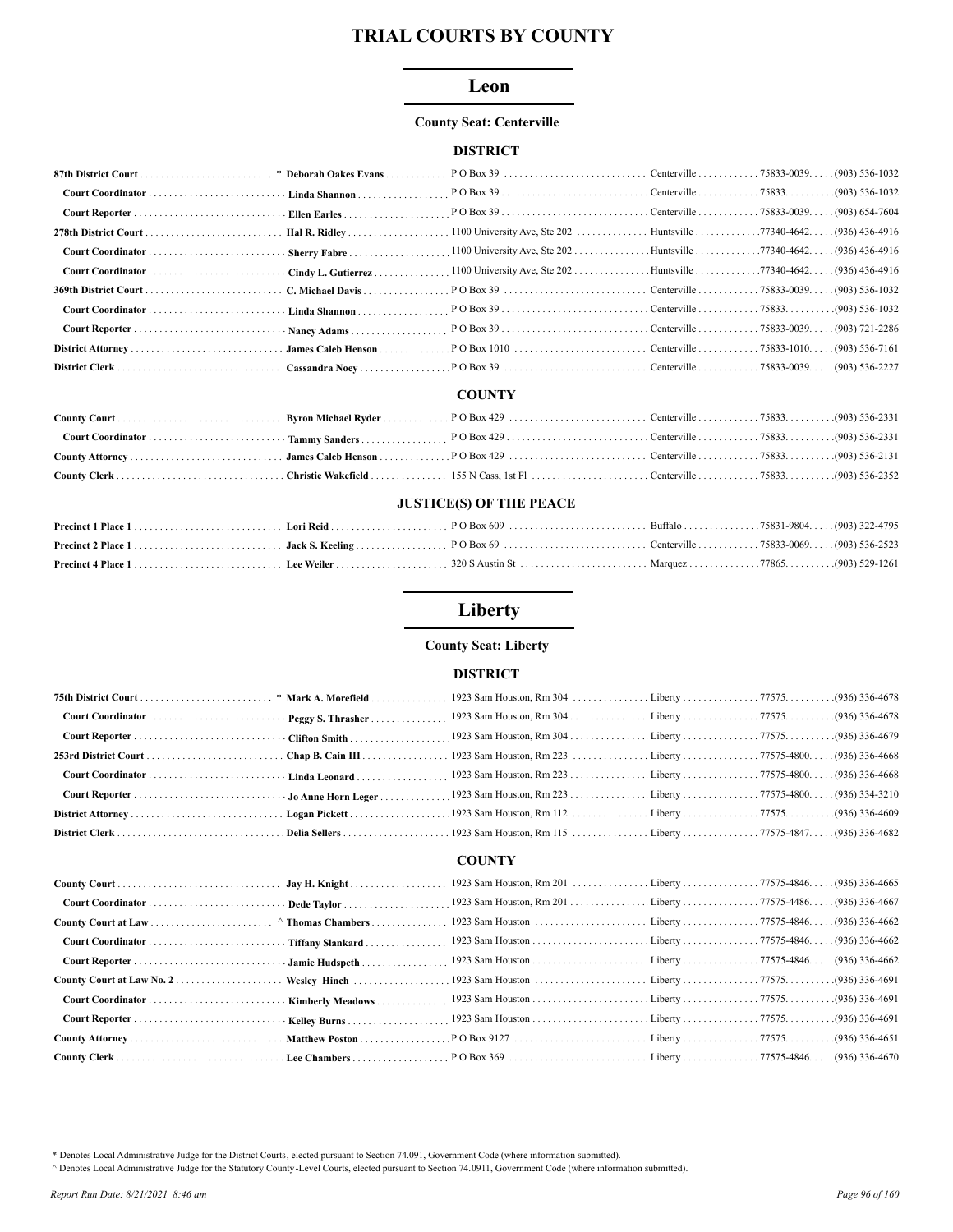# Liberty

# **JUSTICE(S) OF THE PEACE**

# Limestone

## **County Seat: Groesbeck**

# **DISTRICT**

#### **COUNTY**

## **JUSTICE(S) OF THE PEACE**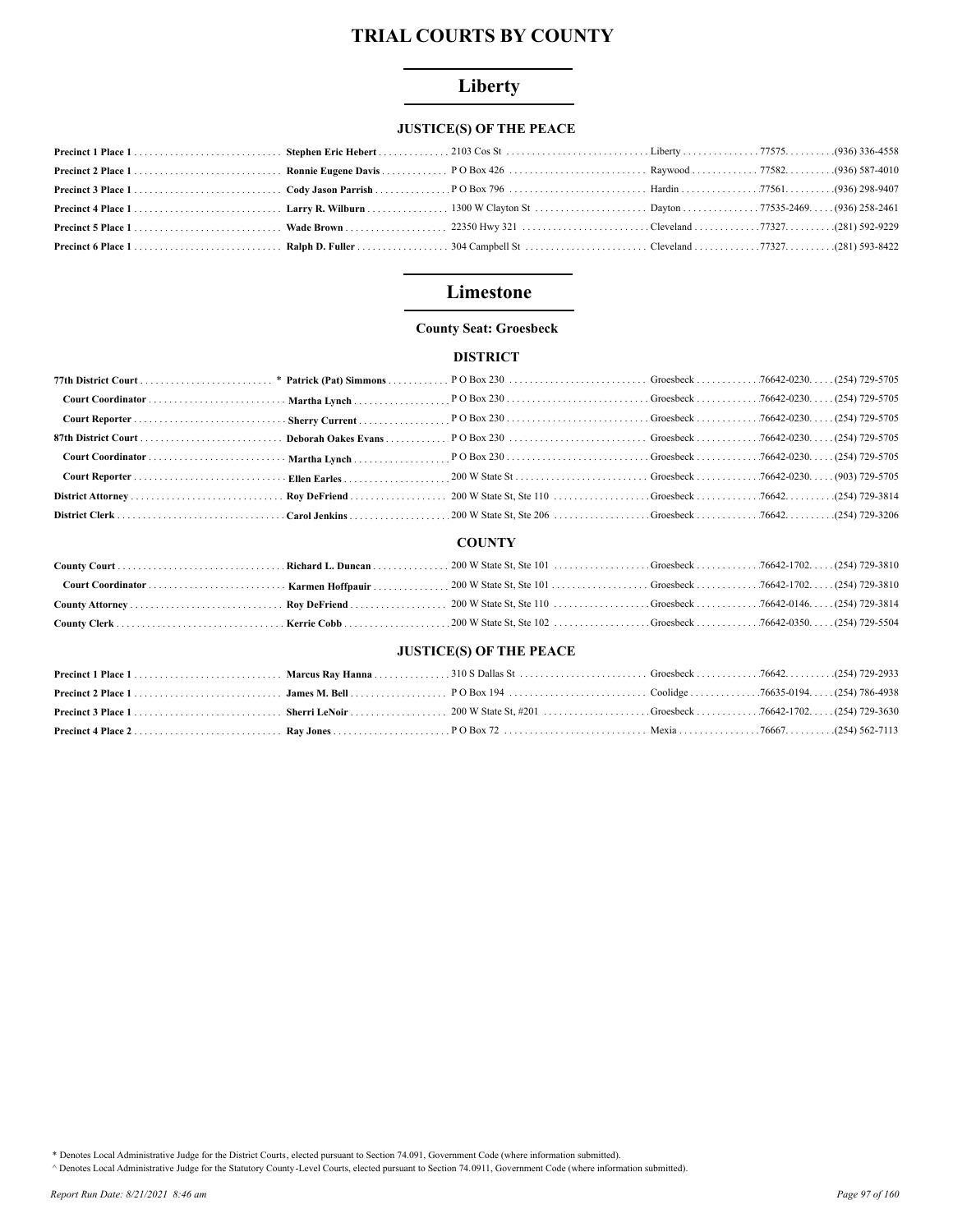# Lipscomb

## **County Seat: Lipscomb**

## **DISTRICT**

#### **COUNTY**

## **JUSTICE(S) OF THE PEACE**

| countywide | Nhenherd<br>Nancv | $\overline{O}$ Box. | LIDSCOMD -<br>. | 0037<br>79056.<br>(906) 962 2944<br>. 600 M 62-3844<br>- , , , , , , |  |
|------------|-------------------|---------------------|-----------------|----------------------------------------------------------------------|--|
|------------|-------------------|---------------------|-----------------|----------------------------------------------------------------------|--|

# **Live Oak**

# **County Seat: George West**

## **DISTRICT**

|                      | Starr Boldrick Bauer |  |  |
|----------------------|----------------------|--|--|
|                      |                      |  |  |
|                      |                      |  |  |
| 156th District Court |                      |  |  |
|                      | Sylvia Mejias        |  |  |
|                      |                      |  |  |
|                      |                      |  |  |
|                      |                      |  |  |
|                      | - Jennifer Surginer  |  |  |
|                      |                      |  |  |
|                      |                      |  |  |
|                      |                      |  |  |
|                      |                      |  |  |

## **COUNTY**

## **JUSTICE(S) OF THE PEACE**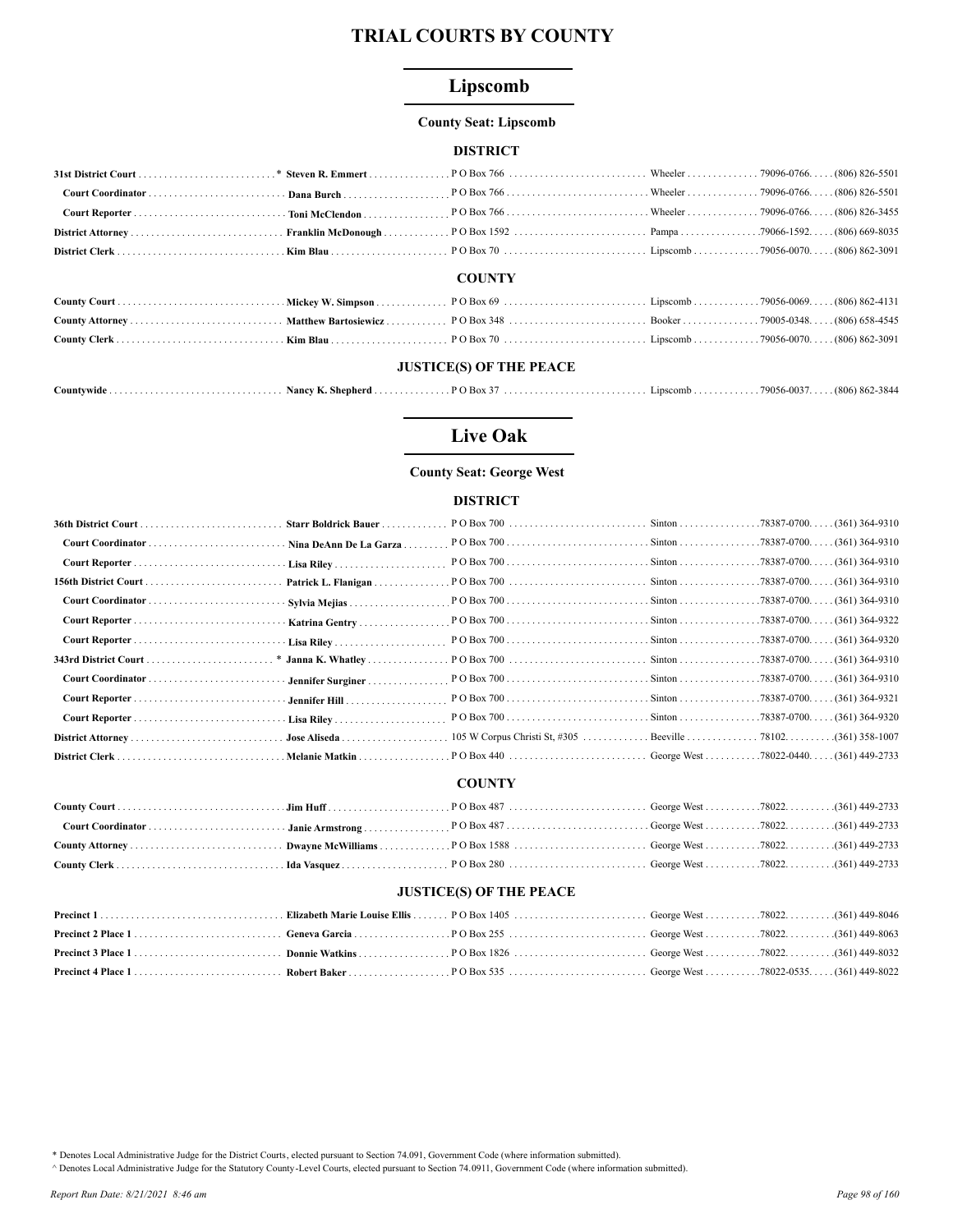## Llano

#### **County Seat: Llano**

#### **DISTRICT**

#### **COUNTY**

## **JUSTICE(S) OF THE PEACE**

# Loving

#### **County Seat: Mentone**

## **DISTRICT**

| (432) 943-2749 (432) 943-2749 (432) 943-2749 (432) 943-2749 (432) 943-2749 (432) 943-2749 (432) 943-2749 (432) 943-2749 (432) 943-2749 |  |  |  |  |
|----------------------------------------------------------------------------------------------------------------------------------------|--|--|--|--|
|                                                                                                                                        |  |  |  |  |
|                                                                                                                                        |  |  |  |  |
|                                                                                                                                        |  |  |  |  |
| <b>COUNTY</b>                                                                                                                          |  |  |  |  |
|                                                                                                                                        |  |  |  |  |
|                                                                                                                                        |  |  |  |  |

#### **JUSTICE(S) OF THE PEACE**

| . 114 W Collins Ave. Rm 105 Mentone 79754-0216.<br>$Countwide \dots \dots \dots \dots \dots \dots \dots \dots \dots \dots \dots \dots$<br>Amber Marie King | $\ldots$ (432) 286-9544 |
|------------------------------------------------------------------------------------------------------------------------------------------------------------|-------------------------|
|------------------------------------------------------------------------------------------------------------------------------------------------------------|-------------------------|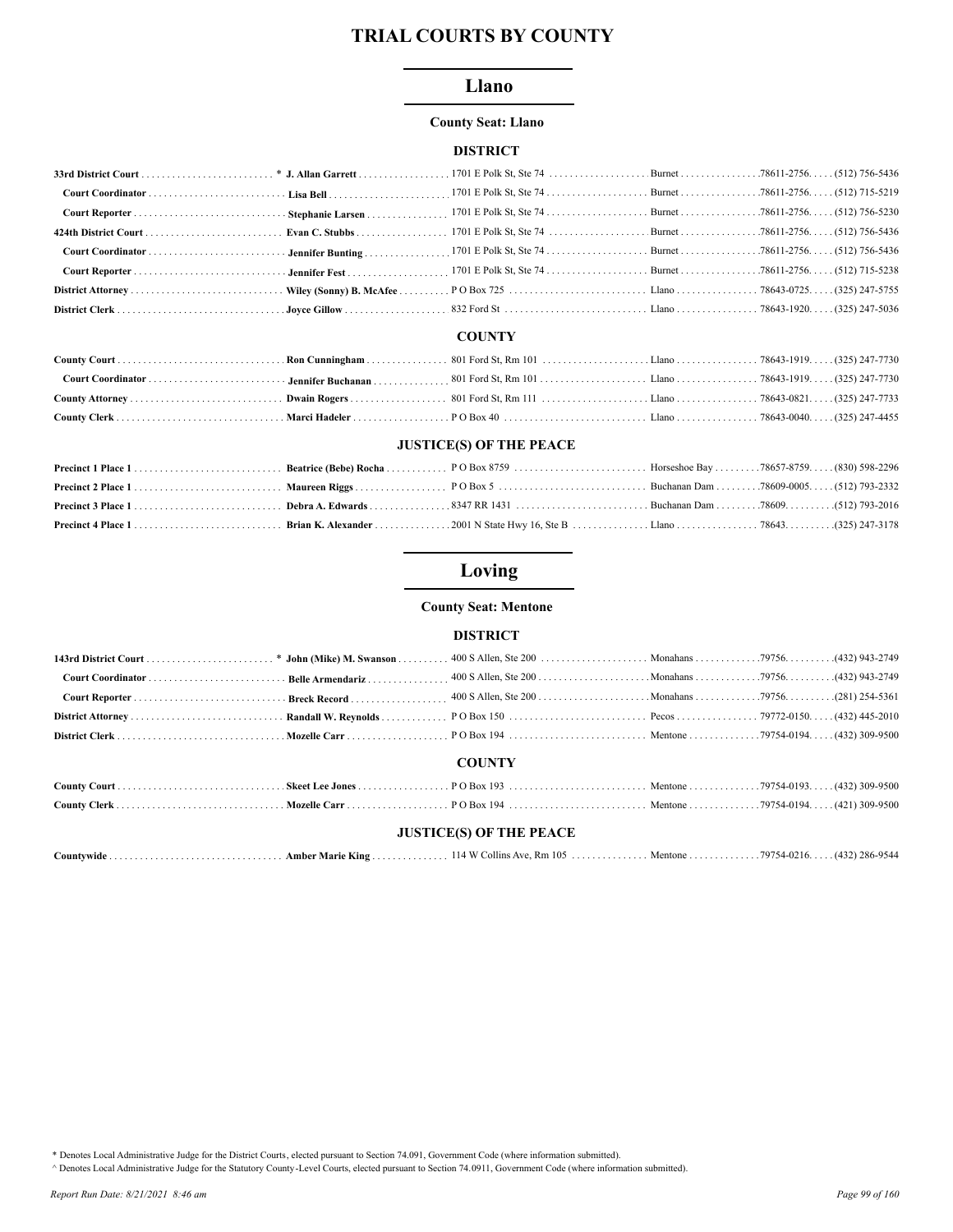# Lubbock

#### **County Seat: Lubbock**

## **DISTRICT**

|                      | . Ann-Marie Carruth         | $POBox 10536       $             | $Lubbock$                      | $.79408 - 3536.$<br>$(806)$ 775-1041   |
|----------------------|-----------------------------|----------------------------------|--------------------------------|----------------------------------------|
|                      | Penny Turner                | PO Box 10536                     | . Lubbock                      | $. .79408 - 3536.$<br>$(806)$ 775-1041 |
|                      | Rebecca Duval               | P O Box 10536Lubbock79408-3536   |                                | (806) 775-1040                         |
|                      |                             | $POBox 10536$ Lubbock            |                                | $.79408 - 3536$<br>$(806)$ 775-1040    |
|                      | Phillip Hays                |                                  |                                |                                        |
|                      |                             |                                  |                                | $(806)$ 775-1038                       |
|                      | Annette Goodman             |                                  |                                | (806) 775-1038                         |
|                      | John (Trey) J. McClendon    |                                  |                                | $(806)$ 775-1035                       |
|                      | Audrey Beckham              |                                  |                                | $(806)$ 775-1035                       |
|                      | Breann Hays                 |                                  |                                | (806) 775-1034                         |
|                      | Douglas H. Freitag          |                                  |                                | $(806)$ 775-1032                       |
|                      | Rhonda Devitt               |                                  |                                | $(806)$ 775-1032                       |
|                      | Charles Hanshew             |                                  | Lubbock 79408-3536.            | $(806)$ 775-1031                       |
|                      |                             | $PO Box 10536$                   | $Lubbock \ldots \ldots \ldots$ | $.79408 - 3536.$<br>$(806)$ 775-1027   |
|                      | <b>Brandi Deatherage</b>    |                                  |                                | $(806)$ 775-1027                       |
|                      | <b>Annette Goodman</b>      | $PO Box 10536$ Lubbock79408-3536 |                                | $(806)$ 775-1028                       |
| 364th District Court |                             |                                  |                                |                                        |
|                      | Angela Younglas             |                                  |                                |                                        |
|                      | J'Lyn Sauseda               |                                  |                                | $(806)$ 775-1025                       |
|                      | Stephen L. Johnson (Family) |                                  |                                | (806) 775-1702                         |
|                      | Melissa Jo McNamara         |                                  |                                | $(806)$ 775-1700                       |
|                      | K. Sunshine Stanek          |                                  |                                | $.79408 - 3536$<br>$(806)$ 775-1105    |
|                      | Dean Stanzione              |                                  |                                | $.79408 - 3536.$<br>(806) 775-1355     |
|                      |                             |                                  |                                |                                        |
|                      |                             |                                  |                                |                                        |

## **COUNTY**

|                    | .904 Broadway Lubbock 79408-3536(806) 775-1679 |  |
|--------------------|------------------------------------------------|--|
|                    |                                                |  |
|                    |                                                |  |
|                    |                                                |  |
|                    |                                                |  |
|                    |                                                |  |
|                    | PO Box 10536Lubbock79408-3536(806) 775-1301    |  |
|                    |                                                |  |
| <b>Ben A. Webb</b> |                                                |  |
|                    | PO Box 10536Lubbock79408-3536(806) 775-1309    |  |
|                    |                                                |  |
|                    |                                                |  |
|                    |                                                |  |

## **JUSTICE(S) OF THE PEACE**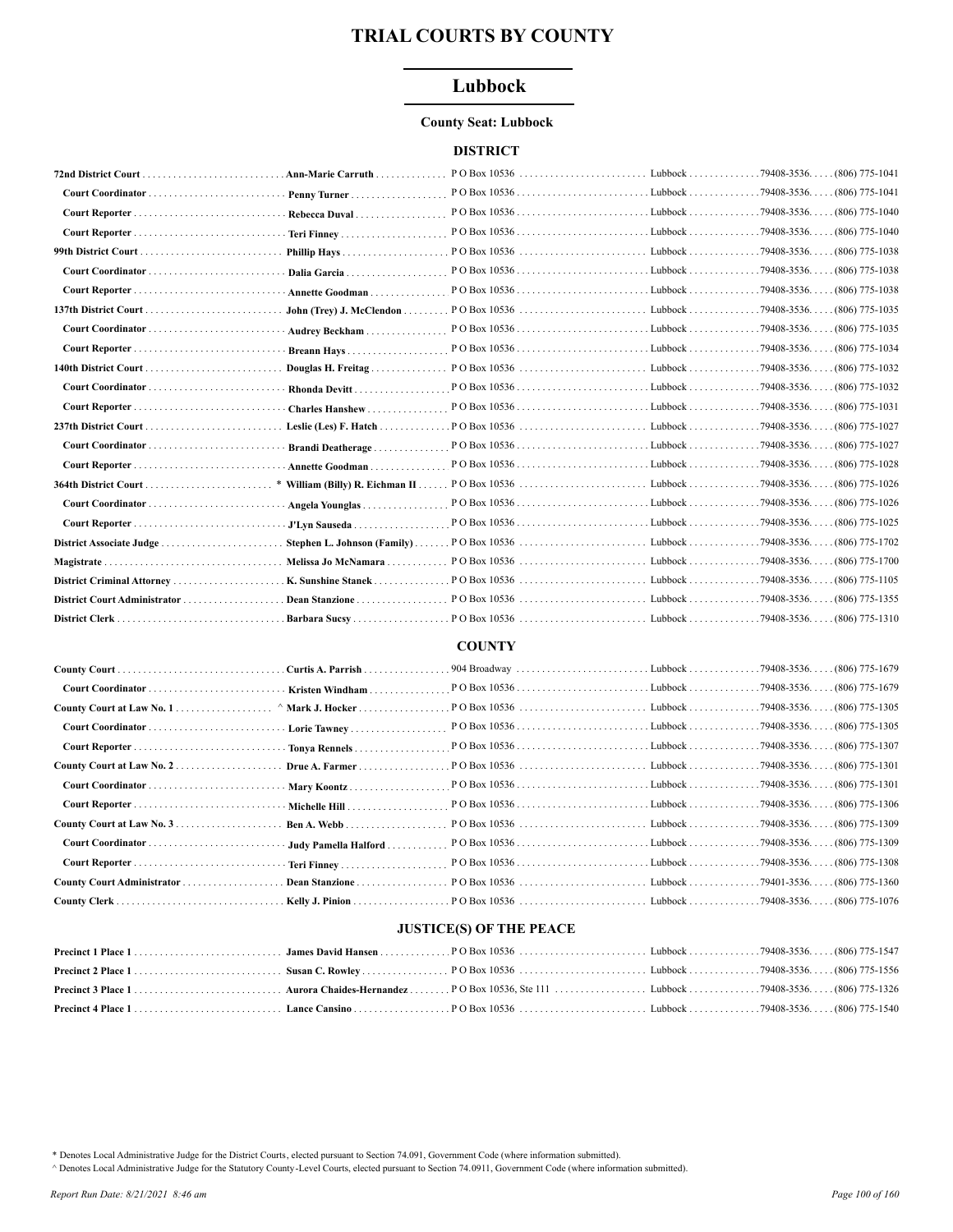# Lynn

## **County Seat: Tahoka**

## **DISTRICT**

### **COUNTY**

| <b>JUSTICE(S) OF THE PEACE</b> |  |  |  |  |  |
|--------------------------------|--|--|--|--|--|

# **McCulloch**

## **County Seat: Brady**

#### **DISTRICT**

|  | <b>COUNTY</b> |  |  |
|--|---------------|--|--|

## **JUSTICE(S) OF THE PEACE**

| Countywide | <b>Maggie Sawver</b> | $104 \,\mathrm{N} \,\mathrm{C}$ |  |  |  |
|------------|----------------------|---------------------------------|--|--|--|
|------------|----------------------|---------------------------------|--|--|--|

# **McLennan**

#### **County Seat: Waco**

## **DISTRICT**

| Susan N. Kelly |  |  |
|----------------|--|--|
|                |  |  |
|                |  |  |
|                |  |  |
|                |  |  |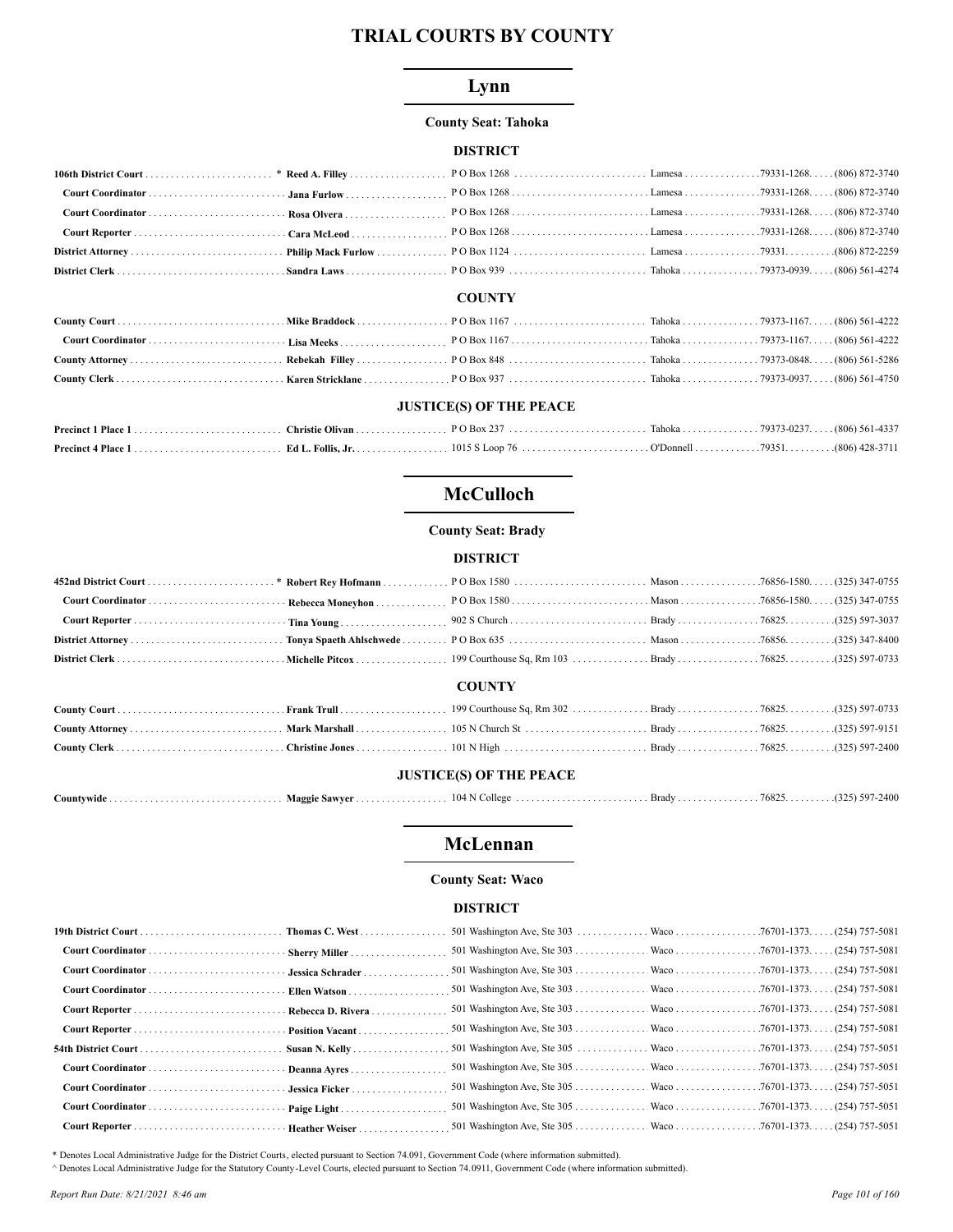# McLennan

#### **County Seat: Waco**

## **DISTRICT**

|                      | Gary Coley, Jr.                    |  |  |
|----------------------|------------------------------------|--|--|
|                      | Lisa Blakemore                     |  |  |
|                      | Molly Renfroe                      |  |  |
|                      | · · Melinda Nichols                |  |  |
|                      |                                    |  |  |
|                      |                                    |  |  |
|                      |                                    |  |  |
| 414th District Court | * Vicki Lynn Menard                |  |  |
|                      |                                    |  |  |
|                      | Kathy McDaniel                     |  |  |
|                      | Virgil E. Bain (Criminal) $\ldots$ |  |  |
|                      | Douglas R. Bergen                  |  |  |
|                      | Barry Johnson                      |  |  |
|                      |                                    |  |  |

#### **COUNTY**

# **JUSTICE(S) OF THE PEACE**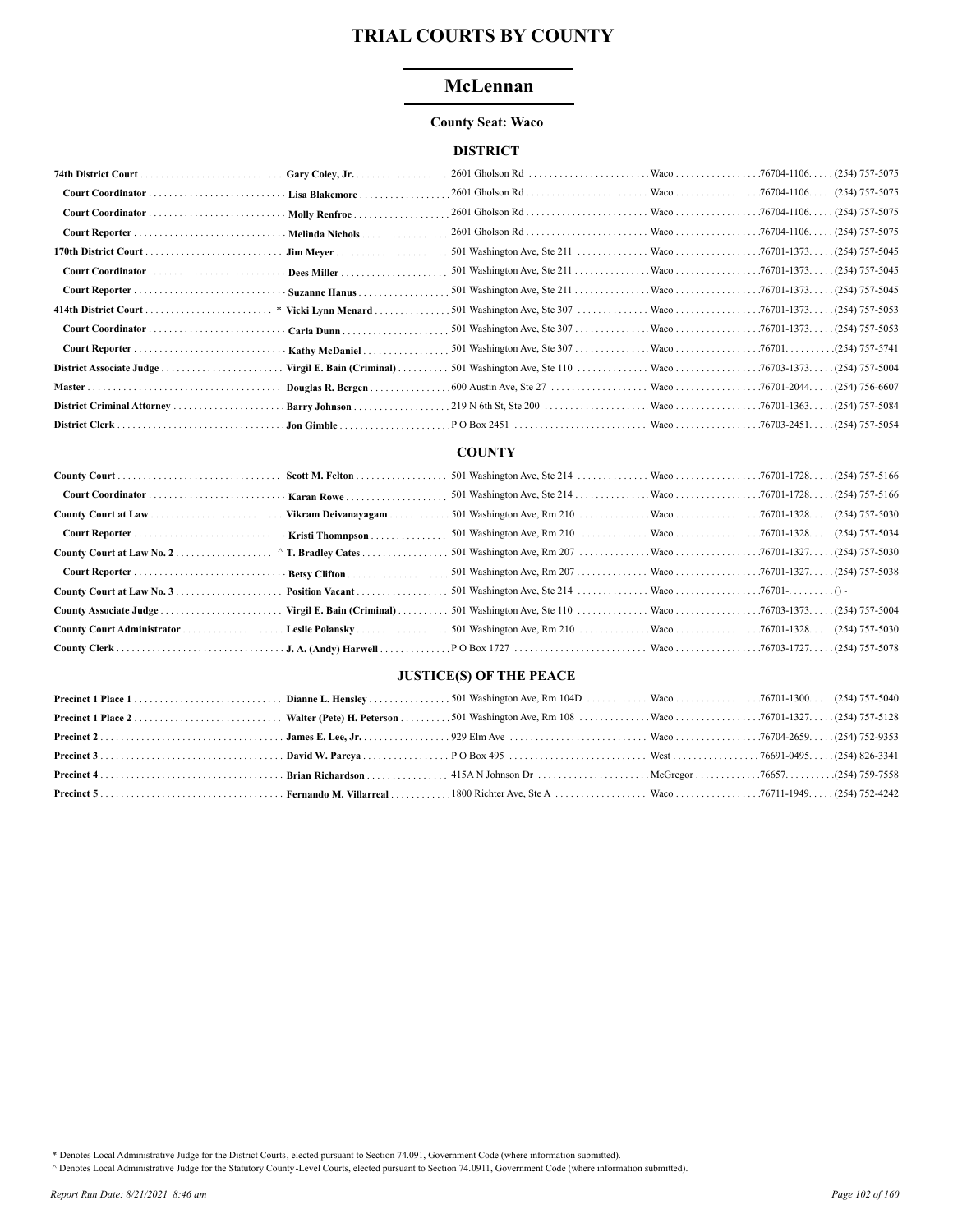# **McMullen**

#### **County Seat: Tilden**

## **DISTRICT**

| Starr Boldrick Bauer   |                                                                  |  |
|------------------------|------------------------------------------------------------------|--|
| Nina DeAnn De La Garza |                                                                  |  |
|                        |                                                                  |  |
| Patrick L. Flanigan    |                                                                  |  |
| Sylvia Mejias          |                                                                  |  |
|                        |                                                                  |  |
|                        |                                                                  |  |
|                        |                                                                  |  |
| Jennifer Surginer      |                                                                  |  |
|                        |                                                                  |  |
|                        |                                                                  |  |
|                        | 111 S St. Mary's St, Ste 203 Beeville 78102-5619. (361) 358-1007 |  |
| Mattie Sadovsky        |                                                                  |  |

## **COUNTY**

## **JUSTICE(S) OF THE PEACE**

| Countvwide. | - Debora Lynn Garza | 238<br>$\overline{P}$ O Box 2.36 |  | . Tilden 78072. 461) 274-337 | ے رہے۔ |
|-------------|---------------------|----------------------------------|--|------------------------------|--------|
|-------------|---------------------|----------------------------------|--|------------------------------|--------|

# **Madison**

## **County Seat: Madisonville**

#### **DISTRICT**

|  | <b>COUNTY</b> |  |
|--|---------------|--|

## **JUSTICE(S) OF THE PEACE**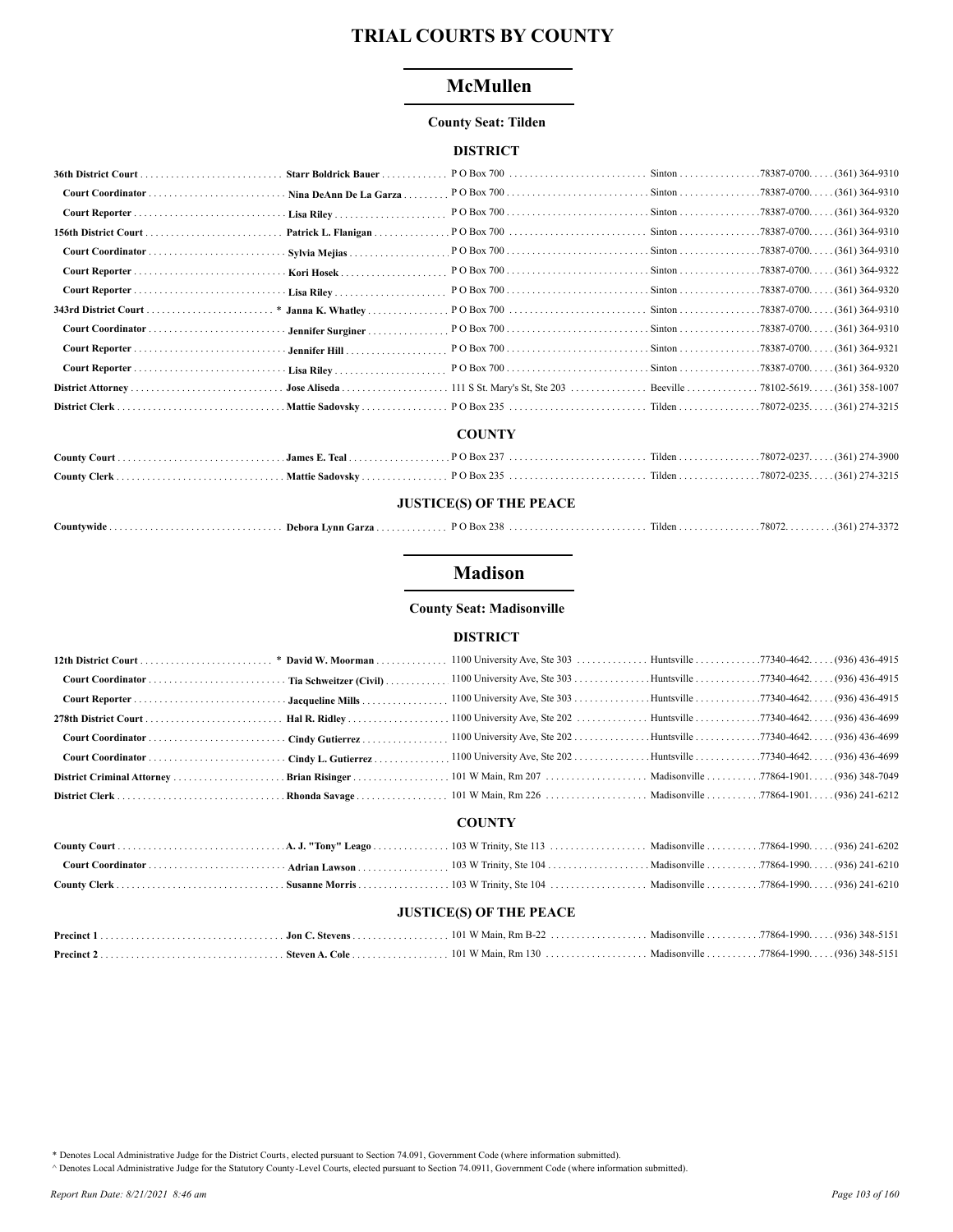## **Marion**

#### **County Seat: Jefferson**

### **DISTRICT**

### **COUNTY**

| <b>JUSTICE(S) OF THE PEACE</b> |  |  |  |  |  |
|--------------------------------|--|--|--|--|--|

## **Martin**

### **County Seat: Stanton**

#### **DISTRICT**

## **COUNTY**

| <b>JUSTICE(S) OF THE PEACE</b> |  |  |  |  |  |
|--------------------------------|--|--|--|--|--|

# **Mason**

### **County Seat: Mason**

### **DISTRICT**

|  | <b>COUNTY</b> |  |
|--|---------------|--|
|  |               |  |
|  |               |  |

\* Denotes Local Administrative Judge for the District Courts, elected pursuant to Section 74.091, Government Code (where information submitted).

A Denotes Local Administrative Judge for the Statutory County -Level Courts, elected pursuant to Section 74.0911, Government Code (where information submitted).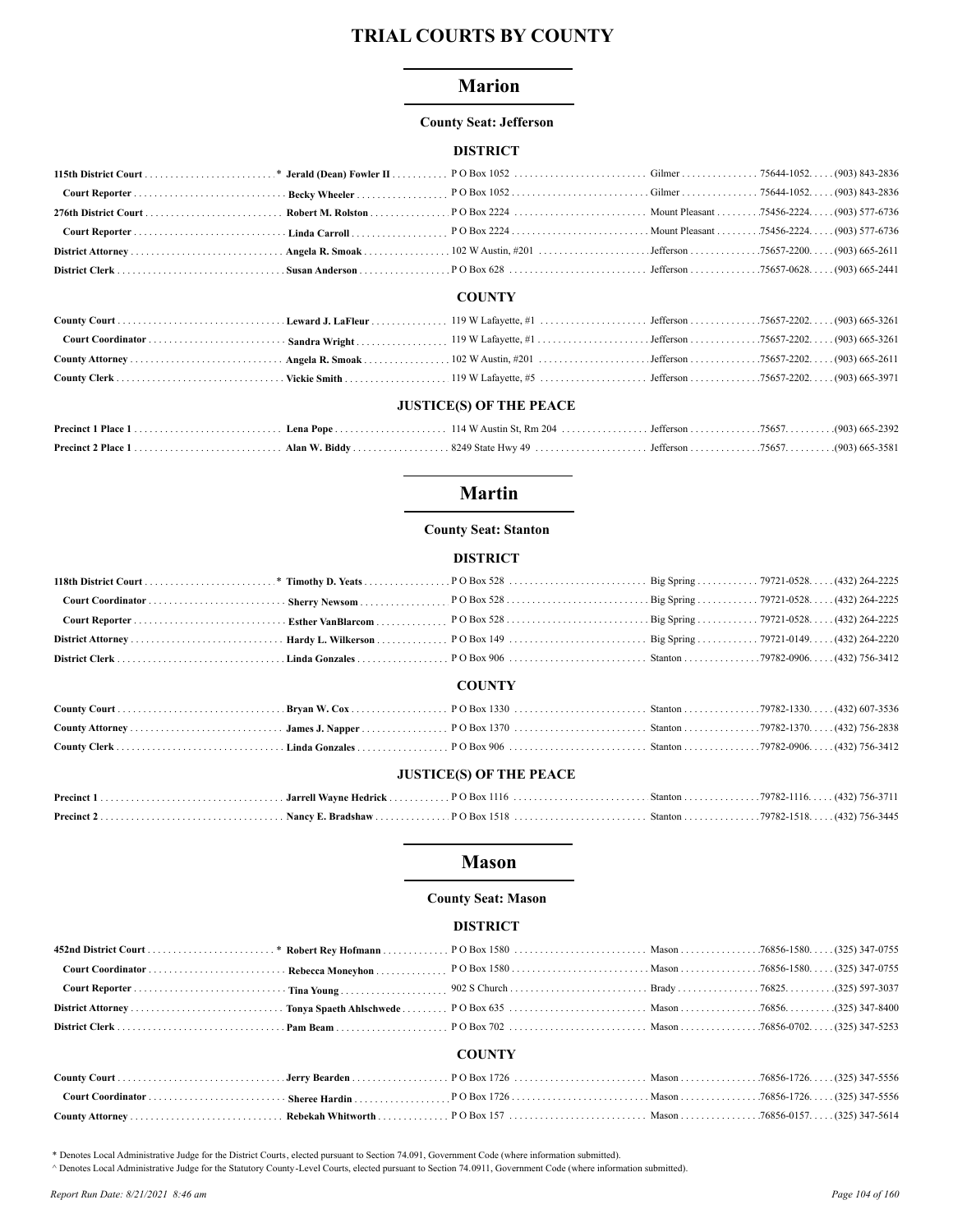## **Mason**

## **COUNTY**

|  | <b>JUSTICE(S) OF THE PEACE</b> |  |  |
|--|--------------------------------|--|--|

|--|--|--|--|--|--|

# Matagorda

## **County Seat: Matagorda**

## **DISTRICT**

## **COUNTY**

## **JUSTICE(S) OF THE PEACE**

# **Maverick**

# **County Seat: Eagle Pass**

### **DISTRICT**

# **COUNTY**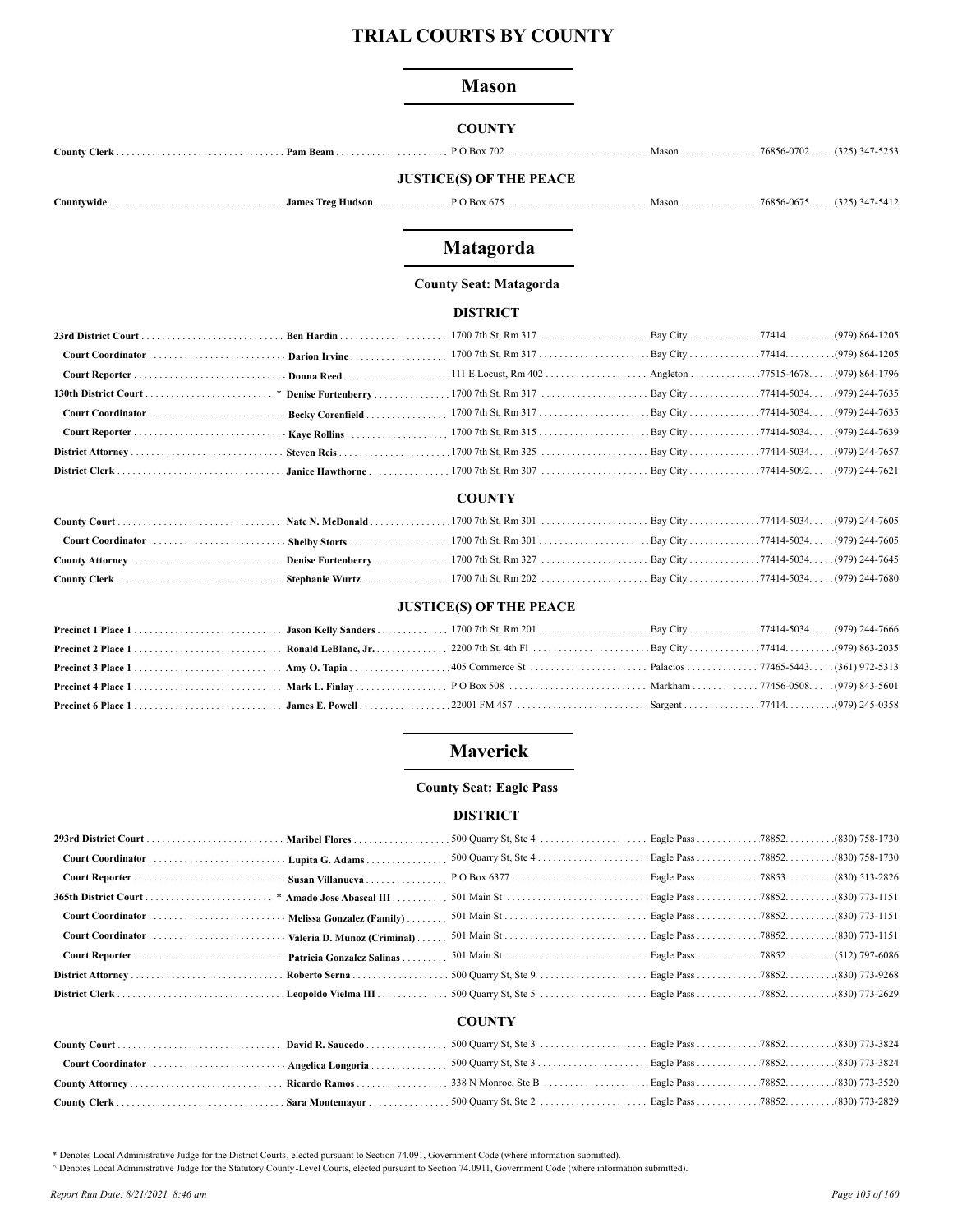# **Maverick**

# **JUSTICE(S) OF THE PEACE**

# **Medina**

#### **County Seat: Hondo**

#### **DISTRICT**

#### **COUNTY**

### **JUSTICE(S) OF THE PEACE**

# **Menard**

#### **County Seat: Menard**

#### **DISTRICT**

|                                |  | <b>COUNTY</b> |  |  |  |
|--------------------------------|--|---------------|--|--|--|
|                                |  |               |  |  |  |
|                                |  |               |  |  |  |
|                                |  |               |  |  |  |
| <b>JUSTICE(S) OF THE PEACE</b> |  |               |  |  |  |
|                                |  |               |  |  |  |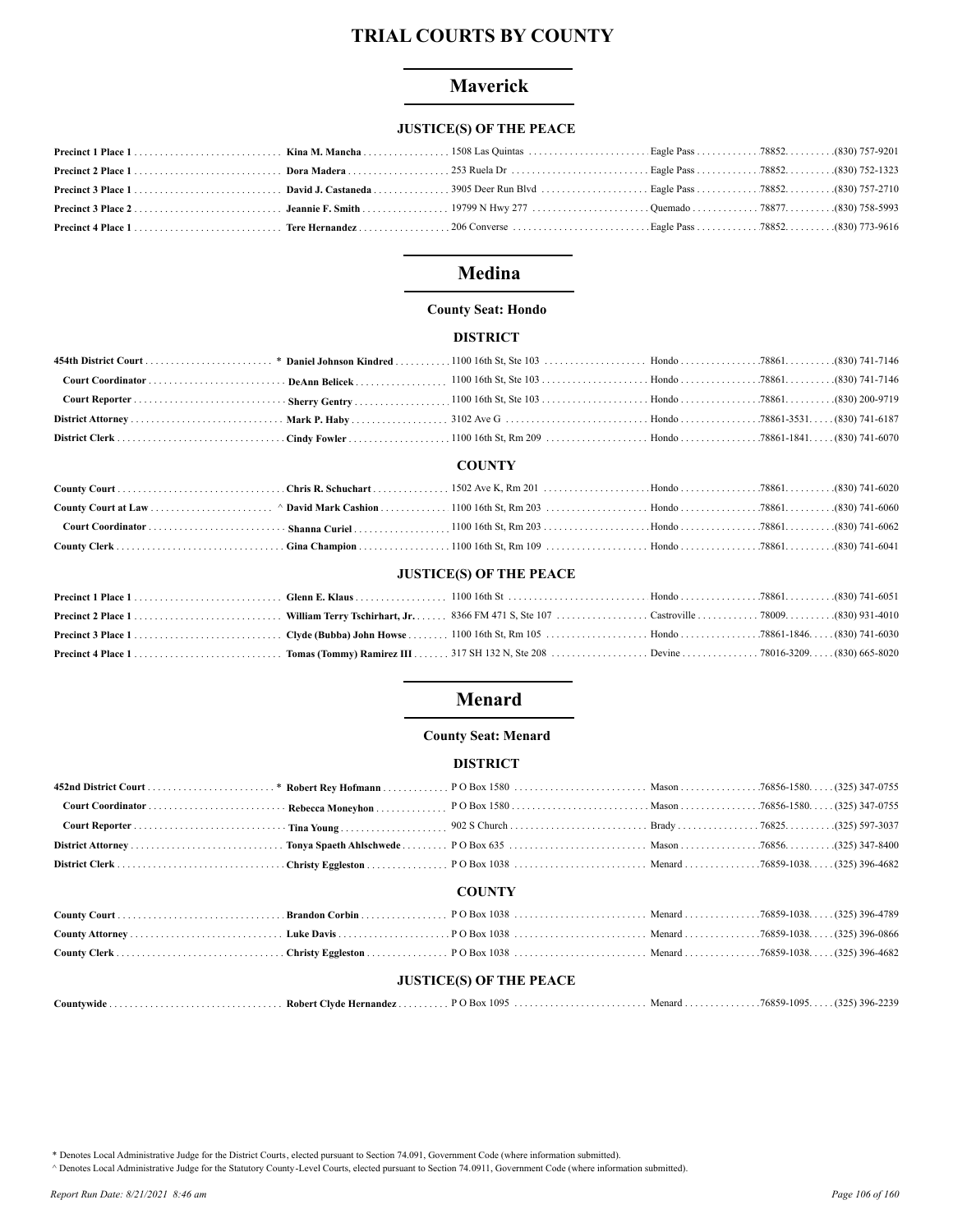# **Midland**

## **County Seat: Midland**

## **DISTRICT**

| 142nd District Court | David Glenn Rogers                                    |  |  |
|----------------------|-------------------------------------------------------|--|--|
|                      | <b>Ibefel Franco</b>                                  |  |  |
|                      | Melissa Crooks                                        |  |  |
|                      | Elizabeth Byer Leonard                                |  |  |
|                      | JoAnn Gonzalez                                        |  |  |
|                      | Kimberly Julian                                       |  |  |
| 318th District Court | David W. Lindemood                                    |  |  |
|                      | Melissa Bianchi                                       |  |  |
|                      | Danielle Hinesly                                      |  |  |
|                      | Leah Gail Robertson                                   |  |  |
|                      | <b>Heather Henderson</b>                              |  |  |
|                      | Sherri Capps                                          |  |  |
|                      |                                                       |  |  |
|                      | Nancy Berdoza                                         |  |  |
|                      | Monica Lancaster                                      |  |  |
|                      | Laura Nodolf                                          |  |  |
|                      | $Alex$ Archuleta $\ldots \ldots \ldots \ldots \ldots$ |  |  |

### **COUNTY**

| Russell Malm |  |  |
|--------------|--|--|
|              |  |  |

# **JUSTICE(S) OF THE PEACE**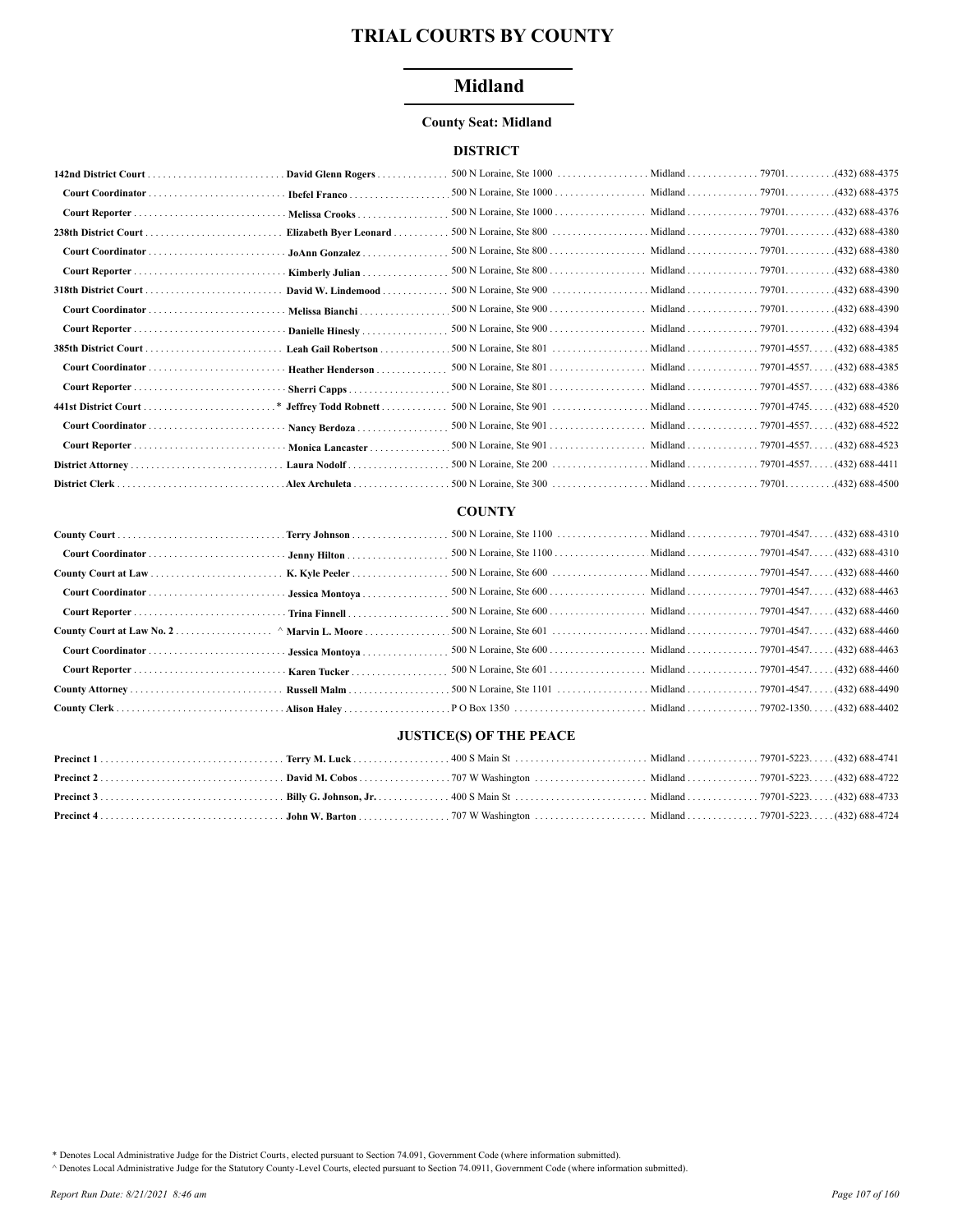# **Milam**

#### **County Seat: Cameron**

## **DISTRICT**

#### **COUNTY**

#### **JUSTICE(S) OF THE PEACE**

# **Mills**

## **County Seat: Goldthwaite**

## **DISTRICT**

|                                |  | 200 S Broadway, Ste 212 Brownwood 76801-3192. (325) 646-1987 |  |  |  |
|--------------------------------|--|--------------------------------------------------------------|--|--|--|
|                                |  | 200 S Broadway, Ste 212 Brownwood 76801-3192. (325) 646-1987 |  |  |  |
|                                |  |                                                              |  |  |  |
|                                |  |                                                              |  |  |  |
|                                |  |                                                              |  |  |  |
| <b>COUNTY</b>                  |  |                                                              |  |  |  |
|                                |  |                                                              |  |  |  |
|                                |  |                                                              |  |  |  |
|                                |  |                                                              |  |  |  |
|                                |  |                                                              |  |  |  |
| <b>JUSTICE(S) OF THE PEACE</b> |  |                                                              |  |  |  |

| Countvwide. | Kim Avants<br>. |  | Goldthwaite | 76844 | $(225)$ 648-44 |
|-------------|-----------------|--|-------------|-------|----------------|
|-------------|-----------------|--|-------------|-------|----------------|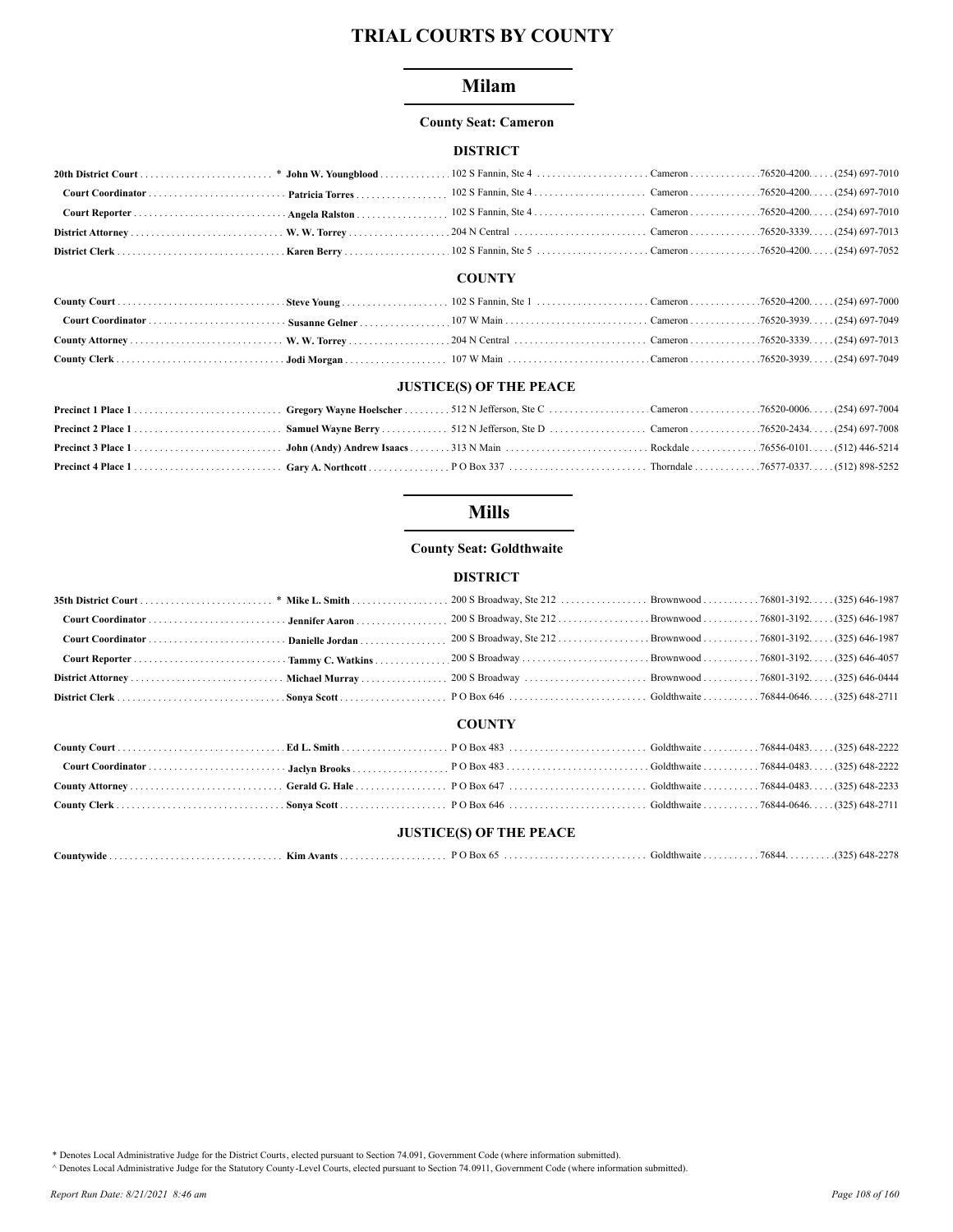## Mitchell

#### **County Seat: Colorado City**

#### **DISTRICT**

#### **COUNTY**

#### **JUSTICE(S) OF THE PEACE**

## Montague

#### **County Seat: Montague**

### **DISTRICT**

#### **COUNTY**

## **JUSTICE(S) OF THE PEACE**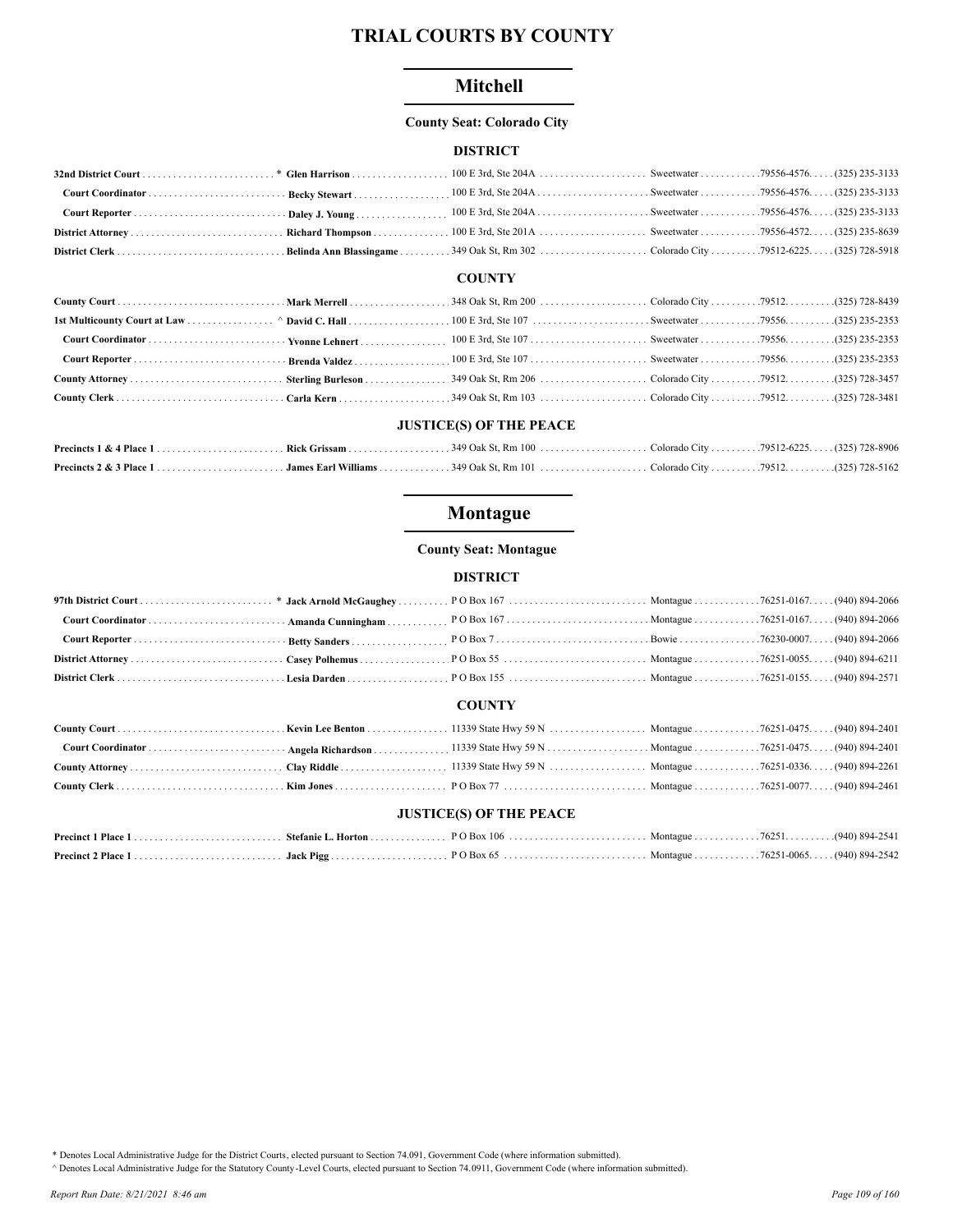### **Montgomery**

#### **County Seat: Conroe**

#### **DISTRICT**

|                      | Phil A. Grant             | $207$ W Phillips, Ste 306                                          | Conroe 77301-2505.   | (936) 539-7866                    |
|----------------------|---------------------------|--------------------------------------------------------------------|----------------------|-----------------------------------|
|                      | Victoria Chavez           |                                                                    |                      | (936) 539-7866                    |
|                      | Rebecca Chapman           |                                                                    |                      | $(936)$ 539-7866                  |
|                      | Lisa Ann Michalk          |                                                                    |                      | (936) 539-7808                    |
|                      | Katrina Blunk             |                                                                    |                      | (936) 539-7808                    |
|                      | Tonnie Whitney            |                                                                    |                      | (936) 760-6903                    |
|                      |                           |                                                                    | Conroe 77301-2874.   | . (936) 538-8133                  |
| 284th District Court | Kristin L. Bays           |                                                                    |                      | . (936) 539-7861                  |
|                      | Amber Park                |                                                                    | Conroe 77301-2874.   | . (936) 539-7861                  |
|                      | Robin Cooksey             |                                                                    |                      |                                   |
|                      |                           |                                                                    |                      |                                   |
|                      | Susan Mitchell            |                                                                    |                      |                                   |
|                      | Darlene Forville          | 207 W Phillips, Ste 305                                            | Conroe 77301-2874. . | (936) 539-7900                    |
|                      | Jennifer James Robin      |                                                                    |                      | (936) 539-7860                    |
|                      | Scott Wonderly            |                                                                    | Conroe 77301-2874. . | . (936) 539-7860                  |
|                      |                           |                                                                    | Conroe 77301-2874.   | $(936)$ 538-8191                  |
|                      |                           |                                                                    | Conroe 77301-2874.   | (936) 538-8094                    |
|                      |                           |                                                                    |                      | . (936) 538-8127                  |
|                      |                           |                                                                    |                      | . (936) 538-4563                  |
|                      | Tracy A. Gilbert          |                                                                    |                      | (936) 538-3618                    |
| Associate Judge      | Scharlene Valdez          |                                                                    |                      | $(936)$ 538-3618                  |
|                      | Kimberly Perry            |                                                                    |                      | $(936)$ 538-3618                  |
|                      | Christa Townes            |                                                                    | Conroe 77301-2874. . | $(936) 538 - 3618$                |
|                      | Patricia (Patty) Maginnis |                                                                    |                      | (936) 538-3532                    |
|                      | April Knudsen             |                                                                    |                      | $(936) 538 - 8148$                |
|                      | Tavis Jacks               |                                                                    |                      | $(936) 538 - 3638$                |
|                      |                           |                                                                    |                      | .(936) 538-3697                   |
|                      | Jennifer Hayden           | $300 \text{ N}$ Main, Ste $200 \ldots \ldots \ldots \ldots \ldots$ | Conroe 77304.        | .(936) 538-3697                   |
|                      | Nancy Isaaks              | $300 \text{ N}$ Main, Ste $200 \ldots \ldots \ldots \ldots \ldots$ | Conroe 77304.        | .(936) 538-3697                   |
|                      | P. J. Miller              | $300 \text{ N}$ Main, Ste $200 \ldots \ldots \ldots \ldots \ldots$ | Conroe 77304.        | .(936) 538-3697                   |
|                      | Lorrie Lucas              | $300$ N Main, Ste $200$                                            | Conroe 77304.        | .(936) 538-3697                   |
|                      |                           | $207$ W Phillips, 2nd Fl                                           |                      | Conroe 77301-2505. (936) 539-7800 |
|                      |                           | 301 N Main, Ste 304                                                | Conroe 77301.        | (936) 538-8170                    |
|                      | . Melisa Miller           | $PO Box 2985$                                                      |                      | Conroe 77305-2985. (936) 539-7855 |
|                      |                           | <b>COUNTY</b>                                                      |                      |                                   |

## 

\* Denotes Local Administrative Judge for the District Courts, elected pursuant to Section 74.091, Government Code (where information submitted).

^ Denotes Local Administrative Judge for the Statutory County-Level Courts, elected pursuant to Section 74.0911, Government Code (where information submitted).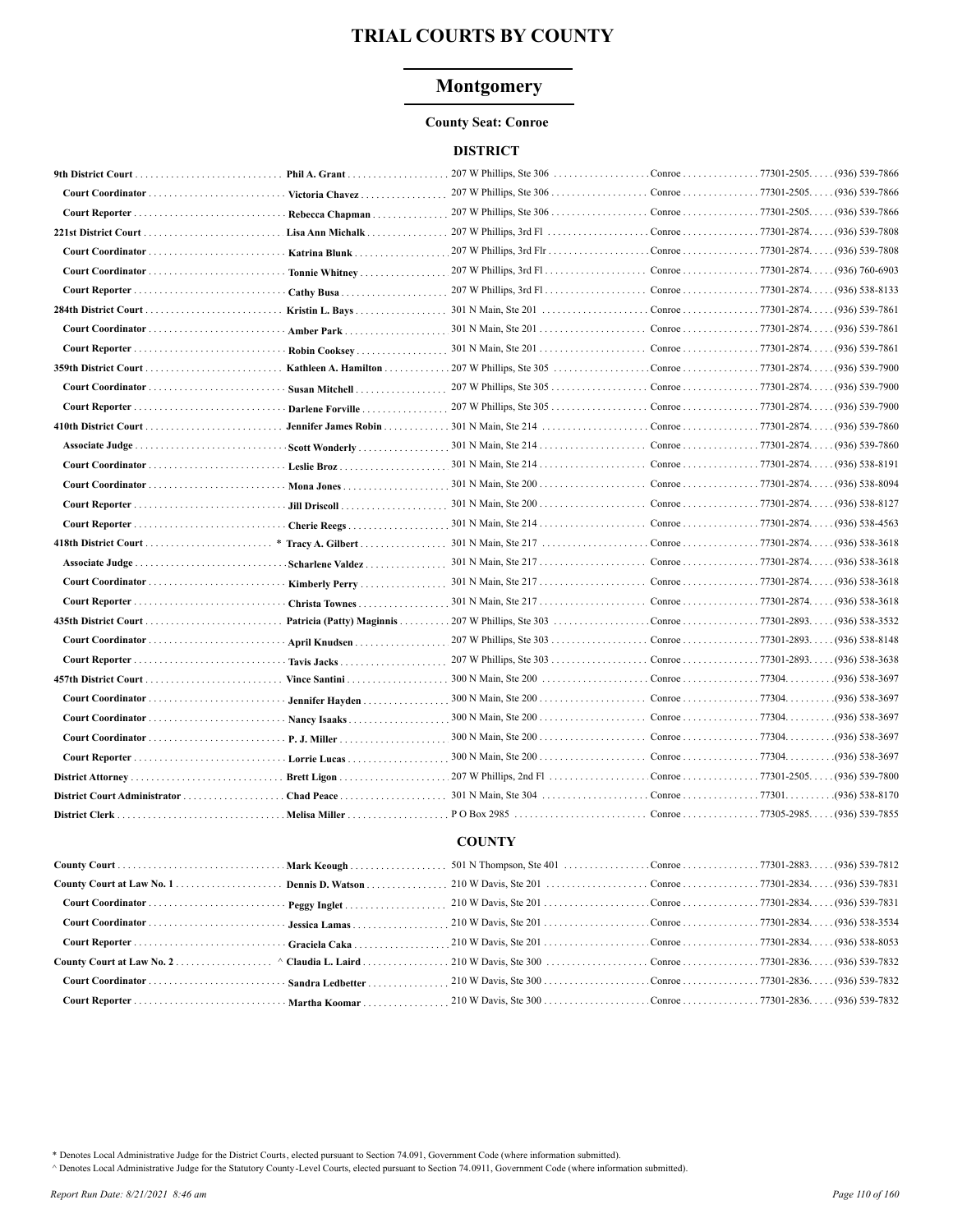## **Montgomery**

## **COUNTY**

|                 | Amy Tucker          |  |                 |
|-----------------|---------------------|--|-----------------|
|                 | Amy Atkinson        |  |                 |
| Associate Judge |                     |  |                 |
|                 | Linda Newlin        |  |                 |
|                 | Debbie Womack       |  |                 |
|                 | Kimberly Holzwarth  |  |                 |
|                 | Nancy Mendoza       |  |                 |
|                 | Mary Ann Turner     |  |                 |
|                 | Therese Pringle     |  |                 |
|                 |                     |  |                 |
|                 | Cassandra McCov     |  |                 |
|                 | Keith Mills Stewart |  |                 |
|                 | Melissa Crisp       |  |                 |
|                 | $T$ ina Long        |  |                 |
|                 |                     |  |                 |
|                 | Position Vacant     |  |                 |
|                 |                     |  | .(936) 539-7828 |
|                 |                     |  |                 |
|                 |                     |  |                 |

## **JUSTICE(S) OF THE PEACE**

## **Moore**

#### **County Seat: Dumas**

#### **DISTRICT**

## **COUNTY**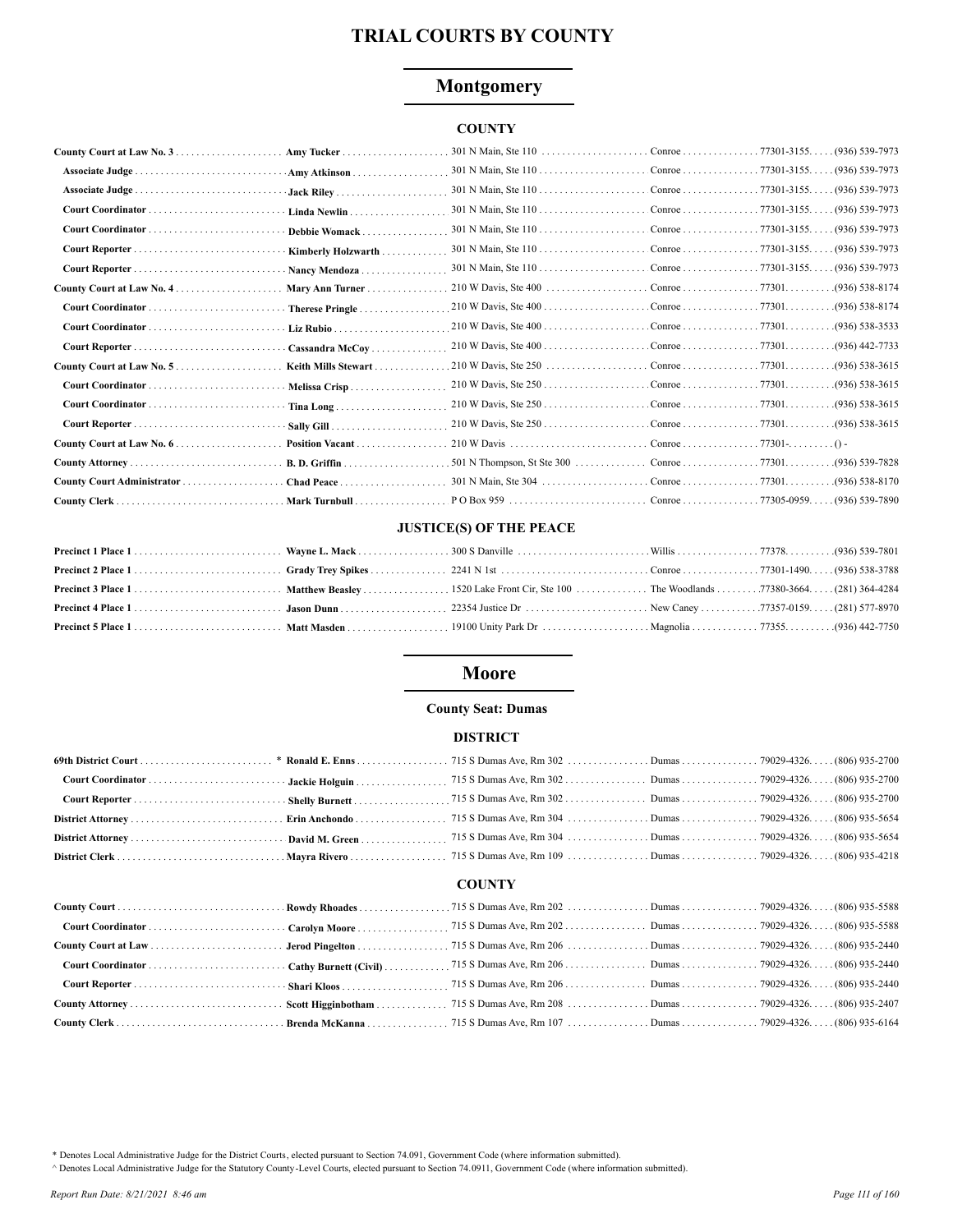### **Moore**

## **JUSTICE(S) OF THE PEACE**

## **Morris**

#### **County Seat: Daingerfield**

#### **DISTRICT**

#### **COUNTY**

| <b>JUSTICE(S) OF THE PEACE</b> |  |  |  |  |  |
|--------------------------------|--|--|--|--|--|
|                                |  |  |  |  |  |
|                                |  |  |  |  |  |

## **Motley**

#### **County Seat: Matador**

#### **DISTRICT**

## **COUNTY**

#### **JUSTICE(S) OF THE PEACE**

|--|--|--|--|--|--|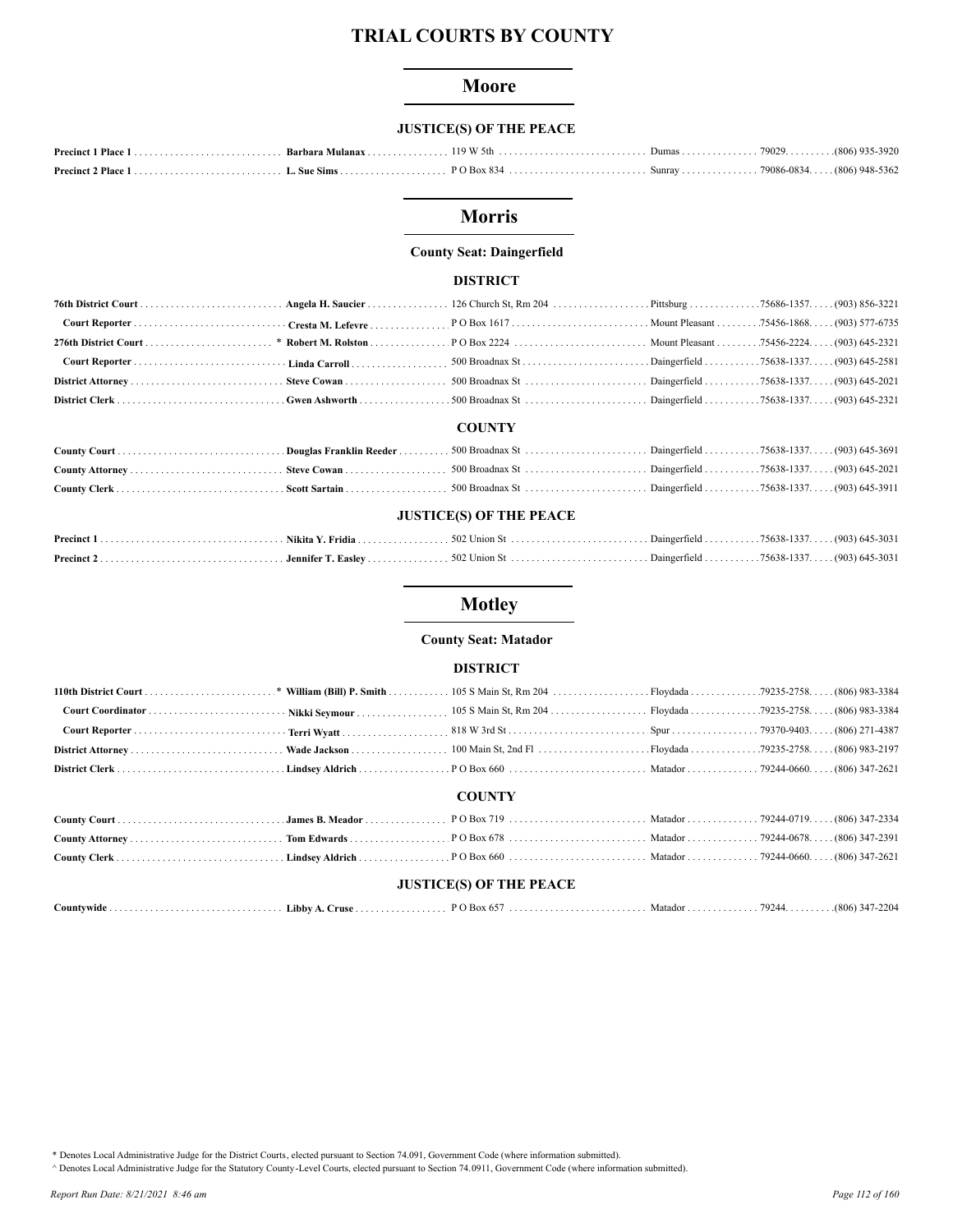## **Nacogdoches**

#### **County Seat: Nacogdoches**

#### **DISTRICT**

#### **COUNTY**

#### **JUSTICE(S) OF THE PEACE**

## **Navarro**

#### **County Seat: Corsicana**

#### **DISTRICT**

## **COUNTY**

## **JUSTICE(S) OF THE PEACE**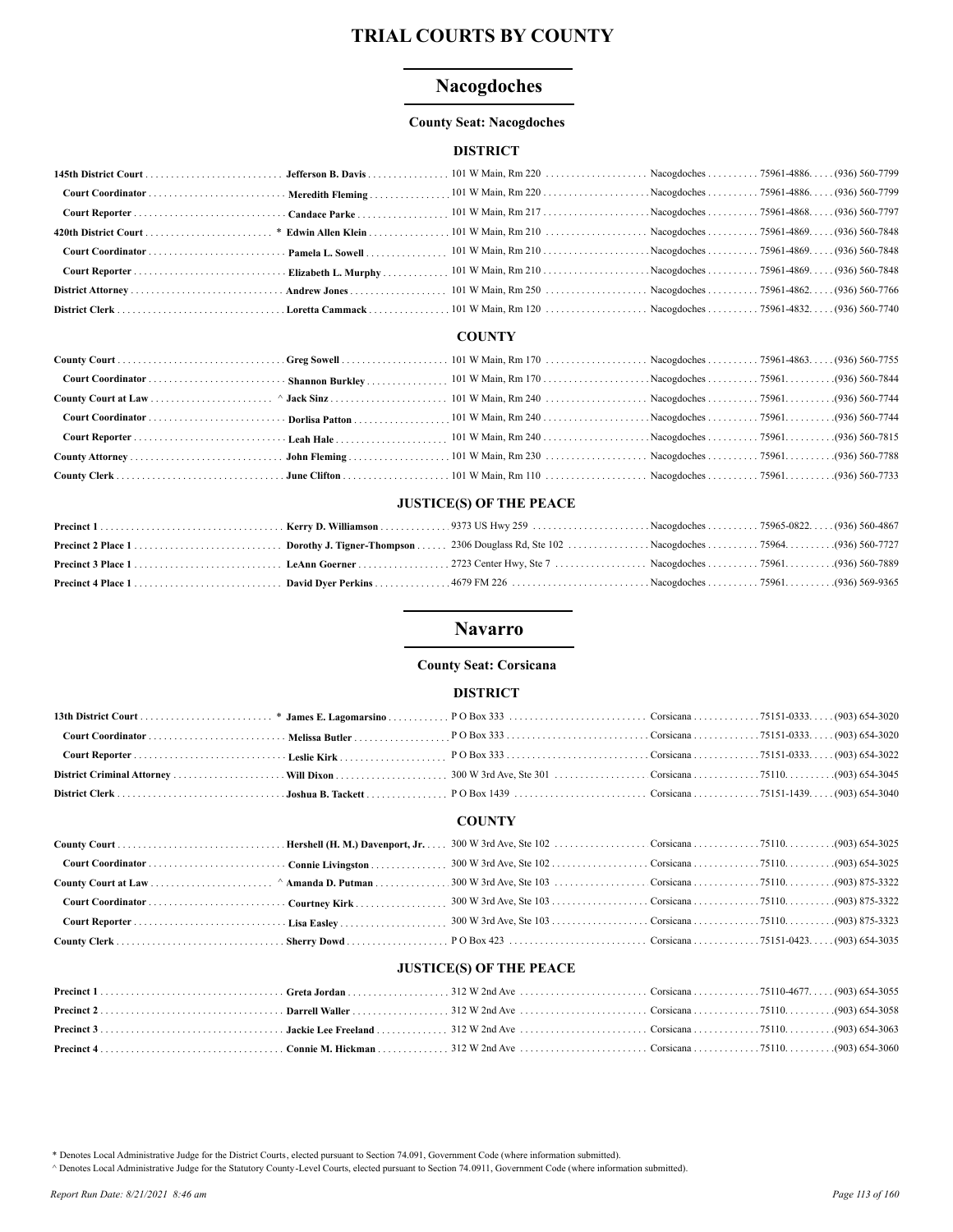## **Newton**

#### **County Seat: Newton**

#### **DISTRICT**

#### **COUNTY**

## **JUSTICE(S) OF THE PEACE**

## **Nolan**

#### **County Seat: Sweetwater**

#### **DISTRICT**

#### **COUNTY**

| <b>JUSTICE(S) OF THE PEACE</b> |  |  |  |  |  |  |  |
|--------------------------------|--|--|--|--|--|--|--|

| Countvwide |  | <b>Angie Collier</b> | 100 F<br><b>Ste</b><br>3rd | . Sweetwater | ACAA<br>79556-454 | 235-5482<br>າງຕະ |
|------------|--|----------------------|----------------------------|--------------|-------------------|------------------|
|            |  |                      |                            |              |                   |                  |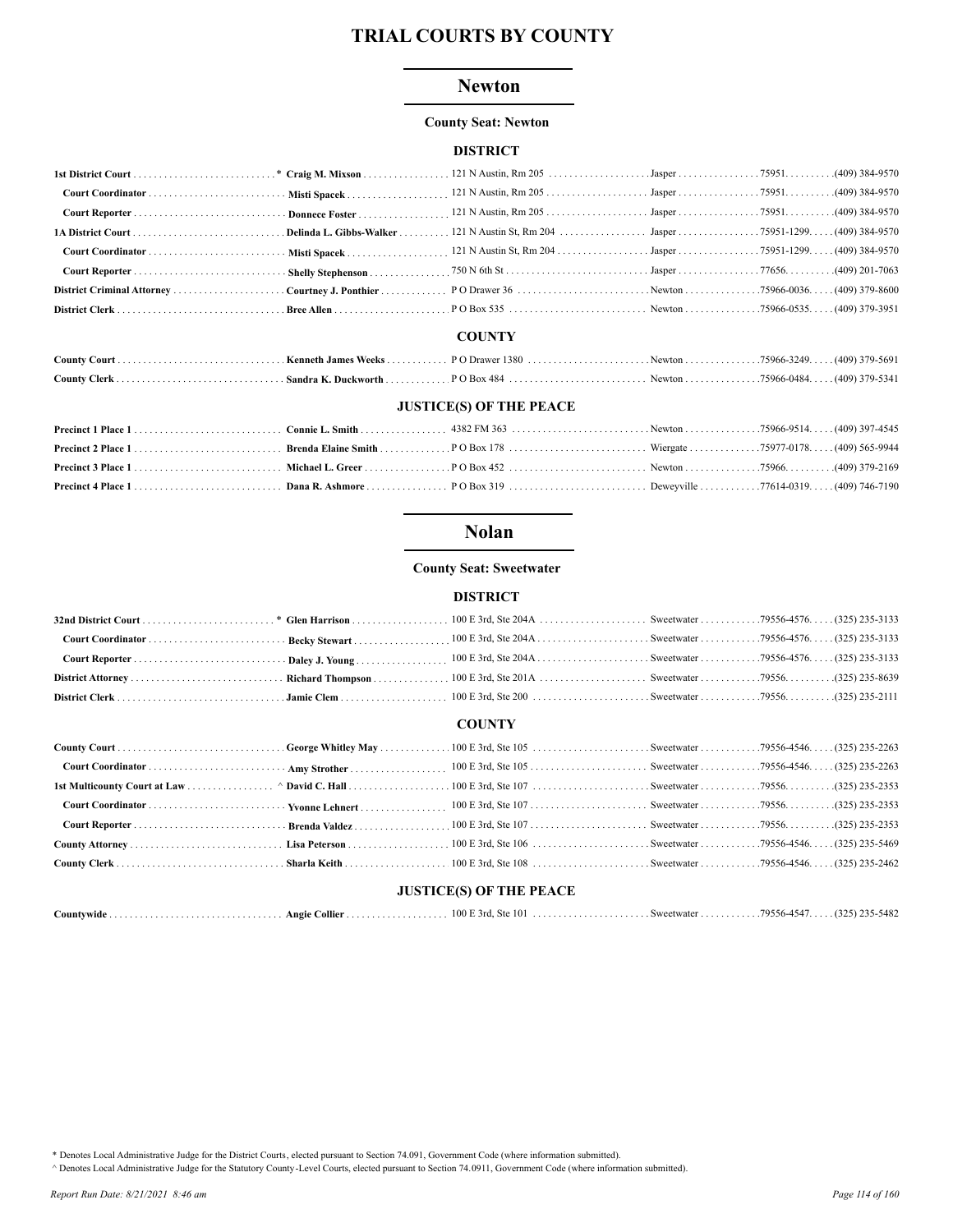## **Nueces**

#### **County Seat: Corpus Christi**

#### **DISTRICT**

|                              | Nanette Hasette        | 901 Leopard, Ste $803$        | Corpus Christi               | $.78401 - 3690.$<br>$. (361) 888 - 0506$    |
|------------------------------|------------------------|-------------------------------|------------------------------|---------------------------------------------|
|                              | Linda M. Harrison      | 901 Leopard, Ste $803$        | Corpus Christi 78401-3690.   | $(361) 888 - 0506$                          |
|                              | Rebecca Rendon         |                               |                              | $(361) 888 - 0636$                          |
|                              | Bobby M. Galvan        | 901 Leopard, Ste 901          | Corpus Christi 78401.        | $(361) 888 - 0320$                          |
|                              | Ann Marie Cortez       |                               |                              | $(361) 888 - 0320$                          |
|                              | Sara E. Rivera         | 901 Leopard, Ste $901$        | . Corpus Christi 78401.      | $(361) 888 - 0658$                          |
|                              | Jack William Pulcher   | 901 Leopard, Ste 802          | Corpus Christi 78401.        | $(361) 888 - 0510$                          |
|                              | Amanda A. De La Cerda  |                               |                              | $(361) 888 - 0510$                          |
|                              |                        | 901 Leopard, Ste 802          | Corpus Christi 78401.        | $(361) 888 - 0319$                          |
|                              | Maggie Raiford         |                               | Corpus Christi  78401        | .(979) 716-7122                             |
|                              | Sandra L. Watts        | 901 Leopard, Ste 904          | Corpus Christi 78401.        | $(361) 888 - 0436$                          |
|                              | Lillian Fanning        | 901 Leopard, Ste 904          | Corpus Christi 78401.        | $(361) 888 - 0436$                          |
|                              | Olivia Oballe-Aguilar  | 901 Leopard, Ste 904          | Corpus Christi 78401.        | $(361) 888 - 0662$                          |
|                              | Carlos Valdez          | 901 Leopard, Ste 903 $\ldots$ | Corpus Christi 78401.        | .(361) 888-0333                             |
|                              | Thelma Lopez           | 901 Leopard, Ste 903          | Corpus Christi 78401.        | .(361) 888-0333                             |
|                              | Sandra Chavez          |                               | Corpus Christi 78401.        | $(361) 888 - 0738$                          |
|                              | * Inna S. Rogoff-Klein | 901 Leopard, Ste 902          | Corpus Christi 78401-3687. . | $(361) 888 - 0463$                          |
|                              | Rey Garcia             |                               |                              | $(361) 888 - 0463$                          |
|                              | Valerie Saenz          | 901 Leopard, Ste 902          |                              | . Corpus Christi 78401-3687. (361) 888-0463 |
|                              | David V. Stith         | 901 Leopard, Ste $801$        | Corpus Christi 78401.        | $(361) 888 - 0533$                          |
|                              | Sandra Banuelos        |                               |                              | $(361) 888 - 0533$                          |
|                              | Leslie Reves           |                               |                              | $(361) 888 - 0645$                          |
|                              | Missy Medary           | 901 Leopard, Ste $804$        | Corpus Christi 78401.        | $(361) 888 - 0593$                          |
|                              | Andrew Garcia          |                               | Corpus Christi 78401.        | $(361) 888 - 0593$                          |
|                              | Sharon Rodriguez       |                               |                              | $(361) 888 - 0379$                          |
|                              | Mark A. Gonzalez       |                               | Corpus Christi 78401.        | $(361) 888 - 0286$                          |
| District Court Administrator | Marilee Roberts        | 901 Leopard                   | Corpus Christi 78401.        | $(361) 888 - 0789$                          |
|                              | Anne Lorentzen         |                               | Corpus Christi 78401.        | $(361) 888 - 0472$                          |

#### **COUNTY**

|                 | Barbara Canales           | 901 Leopard, Ste 303 $\ldots$                                  | Corpus Christi 78401.                     | $(361) 888 - 0444$ |
|-----------------|---------------------------|----------------------------------------------------------------|-------------------------------------------|--------------------|
|                 | $\land$ Robert J. Vargas  | 901 Leopard, Ste $701$                                         | Corpus Christi 78401-3693. (361) 888-0555 |                    |
|                 | Mary A. Greses            |                                                                | Corpus Christi 78401-3693. (361) 888-0555 |                    |
|                 | Patricia Morales.         | 901 Leopard, Ste 701                                           | Corpus Christi 78401.                     | $(361) 888 - 0252$ |
|                 | Lisa Elisabet Gonzales    |                                                                | Corpus Christi 78401.                     | .(361) 888-0596    |
|                 | Aimee Sanchez             | 901 Leopard, Ste $702$                                         | Corpus Christi 78401.                     | $(361) 888 - 0596$ |
|                 |                           |                                                                | Corpus Christi 78401.                     | $(361) 888 - 0629$ |
|                 | Deeanne Galvan            | 901 Leopard, Ste 703.03                                        | Corpus Christi 78401.                     | $(361) 888 - 0466$ |
|                 | Patricia Resendez         | 901 Leopard, Ste $703.03$                                      | Corpus Christi 78401.                     | $(361) 888 - 0466$ |
|                 | Marissa Hinojosa.         | 901 Leopard, Ste 703.03                                        | Corpus Christi 78401.                     | $(361) 888 - 0625$ |
|                 | Mark H. Woerner           | 901 Leopard, Ste $704$                                         | Corpus Christi 78401.                     | $(361) 888 - 0237$ |
|                 | Christina Cadena.         | 901 Leopard, Ste $704$                                         | Corpus Christi 78401.                     | $(361) 888 - 0237$ |
|                 | <b>Jessica Ramirez.</b>   | 901 Leopard, Ste $704$                                         | Corpus Christi 78401.                     | $(361) 888 - 0724$ |
|                 | $Timothv$ J. McCov        | 2310 Gollihar Rd                                               | Corpus Christi 78415.                     | $(361)$ 561-6056   |
| Associate Judge | Martha Huerta             |                                                                | Corpus Christi 78415.                     | $(361)$ 561-6056   |
|                 | <b>Bernice Perez-Beem</b> |                                                                | Corpus Christi 78415.                     | $(361)$ 561-6056   |
|                 | Victoria Ortiz.           |                                                                |                                           |                    |
|                 | Jenny Dorsey              | 901 Leopard $\ldots \ldots \ldots \ldots \ldots \ldots \ldots$ | Corpus Christi 78401.                     | $(361) 888 - 0391$ |
|                 | Kara Sands                | $PO Box 2627        $                                          | Corpus Christi 78403.                     | $(361) 888 - 0580$ |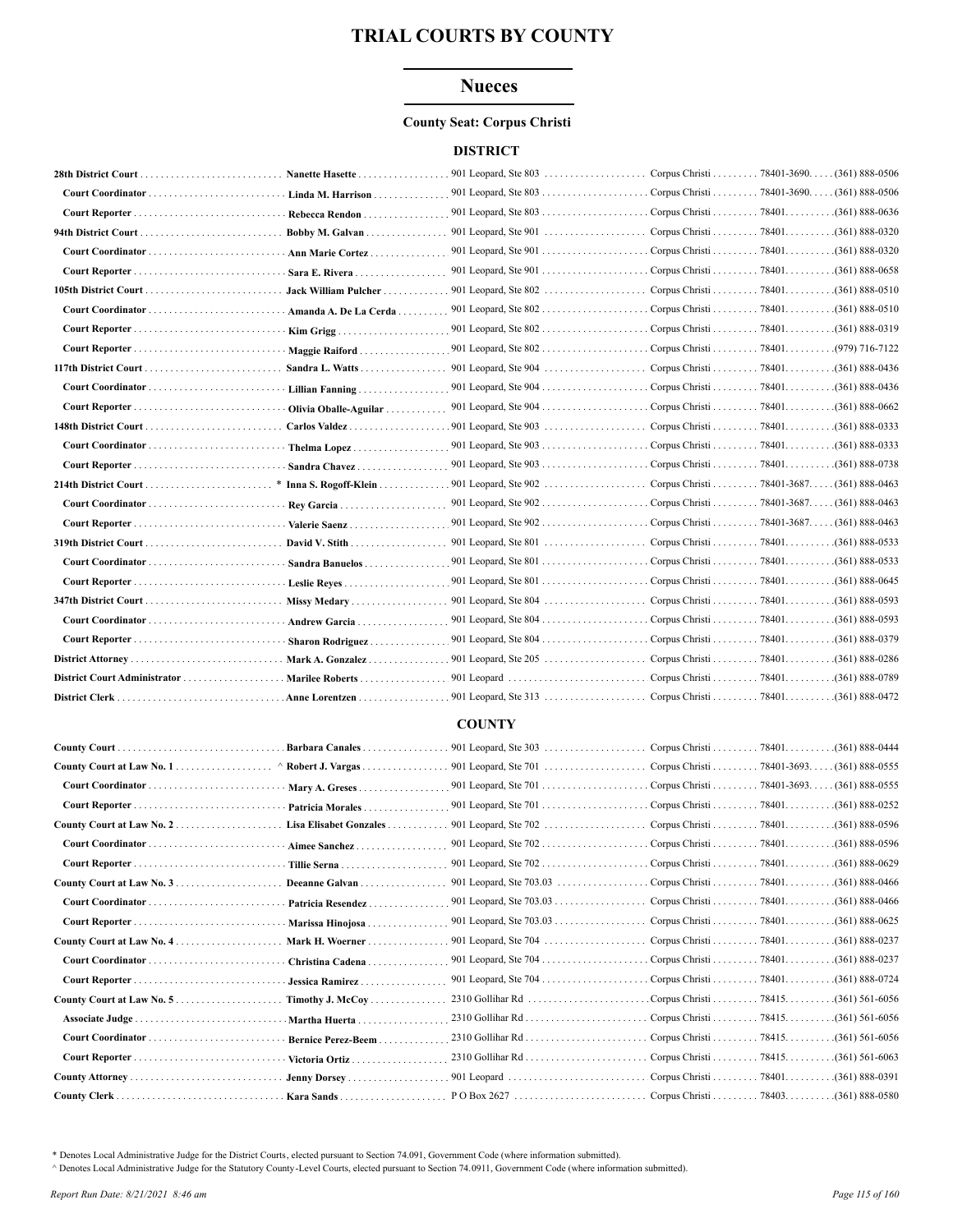### **Nueces**

## **JUSTICE(S) OF THE PEACE**

## Ochiltree

#### **County Seat: Perryton**

#### **DISTRICT**

| 806) 878-4022 (806) 878-4022 (806) 878-4022 (806) 878-4022 (806) 878-4022 (806) 878-4022 (806) 878-4022 (806) 878-4022 (806) 878-4022 (806) 878-4022 (806) 878-4022 (806) 878-4022 (806) 878-4022 (806) 878-4022 (806) 878-402 |  |  |  |
|--------------------------------------------------------------------------------------------------------------------------------------------------------------------------------------------------------------------------------|--|--|--|
|                                                                                                                                                                                                                                |  |  |  |
|                                                                                                                                                                                                                                |  |  |  |
|                                                                                                                                                                                                                                |  |  |  |
|                                                                                                                                                                                                                                |  |  |  |

#### **COUNTY**

#### **JUSTICE(S) OF THE PEACE**

| $Countwide \dots \dots \dots \dots \dots \dots \dots \dots \dots \dots \dots \dots$ | William Goldsberry |  |  |  | $(806)$ 435-8020 |
|-------------------------------------------------------------------------------------|--------------------|--|--|--|------------------|
|-------------------------------------------------------------------------------------|--------------------|--|--|--|------------------|

## Oldham

#### **County Seat: Vega**

#### **DISTRICT**

#### **COUNTY**

### **JUSTICE(S) OF THE PEACE**

\* Denotes Local Administrative Judge for the District Courts, elected pursuant to Section 74.091, Government Code (where information submitted).

A Denotes Local Administrative Judge for the Statutory County -Level Courts, elected pursuant to Section 74.0911, Government Code (where information submitted).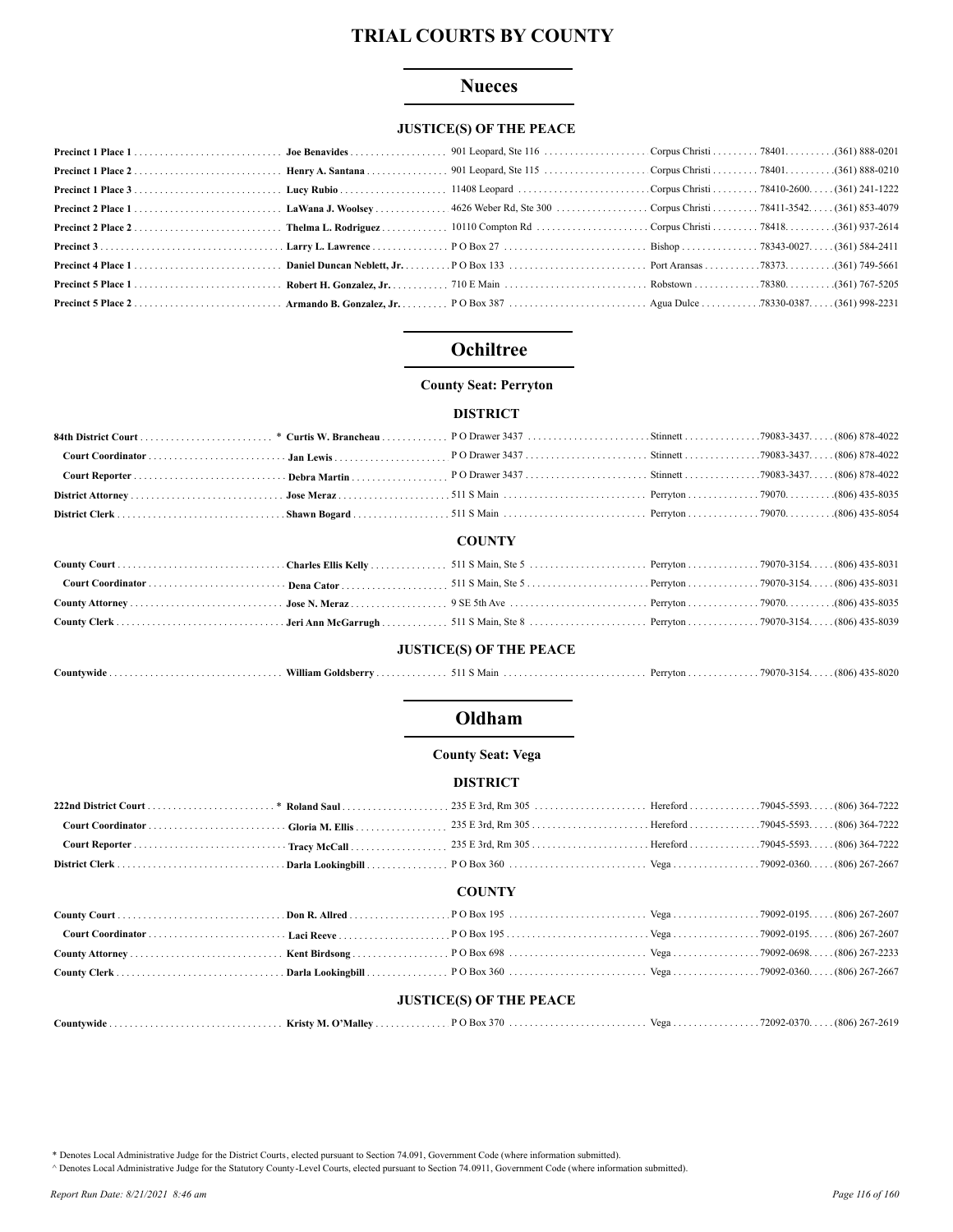## Orange

#### **County Seat: Orange**

## **DISTRICT**

| 163rd District Court |                    |  |  |
|----------------------|--------------------|--|--|
|                      |                    |  |  |
|                      |                    |  |  |
|                      | Steve L. Parkhurst |  |  |
|                      |                    |  |  |
|                      |                    |  |  |
|                      |                    |  |  |
|                      | Robbie Ann Herford |  |  |
|                      |                    |  |  |

#### **COUNTY**

### **JUSTICE(S) OF THE PEACE**

## **Palo Pinto**

## **County Seat: Palo Pinto**

#### **DISTRICT**

#### **COUNTY**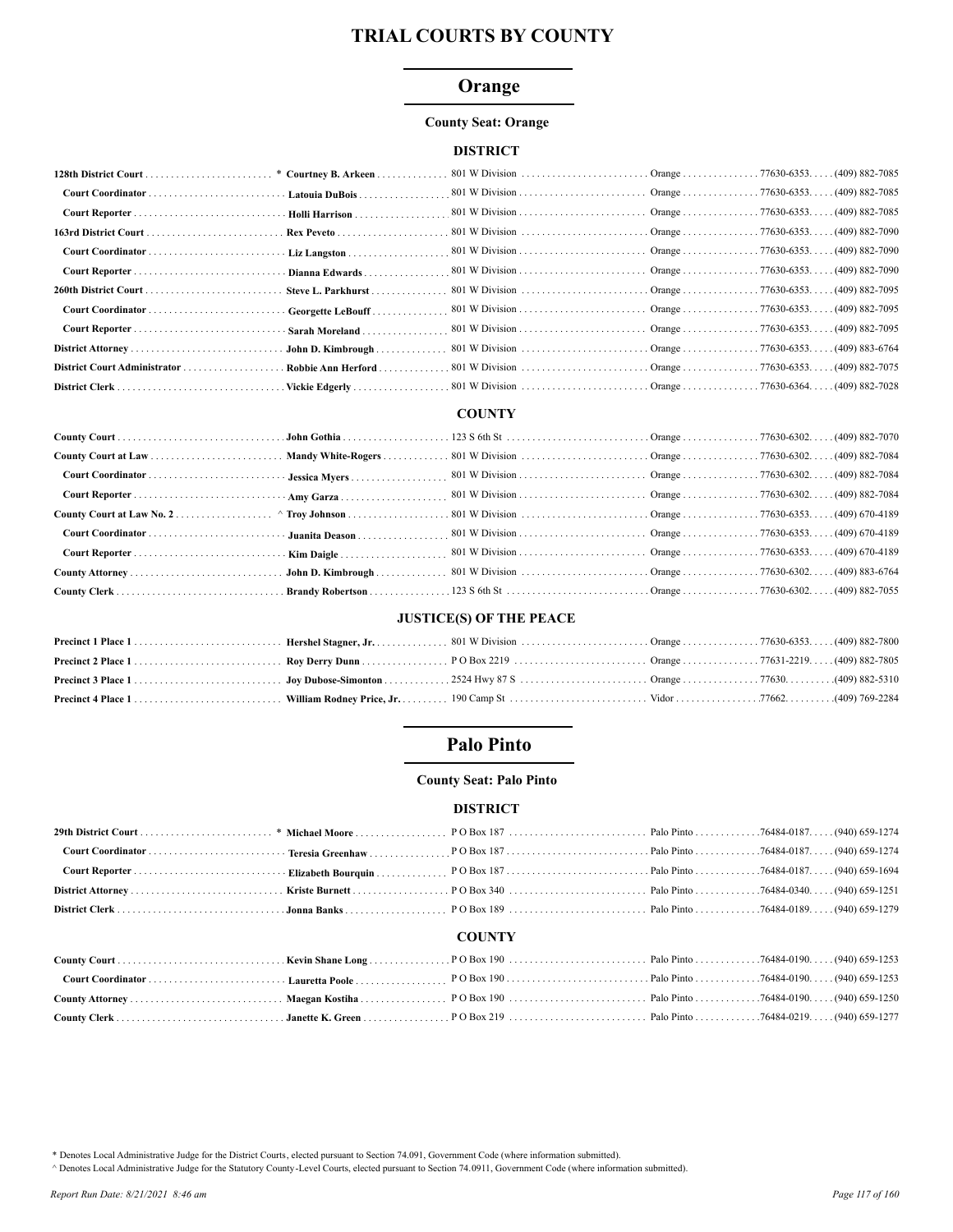## **Palo Pinto**

## **JUSTICE(S) OF THE PEACE**

## Panola

#### **County Seat: Carthage**

#### **DISTRICT**

### **COUNTY**

## **JUSTICE(S) OF THE PEACE**

## Parker

## **County Seat: Weatherford**

#### **DISTRICT**

## **COUNTY**

| (817) 598-6148. The Unit of Court Court Court Court Court Court Court Court Court Court Court Court Court Court Court Court Court Court Court Court Court Court Court Court Court Court Court Court Court Court Court Court Co |  |  |  |
|--------------------------------------------------------------------------------------------------------------------------------------------------------------------------------------------------------------------------------|--|--|--|
|                                                                                                                                                                                                                                |  |  |  |
|                                                                                                                                                                                                                                |  |  |  |
|                                                                                                                                                                                                                                |  |  |  |
|                                                                                                                                                                                                                                |  |  |  |
|                                                                                                                                                                                                                                |  |  |  |
|                                                                                                                                                                                                                                |  |  |  |
|                                                                                                                                                                                                                                |  |  |  |
|                                                                                                                                                                                                                                |  |  |  |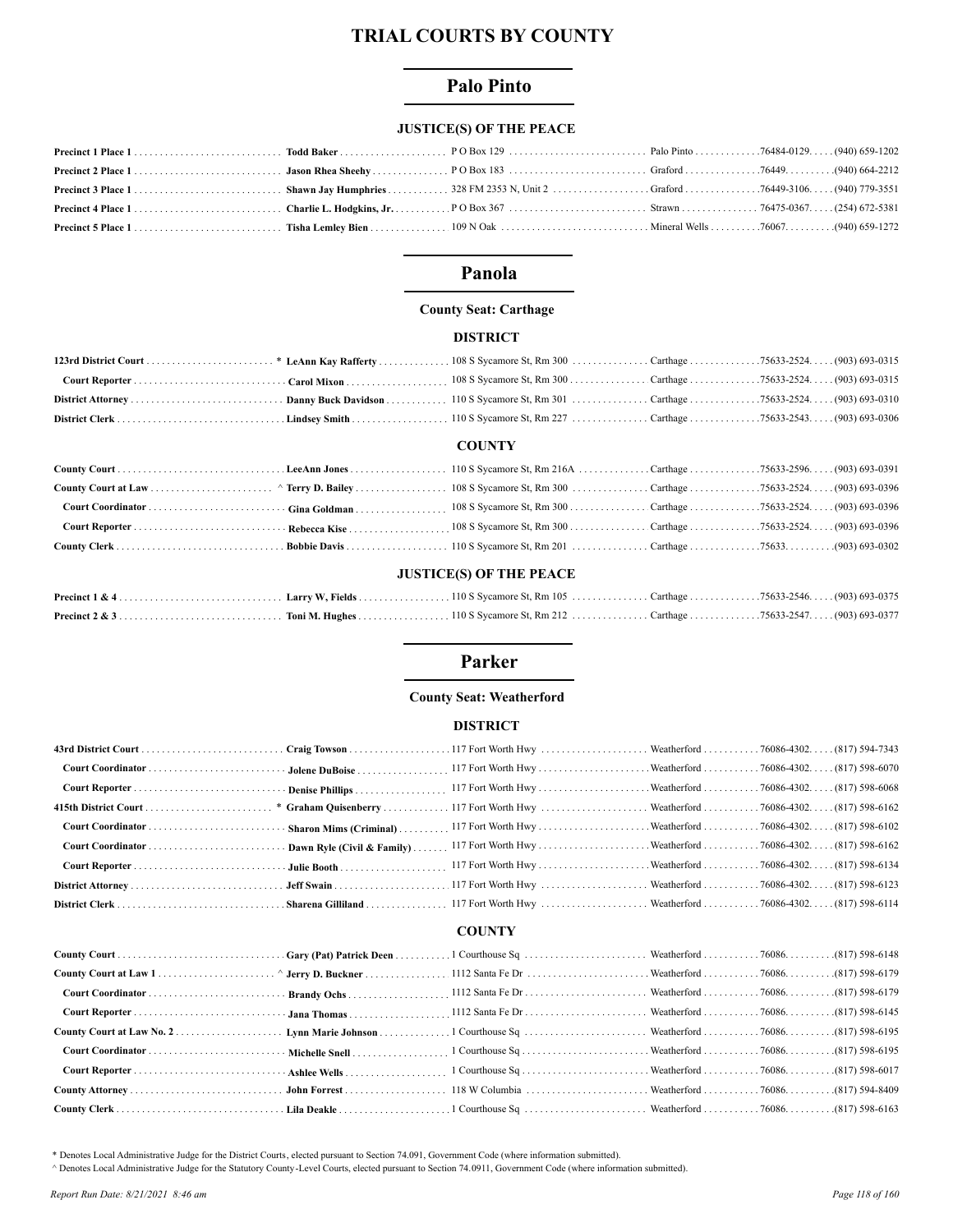### Parker

## **JUSTICE(S) OF THE PEACE**

## Parmer

#### **County Seat: Farwell**

## **DISTRICT**

#### **COUNTY**

#### **JUSTICE(S) OF THE PEACE**

## **Pecos**

#### **County Seat: Fort Stockton**

#### **DISTRICT**

## **COUNTY**

## **JUSTICE(S) OF THE PEACE**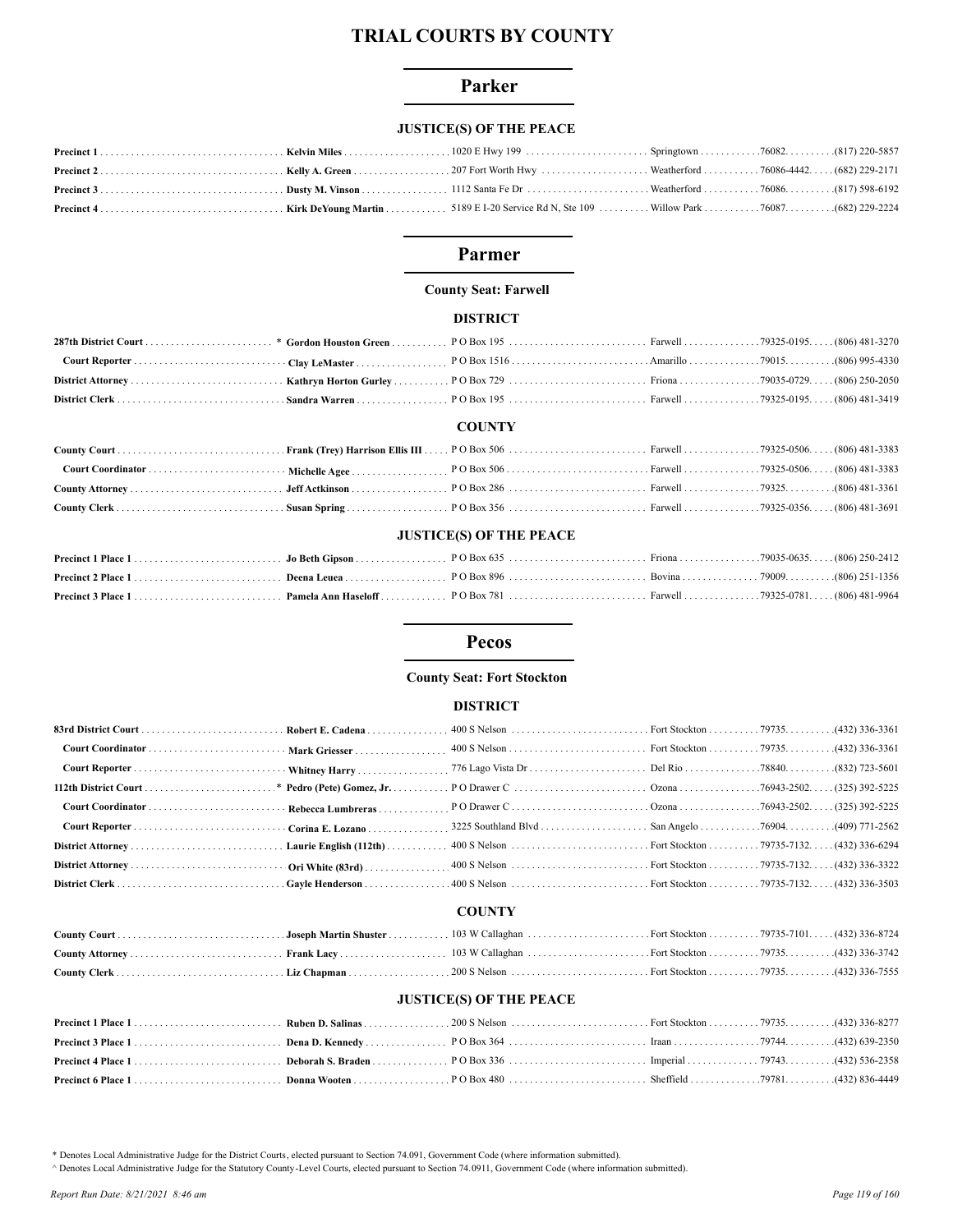### Polk

#### **County Seat: Livingston**

### **DISTRICT**

#### **COUNTY**

#### **JUSTICE(S) OF THE PEACE**

## **Potter**

#### **County Seat: Amarillo**

#### **DISTRICT**

| Dan L. Schaap      |                                                                |                      |                                       |
|--------------------|----------------------------------------------------------------|----------------------|---------------------------------------|
| Amanda Weigle      |                                                                |                      |                                       |
| Dina Wall          |                                                                |                      |                                       |
| Douglas Woodburn   |                                                                |                      |                                       |
|                    |                                                                |                      |                                       |
|                    |                                                                |                      |                                       |
| Titiana D. Frausto |                                                                |                      | (806) 379-2360                        |
| Krisha Stidger     |                                                                |                      | . (806) 379-2360                      |
|                    |                                                                |                      |                                       |
|                    |                                                                |                      | Amarillo 79101-2444. (806) 379-2365   |
| Angela Johnson     | 501 S Fillmore St, Ste $4-C$                                   |                      | . Amarillo 79101-2444. (806) 379-2365 |
| Barbara Younger    | 501 S Fillmore St, Ste 4-C Amarillo 79101-2444.                |                      | $(806)$ 379-2367                      |
|                    | 501 S Fillmore St, Ste $3-B$                                   | Amarillo 79101-2444. | $(806)$ 379-2370                      |
| . LaDon Brown      |                                                                |                      |                                       |
|                    | 501 S Fillmore St, Ste 3-B Amarillo 79101-2444. (806) 379-2372 |                      |                                       |
|                    |                                                                |                      |                                       |
| Stephnie Menke     |                                                                |                      |                                       |
|                    | <b>COUNTY</b>                                                  |                      |                                       |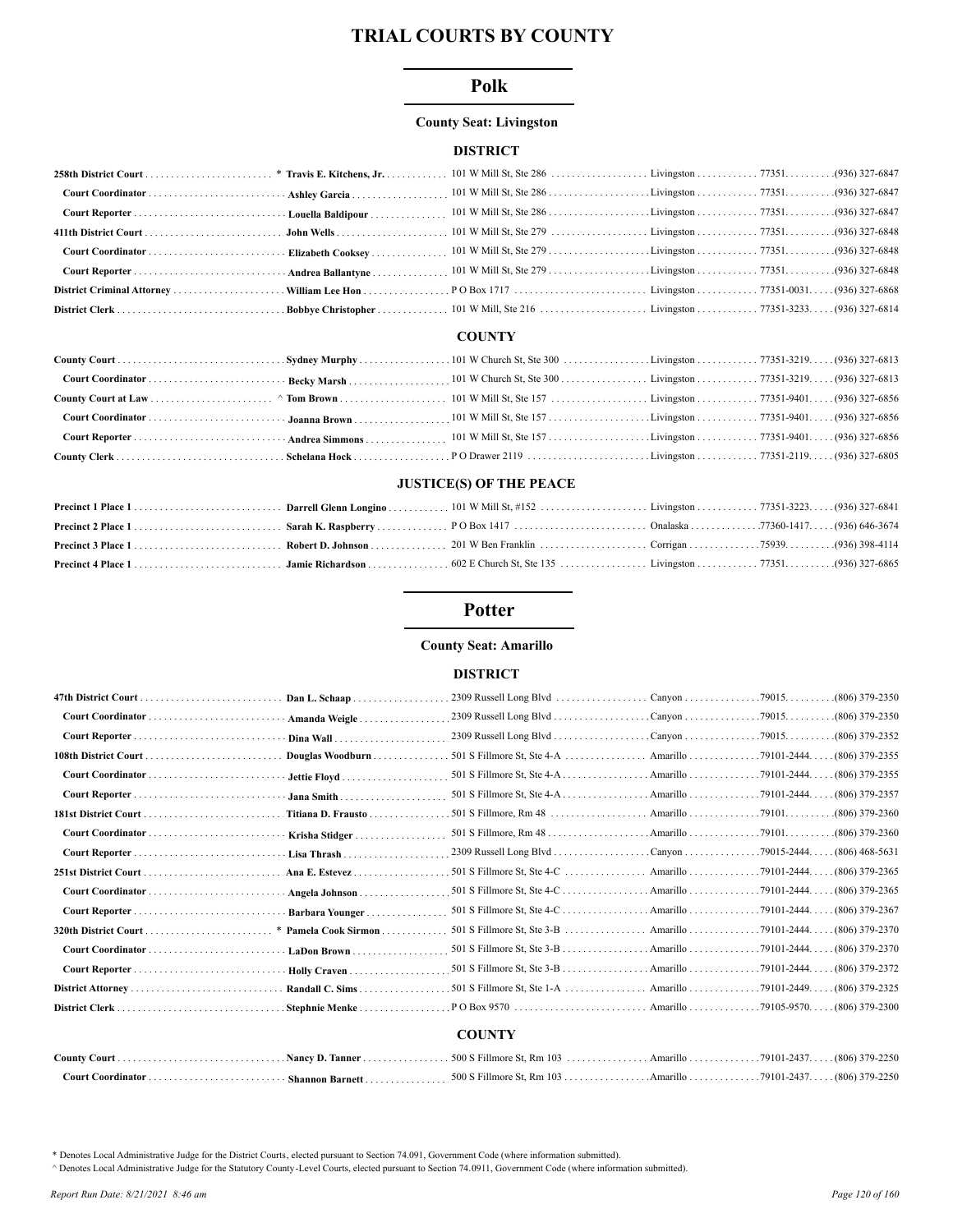## **Potter**

#### **COUNTY**

#### **JUSTICE(S) OF THE PEACE**

## **Presidio**

#### **County Seat: Marfa**

#### **DISTRICT**

#### **COUNTY**

#### **JUSTICE(S) OF THE PEACE**

#### **Rains**

#### **County Seat: Emory**

#### **DISTRICT**

|               |  | . 118 Church St, 2nd Fl. $\ldots$ . Sulphur Springs 75482-2602. (903) 438-4022 |  |  |  |  |  |
|---------------|--|--------------------------------------------------------------------------------|--|--|--|--|--|
|               |  |                                                                                |  |  |  |  |  |
|               |  |                                                                                |  |  |  |  |  |
|               |  |                                                                                |  |  |  |  |  |
|               |  |                                                                                |  |  |  |  |  |
|               |  |                                                                                |  |  |  |  |  |
|               |  |                                                                                |  |  |  |  |  |
|               |  |                                                                                |  |  |  |  |  |
| <b>COUNTY</b> |  |                                                                                |  |  |  |  |  |
|               |  |                                                                                |  |  |  |  |  |
|               |  |                                                                                |  |  |  |  |  |

\* Denotes Local Administrative Judge for the District Courts, elected pursuant to Section 74.091, Government Code (where information submitted).

A Denotes Local Administrative Judge for the Statutory County -Level Courts, elected pursuant to Section 74.0911, Government Code (where information submitted).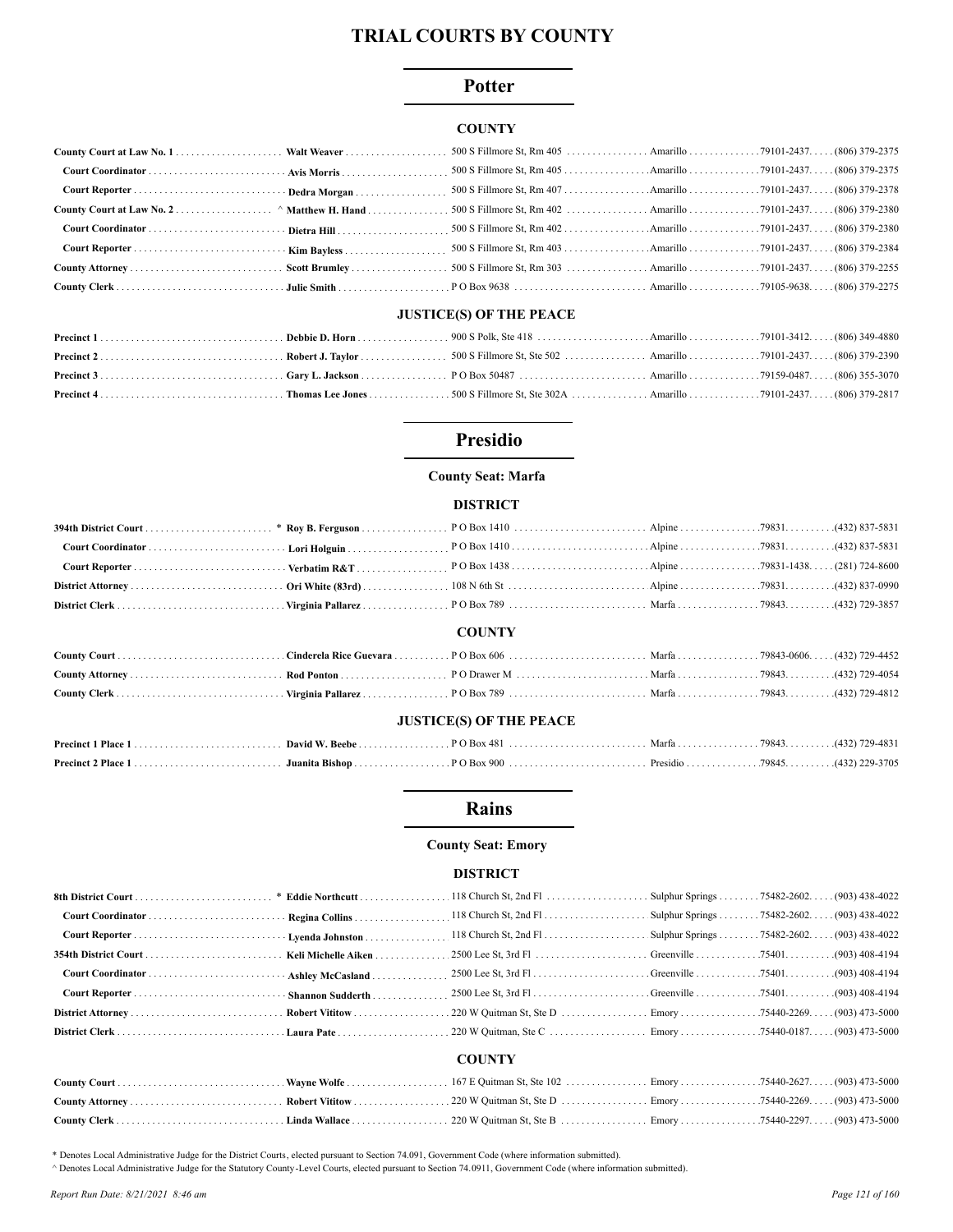#### **Rains**

## **JUSTICE(S) OF THE PEACE**

## Randall

#### **County Seat: Canyon**

#### **DISTRICT**

| Ana E. Estevez |  |  |
|----------------|--|--|
|                |  |  |
|                |  |  |
|                |  |  |
|                |  |  |

#### **COUNTY**

| County Court at Law No. 1 ^ James W. Anderson |                       |  |  |
|-----------------------------------------------|-----------------------|--|--|
|                                               |                       |  |  |
|                                               |                       |  |  |
|                                               | Matthew C. Martindale |  |  |
|                                               |                       |  |  |
|                                               |                       |  |  |
|                                               |                       |  |  |
|                                               |                       |  |  |

#### **JUSTICE(S) OF THE PEACE**

## Reagan

#### **County Seat: Big Lake**

#### **DISTRICT**

#### **COUNTY**

| <b>JUSTICE(S) OF THE PEACE</b> |  |  |  |  |  |  |  |
|--------------------------------|--|--|--|--|--|--|--|
|                                |  |  |  |  |  |  |  |

\* Denotes Local Administrative Judge for the District Courts, elected pursuant to Section 74.091, Government Code (where information submitted).

A Denotes Local Administrative Judge for the Statutory County-Level Courts, elected pursuant to Section 74.0911, Government Code (where information submitted).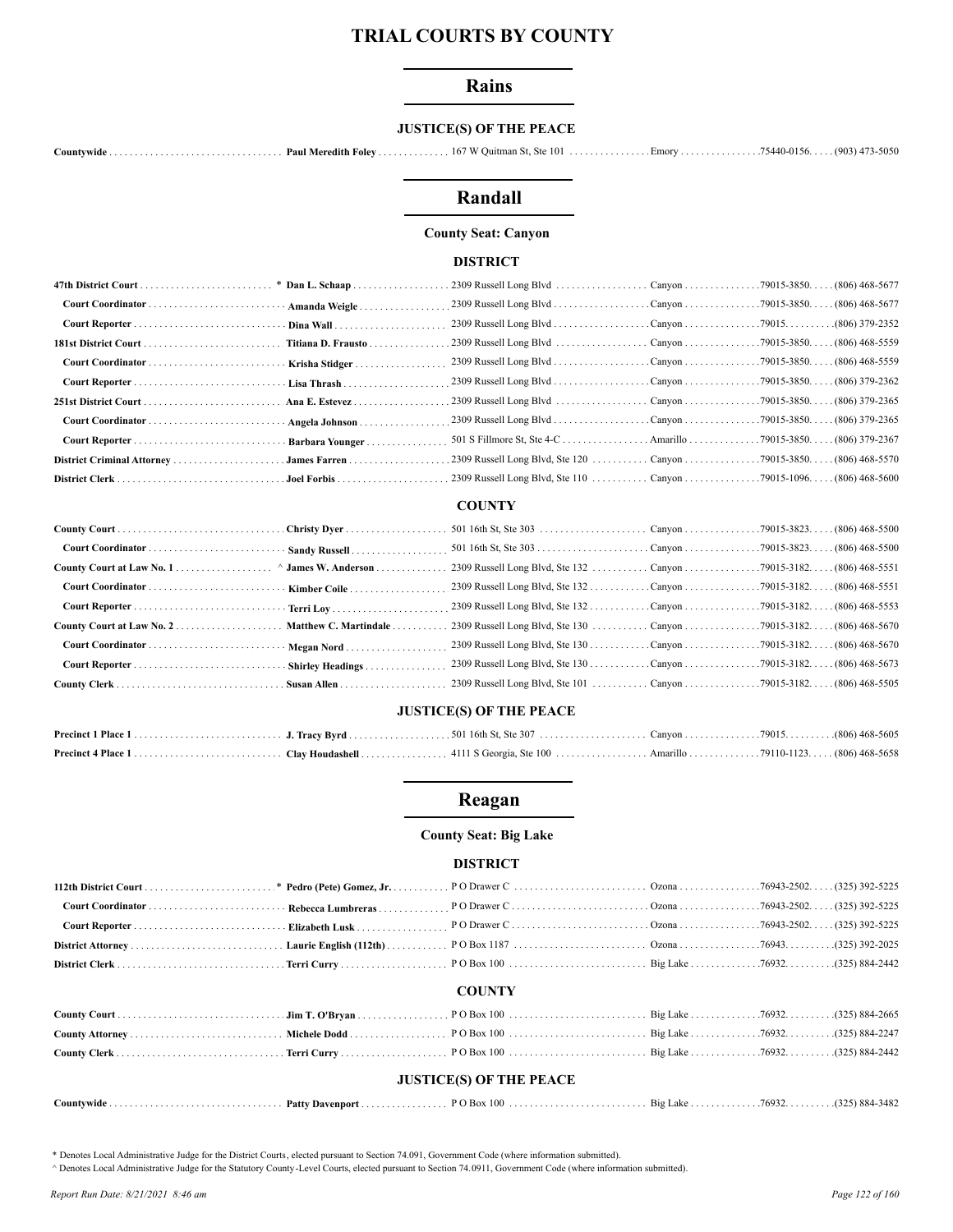### Real

#### **County Seat: Leakey**

#### **DISTRICT**

#### **COUNTY**

#### **JUSTICE(S) OF THE PEACE**

| 78873<br>(830)<br>Countvwide<br>an <i>raw</i><br>Box I<br>Dianne R. Rogers<br>Leaney |  |  |  |  |  | $-22-0030$ |
|--------------------------------------------------------------------------------------|--|--|--|--|--|------------|
|--------------------------------------------------------------------------------------|--|--|--|--|--|------------|

## **Red River**

#### **County Seat: Clarksville**

#### **DISTRICT**

|  | <b>COUNTY</b> |  |
|--|---------------|--|
|  |               |  |
|  |               |  |
|  |               |  |

#### **JUSTICE(S) OF THE PEACE**

| ountvwideٽ<br>. | <b>Shelley</b><br>. Bentor | --<br>500 N<br>eda. | Clarksville. | 7512<br>. | (903)<br>ے در<br>$-$ |
|-----------------|----------------------------|---------------------|--------------|-----------|----------------------|
|-----------------|----------------------------|---------------------|--------------|-----------|----------------------|

#### **Reeves**

#### **County Seat: Pecos**

#### **DISTRICT**

|  | <b>COUNTY</b> |  |  |
|--|---------------|--|--|

## 

\* Denotes Local Administrative Judge for the District Courts, elected pursuant to Section 74.091, Government Code (where information submitted).

^ Denotes Local Administrative Judge for the Statutory County-Level Courts, elected pursuant to Section 74.0911, Government Code (where information submitted).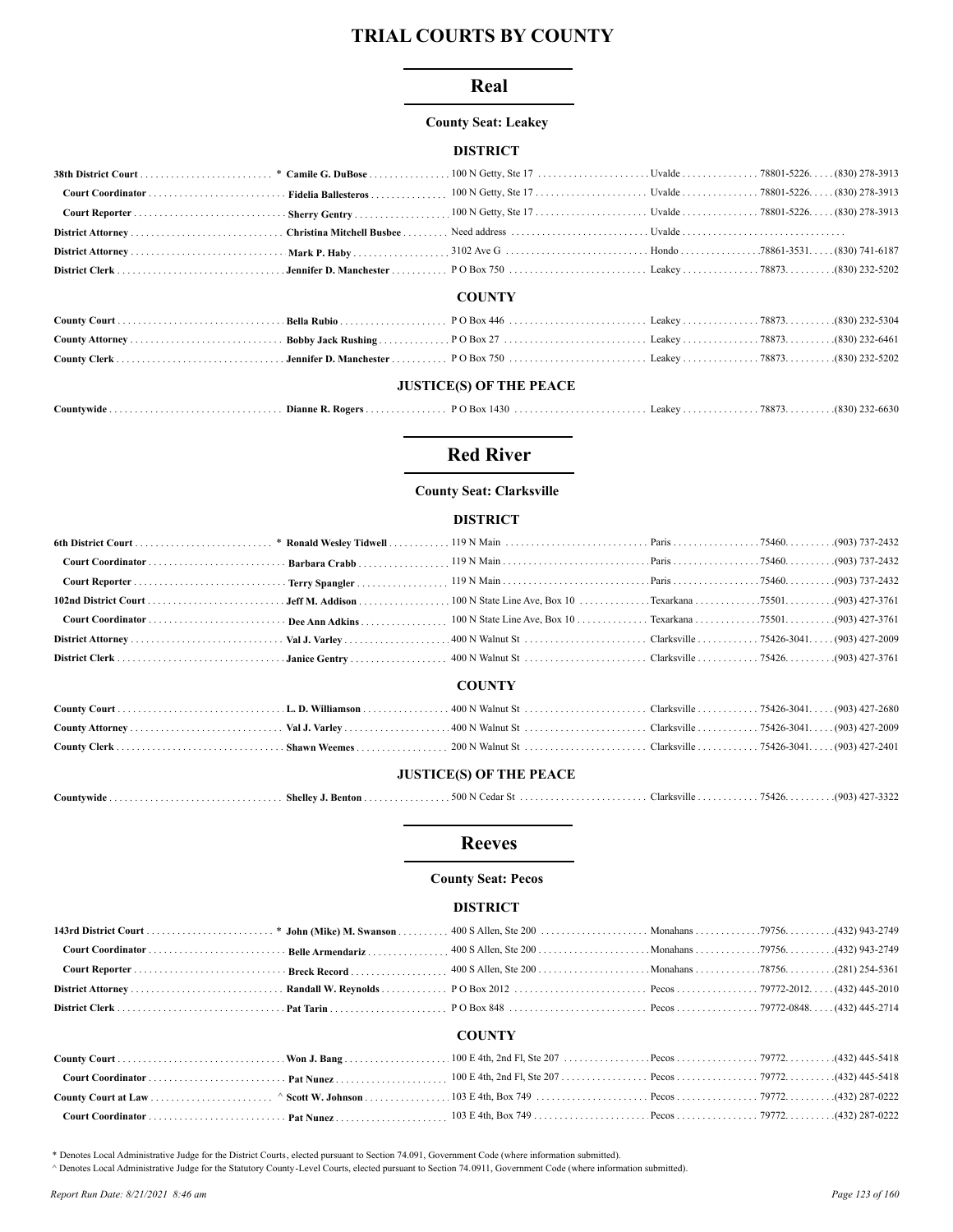### **Reeves**

### **COUNTY**

## **JUSTICE(S) OF THE PEACE**

## Refugio

## **County Seat: Refugio**

#### **DISTRICT**

## **COUNTY**

## **JUSTICE(S) OF THE PEACE**

## **Roberts**

#### **County Seat: Miami**

#### **DISTRICT**

### **COUNTY**

| <b>JUSTICE(S) OF THE PEACE</b> |  |  |  |  |  |  |
|--------------------------------|--|--|--|--|--|--|

| ountvwide<br>$\sim$ $\sim$ | <b>Tresa</b><br>seuhs | $H_{\rm D}$<br>160<br>$\lambda$ | Pampa | 79065 | $.1806$ 868- <sup>4</sup> |
|----------------------------|-----------------------|---------------------------------|-------|-------|---------------------------|
|----------------------------|-----------------------|---------------------------------|-------|-------|---------------------------|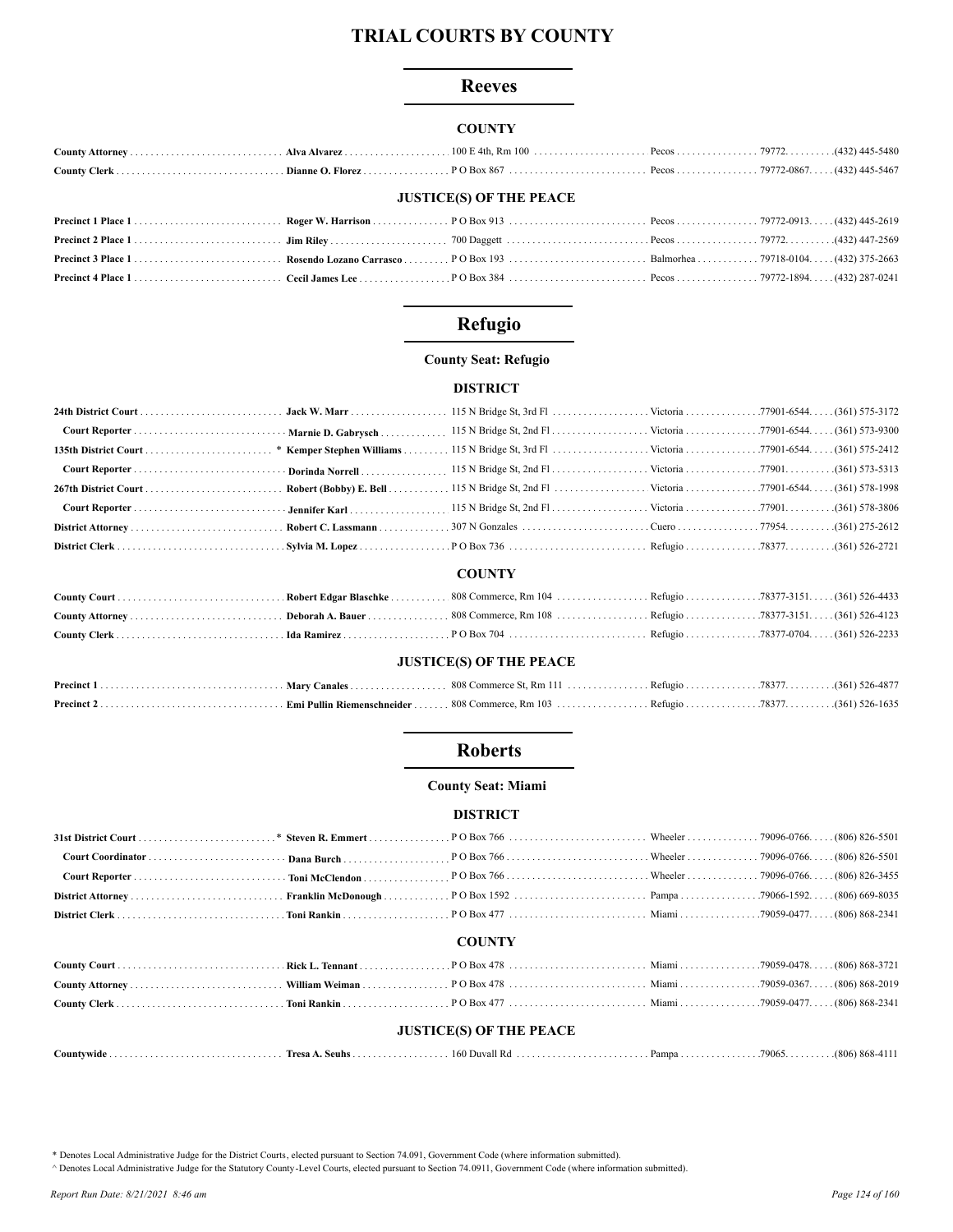## Robertson

#### **County Seat: Franklin**

## **DISTRICT**

#### **COUNTY**

#### **JUSTICE(S) OF THE PEACE**

## **Rockwall**

### **County Seat: Rockwall**

## **DISTRICT**

|  | 1111 E Yellowjacket Ln, Ste 401 Rockwall 75087-4901. (972) 204-6633 |  |
|--|---------------------------------------------------------------------|--|
|  |                                                                     |  |
|  |                                                                     |  |

## **COUNTY**

## **JUSTICE(S) OF THE PEACE**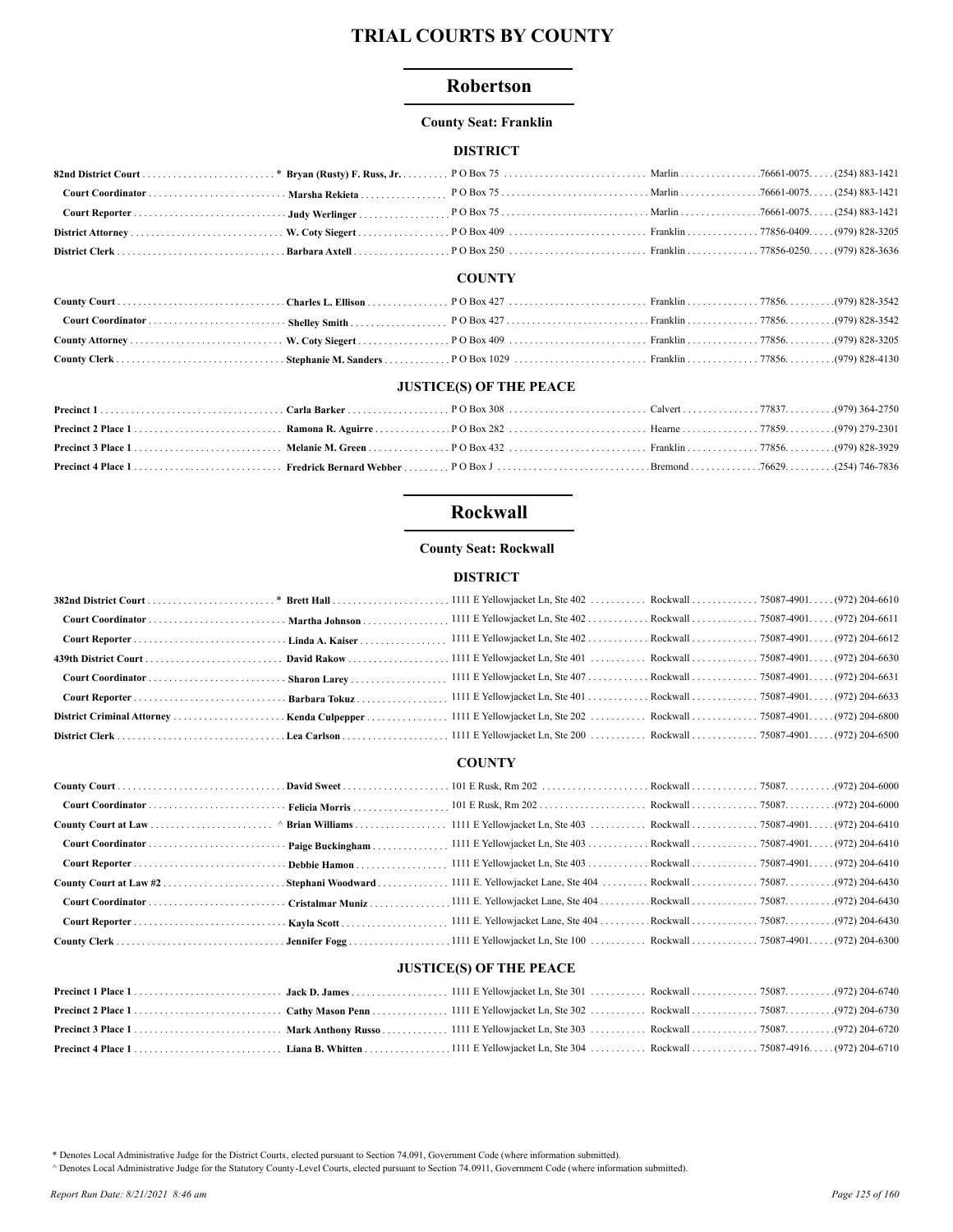## **Runnels**

#### **County Seat: Ballinger**

#### **DISTRICT**

#### **COUNTY**

| <b>JUSTICE(S) OF THE PEACE</b> |  |  |  |  |  |
|--------------------------------|--|--|--|--|--|

## **Rusk**

## **County Seat: Henderson**

#### **DISTRICT**

#### **COUNTY**

#### **JUSTICE(S) OF THE PEACE**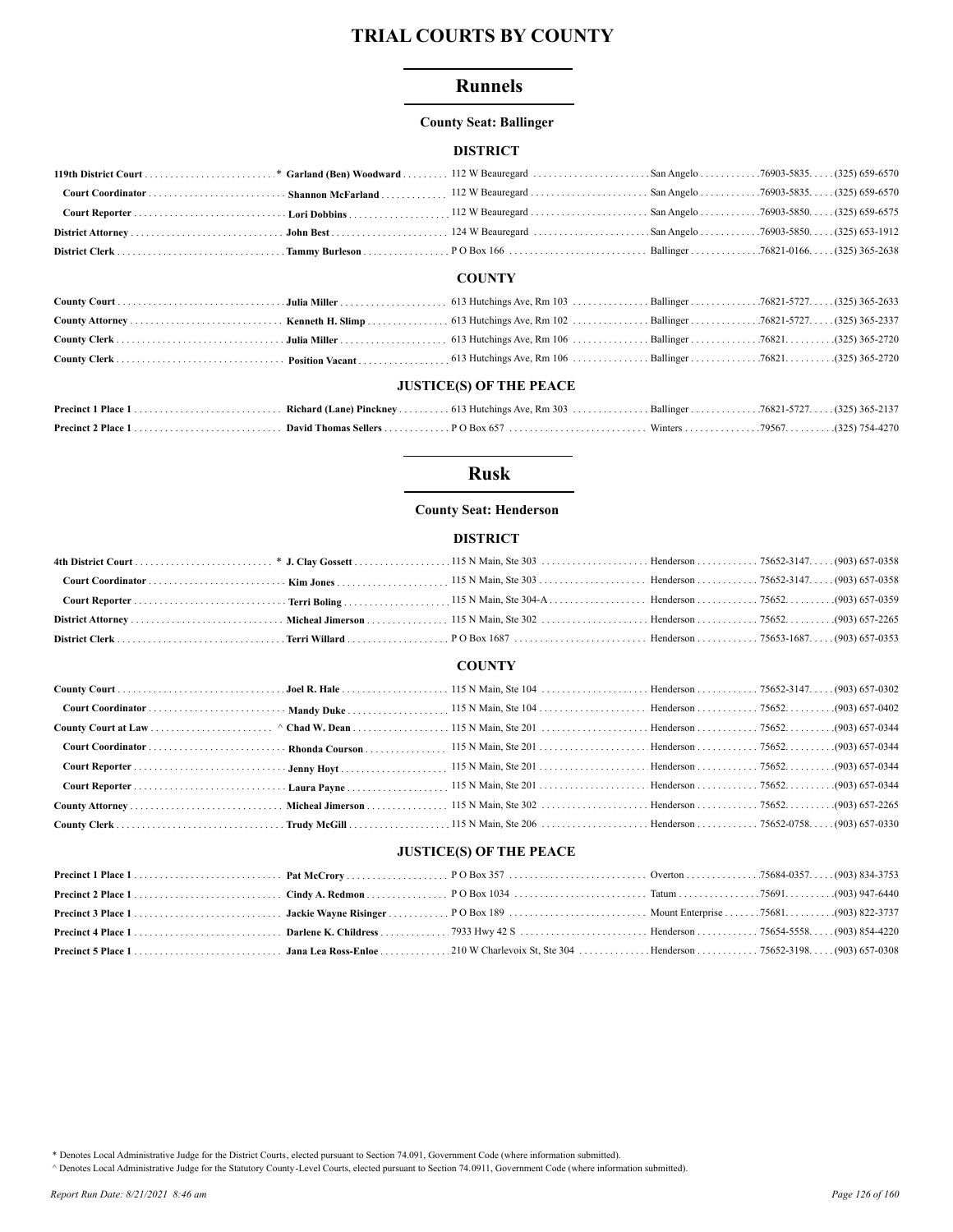## **Sabine**

#### **County Seat: Hemphill**

#### **DISTRICT**

#### **COUNTY**

| <b>JUSTICE(S) OF THE PEACE</b> |  |  |  |  |  |  |
|--------------------------------|--|--|--|--|--|--|

# 

## **San Augustine**

#### **County Seat: San Augustine**

#### **DISTRICT**

#### **COUNTY**

#### **JUSTICE(S) OF THE PEACE**

\* Denotes Local Administrative Judge for the District Courts, elected pursuant to Section 74.091, Government Code (where information submitted).

A Denotes Local Administrative Judge for the Statutory County-Level Courts, elected pursuant to Section 74.0911, Government Code (where information submitted).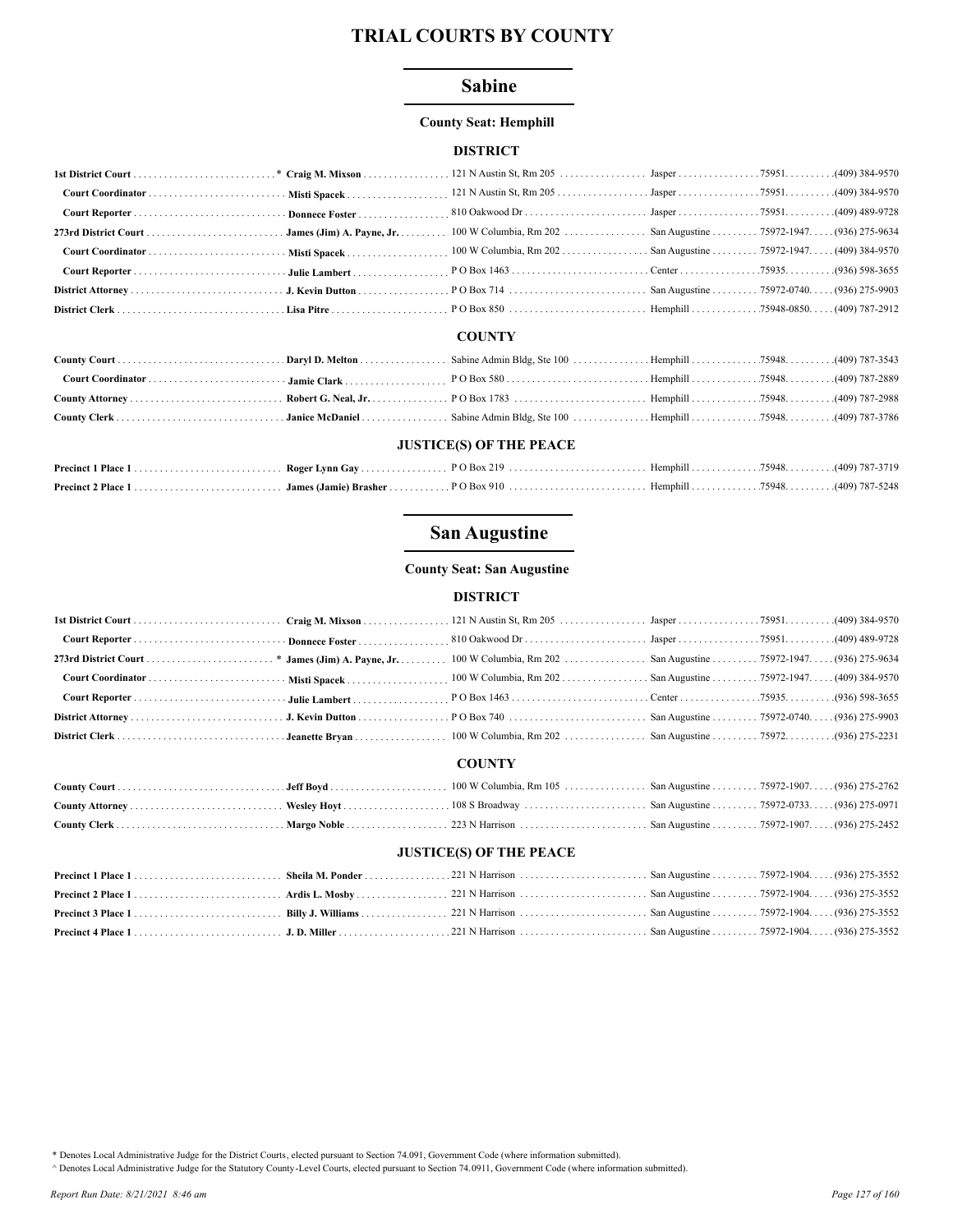## **San Jacinto**

#### **County Seat: Coldspring**

#### **DISTRICT**

#### **COUNTY**

#### **JUSTICE(S) OF THE PEACE**

## **San Patricio**

#### **County Seat: Sinton**

#### **DISTRICT**

|                      | Starr Boldrick Bauer   |  |  |                  |  |  |  |
|----------------------|------------------------|--|--|------------------|--|--|--|
|                      | Nina DeAnn De La Garza |  |  |                  |  |  |  |
|                      |                        |  |  |                  |  |  |  |
|                      | Patrick L. Flanigan    |  |  | $(361)$ 364-9310 |  |  |  |
|                      | Sylvia Mejias          |  |  | . (361) 364-9310 |  |  |  |
|                      |                        |  |  | . (361) 364-9310 |  |  |  |
|                      |                        |  |  | (361) 364-9320   |  |  |  |
| 343rd District Court |                        |  |  | . (361) 364-9310 |  |  |  |
|                      | Jennifer Surginer      |  |  | . (361) 364-9310 |  |  |  |
|                      | Jennifer Hill          |  |  | (361) 364-9321   |  |  |  |
|                      |                        |  |  |                  |  |  |  |
|                      | Samuel B. Smith        |  |  |                  |  |  |  |
|                      | Heather Marks          |  |  |                  |  |  |  |
| <b>COUNTY</b>        |                        |  |  |                  |  |  |  |
|                      |                        |  |  | (361) 364-9301   |  |  |  |
|                      |                        |  |  | . (361) 364-9325 |  |  |  |
|                      |                        |  |  | (361) 364-9327   |  |  |  |
|                      |                        |  |  | (361) 364-9328   |  |  |  |
|                      |                        |  |  |                  |  |  |  |

\* Denotes Local Administrative Judge for the District Courts, elected pursuant to Section 74.091, Government Code (where information submitted).

A Denotes Local Administrative Judge for the Statutory County -Level Courts, elected pursuant to Section 74.0911, Government Code (where information submitted).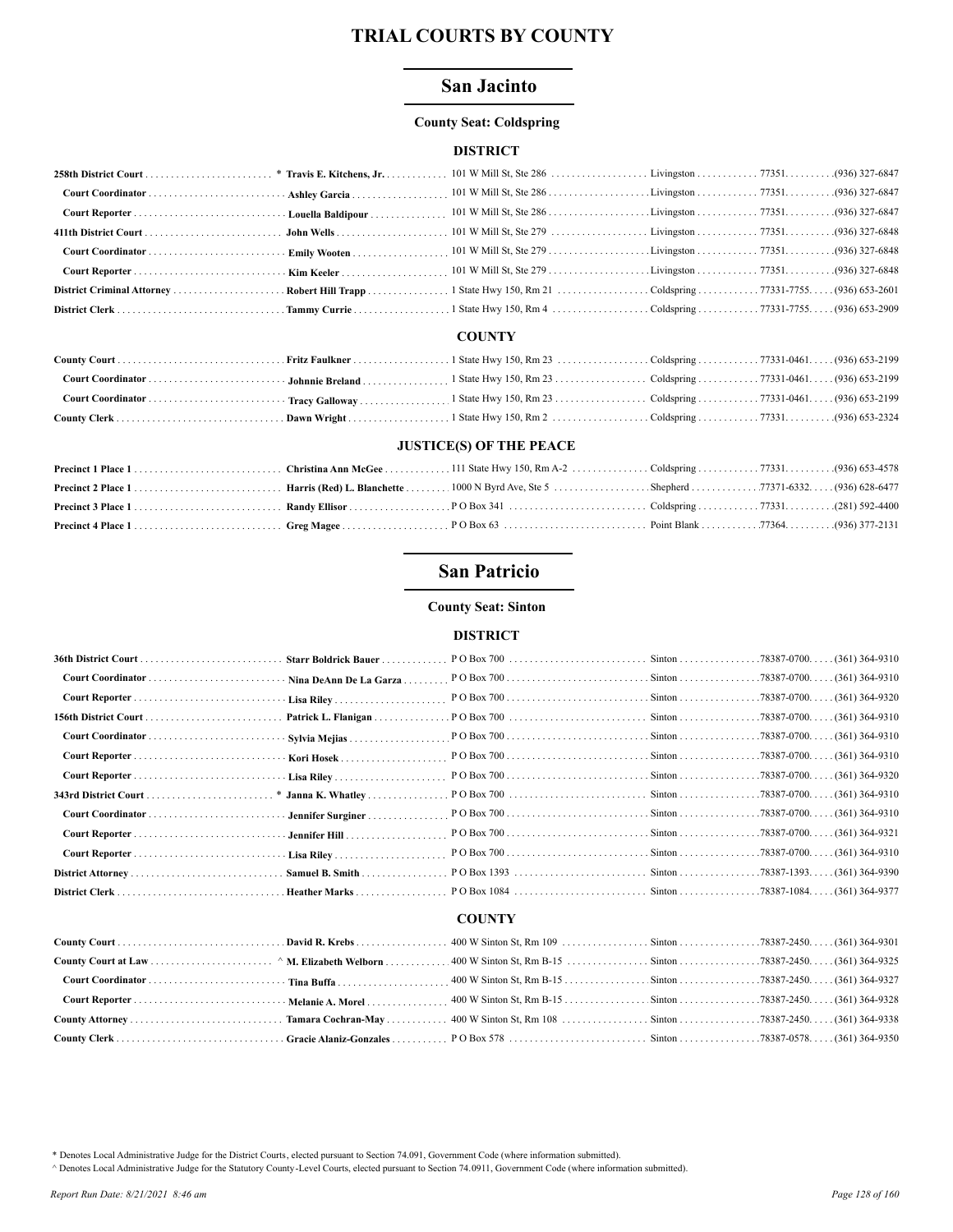## **San Patricio**

## **JUSTICE(S) OF THE PEACE**

## San Saba

#### **County Seat: San Saba**

#### **DISTRICT**

#### **COUNTY**

## **JUSTICE(S) OF THE PEACE**

| ountvwide | <b>Blossman</b><br>Anita Sharon | 500 E Wallace.<br>$^{\circ}10$<br><b>Ste</b> | . San Saba 76877-0001.<br>. |  | $(325)$ 372-5746 |
|-----------|---------------------------------|----------------------------------------------|-----------------------------|--|------------------|
|-----------|---------------------------------|----------------------------------------------|-----------------------------|--|------------------|

## Schleicher

#### **County Seat: Eldorado**

#### **DISTRICT**

## **COUNTY**

| <b>JUSTICE(S) OF THE PEACE</b> |  |  |  |  |  |  |
|--------------------------------|--|--|--|--|--|--|

| Countvwide | Phil E.<br>∴dmisto | $'$ Box 5.7<br>546<br>າເາ | $-1$<br>Eldorado | - 5936-0.<br>. 0526 | $\sqrt{2}$<br>2766<br>$\cdots$ |
|------------|--------------------|---------------------------|------------------|---------------------|--------------------------------|
|------------|--------------------|---------------------------|------------------|---------------------|--------------------------------|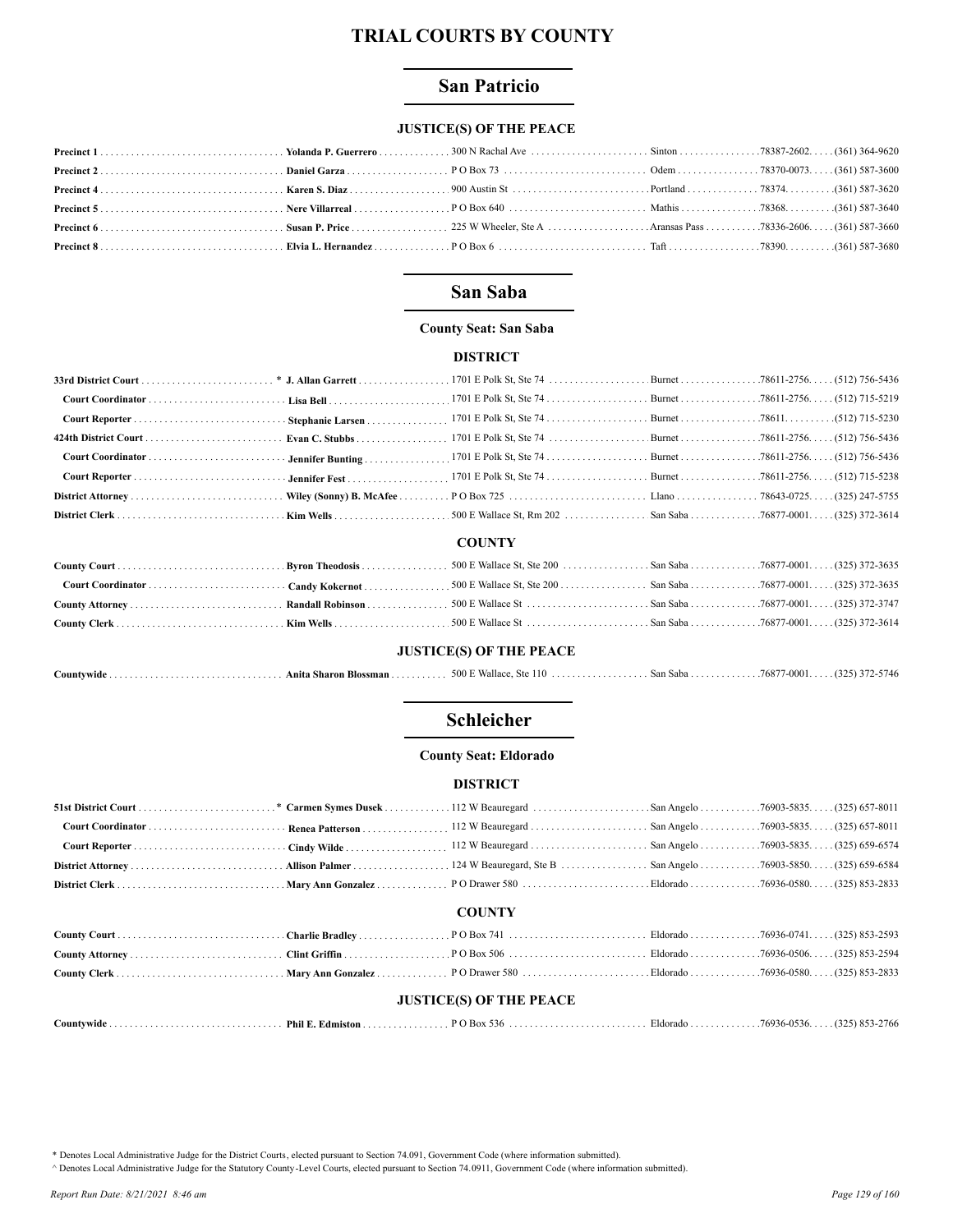## **Scurry**

#### **County Seat: Snyder**

### **DISTRICT**

|  | $C\Lambda T$ |  |  |
|--|--------------|--|--|

#### **COUNTY**

| HETICE(C) OF THE DEACE |  |  |  |  |  |  |
|------------------------|--|--|--|--|--|--|

#### **JUSTICE(S) OF THE PEACE**

## **Shackelford**

## **County Seat: Albany**

#### **DISTRICT**

|                                |  | <b>COUNTY</b> |  |  |  |  |
|--------------------------------|--|---------------|--|--|--|--|
|                                |  |               |  |  |  |  |
|                                |  |               |  |  |  |  |
|                                |  |               |  |  |  |  |
| <b>JUSTICE(S) OF THE PEACE</b> |  |               |  |  |  |  |
|                                |  |               |  |  |  |  |

## **Shelby**

#### **County Seat: Center**

#### **DISTRICT**

|  | <b>COUNTY</b> |  |  |
|--|---------------|--|--|
|  |               |  |  |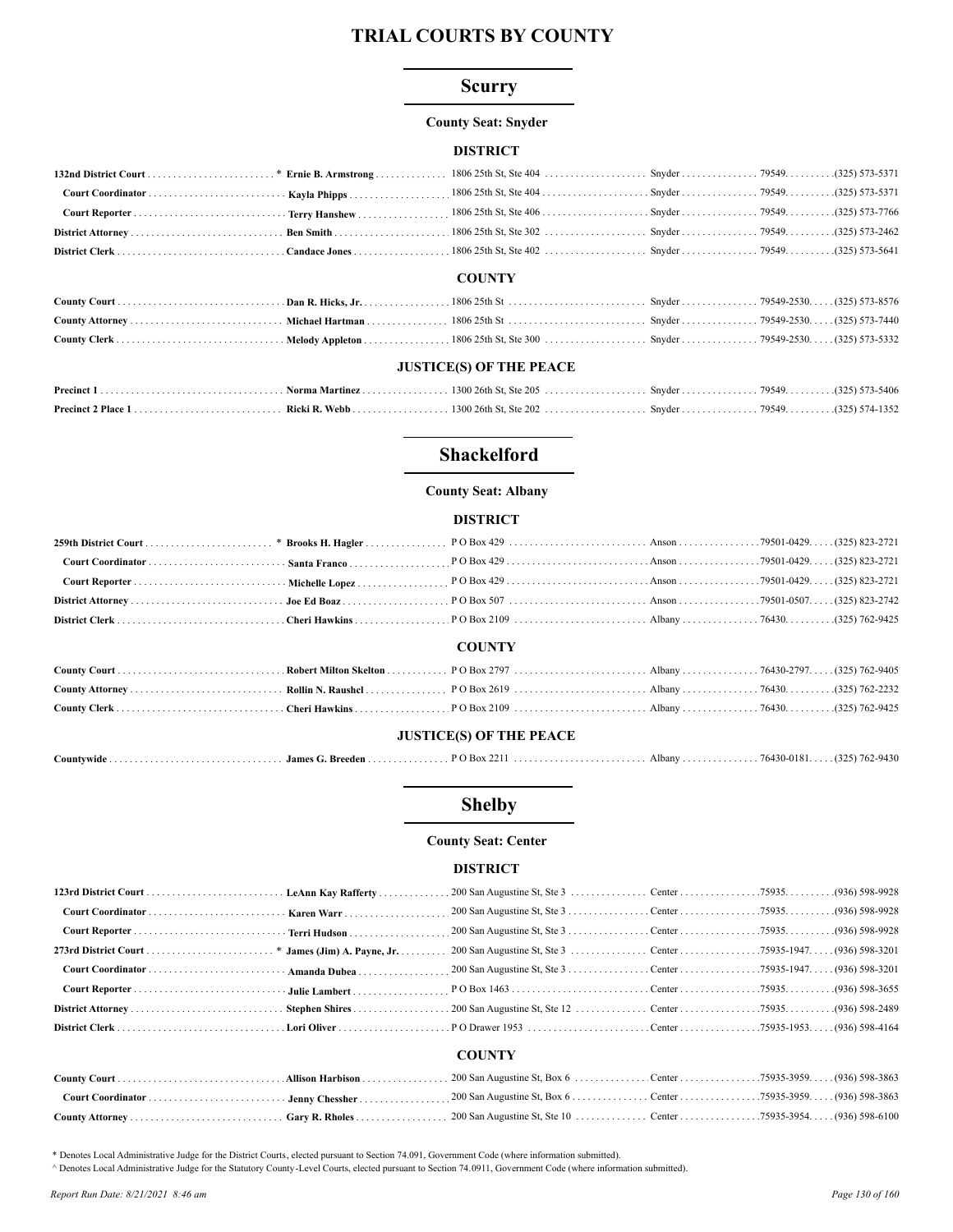## **Shelby**

## **COUNTY**

| <b>JUSTICE(S) OF THE PEACE</b> |  |  |  |  |  |  |
|--------------------------------|--|--|--|--|--|--|
|                                |  |  |  |  |  |  |
|                                |  |  |  |  |  |  |
|                                |  |  |  |  |  |  |
|                                |  |  |  |  |  |  |
|                                |  |  |  |  |  |  |

## **Sherman**

## **County Seat: Stratford**

#### **DISTRICT**

## **COUNTY**

#### **JUSTICE(S) OF THE PEACE**

| Countywide | - Brenda J.<br>Acker | .<br>$\Omega$ O Box $\Omega$<br>$-14$<br>. | Strattord | 79084 | $(806)^{\circ}$<br>366-:<br>-5645- |
|------------|----------------------|--------------------------------------------|-----------|-------|------------------------------------|
|------------|----------------------|--------------------------------------------|-----------|-------|------------------------------------|

## **Smith**

## **County Seat: Tyler**

#### **DISTRICT**

| Kerry L. Russell           | 100 N Broadway, Rm 203 Tyler 75702-7236. (903) 590-1643 |                                |
|----------------------------|---------------------------------------------------------|--------------------------------|
| Terry Cockrum (Civil)      | 100 N Broadway, Rm 203 Tyler 75702-7236 (903) 590-1643  |                                |
| Jennifer Lowrance          | 100 N Broadway, Rm 203 Tyler 75702-7236. (903) 590-1647 |                                |
| Austin R. Jackson          | $100 \text{ N}$ Broadway, Rm 212 Tyler                  | $.75702 - 7236$ (903) 590-1623 |
| Tammy Camp (Criminal)      | 100 N Broadway, Rm 212 Tyler 75702-7236 (903) 590-1623  |                                |
| Ayana Hill $(Civil)$       |                                                         |                                |
| Jana Rushing               |                                                         |                                |
| Jack M. Skeen, Jr.         |                                                         |                                |
| Tabitha Freeman (Criminal) |                                                         |                                |
| Denise Langston (Civil)    | 100 N Broadway, Rm 220 Tyler 75702-7236 (903) 590-1634  |                                |
| Christy Humphries          |                                                         |                                |
| <b>*</b> Robert H. Wilson  |                                                         |                                |
| Jennifer Black             |                                                         |                                |
| Rosie Rogers               |                                                         |                                |
|                            |                                                         | $(903) 590 - 1603$             |
| Jacob Putman               |                                                         | $(903) 590 - 1720$             |
| Penny Clarkston            |                                                         |                                |

### **COUNTY**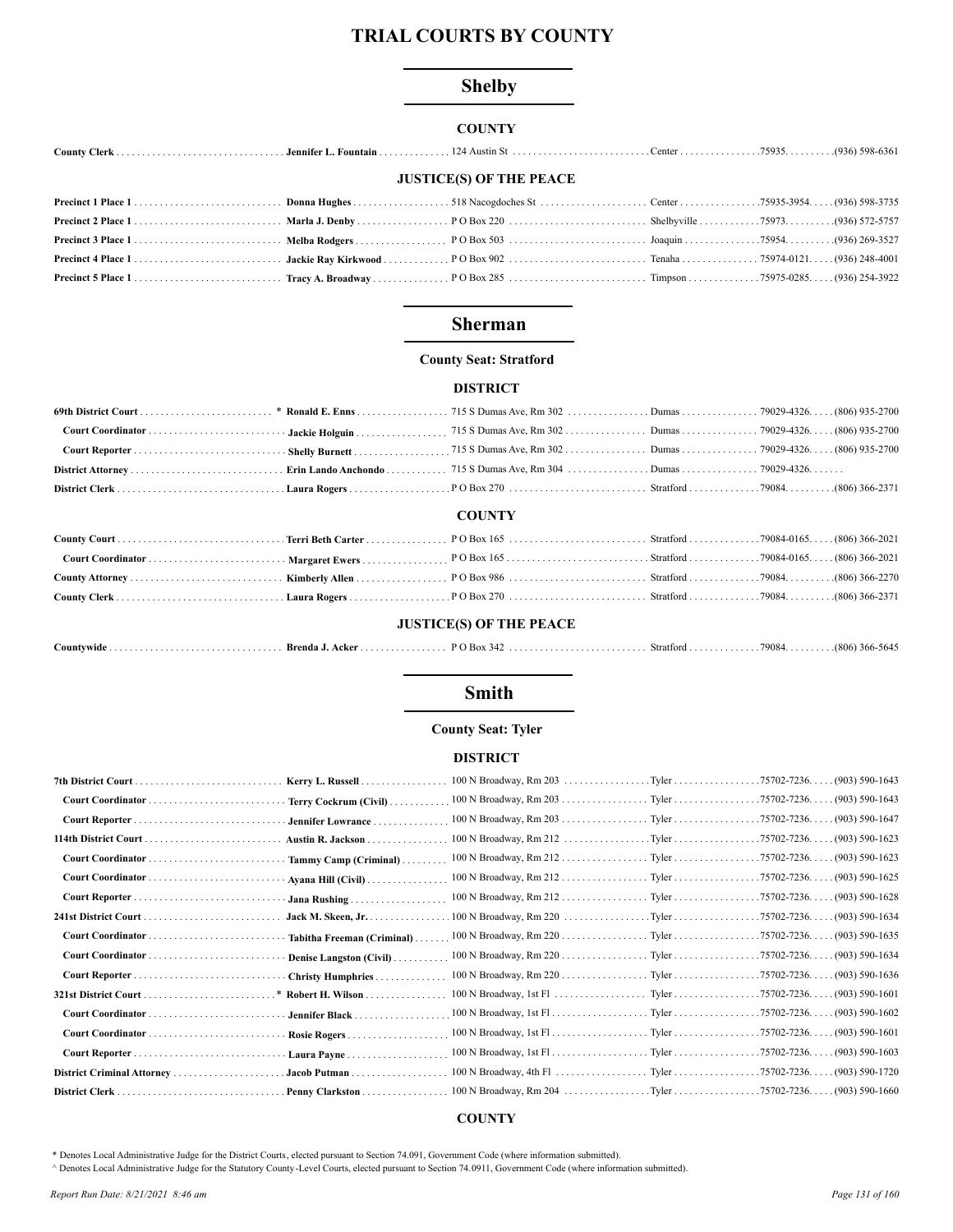## **Smith**

## **COUNTY**

| <b>Nathaniel Quentin Moran.</b>        |                                                         | . (903) 590-4625                    |
|----------------------------------------|---------------------------------------------------------|-------------------------------------|
| Donna Henry (MH)                       |                                                         | . (903) 590-4610                    |
| Tina Knighton (Probate)                |                                                         | $(903) 590 - 4611$                  |
| $ Jason A. Ellis \ldots \ldots \ldots$ |                                                         | $.75702 - 7236$<br>. (903) 590-1650 |
| Phyllis Duke (Criminal)                |                                                         | . (903) 590-1653                    |
| Jodi Wich (Civil)                      | 100 N Broadway, 2nd Fl. Tyler 75702-7236.               | $(903)$ 590-1654                    |
| Kim Christopher                        |                                                         | $(903)$ 590-1655                    |
| Taylor Brooks Heaton                   | 100 N Broadway, Rm 104 Tyler 75702-7236.                | . (903) 590-1610                    |
| Paul Clarkston (Criminal)              | 100 N Broadway, Rm 104 Tyler 75702-7236.                | $(903)$ 590-1609                    |
| ShaVonda Mass (Civil).                 | 100 N Broadway, Rm 104 Tyler 75702-7236. (903) 590-1611 |                                     |
| Marcie Powell                          | 100 N Broadway, Rm 104 Tyler 75702-7236.                | $(903) 590 - 1614$                  |
| Floyd Thomas Getz                      |                                                         | $(903) 590 - 1690$                  |
| Amie Castle                            |                                                         | . (903) 590-1691                    |
| Patti Simmons (Juvenile)               |                                                         |                                     |
| Tandrea Baxter.                        |                                                         | $(903) 590 - 1694$                  |
| Karen Phillips                         |                                                         | (903) 590-4670                      |

#### **JUSTICE(S) OF THE PEACE**

## **Somervell**

## **County Seat: Glen Rose**

#### **DISTRICT**

|  | <b>COUNTY</b> |  |
|--|---------------|--|

#### **JUSTICE(S) OF THE PEACE**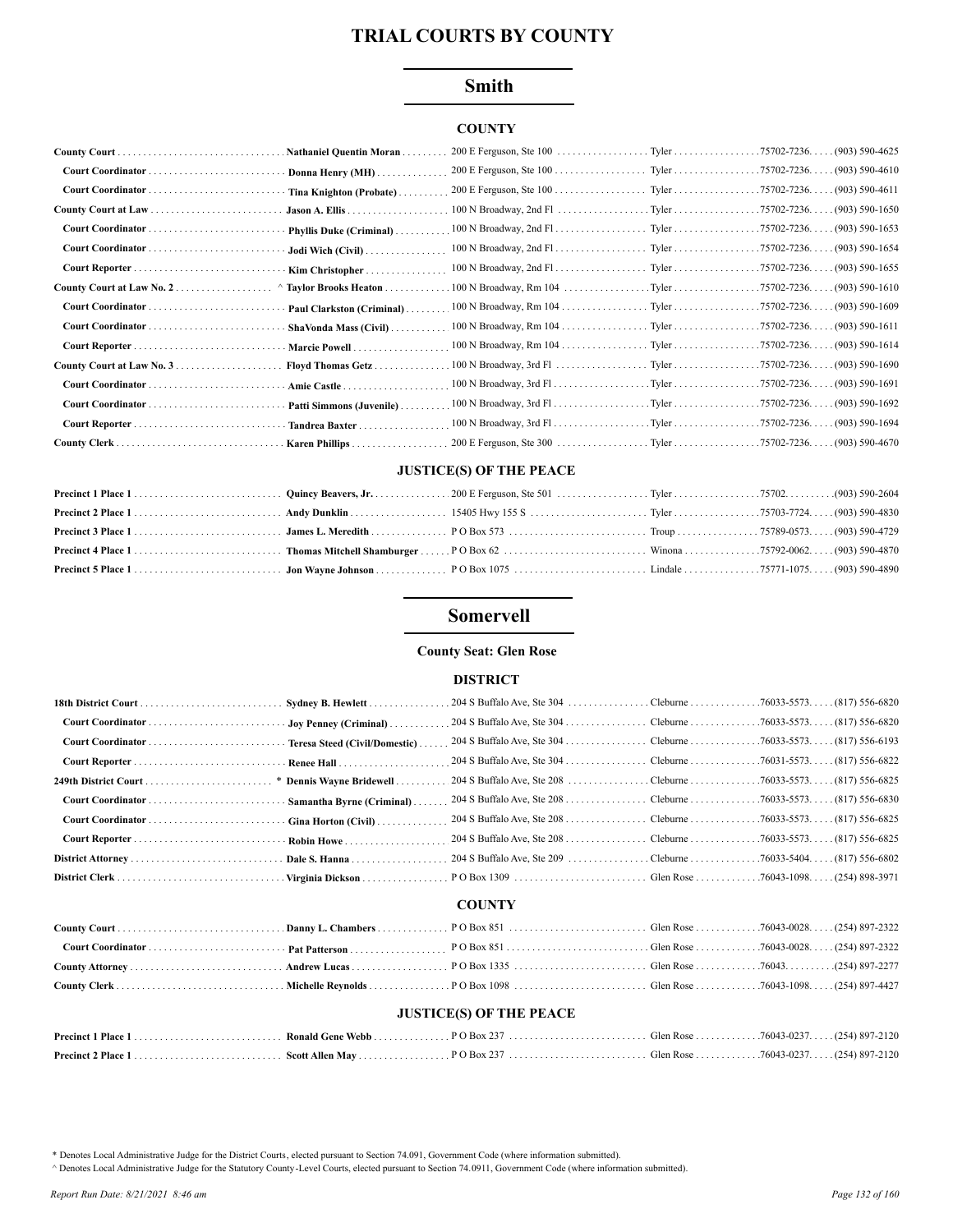### **Starr**

#### **County Seat: Rio Grande City**

#### **DISTRICT**

|  | Rio Grande City 78582-8020. (956) 716-4800 |  |
|--|--------------------------------------------|--|
|  | Rio Grande City 78582-8020. (956) 716-4800 |  |
|  |                                            |  |
|  |                                            |  |

#### **COUNTY**

#### **JUSTICE(S) OF THE PEACE**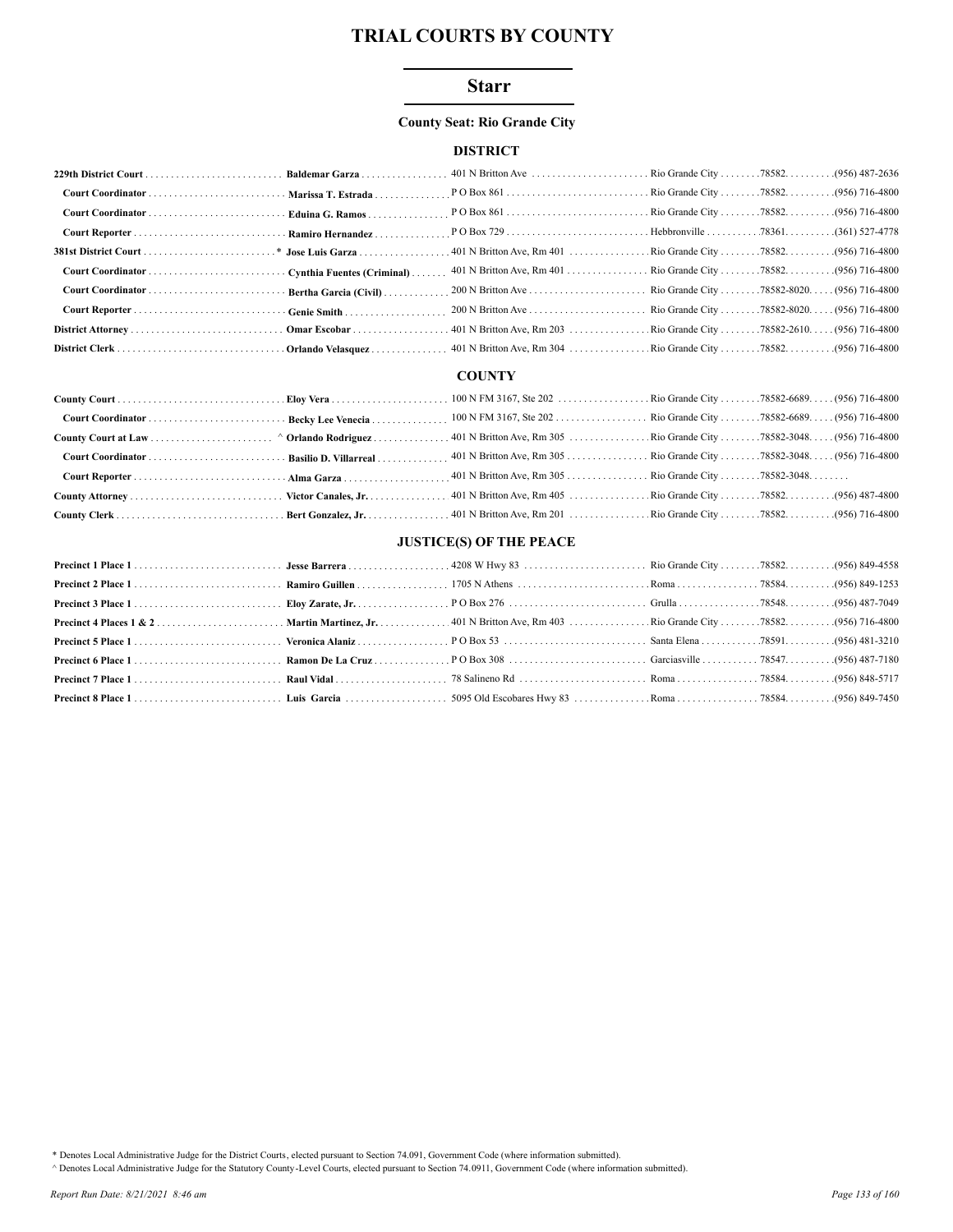## **Stephens**

#### **County Seat: Breckenridge**

#### **DISTRICT**

#### **COUNTY**

#### **JUSTICE(S) OF THE PEACE**

|            |                 | $\overline{H}$<br>Walke<br>'OO<br>2ndF | Brec     | 164 <sub>4</sub> | (2.5)<br>. 550 |
|------------|-----------------|----------------------------------------|----------|------------------|----------------|
| ountvwideٽ | - Snoon<br>Stev |                                        | kenridge |                  | ، ے ر          |

## **Sterling**

### **County Seat: Sterling City**

#### **DISTRICT**

|                                |  | <b>COUNTY</b> |  |  |  |  |  |
|--------------------------------|--|---------------|--|--|--|--|--|
|                                |  |               |  |  |  |  |  |
|                                |  |               |  |  |  |  |  |
|                                |  |               |  |  |  |  |  |
| <b>JUSTICE(S) OF THE PEACE</b> |  |               |  |  |  |  |  |

| ' Dve<br><i>C</i> ountvwide<br>Stacy | $\sim$<br>• вох<br>70.<br>. | Sterling Cr | 76951. | $(1.15)$ 270 $27$<br>22.2<br>.5/61 |
|--------------------------------------|-----------------------------|-------------|--------|------------------------------------|
|--------------------------------------|-----------------------------|-------------|--------|------------------------------------|

## **Stonewall**

**County Seat: Aspermont** 

#### **DISTRICT**

### **COUNTY**

| <b>JUSTICE(S) OF THE PEACE</b> |  |  |  |  |  |  |  |  |
|--------------------------------|--|--|--|--|--|--|--|--|

|  |  |  | * Departed Local Administrative Judge for the District Courte algoted pursuant to Section 74.001. Government Code (where information submitted) |  |  |  |
|--|--|--|-------------------------------------------------------------------------------------------------------------------------------------------------|--|--|--|

A Denotes Local Administrative Judge for the Statutory County -Level Courts, elected pursuant to Section 74.0911, Government Code (where information submitted).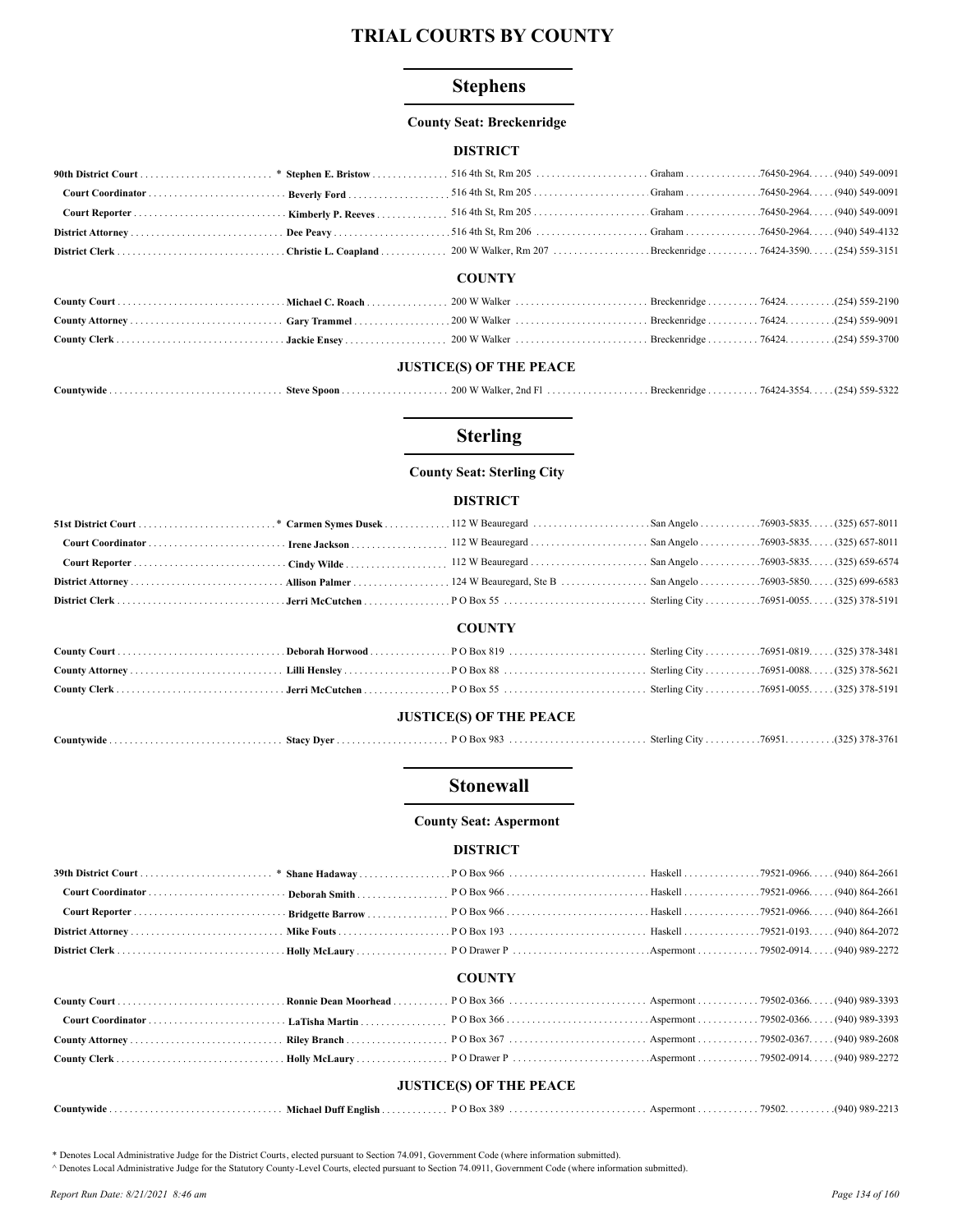#### **Sutton**

#### **County Seat: Sonora**

#### **DISTRICT**

#### **COUNTY**

## **JUSTICE(S) OF THE PEACE**

|  |  |  |  |  |  | $(325)$ 387-3322 |
|--|--|--|--|--|--|------------------|
|--|--|--|--|--|--|------------------|

## **Swisher**

## **County Seat: Tulia**

#### **DISTRICT**

#### **COUNTY**

#### **JUSTICE(S) OF THE PEACE**

|  | . Sharla J. Miller ^ | $310 \,\mathrm{W}$ <sup>r</sup><br>Broadway | $\frac{1}{2}$ $\frac{1}{2}$ $\frac{1}{2}$ $\frac{1}{2}$ $\frac{1}{2}$ $\frac{1}{2}$ $\frac{1}{2}$ $\frac{1}{2}$ $\frac{1}{2}$ $\frac{1}{2}$ $\frac{1}{2}$ $\frac{1}{2}$ $\frac{1}{2}$ $\frac{1}{2}$ $\frac{1}{2}$ $\frac{1}{2}$ $\frac{1}{2}$ $\frac{1}{2}$ $\frac{1}{2}$ $\frac{1}{2}$ $\frac{1}{2}$ $\frac{1}{2}$ |  | (806) 995-4407 |
|--|----------------------|---------------------------------------------|---------------------------------------------------------------------------------------------------------------------------------------------------------------------------------------------------------------------------------------------------------------------------------------------------------------------|--|----------------|
|--|----------------------|---------------------------------------------|---------------------------------------------------------------------------------------------------------------------------------------------------------------------------------------------------------------------------------------------------------------------------------------------------------------------|--|----------------|

## **Tarrant**

### **County Seat: Fort Worth**

#### **DISTRICT**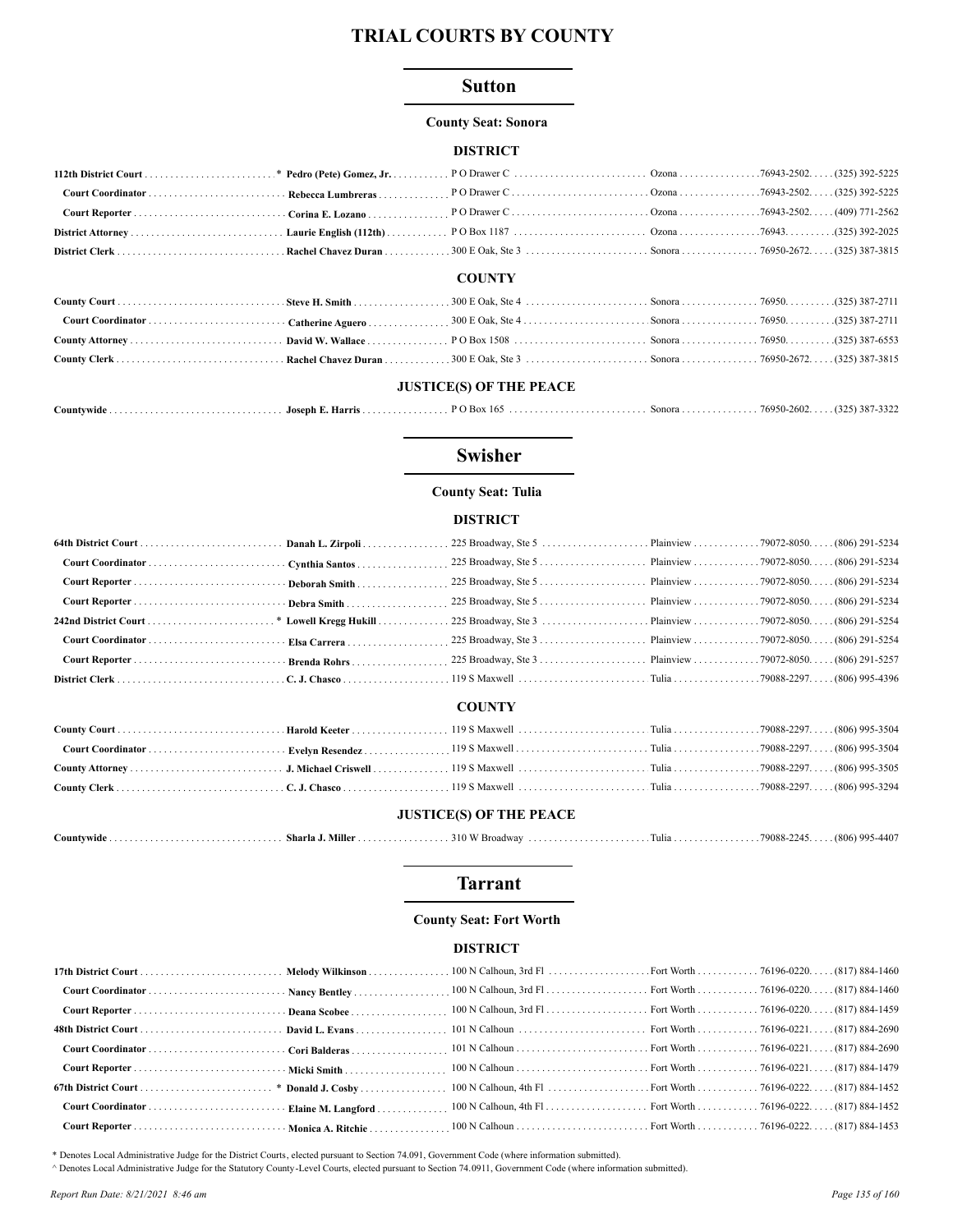## **Tarrant**

#### **County Seat: Fort Worth**

#### **DISTRICT**

|                   | Pat Gallagher                              | $100 \text{ N}$ Calhoun, 4th Fl | . Fort Worth 76196-7921. | $(817) 884 - 1450$                    |
|-------------------|--------------------------------------------|---------------------------------|--------------------------|---------------------------------------|
|                   | Jennifer Ramos                             |                                 |                          | (817) 884-2685.                       |
|                   | Reginald Butler                            |                                 |                          |                                       |
|                   |                                            |                                 |                          | $(817) 884 - 1992$                    |
|                   |                                            |                                 |                          | . (817) 884-1992                      |
|                   | Tina Fett                                  |                                 |                          |                                       |
|                   |                                            |                                 |                          | . (817) 884-2691                      |
|                   | Patricia Cannon                            |                                 |                          |                                       |
|                   | Suzanne Berry                              |                                 |                          |                                       |
|                   |                                            |                                 |                          |                                       |
|                   | Tammy Barnes                               |                                 |                          |                                       |
|                   |                                            |                                 |                          |                                       |
|                   |                                            |                                 |                          |                                       |
|                   | Lindsay D. DeVos                           |                                 |                          |                                       |
|                   |                                            |                                 | . Fort Worth 76196-0226. | (817) 884-1763                        |
|                   | LeaAnn Moore                               |                                 | Fort Worth 76196-0232.   | $(817) 884 - 2724$                    |
|                   | <b>Kelvin Johnson</b><br>Kenneth E. Newell | $200 \text{ E}$ Weatherford St  | Fort Worth 76196-0227. . | . (817) 884-1794                      |
|                   |                                            |                                 | . Fort Worth 76196-0227. | . (817) 884-1794                      |
|                   |                                            |                                 |                          |                                       |
|                   |                                            |                                 |                          |                                       |
|                   | Luanne Spurrier                            |                                 |                          |                                       |
|                   |                                            |                                 |                          | Fort Worth 76196. (817) 884-1709      |
|                   | Rhonda Young                               |                                 |                          |                                       |
|                   |                                            |                                 |                          | $(817) 884 - 1127$                    |
|                   | David C. Hagerman                          |                                 |                          | . (817) 884-1256                      |
|                   |                                            |                                 |                          |                                       |
|                   | Valerie K. Allen                           |                                 |                          | . (817) 884-1908                      |
|                   |                                            |                                 | Fort Worth 76196-0230.   | (817) 884-1427                        |
|                   | Jeffrey N. Kaitcer                         |                                 |                          | . (817) 884-1427                      |
|                   | James Benjamin Munford                     |                                 |                          | . (817) 884-1427                      |
| Court Coordinator | Lindsey Baker                              |                                 |                          |                                       |
|                   |                                            |                                 |                          |                                       |
|                   | Alexander Han Joong Kim                    |                                 |                          |                                       |
|                   |                                            |                                 |                          | Fort Worth 76111-3007. (817) 838-4600 |
|                   |                                            |                                 |                          | Fort Worth 76111-3007. (817) 838-4600 |
|                   | Stephanie Zanfino                          |                                 |                          |                                       |
|                   | Kelly Pelletier.                           |                                 |                          |                                       |
|                   |                                            |                                 |                          |                                       |
|                   |                                            |                                 |                          |                                       |
|                   | Priscilla Povnor                           |                                 |                          |                                       |
|                   | Jennifer Hunter                            |                                 |                          | . (817) 884-1430                      |
|                   | Judith G. Wells                            | 200 E Weatherford St            | Fort Worth 76196-0233.   | $(817) 884 - 1587$                    |
|                   | Lori DeAngelis                             |                                 |                          |                                       |
|                   | Cheryl Lopez                               |                                 |                          |                                       |
|                   | <b>Kirk Moss</b> .                         |                                 |                          |                                       |
|                   |                                            |                                 |                          |                                       |
|                   | <b>Sheila Jenkins</b>                      |                                 |                          |                                       |
|                   | Holly Bishop                               |                                 |                          |                                       |
|                   |                                            |                                 |                          |                                       |
|                   |                                            |                                 |                          |                                       |
|                   |                                            |                                 |                          |                                       |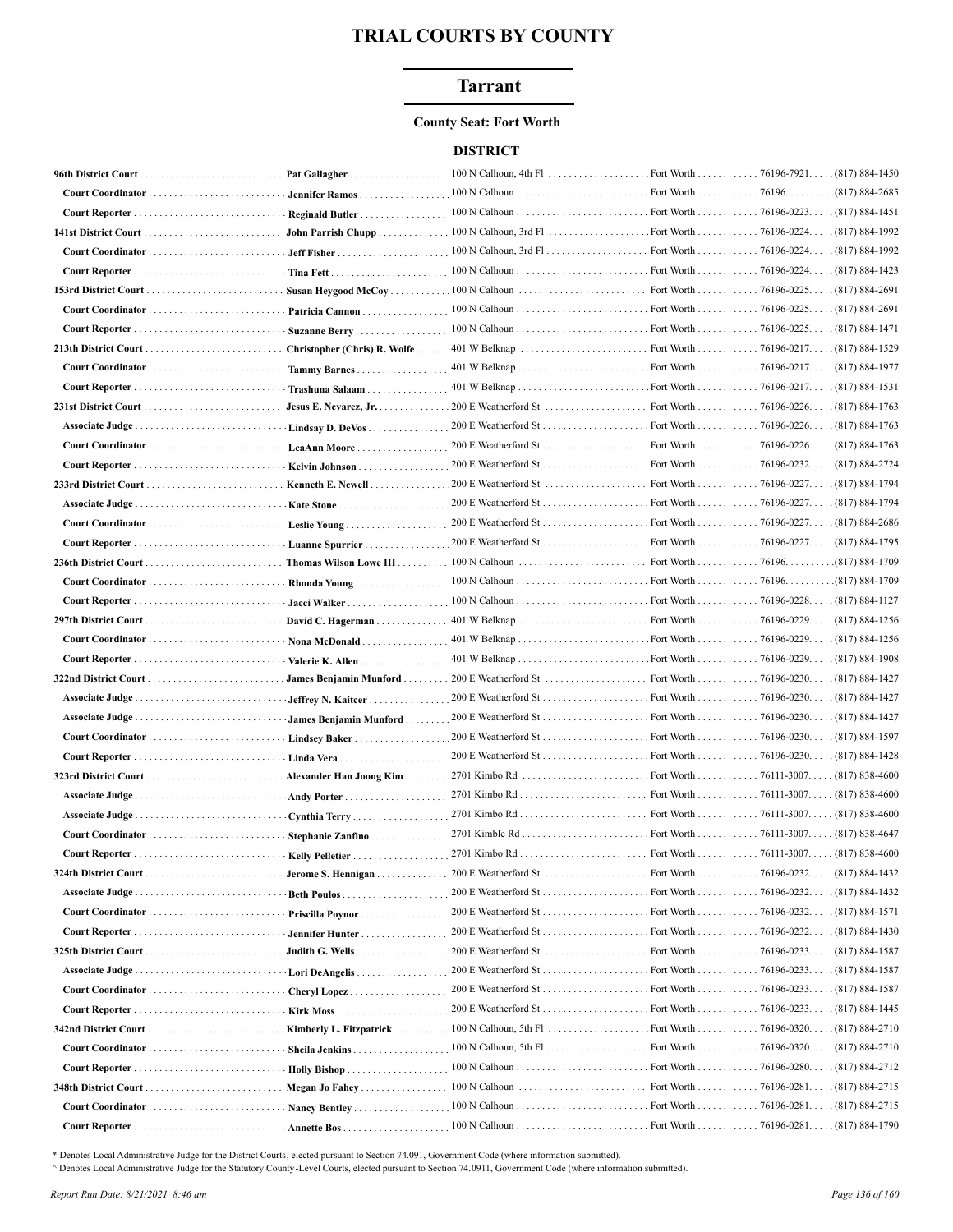## **Tarrant**

#### **County Seat: Fort Worth**

#### **DISTRICT**

| $(817) 884 - 2730$<br>Michelle Escobar<br>$(817) 884 - 2708$<br>Patricia Baca Bennett<br>$(817) 884 - 2720$<br>Matthew Riek<br>(817) 884-2899<br>Brittni D. Macias<br>Betty Lynn Cade<br>Mollee Bennett Westfall<br>Brenda Clark<br>Lorrie Parham<br>Karen Martinez<br>George W. Gallagher<br>Tommie Larue<br>Lisa Morton<br>Ruben Gonzalez, Jr.<br>Angie Taylor<br>401 W Belknap<br>Fort Worth 76196-0213. (817) 884-1255<br>Criminal District Court No. 1<br>Elizabeth H. Beach<br>Kachelle Johnson<br>Andrea Reed<br>Criminal District Court No. 2<br>Charlotte Toner<br>Debbie Edwards<br>Michael R. Thomas<br>Criminal District Court No. $4$<br>Dell Morgan<br>Jeannie Jobe<br>Matthew King<br>Mark Thielman<br>Rainey Webb<br>Timmie White<br>Sharen Wilson<br><b>COUNTY</b><br>100 W Weatherford, Rm 260A Fort Worth 76196-0241. (817) 212-7238<br>100 W Weatherford, Rm 150  Fort Worth  76196-7752(817) 884-1415<br><b>Probate Court No. 2</b><br>Brooke Ulrickson Allen<br>100 W Weatherford, Rm 20A Fort Worth 76196-7752. (817) 884-2794<br>100 W Weatherford, Rm 150 Fort Worth 76196-7752. (817) 884-1415 |  | $100 \text{ N}$ Calhoun, 4th Fl | Fort Worth 76196-7283. (817) 884-2730 |
|--------------------------------------------------------------------------------------------------------------------------------------------------------------------------------------------------------------------------------------------------------------------------------------------------------------------------------------------------------------------------------------------------------------------------------------------------------------------------------------------------------------------------------------------------------------------------------------------------------------------------------------------------------------------------------------------------------------------------------------------------------------------------------------------------------------------------------------------------------------------------------------------------------------------------------------------------------------------------------------------------------------------------------------------------------------------------------------------------------------------------|--|---------------------------------|---------------------------------------|
|                                                                                                                                                                                                                                                                                                                                                                                                                                                                                                                                                                                                                                                                                                                                                                                                                                                                                                                                                                                                                                                                                                                          |  |                                 |                                       |
|                                                                                                                                                                                                                                                                                                                                                                                                                                                                                                                                                                                                                                                                                                                                                                                                                                                                                                                                                                                                                                                                                                                          |  |                                 |                                       |
|                                                                                                                                                                                                                                                                                                                                                                                                                                                                                                                                                                                                                                                                                                                                                                                                                                                                                                                                                                                                                                                                                                                          |  |                                 |                                       |
|                                                                                                                                                                                                                                                                                                                                                                                                                                                                                                                                                                                                                                                                                                                                                                                                                                                                                                                                                                                                                                                                                                                          |  |                                 |                                       |
|                                                                                                                                                                                                                                                                                                                                                                                                                                                                                                                                                                                                                                                                                                                                                                                                                                                                                                                                                                                                                                                                                                                          |  |                                 |                                       |
|                                                                                                                                                                                                                                                                                                                                                                                                                                                                                                                                                                                                                                                                                                                                                                                                                                                                                                                                                                                                                                                                                                                          |  |                                 |                                       |
|                                                                                                                                                                                                                                                                                                                                                                                                                                                                                                                                                                                                                                                                                                                                                                                                                                                                                                                                                                                                                                                                                                                          |  |                                 |                                       |
|                                                                                                                                                                                                                                                                                                                                                                                                                                                                                                                                                                                                                                                                                                                                                                                                                                                                                                                                                                                                                                                                                                                          |  |                                 |                                       |
|                                                                                                                                                                                                                                                                                                                                                                                                                                                                                                                                                                                                                                                                                                                                                                                                                                                                                                                                                                                                                                                                                                                          |  |                                 |                                       |
|                                                                                                                                                                                                                                                                                                                                                                                                                                                                                                                                                                                                                                                                                                                                                                                                                                                                                                                                                                                                                                                                                                                          |  |                                 |                                       |
|                                                                                                                                                                                                                                                                                                                                                                                                                                                                                                                                                                                                                                                                                                                                                                                                                                                                                                                                                                                                                                                                                                                          |  |                                 |                                       |
|                                                                                                                                                                                                                                                                                                                                                                                                                                                                                                                                                                                                                                                                                                                                                                                                                                                                                                                                                                                                                                                                                                                          |  |                                 |                                       |
|                                                                                                                                                                                                                                                                                                                                                                                                                                                                                                                                                                                                                                                                                                                                                                                                                                                                                                                                                                                                                                                                                                                          |  |                                 |                                       |
|                                                                                                                                                                                                                                                                                                                                                                                                                                                                                                                                                                                                                                                                                                                                                                                                                                                                                                                                                                                                                                                                                                                          |  |                                 |                                       |
|                                                                                                                                                                                                                                                                                                                                                                                                                                                                                                                                                                                                                                                                                                                                                                                                                                                                                                                                                                                                                                                                                                                          |  |                                 |                                       |
|                                                                                                                                                                                                                                                                                                                                                                                                                                                                                                                                                                                                                                                                                                                                                                                                                                                                                                                                                                                                                                                                                                                          |  |                                 |                                       |
|                                                                                                                                                                                                                                                                                                                                                                                                                                                                                                                                                                                                                                                                                                                                                                                                                                                                                                                                                                                                                                                                                                                          |  |                                 |                                       |
|                                                                                                                                                                                                                                                                                                                                                                                                                                                                                                                                                                                                                                                                                                                                                                                                                                                                                                                                                                                                                                                                                                                          |  |                                 |                                       |
|                                                                                                                                                                                                                                                                                                                                                                                                                                                                                                                                                                                                                                                                                                                                                                                                                                                                                                                                                                                                                                                                                                                          |  |                                 |                                       |
|                                                                                                                                                                                                                                                                                                                                                                                                                                                                                                                                                                                                                                                                                                                                                                                                                                                                                                                                                                                                                                                                                                                          |  |                                 |                                       |
|                                                                                                                                                                                                                                                                                                                                                                                                                                                                                                                                                                                                                                                                                                                                                                                                                                                                                                                                                                                                                                                                                                                          |  |                                 |                                       |
|                                                                                                                                                                                                                                                                                                                                                                                                                                                                                                                                                                                                                                                                                                                                                                                                                                                                                                                                                                                                                                                                                                                          |  |                                 |                                       |
|                                                                                                                                                                                                                                                                                                                                                                                                                                                                                                                                                                                                                                                                                                                                                                                                                                                                                                                                                                                                                                                                                                                          |  |                                 |                                       |
|                                                                                                                                                                                                                                                                                                                                                                                                                                                                                                                                                                                                                                                                                                                                                                                                                                                                                                                                                                                                                                                                                                                          |  |                                 |                                       |
|                                                                                                                                                                                                                                                                                                                                                                                                                                                                                                                                                                                                                                                                                                                                                                                                                                                                                                                                                                                                                                                                                                                          |  |                                 |                                       |
|                                                                                                                                                                                                                                                                                                                                                                                                                                                                                                                                                                                                                                                                                                                                                                                                                                                                                                                                                                                                                                                                                                                          |  |                                 |                                       |
|                                                                                                                                                                                                                                                                                                                                                                                                                                                                                                                                                                                                                                                                                                                                                                                                                                                                                                                                                                                                                                                                                                                          |  |                                 |                                       |
|                                                                                                                                                                                                                                                                                                                                                                                                                                                                                                                                                                                                                                                                                                                                                                                                                                                                                                                                                                                                                                                                                                                          |  |                                 |                                       |
|                                                                                                                                                                                                                                                                                                                                                                                                                                                                                                                                                                                                                                                                                                                                                                                                                                                                                                                                                                                                                                                                                                                          |  |                                 |                                       |
|                                                                                                                                                                                                                                                                                                                                                                                                                                                                                                                                                                                                                                                                                                                                                                                                                                                                                                                                                                                                                                                                                                                          |  |                                 |                                       |
|                                                                                                                                                                                                                                                                                                                                                                                                                                                                                                                                                                                                                                                                                                                                                                                                                                                                                                                                                                                                                                                                                                                          |  |                                 |                                       |
|                                                                                                                                                                                                                                                                                                                                                                                                                                                                                                                                                                                                                                                                                                                                                                                                                                                                                                                                                                                                                                                                                                                          |  |                                 |                                       |
|                                                                                                                                                                                                                                                                                                                                                                                                                                                                                                                                                                                                                                                                                                                                                                                                                                                                                                                                                                                                                                                                                                                          |  |                                 |                                       |
|                                                                                                                                                                                                                                                                                                                                                                                                                                                                                                                                                                                                                                                                                                                                                                                                                                                                                                                                                                                                                                                                                                                          |  |                                 |                                       |
|                                                                                                                                                                                                                                                                                                                                                                                                                                                                                                                                                                                                                                                                                                                                                                                                                                                                                                                                                                                                                                                                                                                          |  |                                 |                                       |
|                                                                                                                                                                                                                                                                                                                                                                                                                                                                                                                                                                                                                                                                                                                                                                                                                                                                                                                                                                                                                                                                                                                          |  |                                 |                                       |
|                                                                                                                                                                                                                                                                                                                                                                                                                                                                                                                                                                                                                                                                                                                                                                                                                                                                                                                                                                                                                                                                                                                          |  |                                 |                                       |
|                                                                                                                                                                                                                                                                                                                                                                                                                                                                                                                                                                                                                                                                                                                                                                                                                                                                                                                                                                                                                                                                                                                          |  |                                 |                                       |
|                                                                                                                                                                                                                                                                                                                                                                                                                                                                                                                                                                                                                                                                                                                                                                                                                                                                                                                                                                                                                                                                                                                          |  |                                 |                                       |
|                                                                                                                                                                                                                                                                                                                                                                                                                                                                                                                                                                                                                                                                                                                                                                                                                                                                                                                                                                                                                                                                                                                          |  |                                 |                                       |
|                                                                                                                                                                                                                                                                                                                                                                                                                                                                                                                                                                                                                                                                                                                                                                                                                                                                                                                                                                                                                                                                                                                          |  |                                 |                                       |
|                                                                                                                                                                                                                                                                                                                                                                                                                                                                                                                                                                                                                                                                                                                                                                                                                                                                                                                                                                                                                                                                                                                          |  |                                 |                                       |
|                                                                                                                                                                                                                                                                                                                                                                                                                                                                                                                                                                                                                                                                                                                                                                                                                                                                                                                                                                                                                                                                                                                          |  |                                 |                                       |
|                                                                                                                                                                                                                                                                                                                                                                                                                                                                                                                                                                                                                                                                                                                                                                                                                                                                                                                                                                                                                                                                                                                          |  |                                 |                                       |
|                                                                                                                                                                                                                                                                                                                                                                                                                                                                                                                                                                                                                                                                                                                                                                                                                                                                                                                                                                                                                                                                                                                          |  |                                 |                                       |

\* Denotes Local Administrative Judge for the District Courts, elected pursuant to Section 74.091, Government Code (where information submitted).

A Denotes Local Administrative Judge for the Statutory County -Level Courts, elected pursuant to Section 74.0911, Government Code (where information submitted).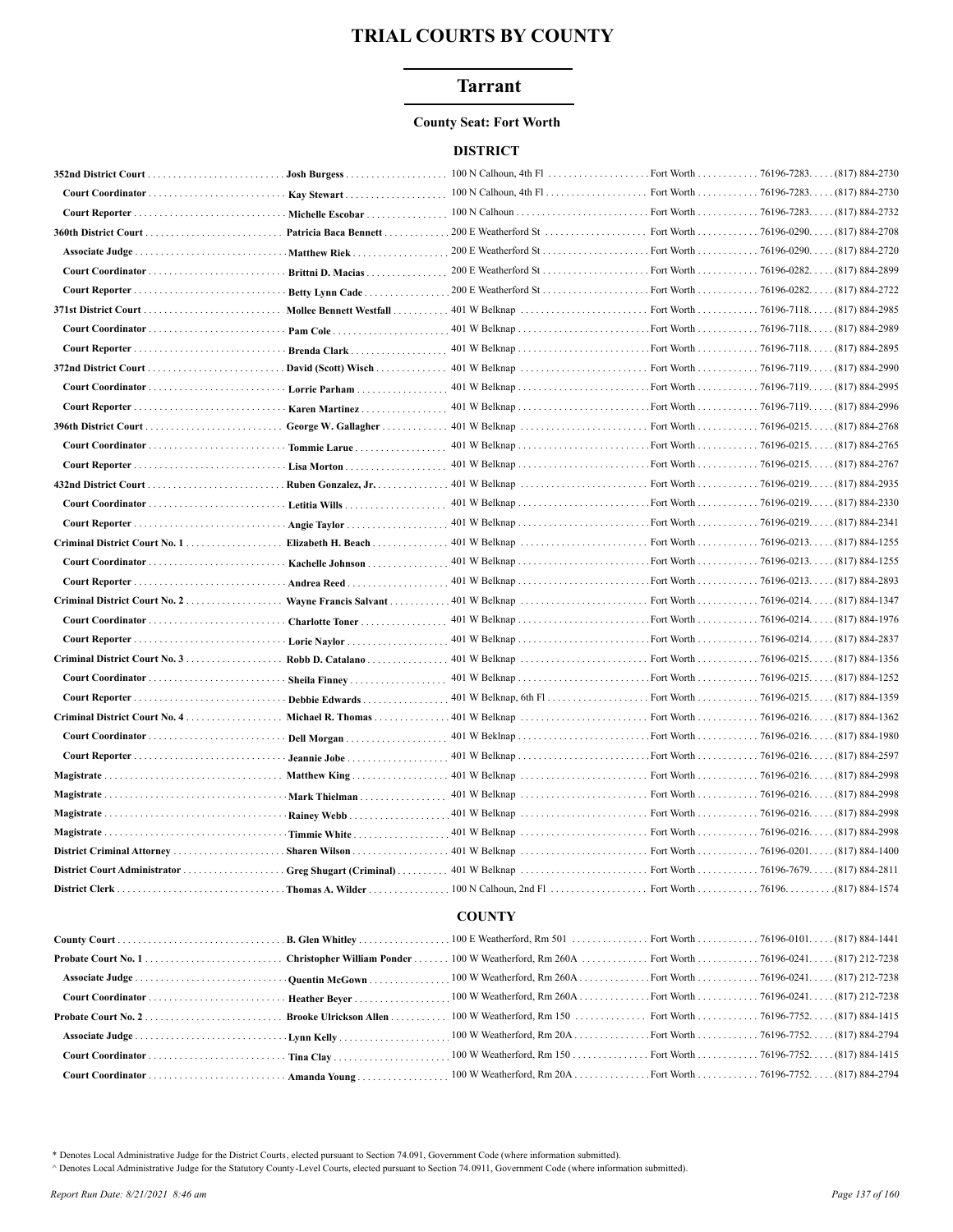## **Tarrant**

## **COUNTY**

| County Court at Law No. 1          | Donald R. Pierson.             | 100 W Weatherford, Rm 490                           | Fort Worth.            | $\ldots \ldots 76196-0240 \ldots (817) 884-1459$ |
|------------------------------------|--------------------------------|-----------------------------------------------------|------------------------|--------------------------------------------------|
|                                    | Tracey Wood                    | 100 W Weatherford, Rm 490                           | Fort Worth 76196-0240. | . (817) 884-2761                                 |
|                                    | <b>Beckee Partin.</b>          | 100 W Weatherford, Rm 490 Fort Worth 76196-0240.    |                        | $(817) 884 - 1458$                               |
| County Court at Law No. $2$        | Jennifer Rymell                |                                                     |                        | (817) 884-1813                                   |
| Court Coordinator                  | D. D. Kuhn                     | 100 W Weatherford, Rm 240A Fort Worth 76196-0234. . |                        | (817) 884-2762                                   |
|                                    | <b>Traci D. Johnston</b>       |                                                     |                        |                                                  |
|                                    | Mike Hrabal                    | 100 W Weatherford, Rm 290A                          |                        | Fort Worth 76196-0270. (817) 884-1914            |
| Court Coordinator                  | Mark Blake                     |                                                     |                        |                                                  |
|                                    | Shari Krieger                  |                                                     |                        |                                                  |
| County Criminal Court No. 1        | David Cook                     |                                                     |                        | $(817) 884 - 1335$                               |
|                                    | Sarah Phillips                 |                                                     |                        | . (817) 884-1337                                 |
| County Criminal Court No. 2.       | Carey F. Walker                |                                                     |                        | (817) 884-1338                                   |
|                                    | Mary Chaisson                  |                                                     |                        | (817) 884-1340                                   |
|                                    | William Shelton                |                                                     |                        | $(817) 884 - 2920$                               |
| County Criminal Court No. 3        | Bob McCoy                      |                                                     |                        | $(817) 884 - 2595$                               |
| Court Coordinator                  | Rachel Martinez                |                                                     |                        | $(817) 884 - 2595$                               |
| Court Reporter                     | Jennifer Bullard               |                                                     |                        | $(817) 884 - 1330$                               |
| County Criminal Court No. 4.       | Deborah L. Nekhom              |                                                     | Fort Worth 76196-0239. | (817) 884-1426                                   |
| Court Coordinator                  | Signora Lott                   |                                                     |                        | $(817) 884 - 2055$                               |
|                                    | Michelle Seav                  |                                                     |                        |                                                  |
| County Criminal Court No. $5$      | Jamie Cummings                 |                                                     |                        | $(817) 884 - 2726$                               |
|                                    | Channy Price                   |                                                     |                        |                                                  |
|                                    | Robin Worley                   |                                                     |                        | . (817) 884-2728                                 |
| County Criminal Court No. 6.       | Molly S. Jones                 |                                                     |                        | (817) 884-2747                                   |
| Court Coordinator                  | Carolyn Johnson                |                                                     |                        | (817) 884-2747                                   |
| Court Reporter                     | Connie Gilfeather              |                                                     |                        | (817) 884-2751                                   |
| County Criminal Court No. 7        | Cheril Hardy                   |                                                     |                        | (817) 884-2773                                   |
| Court Coordinator                  | Phyllis S. Anglin              |                                                     |                        | (817) 884-2969                                   |
|                                    | Mary Ann Clifton               |                                                     |                        | (817) 884-2776                                   |
| County Criminal Court No. 8        | Charles L. Vanover             |                                                     |                        | $(817) 884 - 3400$                               |
|                                    | Christy Young                  |                                                     |                        | . (817) 884-3403                                 |
|                                    | Nancy Hawkins                  |                                                     |                        | (817) 884-3402                                   |
| <b>County Criminal Court No. 9</b> | Brent A. Carr                  |                                                     |                        | (817) 884-3410                                   |
| Court Coordinator                  | Lori McEndree                  |                                                     |                        | $(817) 884 - 3413$                               |
| Court Reporter                     | Toni Freeman                   |                                                     |                        | $(817) 884 - 3412$                               |
| County Criminal Court No. 10       | Phil A. Sorrells               |                                                     |                        | (817) 884-3420                                   |
| Court Coordinator                  |                                |                                                     |                        | $(817) 884 - 3423$                               |
|                                    | Peggy Ballew                   |                                                     |                        | (817) 884-3422                                   |
|                                    | <b>Greg Shugart (Criminal)</b> |                                                     |                        | $(817) 884 - 2811$                               |
| County Clerk                       | <b>Mary Louise Nicholson</b>   | $100$ W Weatherford, Rm $130$                       |                        | Fort Worth 76196-0401. (817) 884-1070            |

#### **JUSTICE(S) OF THE PEACE**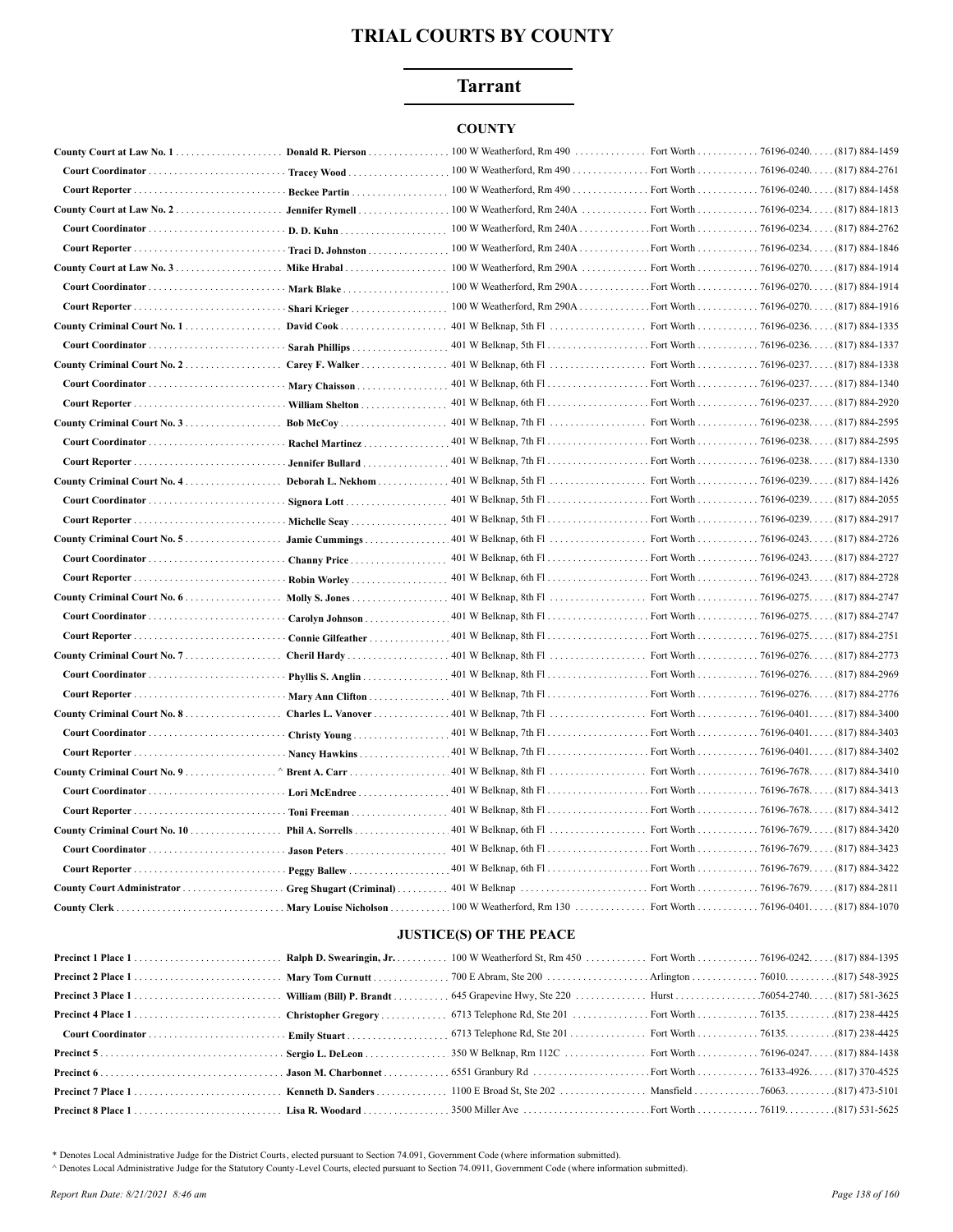## **Taylor**

#### **County Seat: Abilene**

### **DISTRICT**

|                 | James Eidson                             |  |  |
|-----------------|------------------------------------------|--|--|
|                 | Darla Quinney                            |  |  |
|                 | <b>Teri Nichols</b>                      |  |  |
|                 |                                          |  |  |
|                 | Karyan Hansen                            |  |  |
|                 | Sherry Hatley                            |  |  |
|                 | Paul R. Rotenberry                       |  |  |
| Associate Judge | Patty Wenetschlaeger                     |  |  |
|                 | Lisa Clements                            |  |  |
|                 | Ann Graham                               |  |  |
|                 | Kimberly Hogan                           |  |  |
|                 | * Thomas Michael Wheeler.                |  |  |
|                 |                                          |  |  |
|                 | Wendi S. Pearson.                        |  |  |
|                 | Kathryn K. Klapp                         |  |  |
|                 | James (Jim) B. Hicks $III \ldots \ldots$ |  |  |
|                 | Tammy Robinson                           |  |  |

### **COUNTY**

| Court Coordinator  Brandi DeRemer |  |  |
|-----------------------------------|--|--|
|                                   |  |  |
|                                   |  |  |

## **JUSTICE(S) OF THE PEACE**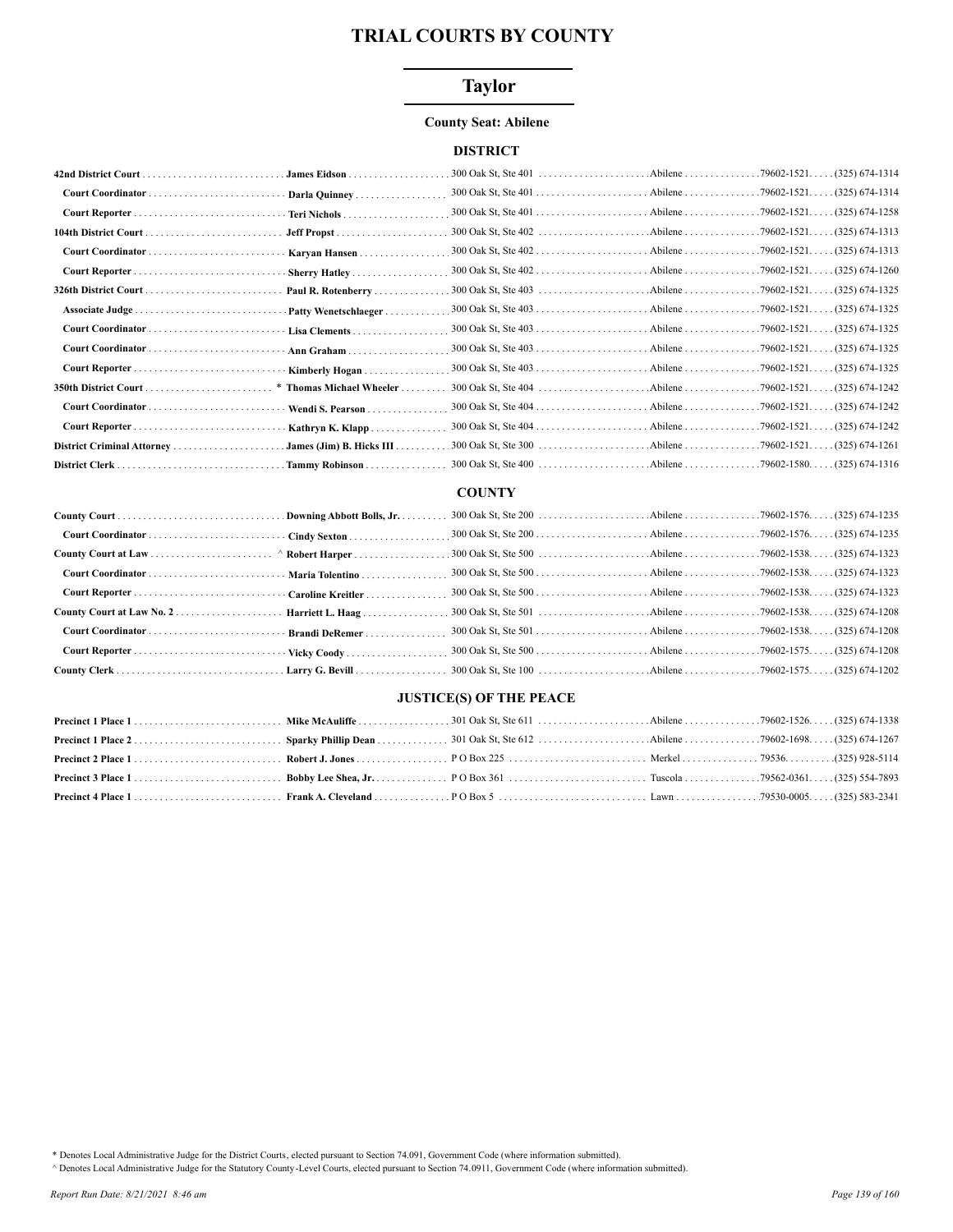## **Terrell**

#### **County Seat: Sanderson**

## **DISTRICT**

#### **COUNTY**

#### **JUSTICE(S) OF THE PEACE**

# **Terry**

#### **County Seat: Brownfield**

## **DISTRICT**

#### **COUNTY**

## **JUSTICE(S) OF THE PEACE**

|  | $Countwide \dots \dots \dots \dots \dots \dots \dots \dots \dots \dots \dots \dots \dots$ |  | 507D 1111<br>50 H<br>Main |  |  | $(806)$ 637-4757 |
|--|-------------------------------------------------------------------------------------------|--|---------------------------|--|--|------------------|
|--|-------------------------------------------------------------------------------------------|--|---------------------------|--|--|------------------|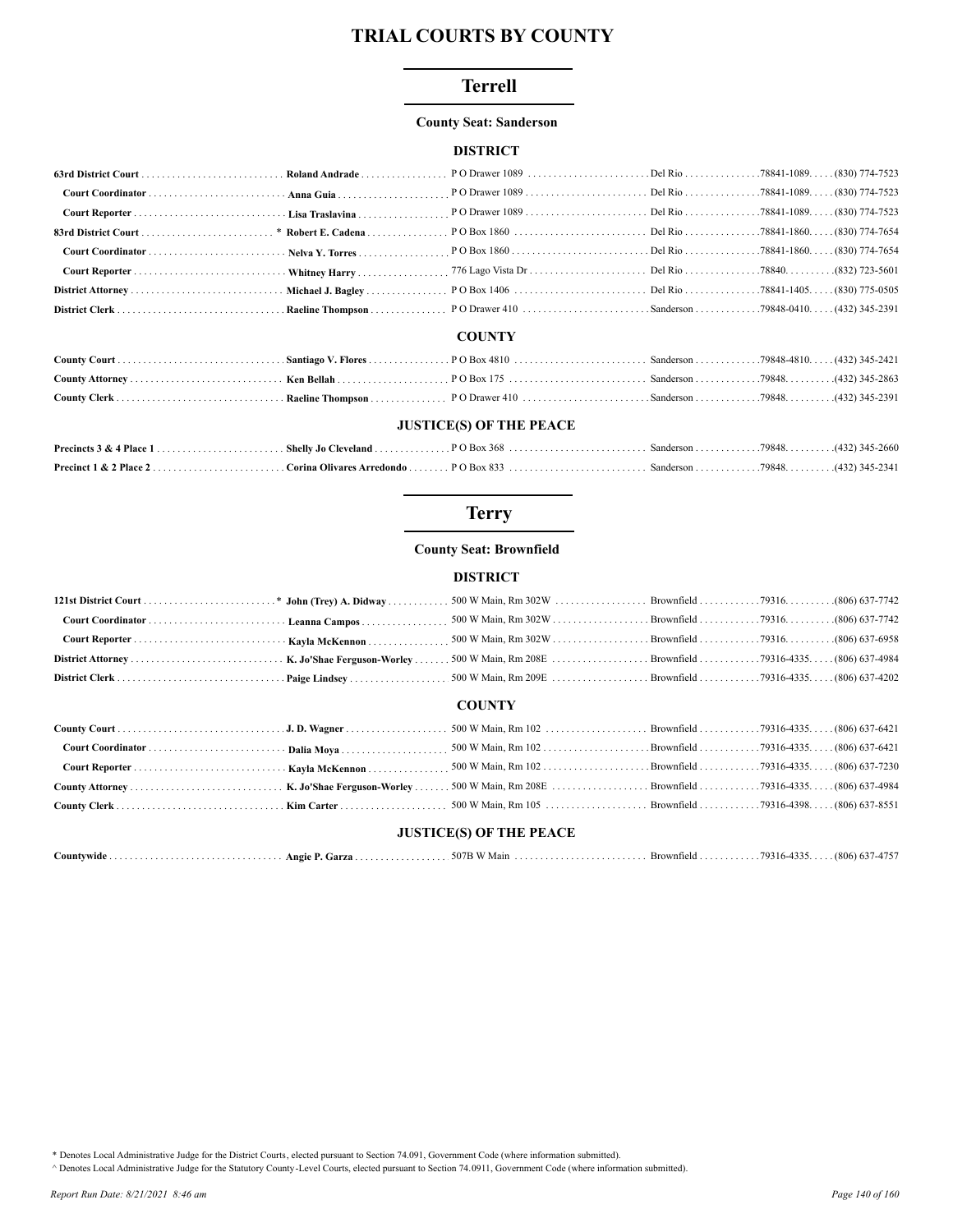## **Throckmorton**

#### **County Seat: Throckmorton**

#### **DISTRICT**

#### **COUNTY**

#### **JUSTICE(S) OF THE PEACE**

| Countvwide . | Bobby<br>hompson | $\overline{D}$ O Box. | $1$ hrockmorton $\ldots$ . | 76483-5917 | $(940)$ 849-8830 |
|--------------|------------------|-----------------------|----------------------------|------------|------------------|
|              |                  |                       |                            |            |                  |

## **Titus**

#### **County Seat: Mount Pleasant**

#### **DISTRICT**

| Court Reporter Cresta M. Lefevre |  |  |  |  |  |  |
|----------------------------------|--|--|--|--|--|--|
|                                  |  |  |  |  |  |  |
|                                  |  |  |  |  |  |  |
|                                  |  |  |  |  |  |  |
|                                  |  |  |  |  |  |  |
| <b>COUNTY</b>                    |  |  |  |  |  |  |
|                                  |  |  |  |  |  |  |
|                                  |  |  |  |  |  |  |
|                                  |  |  |  |  |  |  |
|                                  |  |  |  |  |  |  |
|                                  |  |  |  |  |  |  |
| <b>JUSTICE(S) OF THE PEACE</b>   |  |  |  |  |  |  |
|                                  |  |  |  |  |  |  |
|                                  |  |  |  |  |  |  |

## **Tom Green**

#### **County Seat: San Angelo**

#### **DISTRICT**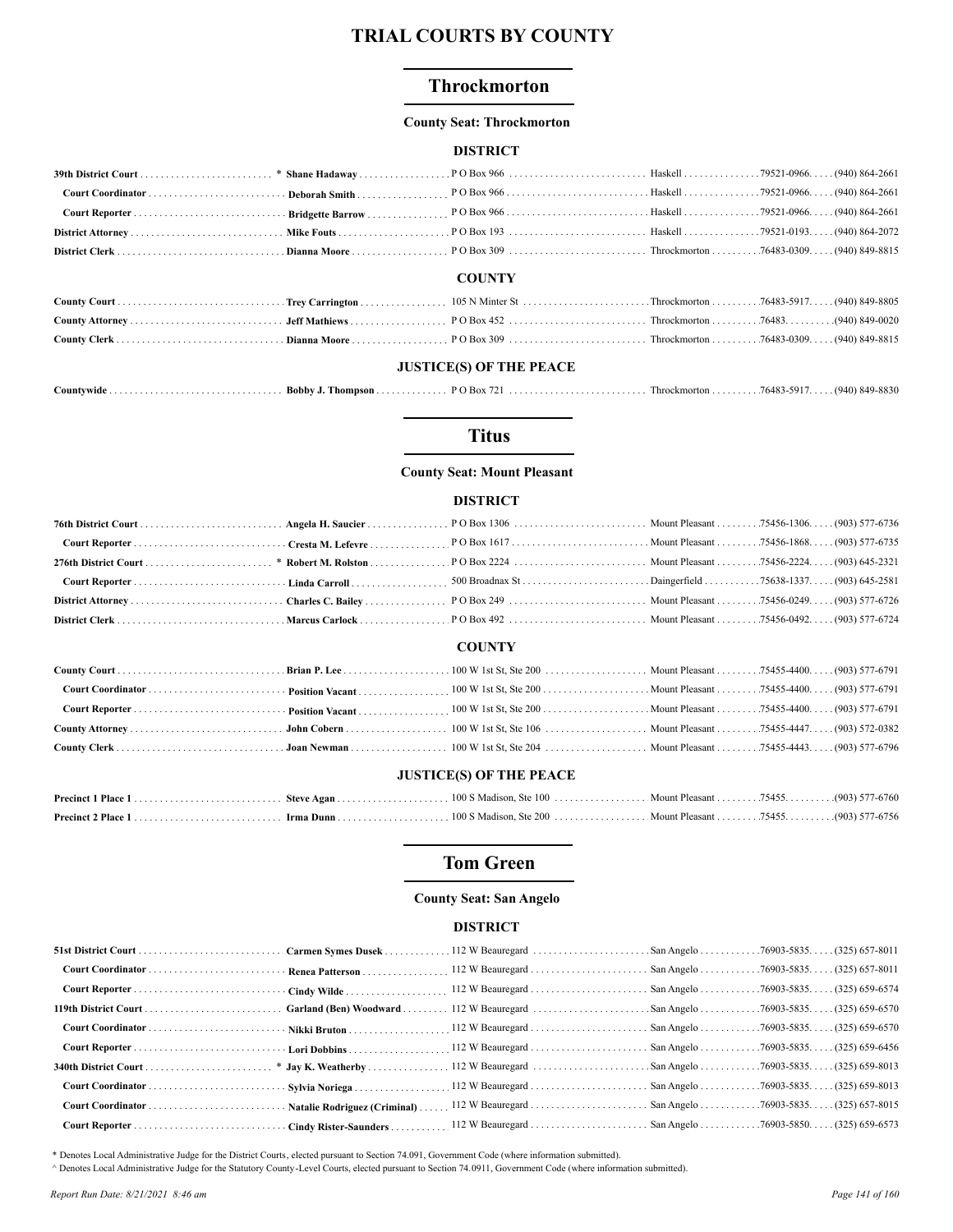## **Tom Green**

#### **County Seat: San Angelo**

#### **DISTRICT**

#### **COUNTY**

## **JUSTICE(S) OF THE PEACE**

## **Travis**

## **County Seat: Austin**

#### **DISTRICT**

|                      | Maria Cantu Hexsel     |  |                  |
|----------------------|------------------------|--|------------------|
|                      | Tiffaney Gould         |  |                  |
|                      | Chavela Crain          |  |                  |
|                      | Elissa Hogan           |  |                  |
|                      | Rhonda Hurley          |  |                  |
|                      | Dorina Vogt            |  |                  |
|                      | Cindi Alvarez          |  |                  |
|                      |                        |  |                  |
|                      | Michelle Roche         |  | (512) 854-3093   |
| 126th District Court | Aurora Martinez Jones  |  |                  |
|                      | April R. Morton        |  |                  |
|                      | Kasi Chapman           |  |                  |
|                      | Katy Gallagher-Parker  |  |                  |
|                      | Clifford A. Brown      |  |                  |
|                      | <b>Jeanette Deleon</b> |  |                  |
|                      | Kimberly Lee           |  |                  |
|                      | Davna Blazev           |  | $(512) 854-9310$ |
|                      | Paula Flores           |  |                  |
|                      | Shonna Castillo        |  |                  |
|                      |                        |  |                  |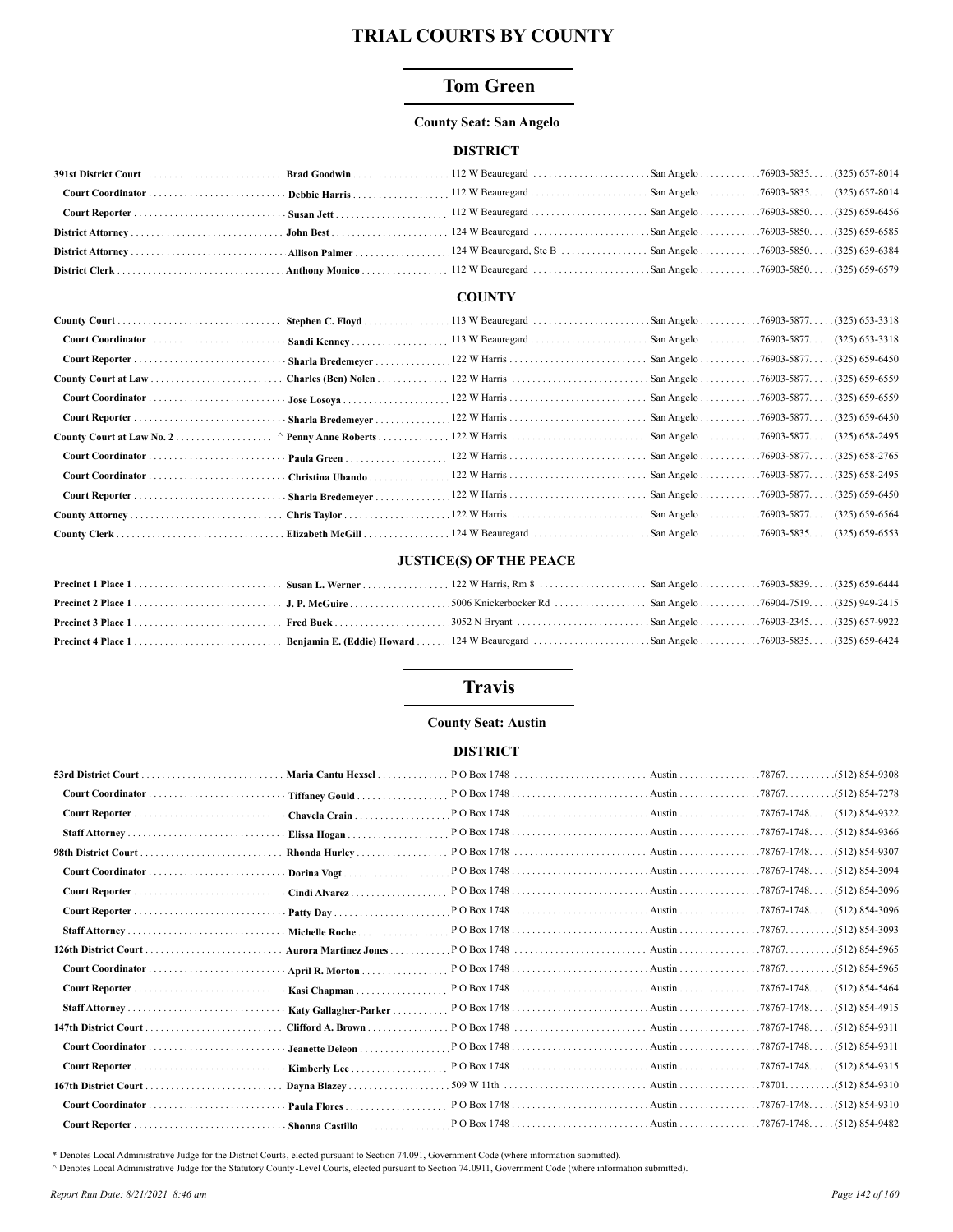## **Travis**

#### **County Seat: Austin**

## **DISTRICT**

|                   | Jessica L. Mangrum       |                      |                                     |  |
|-------------------|--------------------------|----------------------|-------------------------------------|--|
| Court Coordinator | Pam Seger                |                      |                                     |  |
|                   | Rachelle Primeaux        |                      |                                     |  |
|                   | Carol Jenson             |                      |                                     |  |
|                   |                          |                      | Austin 78767-1748. (512) 854-9305   |  |
|                   | Vicky Mescher            |                      |                                     |  |
|                   | Alicia Racanelli         |                      |                                     |  |
|                   | Huette Merrell           |                      |                                     |  |
|                   |                          |                      |                                     |  |
|                   | Grace McGee              |                      |                                     |  |
|                   |                          |                      |                                     |  |
|                   | Madeline Schlesinger     |                      |                                     |  |
|                   | Lora J. Livingston       |                      |                                     |  |
|                   | Randall LaRue            |                      |                                     |  |
|                   | LaSonya Thomas           |                      | Austin 78767-1748. (512) 854-9331   |  |
|                   | Brent McCabe             |                      | Austin 78767-1748. (512) 854-9625   |  |
|                   |                          | PO Box 1748          | Austin 78767-1748. (512) 854-9442   |  |
|                   | Lisa McCormick           |                      |                                     |  |
|                   | Delani Long              |                      |                                     |  |
|                   |                          |                      |                                     |  |
|                   | John Zamarripa           |                      |                                     |  |
|                   |                          |                      |                                     |  |
|                   |                          |                      |                                     |  |
|                   |                          |                      |                                     |  |
|                   | Michelle Williamson      |                      |                                     |  |
|                   | Elliott Beck             |                      |                                     |  |
|                   | Madeleine Connor         | PO Box 1748          |                                     |  |
| Court Coordinator | Montse Guardiola         |                      |                                     |  |
|                   | Jill A. Albracht         |                      |                                     |  |
|                   | <b>Grant Woodby.</b>     |                      |                                     |  |
|                   | Julie H. Kocurek         |                      |                                     |  |
|                   | Virginia Vasquez         |                      |                                     |  |
|                   | McKayla McHugh.          |                      |                                     |  |
|                   |                          |                      |                                     |  |
|                   | Kamala White             |                      |                                     |  |
|                   | <b>Roxanne Davenport</b> |                      |                                     |  |
|                   |                          |                      |                                     |  |
|                   |                          |                      |                                     |  |
|                   | Leah Hayes               |                      |                                     |  |
|                   | Kathryn Burnstein        |                      |                                     |  |
|                   | Tamara B. Needles        | $POBox 1748        $ | Austin 78767-1748. (512) 854-3663   |  |
|                   | Blanca Verastegui        |                      | . Austin 78767-1748. (512) 854-3663 |  |
|                   | Nicole Edwards           |                      |                                     |  |
|                   | Brad G. Urrutia          |                      | Austin 78767-1748. (512) 854-2441   |  |
|                   | Sonya R. Underwood       |                      |                                     |  |
|                   | Ellie Klemens            |                      |                                     |  |
|                   | Dustin Mark Howell       |                      |                                     |  |
|                   | Della Duett              |                      |                                     |  |
|                   |                          |                      |                                     |  |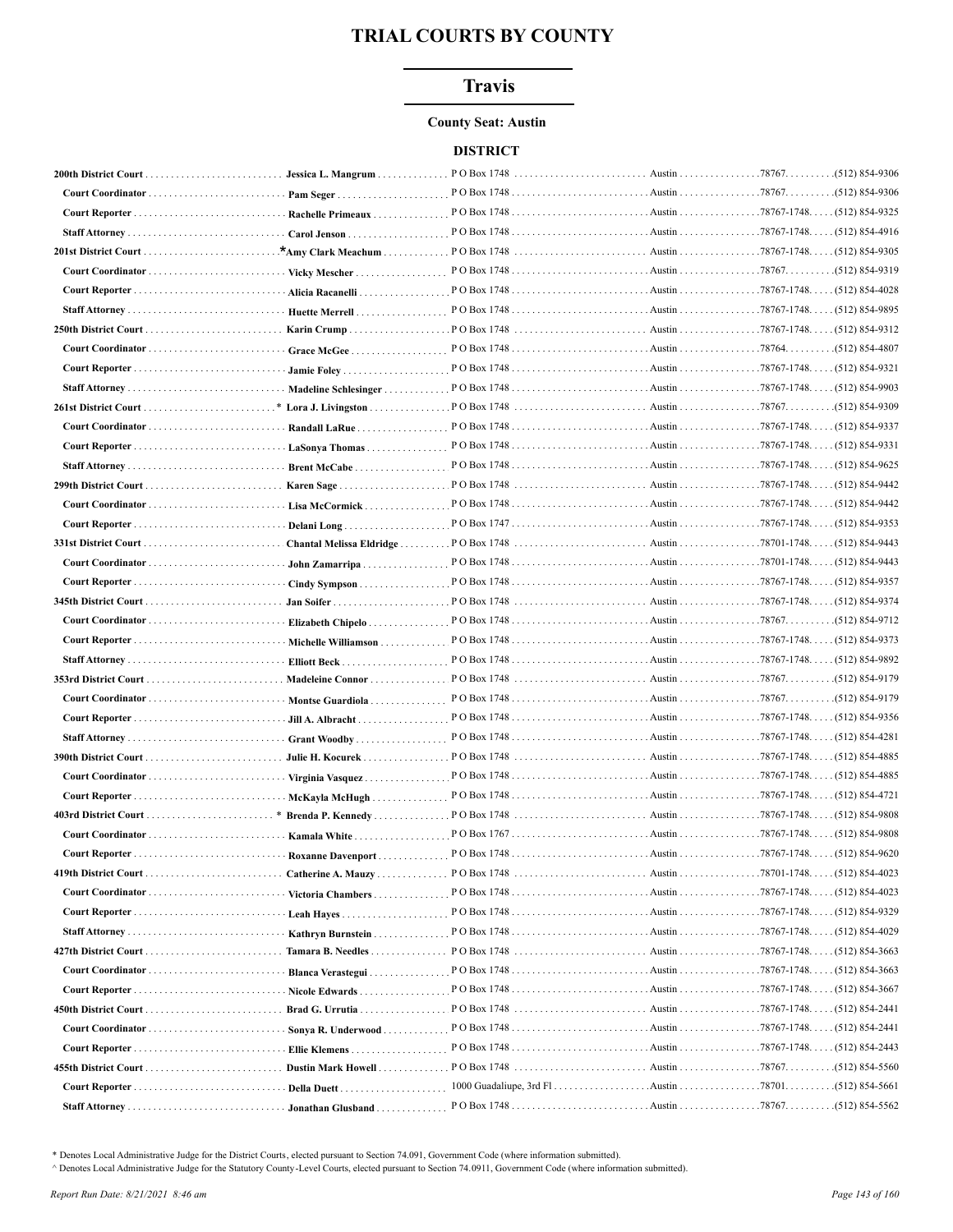## **Travis**

#### **County Seat: Austin**

## **DISTRICT**

| 459th District Court<br>Maya S. Guerra Gamble         |  |                    |
|-------------------------------------------------------|--|--------------------|
| Larissa Walton                                        |  |                    |
| Alicia Dubois                                         |  |                    |
| Delia Garza                                           |  |                    |
| Selena Alvarenga                                      |  |                    |
| Nach Urrutia                                          |  |                    |
| Marti Ruby                                            |  |                    |
| James L. Arth (Family) $\ldots$                       |  |                    |
| Texanna Davis (Juvenile)                              |  |                    |
| Julio De La Llate                                     |  | $(512) 854-9300$   |
| Andy Hathcock (Family)                                |  |                    |
| Ami Larson (Juvenile)                                 |  | (512) 854-7063     |
| Leigh Matthews Rodriguez                              |  |                    |
| District Associate Judge<br>Bradley Temple (Juvenile) |  |                    |
| Jose Garza                                            |  |                    |
| District Court Administrator<br>Debra Hale (Criminal) |  | $(512) 854-9432$   |
| District Court Administrator<br>Peg Liedtke (Civil)   |  | $(512) 854-9300$   |
| District Court Administrator<br>Warren Vavra (Civil)  |  | . (512) 854-4486   |
| District Clerk<br>Velva Price                         |  | . (512) 854-9457   |
|                                                       |  | $(512) 854 - 9415$ |

## **COUNTY**

|                                 |                            |  | $(512) 854 - 9555$ |
|---------------------------------|----------------------------|--|--------------------|
|                                 |                            |  |                    |
|                                 | Daniel Prashner            |  |                    |
| Associate Judge                 | Tom Ruffner                |  |                    |
|                                 | Emma Caballero             |  |                    |
|                                 | Melissa Voigt              |  |                    |
|                                 | Todd T. Wong               |  | $(512) 854 - 9241$ |
|                                 | Catherine Jones            |  | $(512) 854 - 9241$ |
|                                 | Cathy Mata                 |  |                    |
|                                 | Eric M. Shepperd           |  | $(512) 854 - 9242$ |
|                                 | Priscela Valladares        |  |                    |
|                                 | Amanda Anderson            |  |                    |
|                                 | John H. Lipscomb           |  |                    |
|                                 | Delia Garcia               |  |                    |
|                                 | Ladelle Abilez             |  |                    |
|                                 | Dimple Malhotra            |  |                    |
|                                 | Yolanda Kornegay           |  |                    |
|                                 | Dolinda Rodriguez          |  |                    |
|                                 | Christine Regalado         |  |                    |
|                                 | Nancy Hohengarten          |  |                    |
|                                 | Kristen Meitzen            |  |                    |
|                                 | Karen Vavra                |  |                    |
|                                 | Brandy Mueller             |  | $(512) 854 - 9677$ |
|                                 | Jose Becerra               |  |                    |
|                                 | Suzy Heard                 |  |                    |
|                                 | $\land$ Elisabeth A. Earle |  | $(512) 854 - 9679$ |
|                                 | Jennifer Martinez          |  | $(512) 854 - 9679$ |
| Court Reporter<br>Kathy Genung. |                            |  |                    |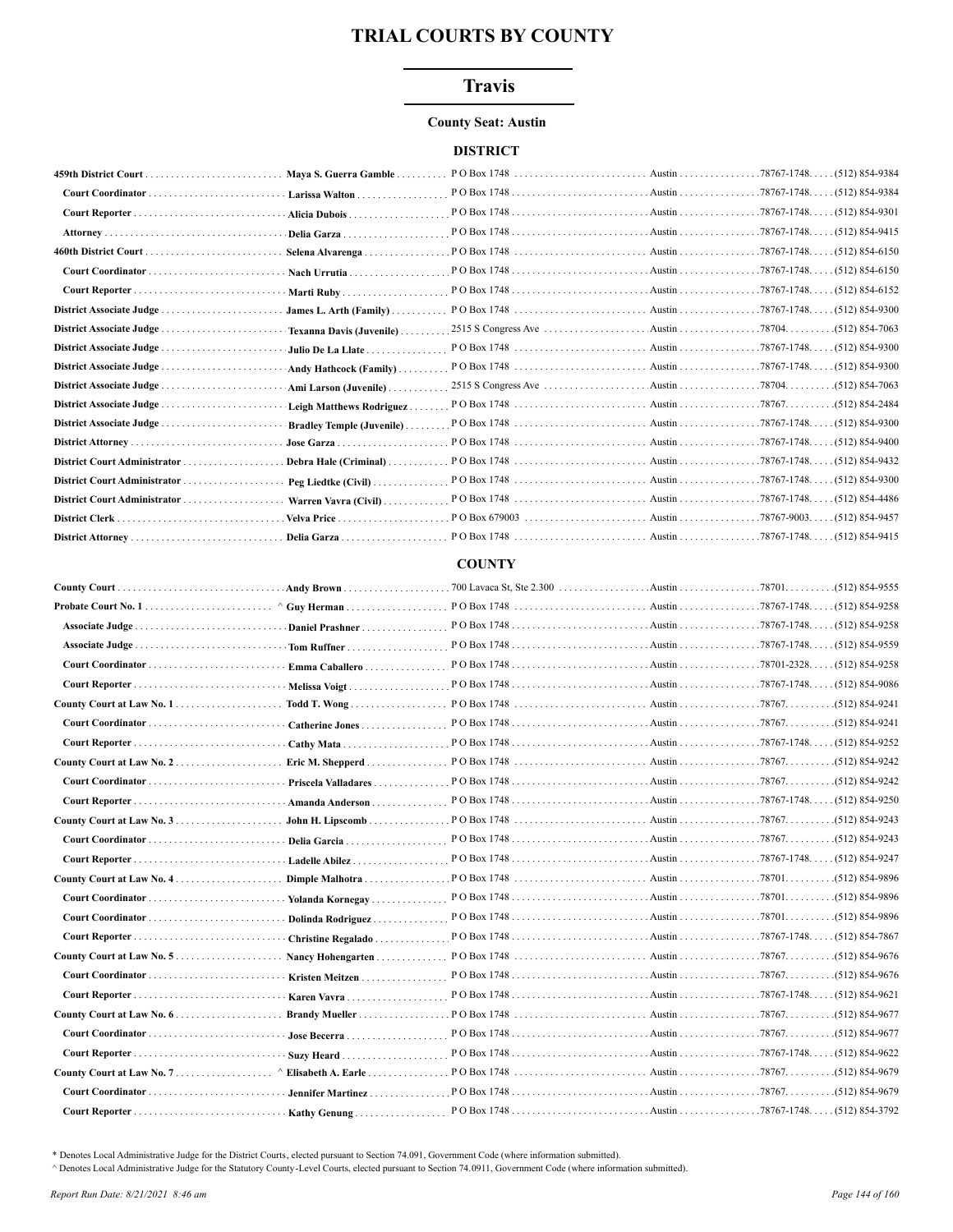## **Travis**

## **COUNTY**

| Court Reporter  Brennan Mercer |  |  |  |
|--------------------------------|--|--|--|
|                                |  |  |  |
|                                |  |  |  |
|                                |  |  |  |
|                                |  |  |  |

## **JUSTICE(S) OF THE PEACE**

# **Trinity**

### **County Seat: Groveton**

#### **DISTRICT**

#### **COUNTY**

### **JUSTICE(S) OF THE PEACE**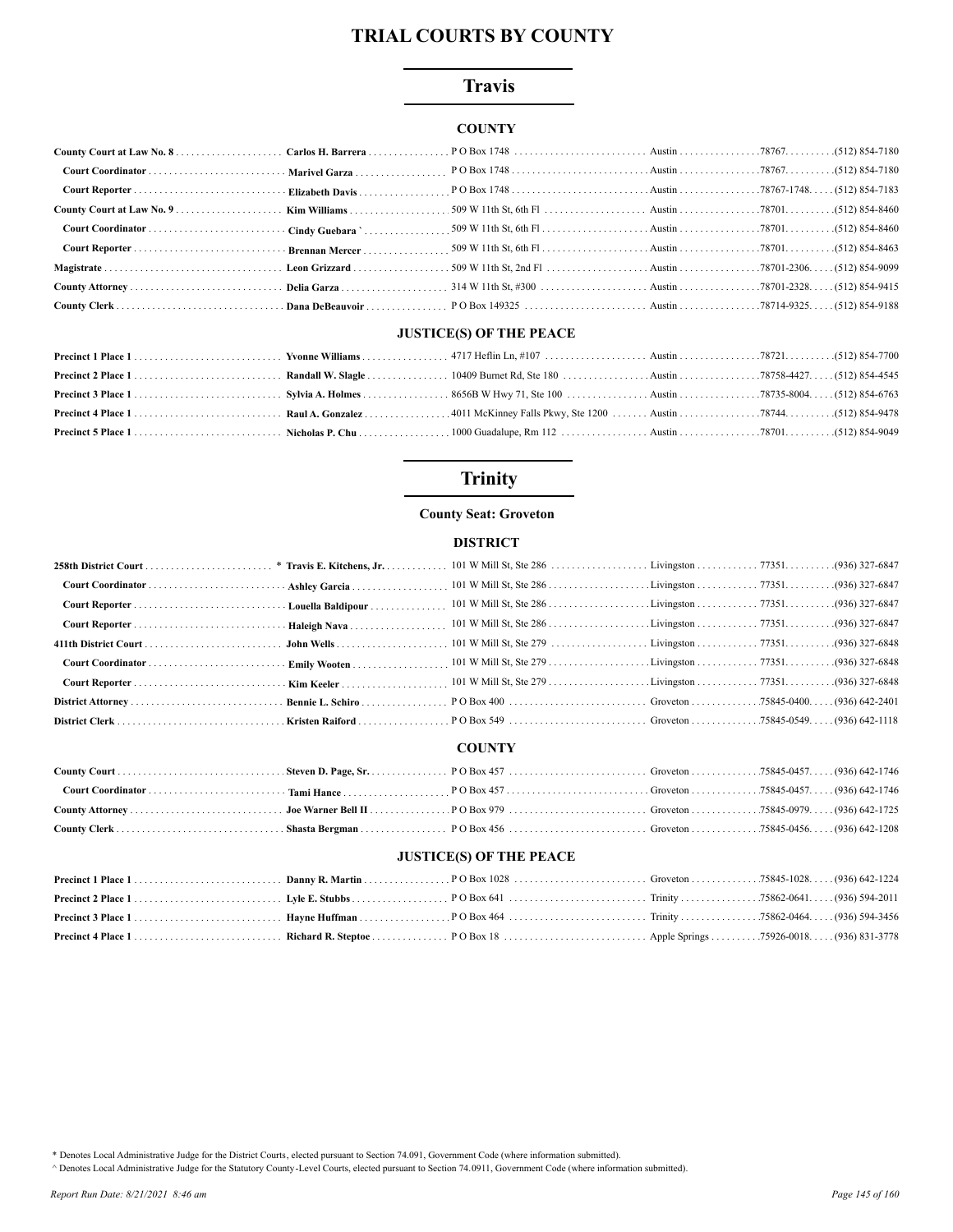## **Tyler**

### **County Seat: Woodville**

## **DISTRICT**

#### **COUNTY**

### **JUSTICE(S) OF THE PEACE**

# Upshur

### **County Seat: Gilmer**

### **DISTRICT**

|  | <b>COUNTY</b> |  |
|--|---------------|--|
|  |               |  |

#### **JUSTICE(S) OF THE PEACE**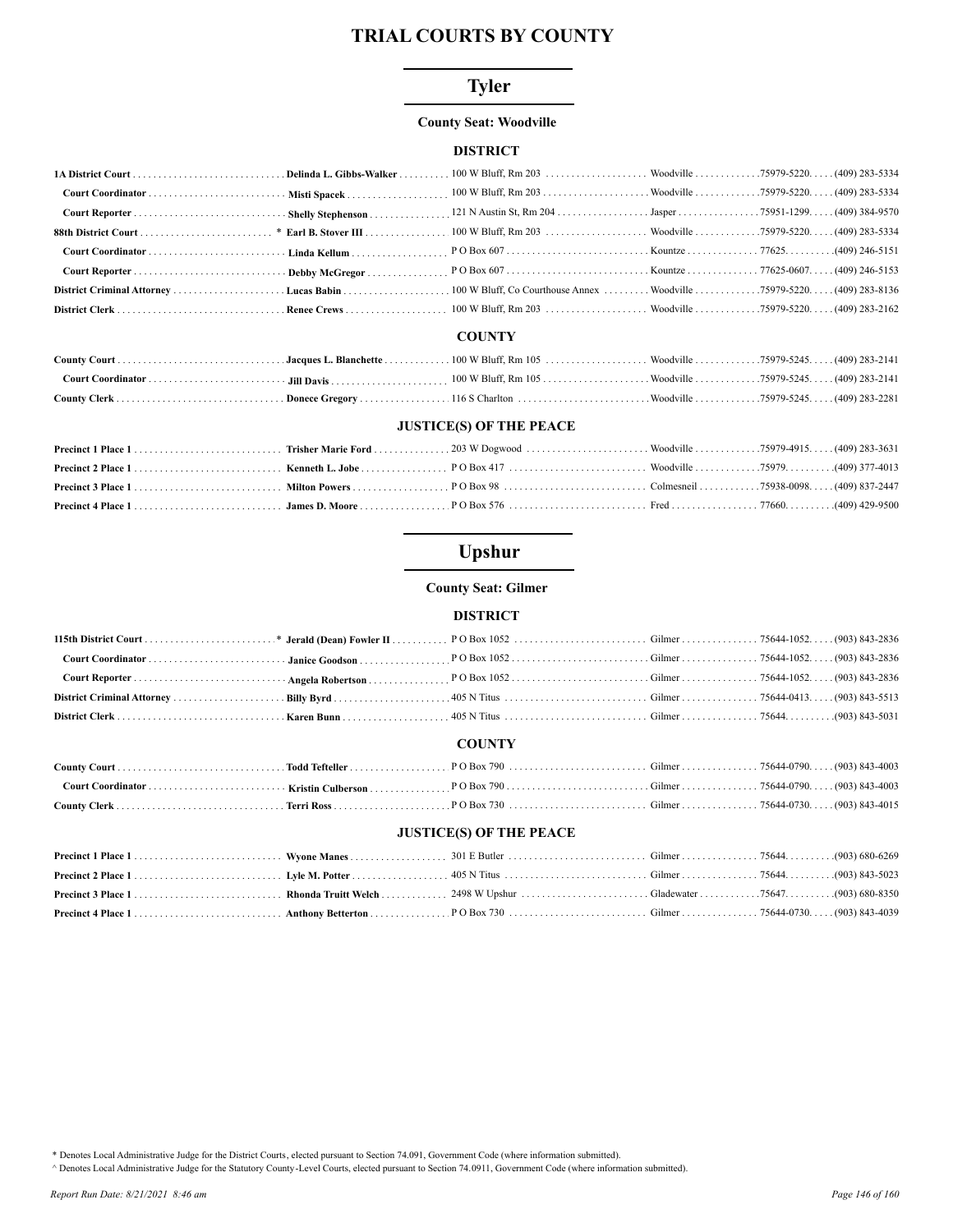# **Upton**

### **County Seat: Rankin**

## **DISTRICT**

#### **COUNTY**

## **JUSTICE(S) OF THE PEACE**

# **Uvalde**

### **County Seat: Uvalde**

## **DISTRICT**

### **COUNTY**

#### **JUSTICE(S) OF THE PEACE**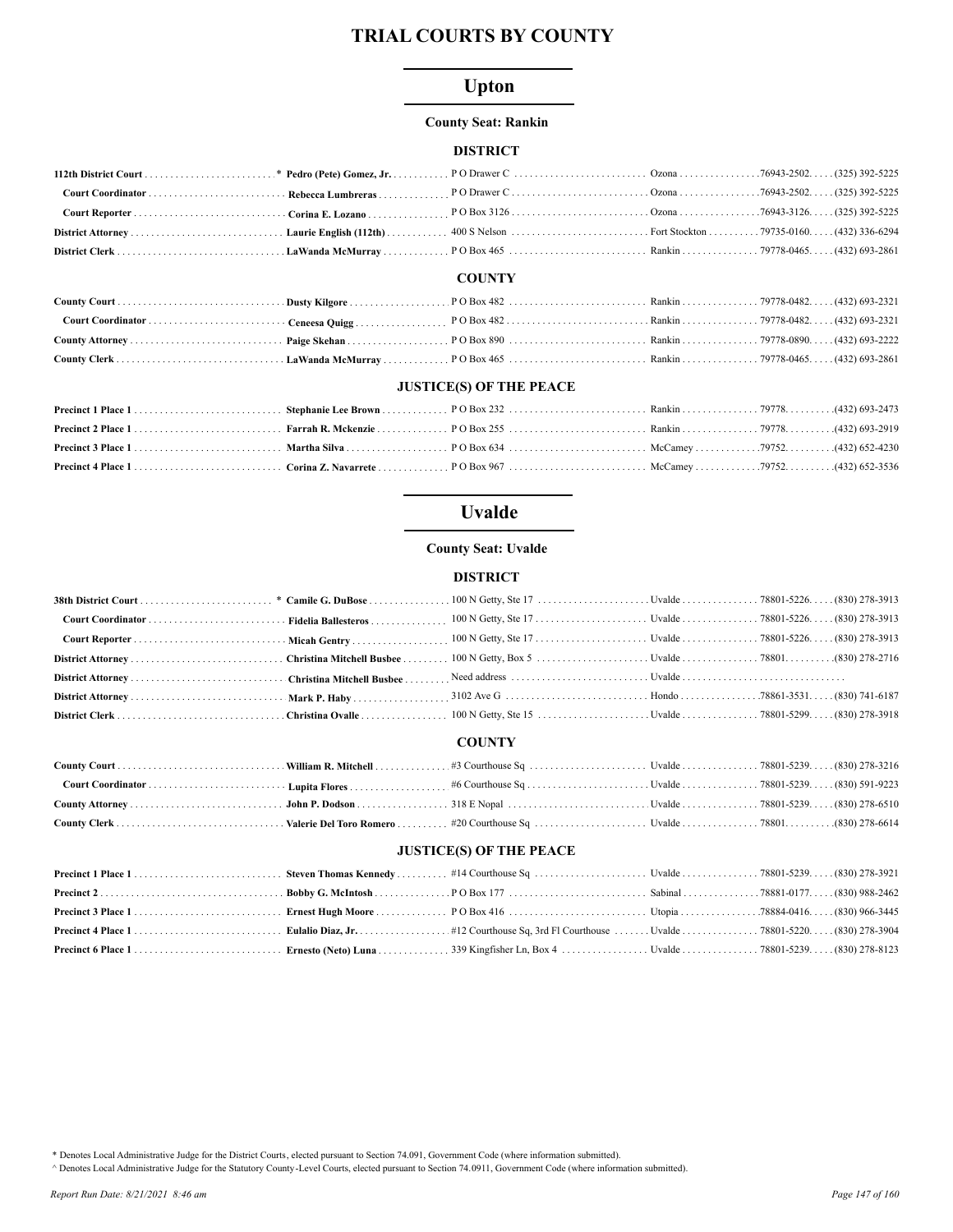## Val Verde

#### **County Seat: Del Rio**

### **DISTRICT**

| 8307-47654 (830) 774-7654 (830) 774-7654 (1.000 PO Box 1860 (1.000 PO Box 1860 (1.000 PO Box 1860 (1.000 PO Box 1860 (1.000 PO Box 1860 (1.000 PO Box 1860 (1.000 PO Box 1860 (1.000 PO Box 1860 (1.000 PO Box 1860 ) 774-7654 |  |  |
|--------------------------------------------------------------------------------------------------------------------------------------------------------------------------------------------------------------------------------|--|--|
|                                                                                                                                                                                                                                |  |  |
|                                                                                                                                                                                                                                |  |  |
|                                                                                                                                                                                                                                |  |  |
|                                                                                                                                                                                                                                |  |  |

## **COUNTY**

### **JUSTICE(S) OF THE PEACE**

# Van Zandt

### **County Seat: Canton**

#### **DISTRICT**

#### **COUNTY**

# **JUSTICE(S) OF THE PEACE**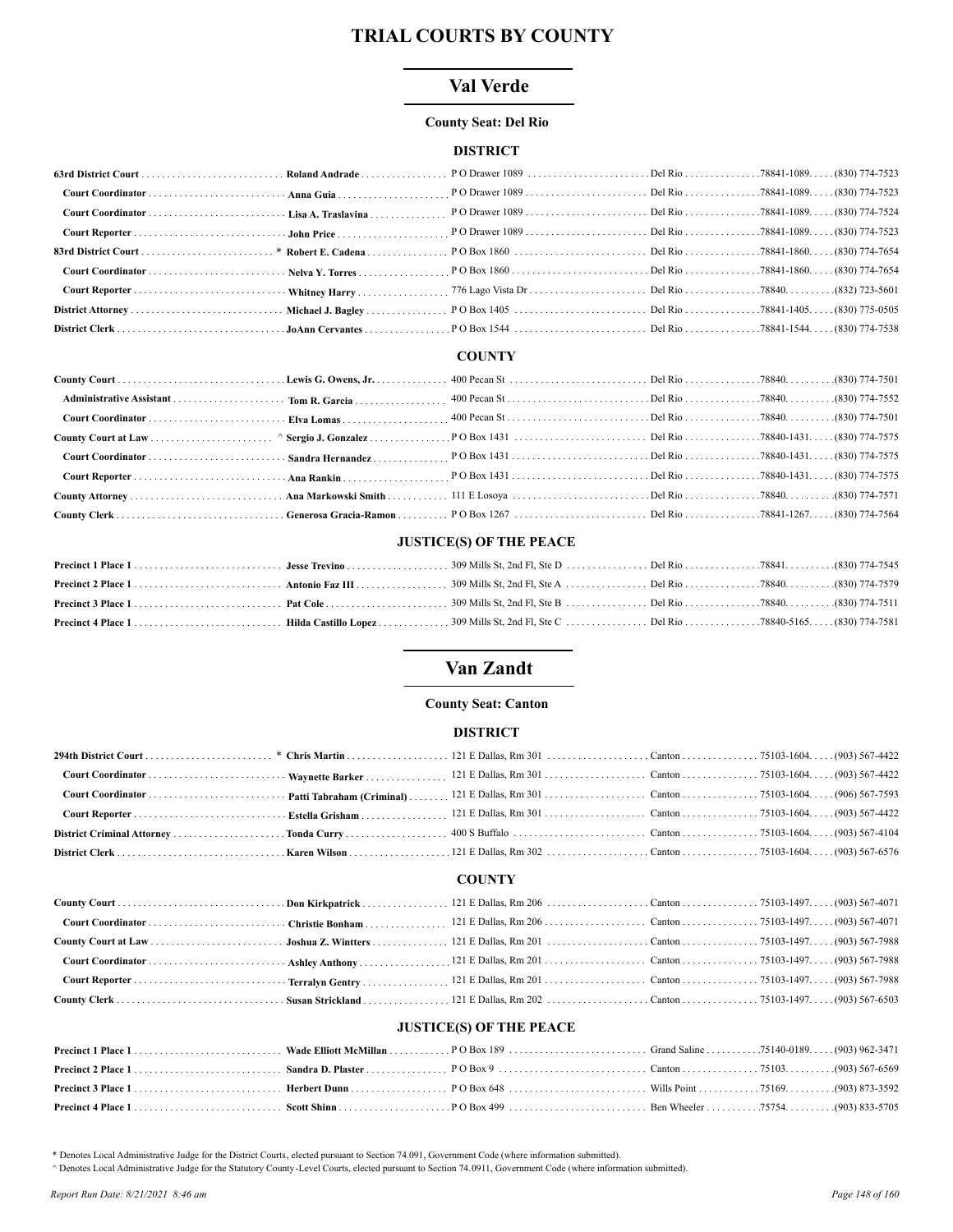## Victoria

#### **County Seat: Victoria**

#### **DISTRICT**

|                                                     | · Jackie Gloor                  |  |  |
|-----------------------------------------------------|---------------------------------|--|--|
|                                                     | Marnie D. Gabrysch              |  |  |
|                                                     | * Kemper Stephen Williams       |  |  |
|                                                     | Jackie Gloor                    |  |  |
|                                                     | Dorinda Norrell                 |  |  |
|                                                     | Robert (Bobby) E. Bell $\ldots$ |  |  |
|                                                     | Jackie Gloor                    |  |  |
|                                                     | Jennifer Karl                   |  |  |
|                                                     | Eli Elmo Garza                  |  |  |
|                                                     | Position Vacant                 |  |  |
|                                                     | - Allison Rother                |  |  |
| District Criminal Attorney Constance Filley Johnson |                                 |  |  |
|                                                     | Cathy Stuart                    |  |  |

#### **COUNTY**

### **JUSTICE(S) OF THE PEACE**

## **Walker**

#### **County Seat: Huntsville**

#### **DISTRICT**

|  | 1100 University Ave, Ste 303 Huntsville 77340-4642. (936) 436-4682 |  |
|--|--------------------------------------------------------------------|--|
|  |                                                                    |  |
|  |                                                                    |  |
|  |                                                                    |  |
|  |                                                                    |  |
|  | <b>COUNTY</b>                                                      |  |
|  |                                                                    |  |

. (Danny) ıty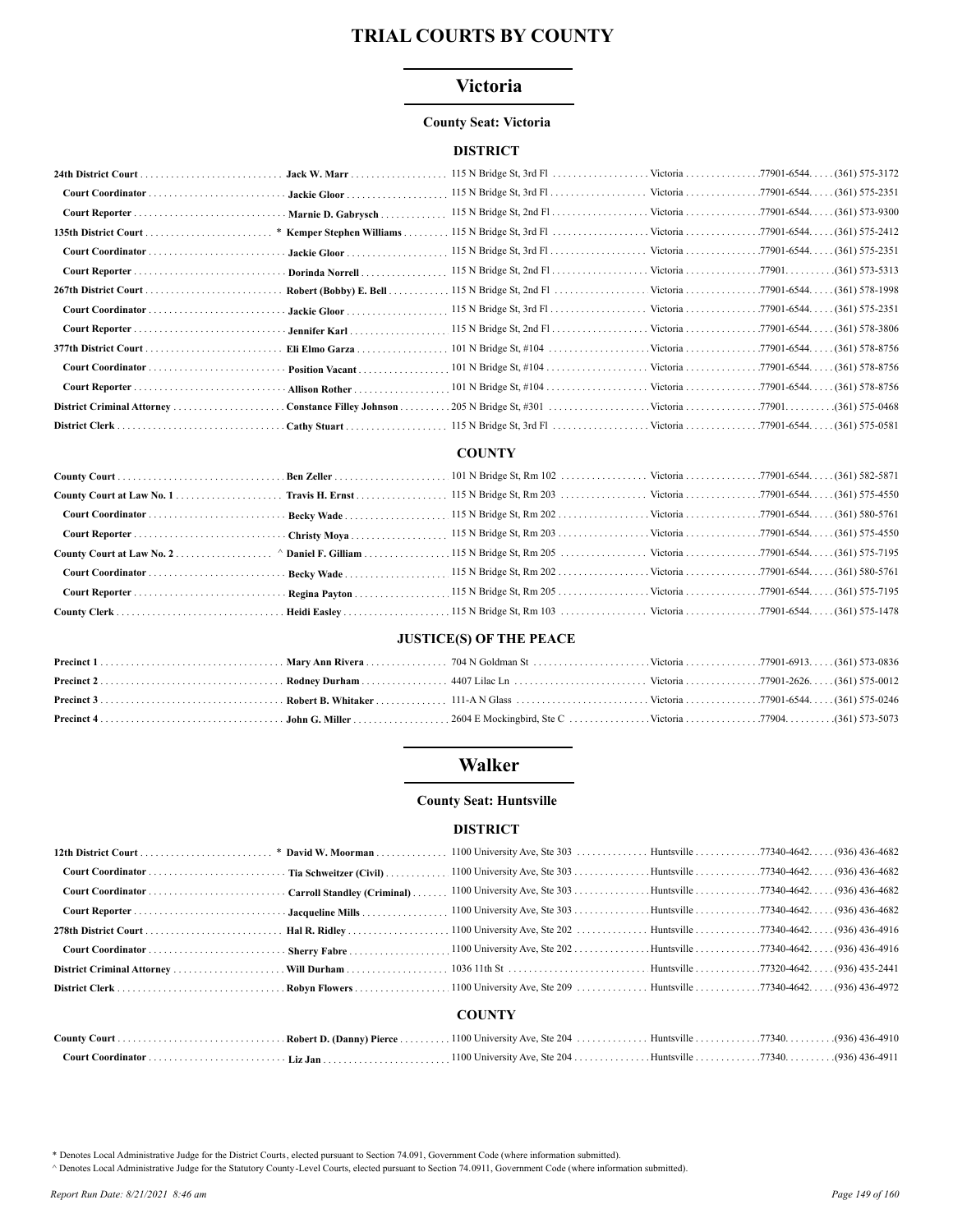## **Walker**

## **COUNTY**

## **JUSTICE(S) OF THE PEACE**

## **Waller**

### **County Seat: Hempstead**

## **DISTRICT**

### **COUNTY**

### **JUSTICE(S) OF THE PEACE**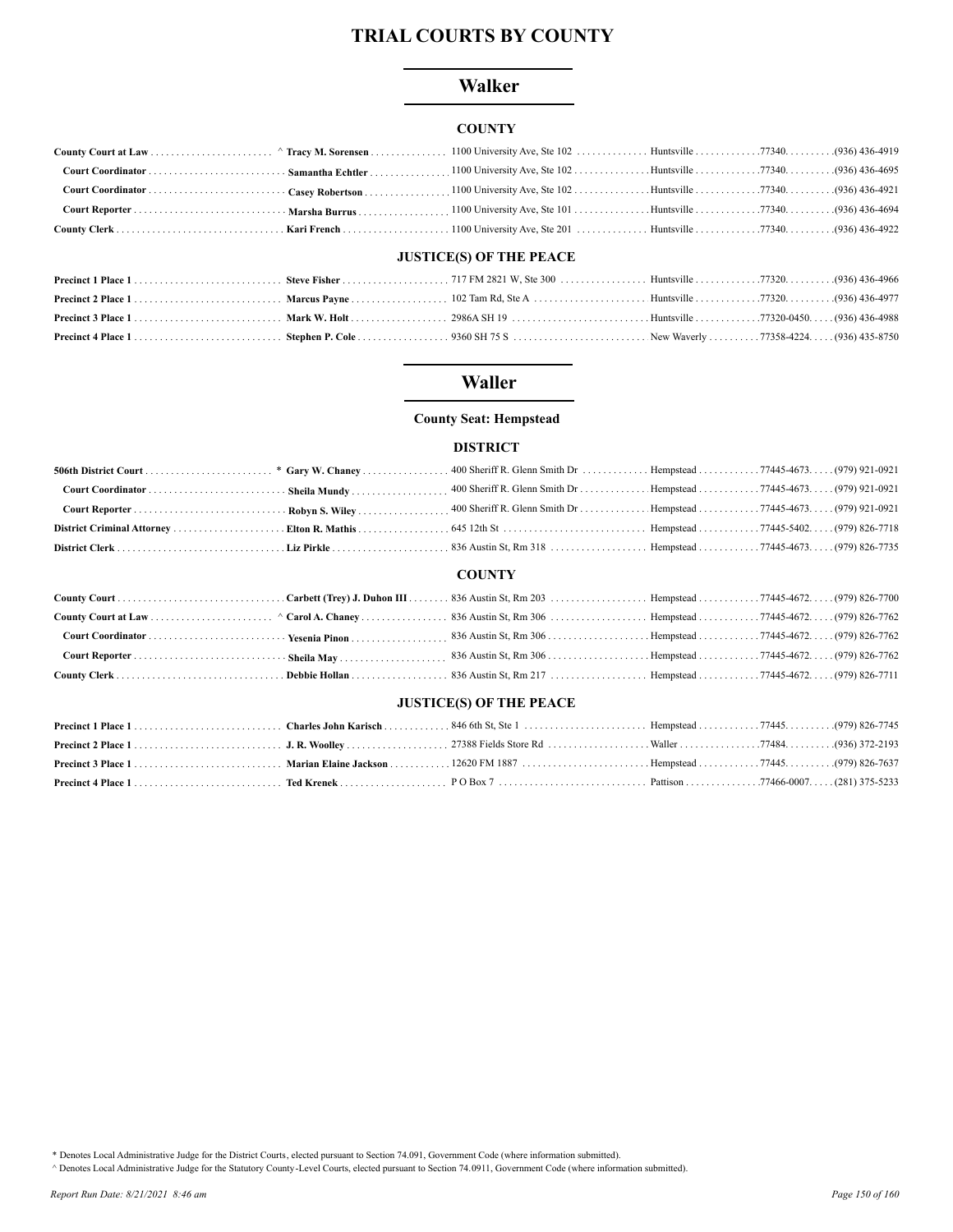## Ward

### **County Seat: Monahans**

### **DISTRICT**

#### **COUNTY**

### **JUSTICE(S) OF THE PEACE**

# Washington

### **County Seat: Brenham**

### **DISTRICT**

#### **COUNTY**

### **JUSTICE(S) OF THE PEACE**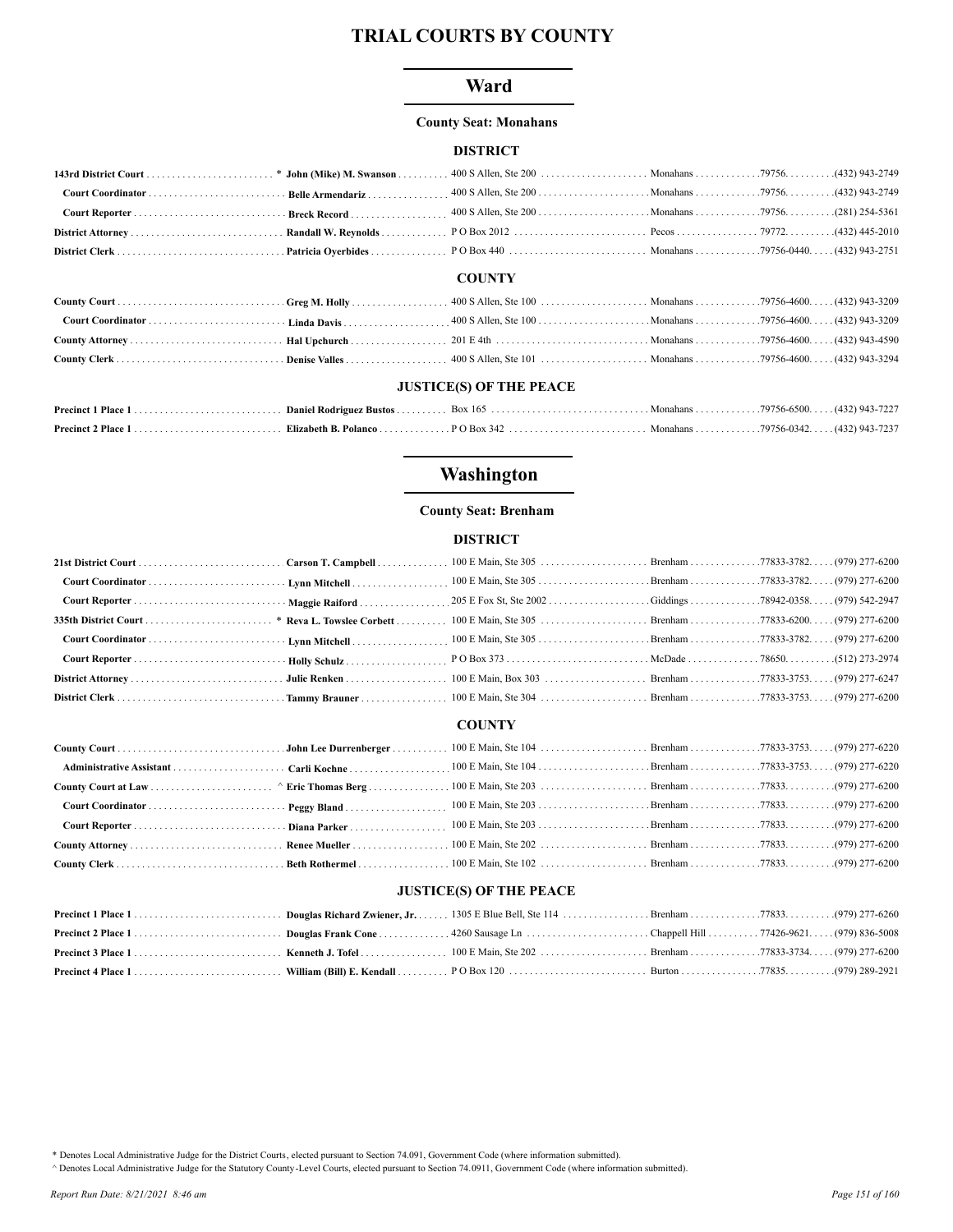## **Webb**

#### **County Seat: Laredo**

### **DISTRICT**

| $\cdot$ Cyndy G. Lenz       |                                                                         |                    |
|-----------------------------|-------------------------------------------------------------------------|--------------------|
| Maryel Lopez (Civil)        |                                                                         |                    |
|                             |                                                                         | $(956) 523 - 4237$ |
|                             |                                                                         | $(956) 523 - 4230$ |
|                             |                                                                         |                    |
|                             | Gloria Hernandez (Criminal)  1110 Victoria, Ste 301  Laredo  78042-1598 | $(956) 523 - 4225$ |
| Abel Soliz (Civil) $\ldots$ |                                                                         |                    |
| Vicente Mendoza             |                                                                         | $. (956)$ 523-4229 |
|                             |                                                                         | .(956) 523-4325    |
|                             |                                                                         | (956) 523-4327     |
| Esther Jo Garza (Family)    |                                                                         | $(956) 523 - 4328$ |
| Sonia Vela (Civil)          |                                                                         | $(956) 523 - 4483$ |
| Minerva Villarreal (Admin)  |                                                                         | (956) 523-4329     |
| $-$ Ana Alcantar            |                                                                         | $(956) 523 - 4324$ |
|                             |                                                                         |                    |
|                             |                                                                         | $(956) 523 - 4957$ |
|                             |                                                                         |                    |
|                             |                                                                         |                    |
|                             |                                                                         | $(956) 523 - 4960$ |
|                             |                                                                         | $(956) 523 - 4960$ |
|                             |                                                                         | $. (956)$ 523-4900 |
|                             |                                                                         | $(956) 523 - 4268$ |

## **COUNTY**

| Tano E. Tijerina             |  |                 |
|------------------------------|--|-----------------|
| Melinda Mata                 |  |                 |
| Hugo D. Martinez             |  |                 |
|                              |  |                 |
| Joanne J. Inguanzo           |  |                 |
| Fernando Lozano.             |  |                 |
| Jose J. Ramirez              |  |                 |
| Virginia Henderson           |  |                 |
| $\land$ Victor G. Villarreal |  | .(956) 523-4332 |
| Odilia Cuellar (Juvenile)    |  |                 |
| Cynthia Flores (Family)      |  |                 |
| Rosie Rivera (Criminal)      |  |                 |
| Roxann Soto-Serna            |  |                 |
|                              |  |                 |
|                              |  | .(956) 523-4044 |
|                              |  | .(956) 523-4266 |

## **JUSTICE(S) OF THE PEACE**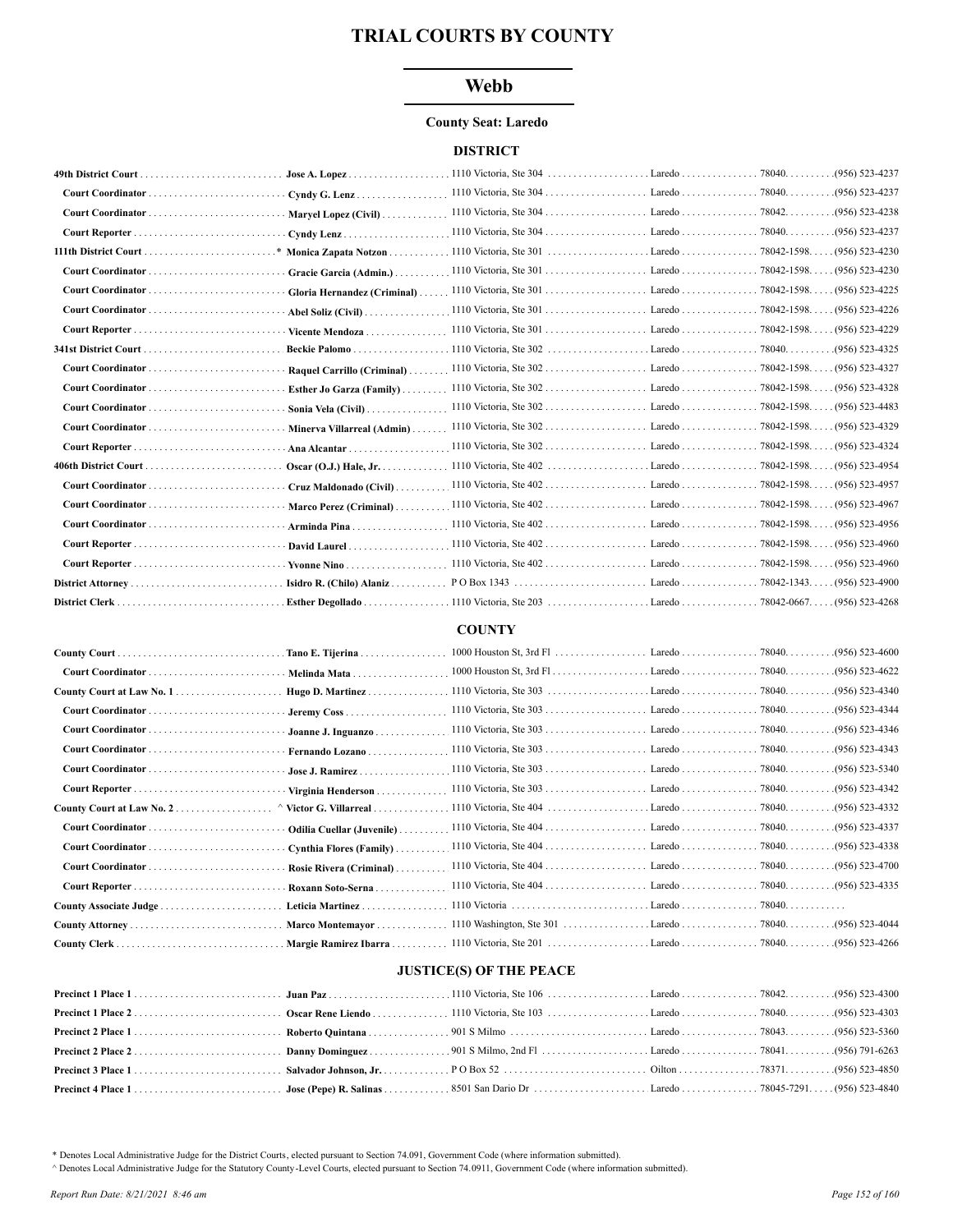### Wharton

#### **County Seat: Wharton**

#### **DISTRICT**

#### **COUNTY**

### **JUSTICE(S) OF THE PEACE**

# Wheeler

#### **County Seat: Wheeler**

### **DISTRICT**

### **COUNTY**

| <b>JUSTICE(S) OF THE PEACE</b> |  |  |  |  |  |  |
|--------------------------------|--|--|--|--|--|--|
|                                |  |  |  |  |  |  |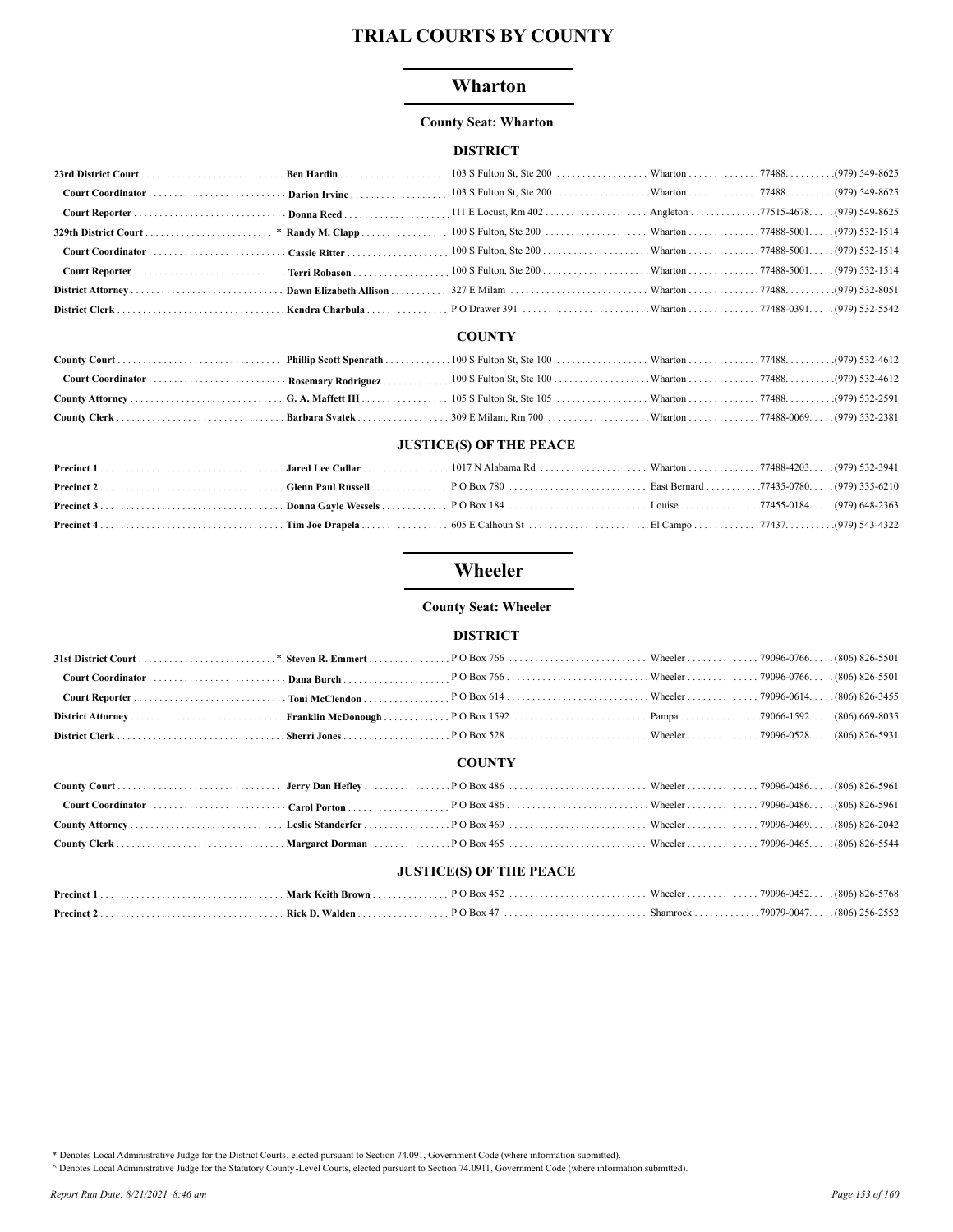## Wichita

### **County Seat: Wichita Falls**

### **DISTRICT**

| Carol Patterson |  |  |
|-----------------|--|--|
|                 |  |  |
|                 |  |  |
|                 |  |  |
|                 |  |  |
|                 |  |  |
|                 |  |  |
|                 |  |  |
|                 |  |  |
|                 |  |  |
|                 |  |  |

#### **COUNTY**

### **JUSTICE(S) OF THE PEACE**

# Wilbarger

### **County Seat: Vernon**

#### **DISTRICT**

#### **COUNTY**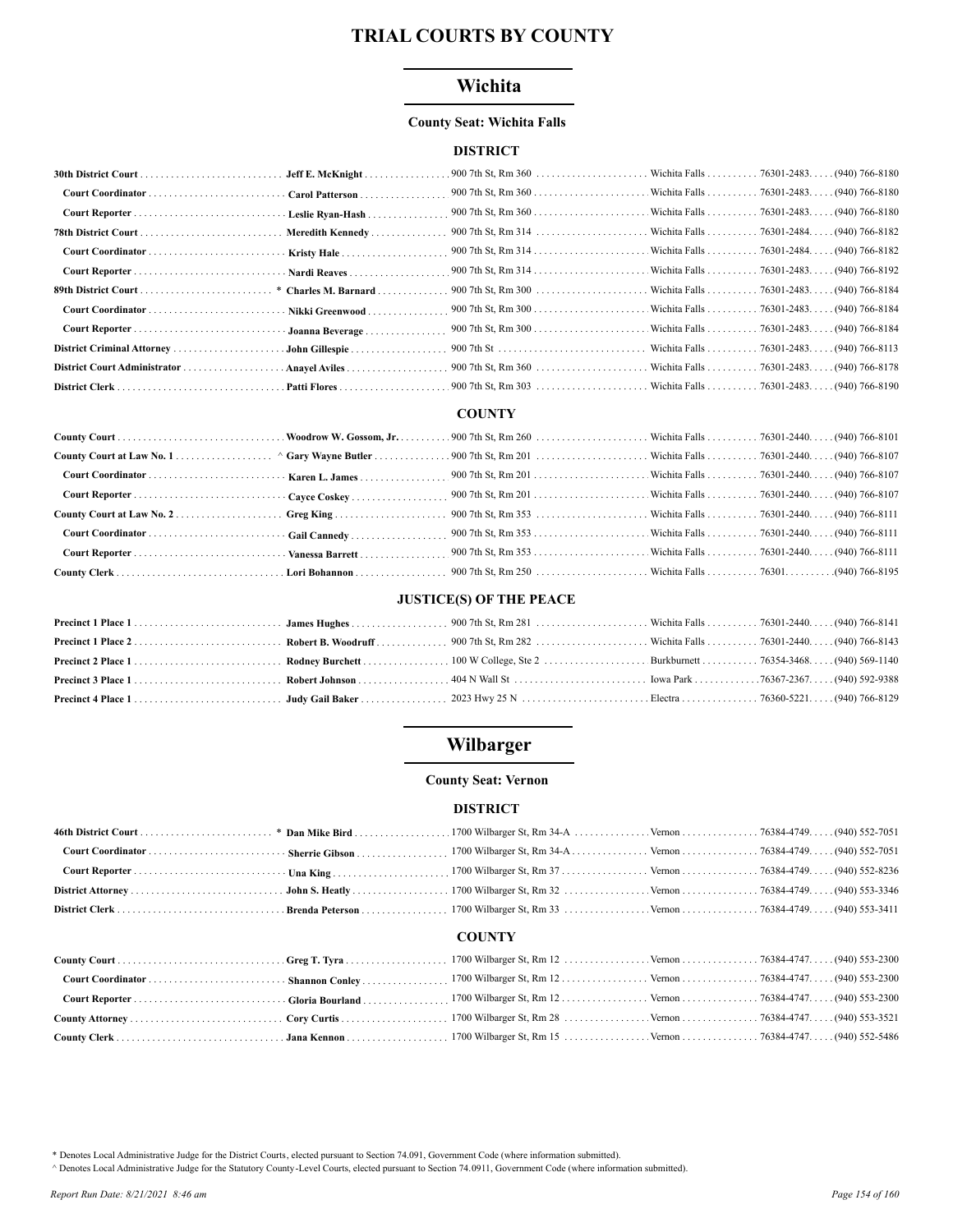# Wilbarger

## **JUSTICE(S) OF THE PEACE**

# Willacy

### **County Seat: Raymondville**

# **DISTRICT**

## **COUNTY**

### **JUSTICE(S) OF THE PEACE**

## Williamson

#### **County Seat: Georgetown**

#### **DISTRICT**

|                | Donna Gayle King.<br>. | 405 MLK Blvd, Box 2                                 |                                                                 | Georgetown 78626-4901. (512) 943-1226  |
|----------------|------------------------|-----------------------------------------------------|-----------------------------------------------------------------|----------------------------------------|
|                | Debbie Lewis           |                                                     |                                                                 |                                        |
|                | Cindy Kocher           |                                                     |                                                                 |                                        |
|                | Stacey L. Mathews      |                                                     |                                                                 | (512) 943-1277                         |
|                | Wanda Davidson         |                                                     |                                                                 |                                        |
|                | Aimee Walker           |                                                     |                                                                 |                                        |
|                | Rick J. Kennon         |                                                     |                                                                 |                                        |
|                | Jennifer Tredemeyer    |                                                     |                                                                 | $(512)$ 943-1368                       |
|                | Simone Wright          |                                                     |                                                                 | $(512)$ 943-1280                       |
|                | Ryan Daniel Larson     | 405 Martin Luther King Jr St Georgetown 78626-0405. |                                                                 | . (512) 943-1395                       |
|                | Kayla Marrou           | 405 Martin Luther King Jr St Georgetown 78626-0405. |                                                                 | . (512) 943-1395                       |
|                | Angela Chambers        |                                                     |                                                                 | $(512)$ 943-1178                       |
|                | * Betsy Lambeth        | $405$ MLK Blvd, Box 22                              | Georgetown 78626-0405.                                          | (512) 943-3380                         |
|                | Marlys Tidrick         |                                                     |                                                                 | $(512)$ 943-3380                       |
|                | Mandi Leon             | 405 MLK Blvd, Box 22                                | Georgetown 78626-0405. .                                        | (512) 943-3380                         |
|                | Amanda Leon            | 405 MLK Blvd, Box 22                                | Georgetown                                                      | $(512)$ 943-3381<br>$.78626 - 0405.$   |
| Magistrate     | Alexandra Gauthier     | 508 S Rock St                                       | Georgetown $\ldots \ldots \ldots \ldots$ 78626. $\ldots \ldots$ | $(512)$ 943-1377                       |
|                | Anthony Odiorne        |                                                     |                                                                 | $(512)$ 943-1377                       |
|                | Shawn Dick<br>.        | 405 MLK Blvd, Box 1  Georgetown                     |                                                                 | $.78626 - 0405$<br>$(512)$ 943-1234    |
| District Clerk |                        |                                                     | Georgetown                                                      | $. .78627 - 0024.$<br>$(512)$ 943-1212 |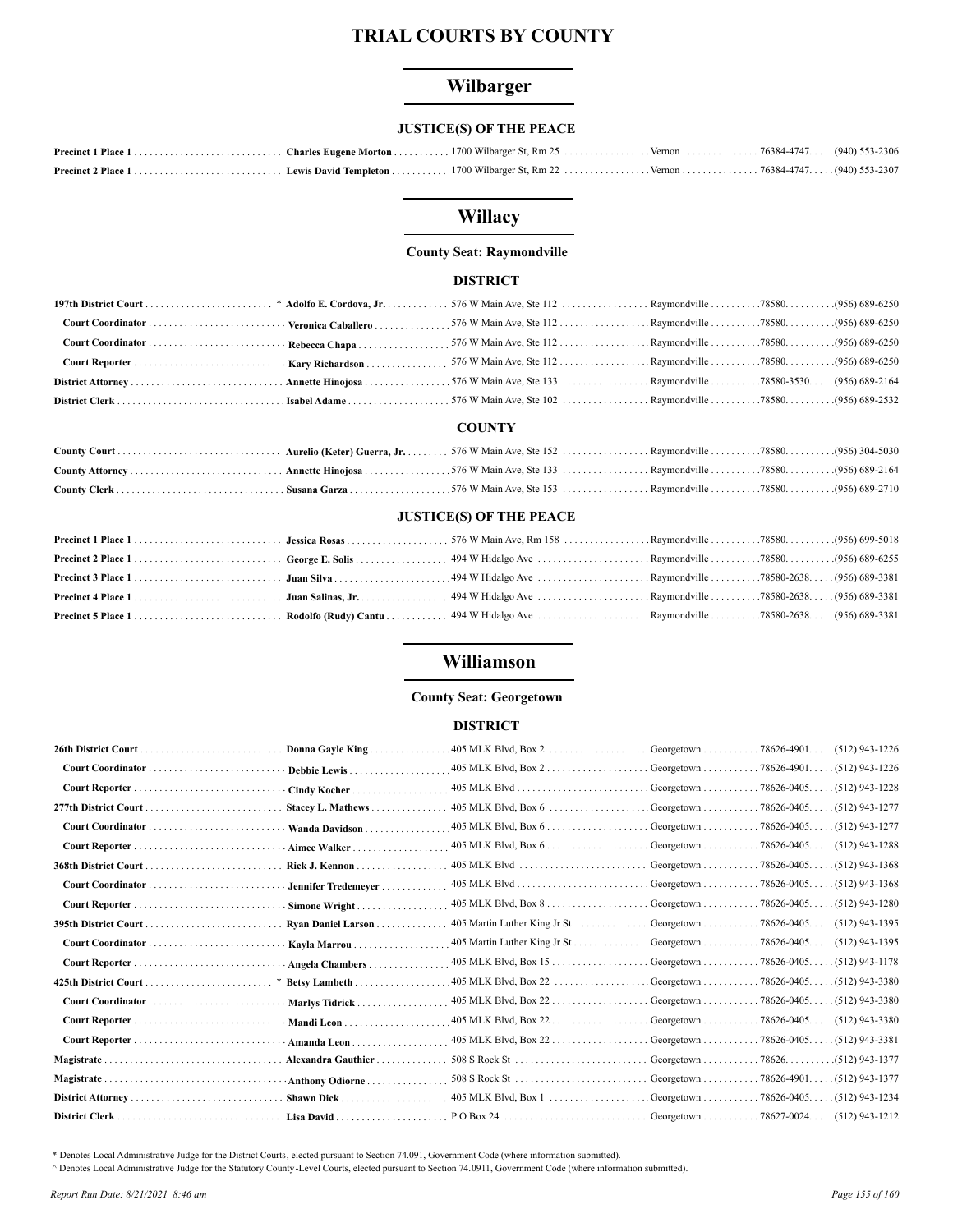## Williamson

## **COUNTY**

|                            | William (Bill) W. Gravell, Jr. |                          |                                                      |                                       |
|----------------------------|--------------------------------|--------------------------|------------------------------------------------------|---------------------------------------|
|                            | Melissa Goins                  |                          |                                                      |                                       |
|                            | Brandy B. Hallford             | $405$ MLK Blvd, Box $5$  |                                                      | Georgetown 78626-4901. (512) 943-1200 |
|                            |                                | $405$ MLK Blvd, Box $5$  |                                                      | Georgetown 78626-4901. (512) 943-1200 |
|                            | Carolynn Weber                 | $405$ MLK Blvd, Box $5$  |                                                      | Georgetown 78626-4901. (512) 943-1202 |
| County Court at Law No. 2. | Laura B. Barker                | $405$ MLK Blvd, Box 4    |                                                      | Georgetown 78626-4901. (512) 943-1411 |
|                            |                                | $405$ MLK Blvd, Box $4$  |                                                      | Georgetown 78626-4901. (512) 943-1411 |
|                            | Carrie Townsend                |                          |                                                      |                                       |
|                            | Doug Arnold                    | $405$ MLK Blvd, Box $16$ | Georgetown 78626-4901.                               | $(512)$ 943-1160                      |
|                            | Amy Bissonnette (Family)       | $405$ MLK Blvd, Box $16$ | Georgetown $\ldots \ldots \ldots \ldots$ 78626-4901  | $(512)$ 943-1160                      |
|                            | Diana Jackson (Criminal)       |                          |                                                      | . (512) 943-1160                      |
|                            | Karen Kolohe                   | 405 MLK Blvd, Box 16     | Georgetown 78626-4901. .                             | $(512)$ 943-1163                      |
|                            | $\land$ John B. McMaster       | $405$ MLK Blvd, Box 17   | Georgetown                                           | (512) 943-1681<br>$.78626 - 4901.$    |
|                            | <b>Sharrion Threadgill.</b>    |                          |                                                      | $.78626 - 4901.$<br>. (512) 943-1681  |
|                            | Tom McMinn                     |                          |                                                      | $(512)$ 943-1682                      |
|                            | Sarah Burchmiller              |                          |                                                      | (512) 943-1377<br>$.78626 - 4901.$    |
|                            | Edgar Izaguire.                | $508$ S Rock St          | Georgetown $\ldots \ldots \ldots \ldots$ 78626-4901. | (512) 943-1377                        |
|                            |                                |                          |                                                      |                                       |
|                            |                                |                          | Jarrell                                              | $.76537 - 0647.$<br>$(512)$ 943-1515  |

### **JUSTICE(S) OF THE PEACE**

# **Wilson**

## **County Seat: Floresville**

### **DISTRICT**

### **COUNTY**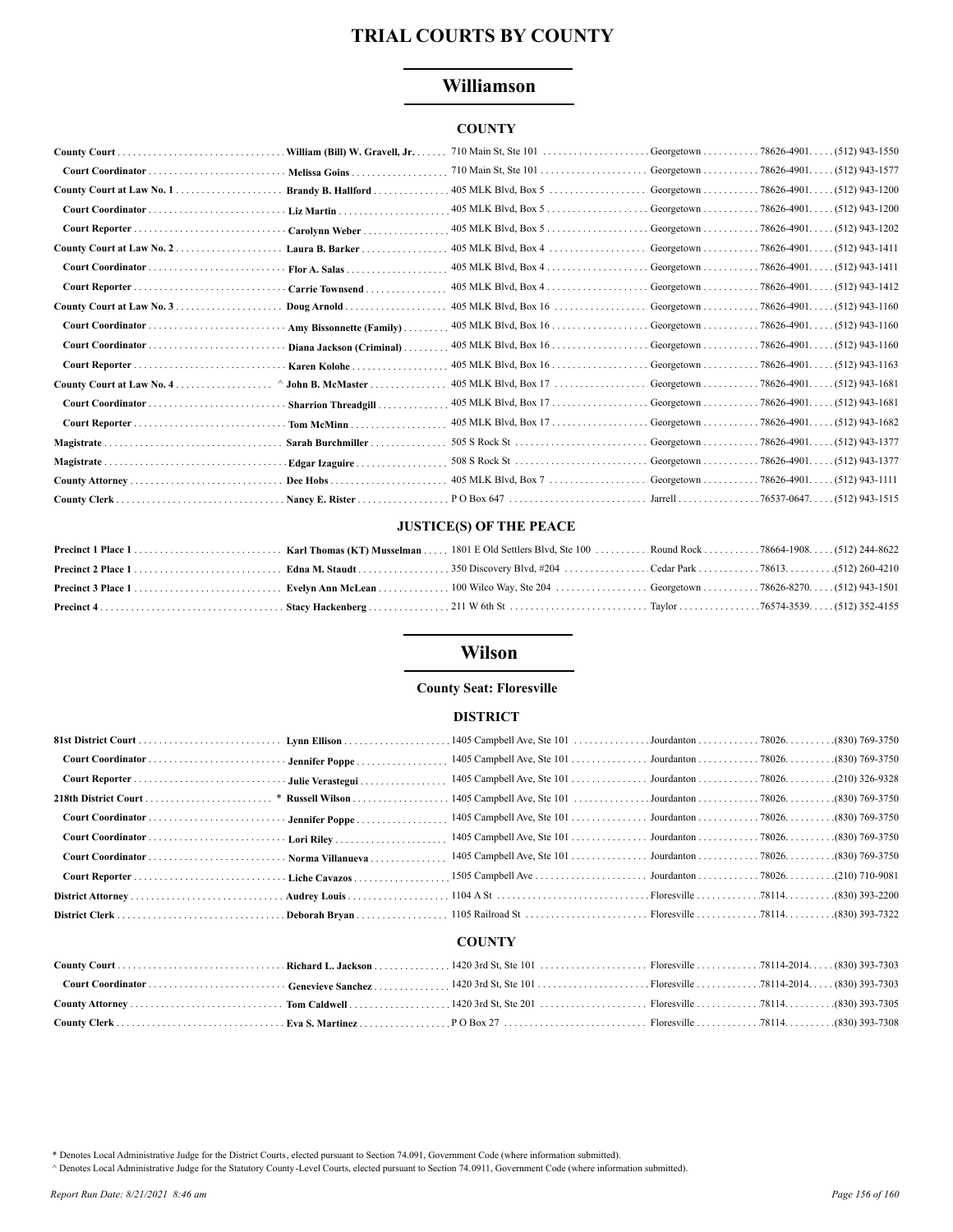## **Wilson**

## **JUSTICE(S) OF THE PEACE**

## Winkler

# **County Seat: Kermit**

## **DISTRICT**

### **COUNTY**

#### **JUSTICE(S) OF THE PEACE**

## **Wise**

#### **County Seat: Decatur**

#### **DISTRICT**

#### **COUNTY**

### **JUSTICE(S) OF THE PEACE**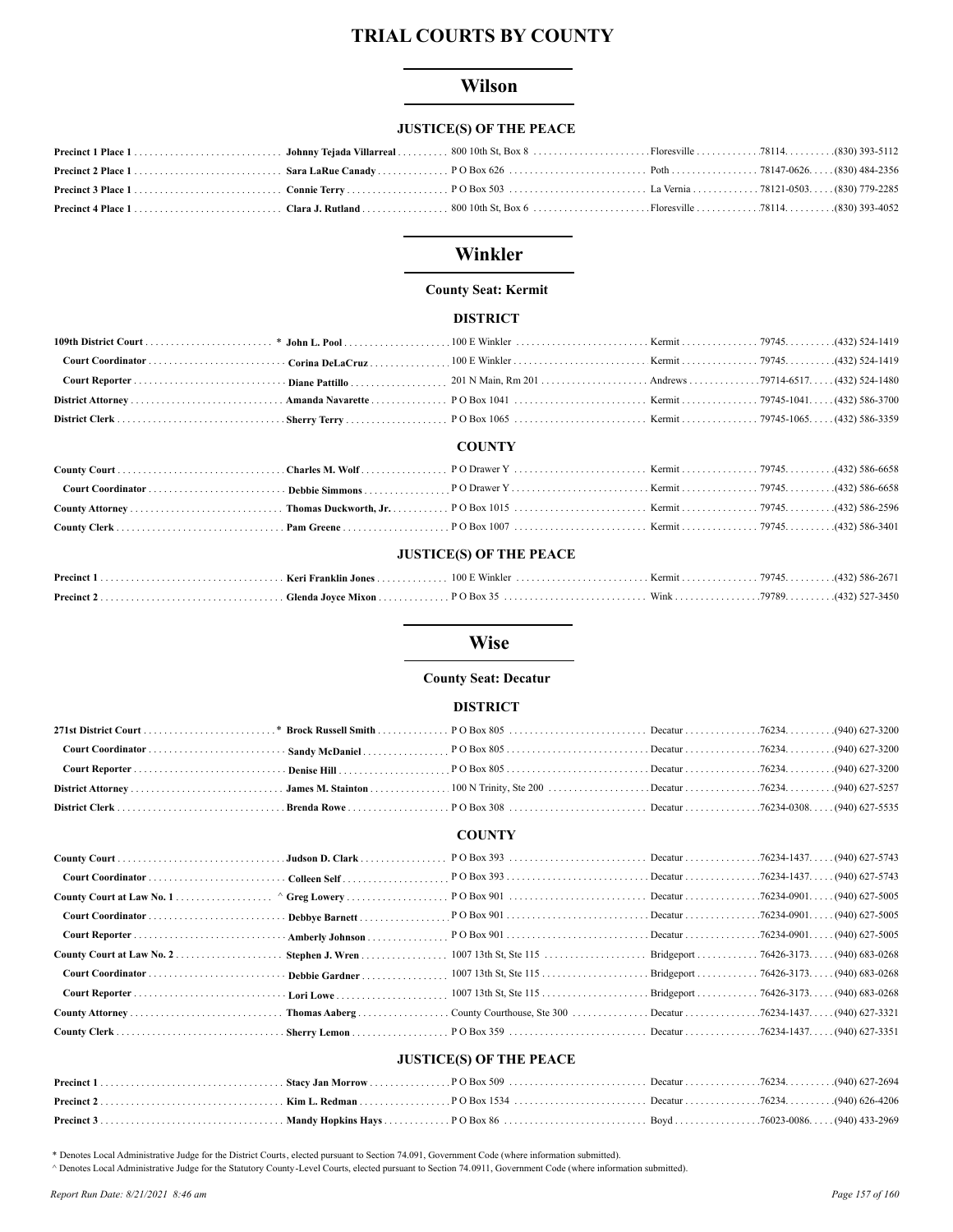## **Wise**

## **JUSTICE(S) OF THE PEACE**

## **Wood**

### **County Seat: Quitman**

#### **DISTRICT**

#### **COUNTY**

### **JUSTICE(S) OF THE PEACE**

## Yoakum

#### **County Seat: Plains**

#### **DISTRICT**

#### **COUNTY**

### **JUSTICE(S) OF THE PEACE**

\* Denotes Local Administrative Judge for the District Courts, elected pursuant to Section 74.091, Government Code (where information submitted).

A Denotes Local Administrative Judge for the Statutory County -Level Courts, elected pursuant to Section 74.0911, Government Code (where information submitted).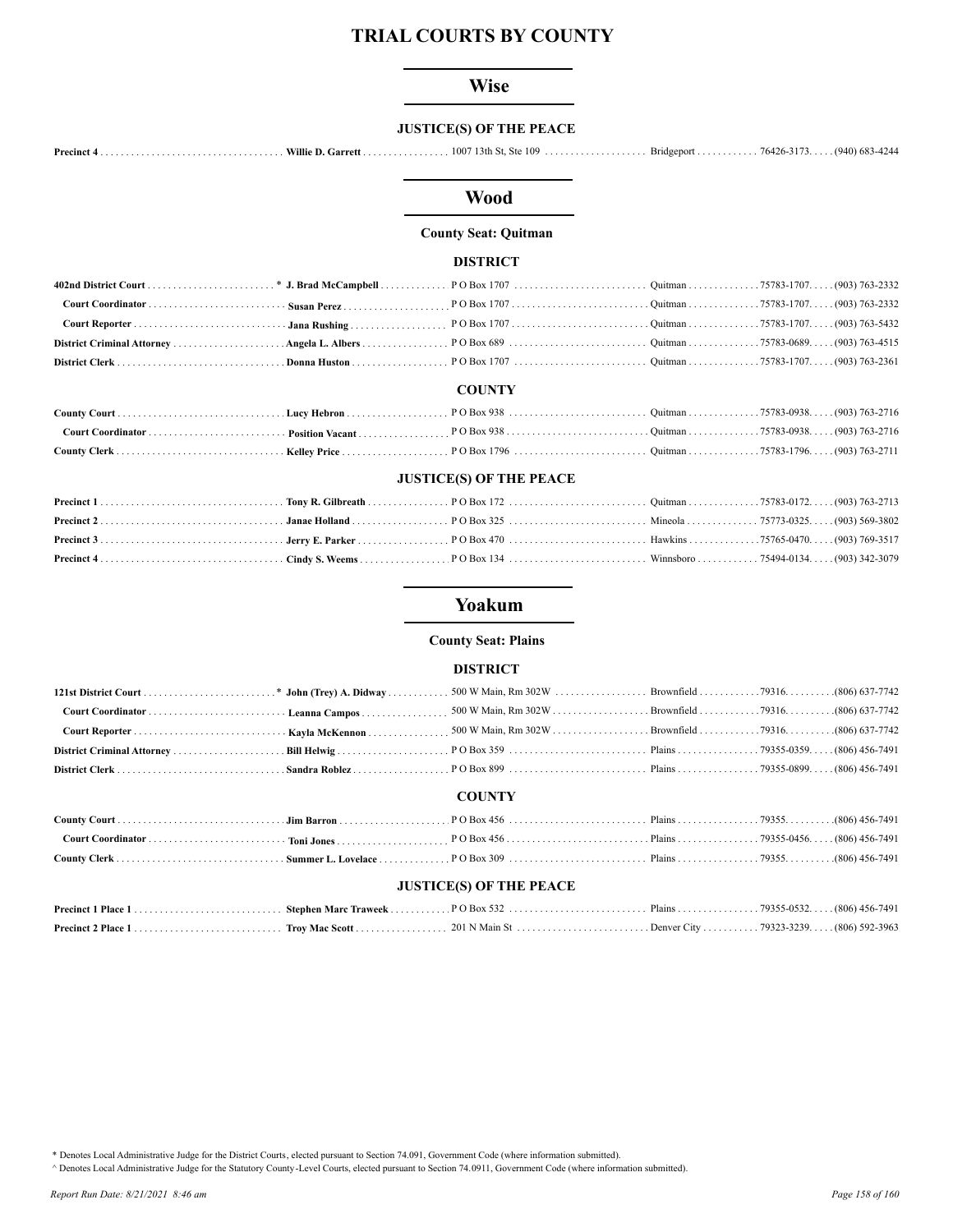## Young

#### **County Seat: Graham**

#### **DISTRICT**

#### **COUNTY**

#### **JUSTICE(S) OF THE PEACE**

# **Zapata**

### **County Seat: Zapata**

### **DISTRICT**

|                                | <b>COUNTY</b> |  |  |  |  |  |
|--------------------------------|---------------|--|--|--|--|--|
|                                |               |  |  |  |  |  |
|                                |               |  |  |  |  |  |
|                                |               |  |  |  |  |  |
|                                |               |  |  |  |  |  |
| <b>JUSTICE(S) OF THE PEACE</b> |               |  |  |  |  |  |
|                                |               |  |  |  |  |  |
|                                |               |  |  |  |  |  |

\* Denotes Local Administrative Judge for the District Courts, elected pursuant to Section 74.091, Government Code (where information submitted).

A Denotes Local Administrative Judge for the Statutory County-Level Courts, elected pursuant to Section 74.0911, Government Code (where information submitted).